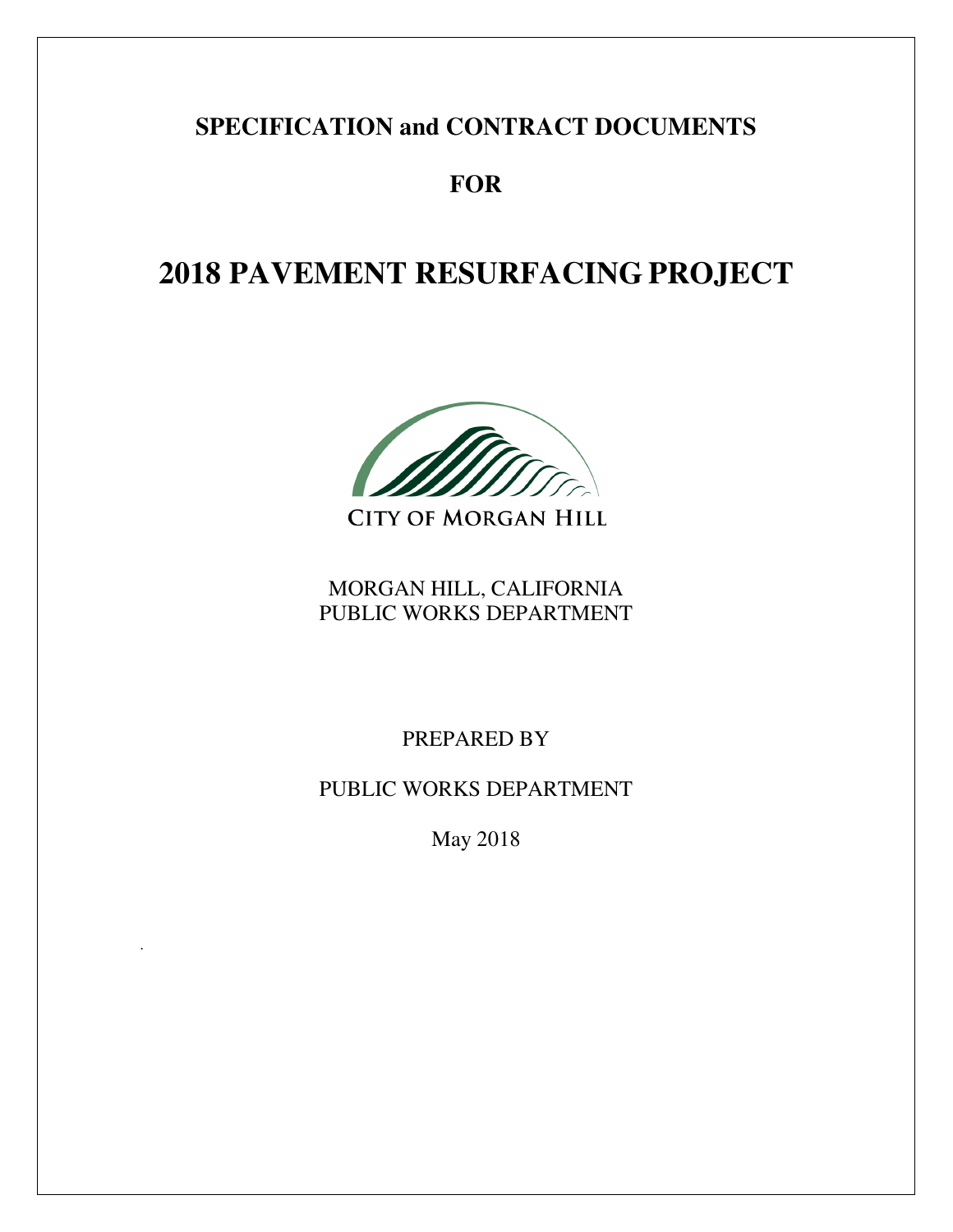# **NOTICE INVITING BIDS**

**1. Bid Acceptance.** The City of Morgan Hill ("City"), will accept sealed bids for its 2018 Pavement Resurfacing Project ("Project"), by or before Tuesday, June 5, 2018, at 2:30 p.m., at its Development Service Center office, located at 17575 Peak Avenue, Morgan Hill, California, at which time the bids will be publicly opened and read aloud.

### **2. Project Information.**

- **2.1 Location and Description.** The Project's sites are located at
	- Hill Road, from Diana Avenue to E. Dunne Avenue,
	- Llagas Creek Estates (Adair Ct., Christeph Dr., Kay Springs Ct., Llagas Creek Dr., Llagas Vista Dr., and Serpentine Ct.)
	- Sparhawk Estates (Eagle Springs Ct., Llagas Creek Dr., Sparhawk Dr., and Sparkhawk Ct.)
	- Sutter Boulevard (Cochrane Rd. to 18305 Sutter Blvd.)

The Project's Scope of Work is described as follows, but not limited to: Cold in-place recycling pavement rehabilitation, hot mix asphalt concrete (AC) overlay, full depth AC pavement repair, paving mat, slurry seal, crack seal, replacement of all existing traffic delineation and markings, utility adjustments, traffic signal loop restorations, and all related work on various streets within the City limits.

**2.2 Time for Completion.** The planned timeframe for commencement and completion of construction of the Project is: seventy-five (75) calendar days.

### **3. License and Registration Requirements.**

 **3.1 License.** This Project requires a valid California contractor's license for the following classification(s): A (General Engineering Contractor) or C-12 (Earthwork and Paving Contractors).

**3.2 DIR Registration.** City will not accept a Bid Proposal from or enter into the Contract with a bidder, without proof that the bidder and its Subcontractors are registered with the California Department of Industrial Relations ("DIR") to perform public work under Labor Code Section 1725.5, subject to limited legal exceptions.

**4. Contract Documents.** The plans, specifications, bid and contract documents for the Project ("Contract Documents") may be obtained from the City of Morgan Hill, at 17575 Peak Avenue, Morgan Hill, CA, (408) 778- 6480. **Electronic copies of the Contract Documents are available on CD for ten dollars (\$10.00). If mailing by USPS, a five dollar (\$5.00) charge will be added. To download plans and specifications at no charge, register at www.publicpurchase.com.**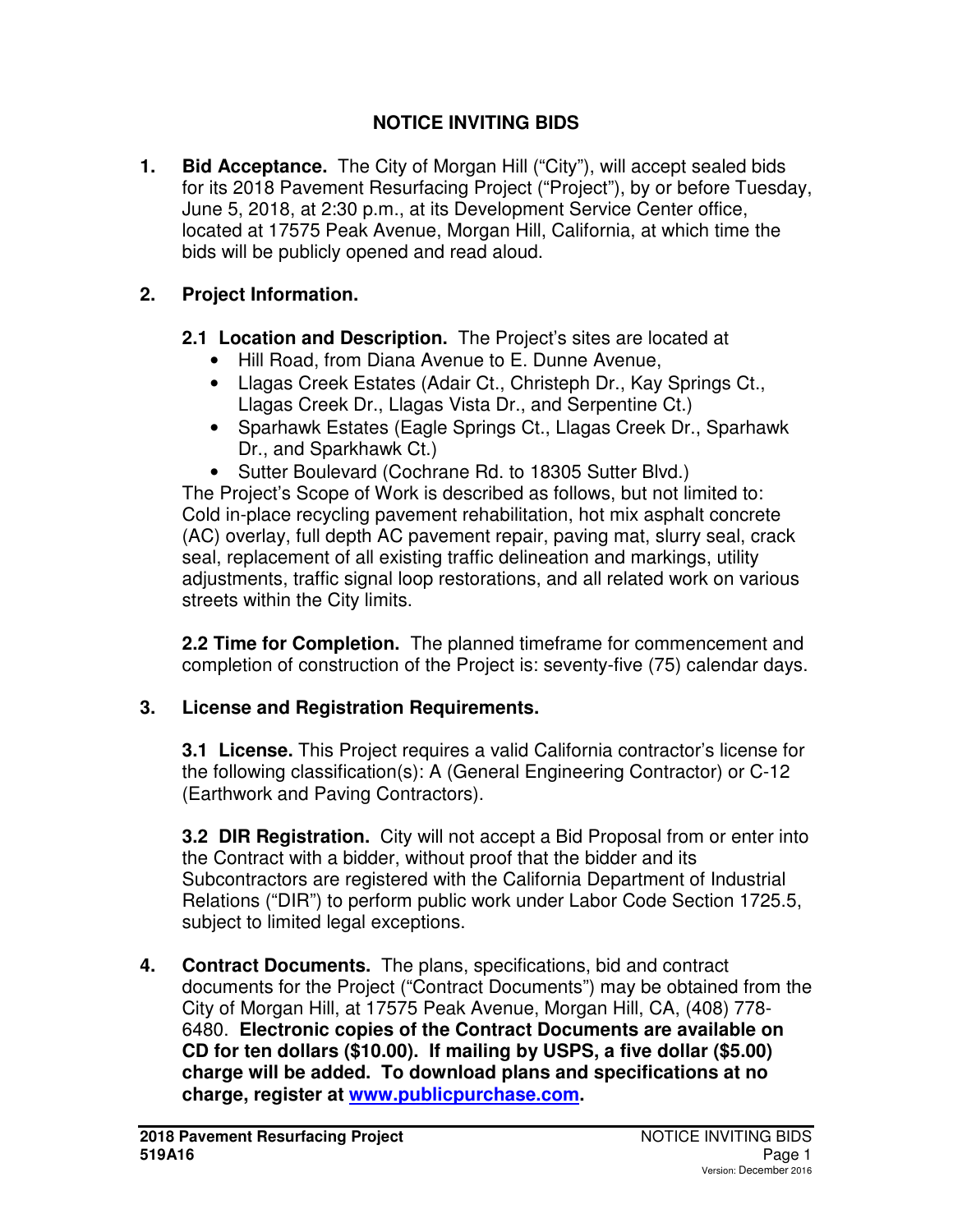# **5. Bid Proposal and Security.**

 **5.1 Bid Proposal Form.** Each Bid must be submitted using the Bid Proposal form provided with the Contract Documents.

**5.2 Bid Security.** The Bid Proposal must be accompanied by bid security of ten percent (10%) of the maximum bid amount, in the form of a cashier's or certified check made payable to City of Morgan Hill, or a bid bond executed by a surety licensed to do business in the State of California on the Bid Bond form included with the Contract Documents. The bid security must guarantee that upon award of the bid, the bidder will execute the Contract and submit payment and performance bonds and insurance certificates as required by the Contract Documents within ten (10) days after issuance of the notice of award.

### **6. Prevailing Wage Requirements.**

**6.1 General.** This Project is subject to the prevailing wage requirements applicable to the locality in which the Work is to be performed for each craft, classification or type of worker needed to perform the Work, including employer payments for health and welfare, pension, vacation, apprenticeship and similar purposes.

**6.2 Rates.** These prevailing rates are available online at http://www.dir.ca.gov/DLSR. Each Contractor and Subcontractor must pay no less than the specified rates to all workers employed to work on the Project. The schedule of per diem wages is based upon a working day of eight (8) hours. The rate for holiday and overtime work must be at least time and one-half (1/2).

**6.3 Compliance.** The Contract will be subject to compliance monitoring and enforcement by the California Department of Industrial Relations, under Labor Code Section 1771.4.

- **7. Performance and Payment Bonds.** The successful bidder will be required to provide performance and payment bonds for one hundred percent (100%) of the Contract Price.
- **8. Substitution of Securities.** Substitution of appropriate securities in lieu of retention amounts from progress payments is permitted under Public Contract Code Section 22300.
- **9. Subcontractor List.** Each bidder must submit the name, location of the place of business, and California contractor license number and DIR registration number for each Subcontractor who will perform work or service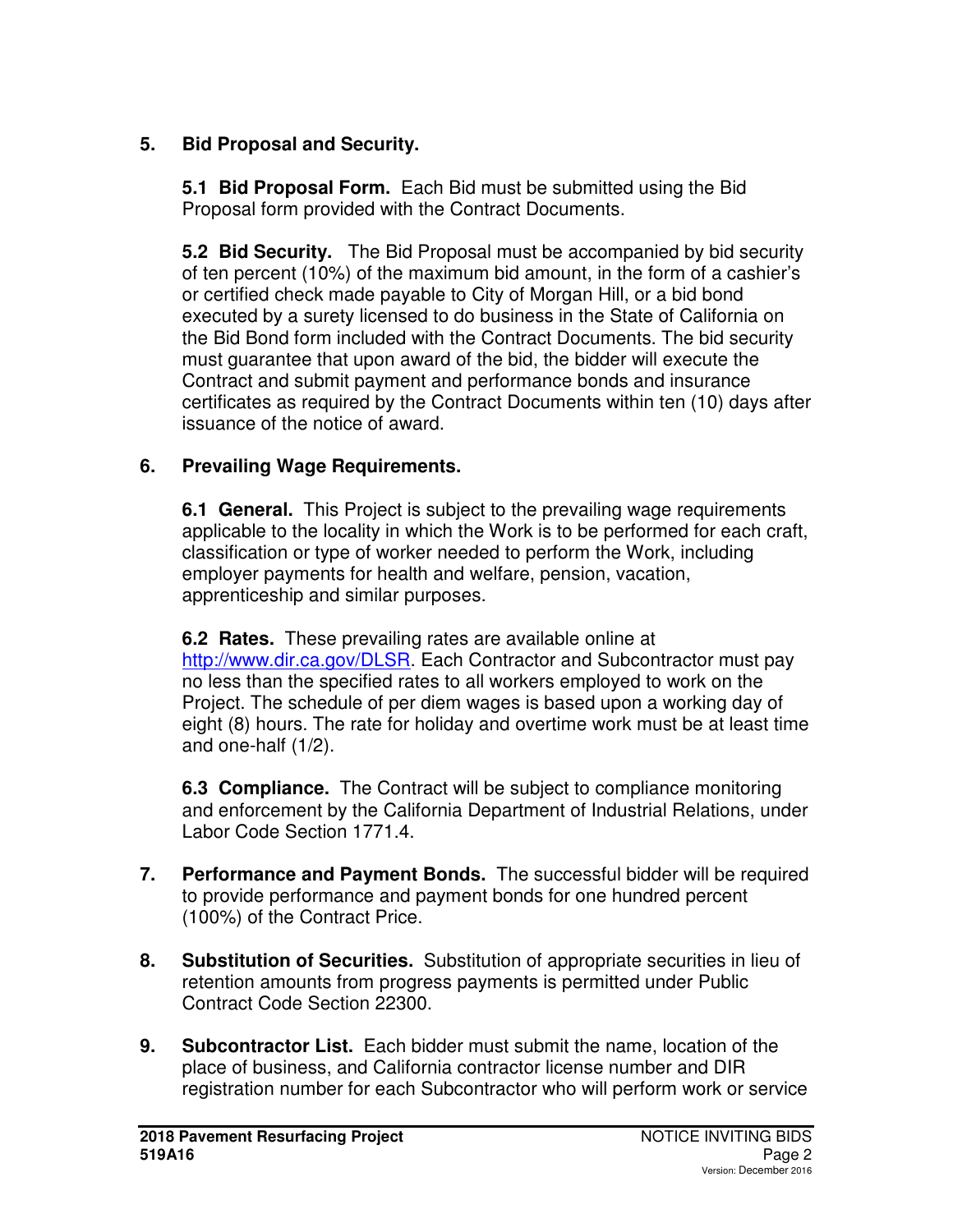or fabricate or install work for the prime contractor in excess of one-half (1/2) of one percent (1%) of the bid price, using the Subcontractor List form included with the Contract Documents.

**10. Instructions to Bidders.** Additional and more detailed information is provided in the Instructions for Bidders, which should be carefully reviewed by all bidders before submitting a Bid Proposal.

By: Irma Torrez **Date: May 4, 2018** 

Publication Dates: 1) May 11, 2018 2) May 18, 2018

# END OF NOTICE INVITING BIDS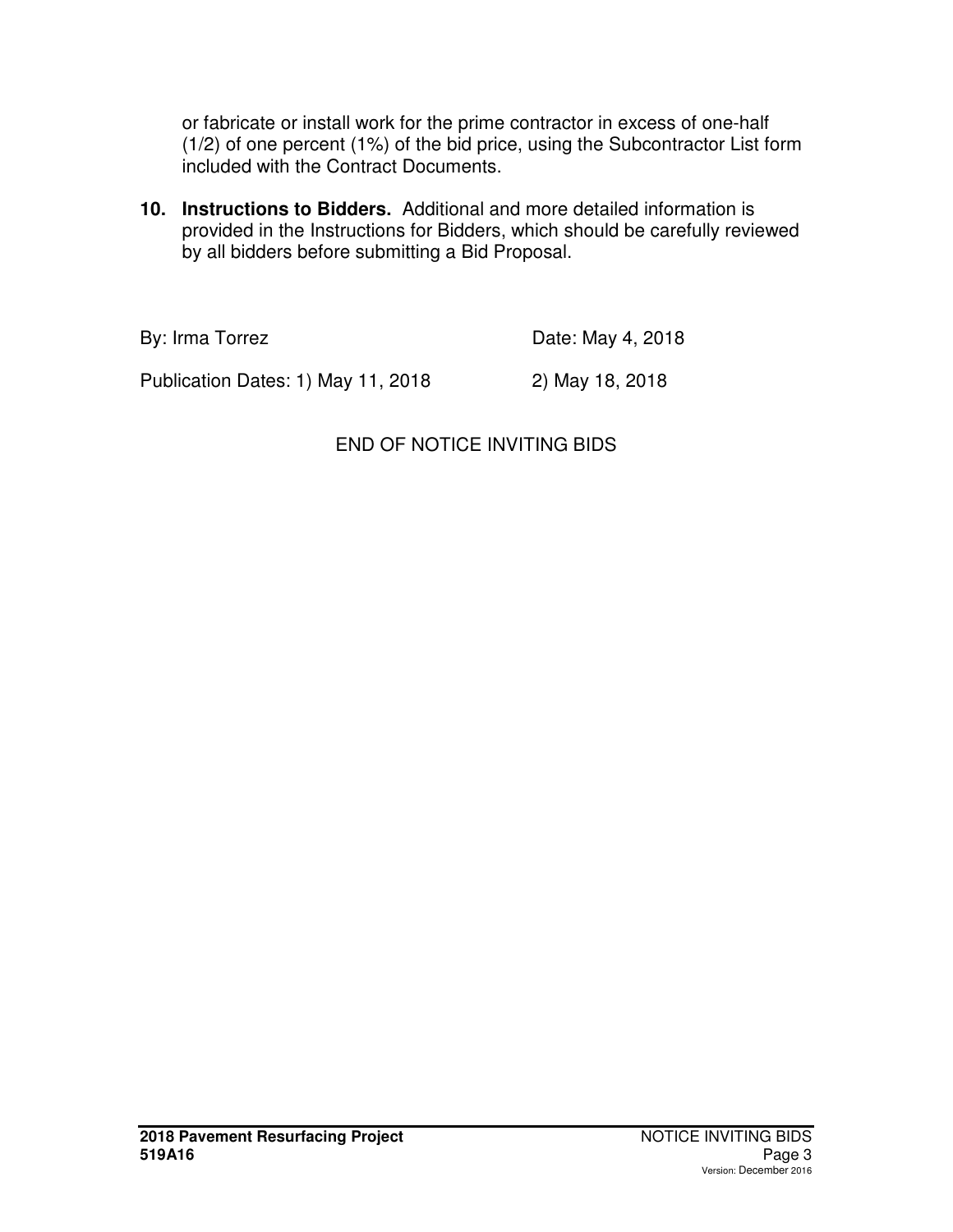### **INSTRUCTIONS TO BIDDERS**

Each Bid Proposal submitted to the City of Morgan Hill ("City") for its 2018 Pavement Resurfacing Project ("Project") must be submitted in accordance with the following instructions and requirements:

### **1. Bid Submission.**

**1.1 General.** Each bid "(Bid Proposal") must be signed, sealed and submitted to City, using the form provided in the Contract Documents, by or before the date and time set forth in the Notice Inviting Bids, or as amended by subsequent addendum. Faxed or emailed Bid Proposals will not be accepted, unless otherwise specified. Late submissions will be returned unopened. City reserves the right to postpone the date and time for receiving or opening bids. Each bidder is solely responsible for all of its costs to prepare and submit its bid and by submitting a bid waives any right to recover those costs from City. The bid price(s) must include all costs to perform the Work as specified, including all indirect costs such as applicable taxes, insurance and field offices.

**1.2 Bid Envelope.** The envelope containing the sealed Bid Proposal and required attachments must be clearly labeled as follows:

> BID PROPOSAL Morgan Hill DSC 2018 Pavement Resurfacing Project City of Morgan Hill 17575 Peak Avenue Morgan Hill, CA 95037 Attention: Bid Opening/RFP Bid Date: June 5, 2018 Bid Time: 2:30 p.m.

The envelope must also be clearly labeled, as follows, with the bidder's name, address, and its registration number with the California Department of Industrial Relations ("DIR") for bidding on public works contracts (Labor Code sections 1725.5 and 1771.1):

> *[Contractor company name] [Street address] [City, state, zip code]*  **DIR Registration No.**

Please note: If City is unable to confirm that the bidder's DIR registration is current, City must disqualify the bidder and return its bid unopened (Labor Code section 1725.5).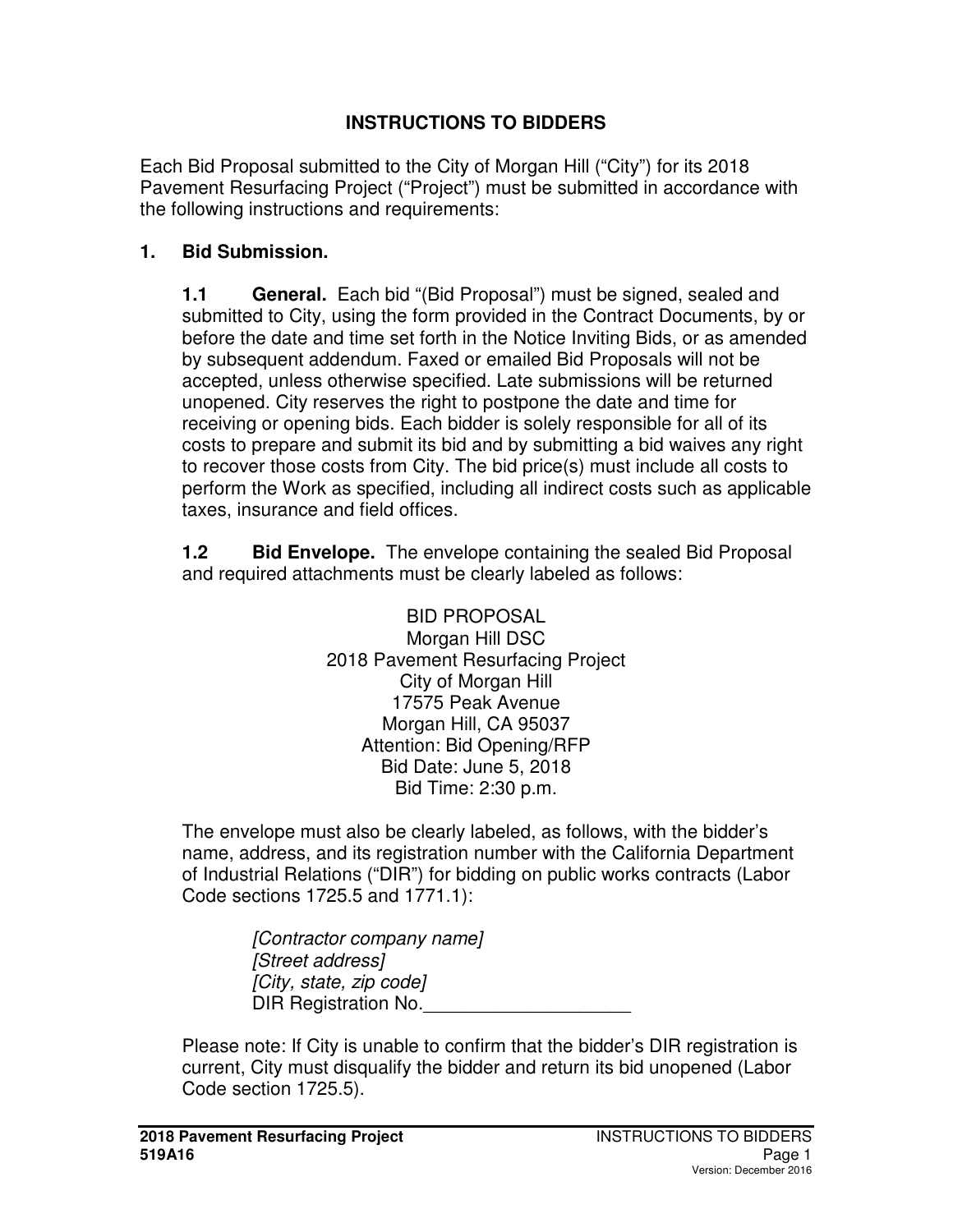- **2. Examination of Contract Documents and Project Site.** Each bidder is solely responsible for diligent and thorough review of the Contract Documents (as defined in the General Conditions), examination of Project site, and reasonable and prudent inquiry concerning known and potential site conditions prior to submitting a Bid Proposal. However, bidders should not enter onto City's property or the Project site without prior written authorization from City. Bidders are responsible for reporting any errors or omissions in the Contract Documents to City prior to submitting a Bid Proposal, subject to the limitations of Public Contract Code Section 1104. City expressly disclaims responsibility for assumptions the bidder might draw from the presence or absence of information provided by City.
- **3. Requests for Information.** Questions regarding the Project, the bid procedures or any of the Contract Documents must be submitted in writing to Lynette Kong at lynette.kong@morganhill.ca.gov.
- **4. Addenda.** Any addenda issued prior to the bid opening are part of the Contract Documents. Subject to the limitations of Public Contract Code section 4104.5, City reserves the right to issue addenda prior to bid time.
- **5. Brand Designations and "Or Equal" Substitutions.** Any specification designating a material, product, thing, or service by specific brand or trade name, followed by the words "or equal," is intended only to indicate quality and type of item desired, and bidders may request use of any equal material, product, thing, or service. All data substantiating the proposed substitute as an "equal" item must be submitted with the written request for substitution. This provision does not apply to materials, products, things, or services that may lawfully be designated by a specific brand or trade name under Public Contract Code Section 3400(c).

**5.1 Pre-Bid Requests.** Any request for submission made before the Contract is awarded must be submitted to the City Engineer at least ten (10) days before the opening of bids so that all interested bidders may be notified of any approved alternative.

**5.2 Post-Award Requests.** After the Contract is awarded, Contractor may submit a substitution within fourteen (14) days after the date of award of the Contract, or as specified in the Special Conditions.

**6. Bidders Interested in More Than One Bid.** No person, firm, or corporation may submit or be a party to more than one (1) Bid Proposal unless alternate bids are specifically called for. However, a person, firm, or corporation that has submitted a subcontract proposal or quote to a bidder may submit subcontract proposals or quotes to other bidders.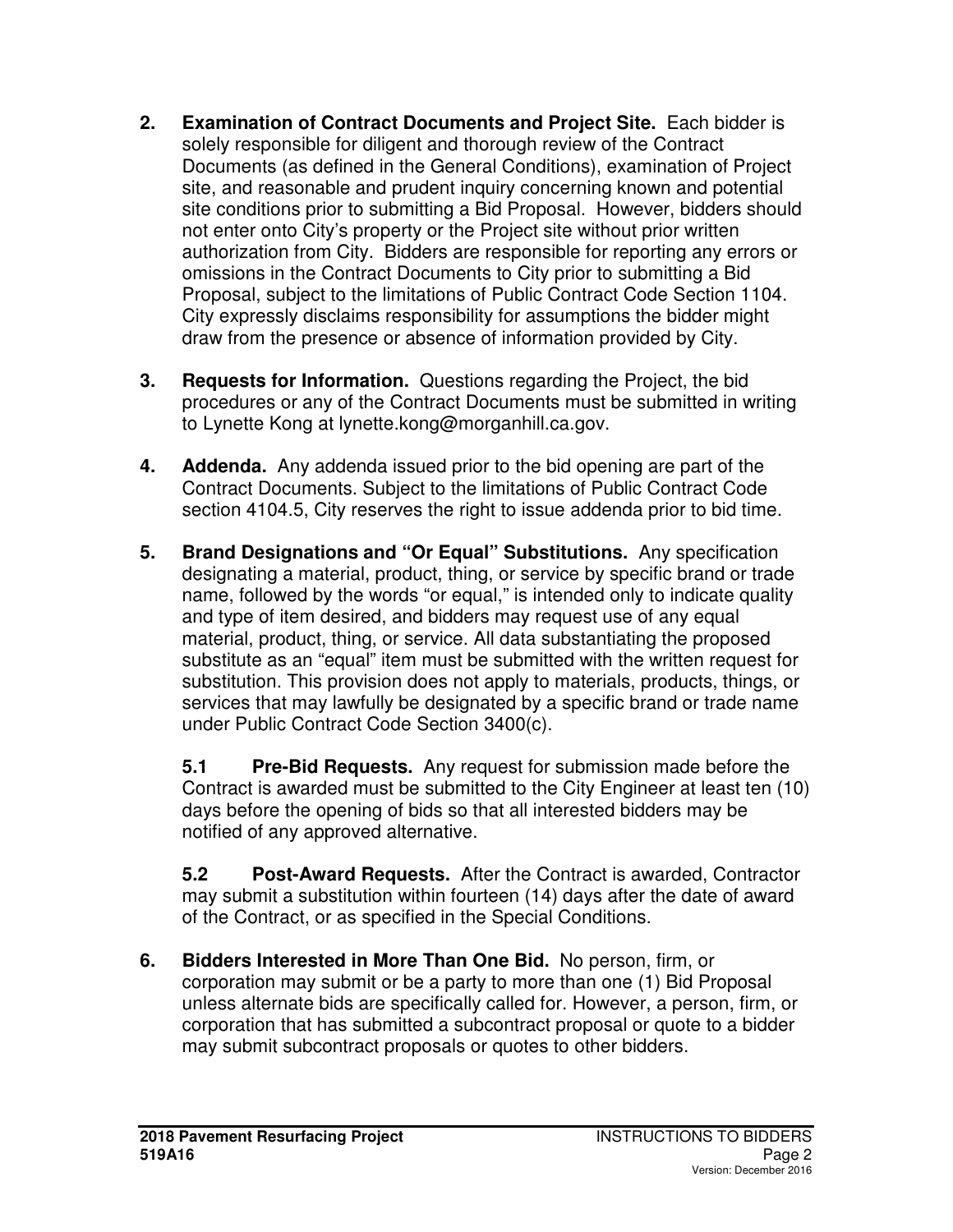- **7. Bid Proposal Form and Enclosures.** Each Bid Proposal must be completed in ink using the Bid Proposal form included in the Contract Documents. The Bid Proposal form should be fully completed without interlineations, alterations, or erasures. Any necessary corrections must be clear and legible, and must be initialed by the bidder's authorized representative. A Bid Proposal submitted with terms such as "negotiable," "will negotiate," or similar, will be considered non-responsive. Each Bid Proposal must be accompanied by bid security, as set forth in Section 9 below, and by the completed Subcontractor List, and Non-Collusion Declaration using the forms included in the Contract Documents.
- **8. Authorization and Execution.** Each Bid Proposal must be signed by the bidder's authorized representative. A Bid Proposal submitted by a partnership must be signed in the partnership name by a general partner with authority to bind the partnership. A Bid Proposal submitted by a corporation must be signed with the legal name of the corporation, followed by the signature and title of two (2) officers of the corporation with full authority to bind the corporation to the terms of the Bid Proposal, under California Corporation Code section 313.
- **9. Bid Security.** Each Bid Proposal must be accompanied by bid security of ten percent (10%) of the maximum bid amount, in the form of a cashier's check, a certified check, or a bid bond, using the form included in the Contract Documents, executed by a surety licensed to do business in the State of California, made payable to City. The bid security must guarantee that upon award of the bid, the bidder will execute and submit the Contract on the form included in the Contract Documents, will submit payment and performance bonds one hundred percent (100%) of the maximum Contract Price, and will submit the insurance certificates and endorsements as required by the Contract Documents within ten (10) days after issuance of the notice of award.
- **10. Withdrawal of Bid Proposals.** A Bid Proposal may not be withdrawn for a period of ninety (90) days after the bid opening without forfeiture of the bid security, except as authorized for material error under Public Contract Code Section 5100 et seq.
- **11. Bid Protest.** Any bid protest must be in writing and received by City at the City Attorney's Office at 17575 Peak Avenue, Morgan Hill, CA, (Fax: (408) 779-1592), before 5:00 p.m. no later than two (2) working days following bid opening (the "Bid Protest Deadline") and must comply with the following requirements:

**11.1 General.** Only a bidder who has actually submitted a Bid Proposal is eligible to submit a bid protest against another bidder. Subcontractors are not eligible to submit bid protests. A bidder may not rely on the bid protest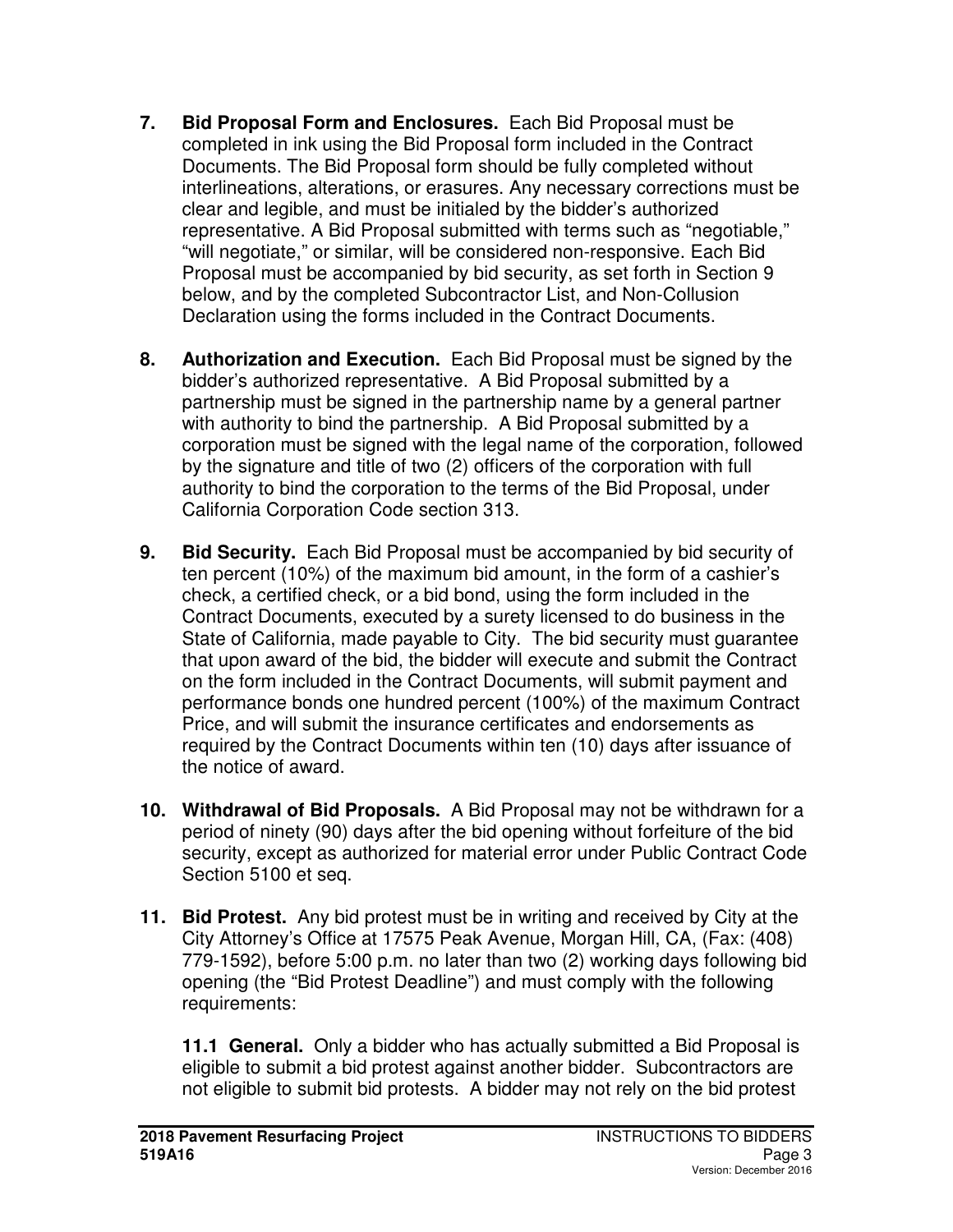submitted by another bidder, but must timely pursue its own protest. If required by City, the protesting bidder must submit a non-refundable fee in the amount specified by City, based upon City's reasonable costs to administer the bid protest. Any such fee must be submitted to City no later than the Bid Protest Deadline, unless otherwise specified. For purposes of this Section 11, a "working day" means a day that City is open for normal business, and excludes weekends and holidays observed by City.

**11.2 Protest Contents.** The bid protest must contain a complete statement of the basis for the protest and all supporting documentation. Material submitted after the Bid Protest Deadline will not be considered. The protest must refer to the specific portion or portions of the Contract Documents upon which the protest is based. The protest must include the name, address, email address, and telephone number of the person representing the protesting bidder if different from the protesting bidder.

**11.3 Copy to Protested Bidder.**A copy of the protest and all supporting documents must be concurrently transmitted by fax or by email, by or before the Bid Protest Deadline, to the protested bidder and any other bidder who has a reasonable prospect of receiving an award depending upon the outcome of the protest.

**11.4 Response to Protest.** The protested bidder may submit a written response to the protest, provided the response is received by City before 5:00 p.m., within two (2) working days after the Bid Protest Deadline or after actual receipt of the bid protest, whichever is sooner (the "Response Deadline"). The response must include all supporting documentation. Material submitted after the Response Deadline will not be considered. The response must include the name, address, email address, and telephone number of the person representing the protested bidder if different from the protested bidder.

**11.5 Copy to Protesting Bidder.**A copy of the response and all supporting documents must be concurrently transmitted by fax or by email, by or before the Response Deadline, to the protesting bidder and any other bidder who has a reasonable prospect of receiving an award depending upon the outcome of the protest.

**11.6 Exclusive Remedy.**The procedure and time limits set forth in this section are mandatory and are the bidder's sole and exclusive remedy in the event of bid protest. A bidder's failure to comply with these procedures will constitute a waiver of any right to further pursue a bid protest, including filing a Government Code Claim or initiation of legal proceedings.

**11.7 Right to Award.**City reserves the right to award the Contract to the bidder it has determined to be the responsible bidder submitting the lowest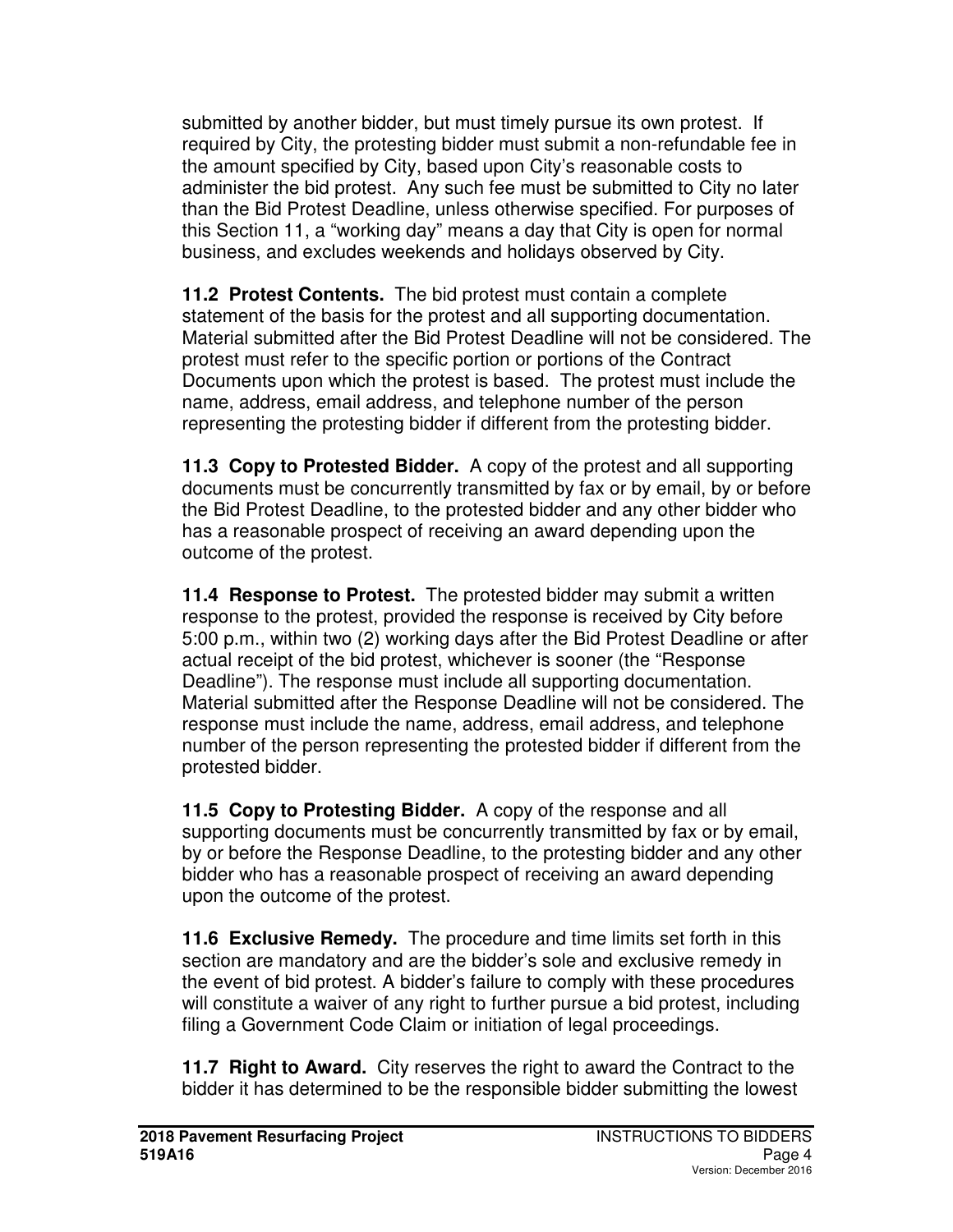responsive bid, and to issue a notice to proceed with the Work notwithstanding any pending or continuing challenge to its determination.

- **12. Rejection of Bids; Award of Contract.** City reserves the right, acting in its sole discretion, to waive immaterial bid irregularities, the right to accept or reject any and all bids, or to abandon the Project entirely. The Contract will be awarded, if at all, within ninety (90) days after opening of bids or as otherwise specified in the Special Conditions, to the responsible bidder that submitted the lowest responsive bid.
- **13. Bonds.** The successful bidder is required to submit payment and performance bonds as specified in the Contract Documents using the bond forms included in the Contract Documents. All required bonds must be calculated on the maximum total Contract price as awarded, including additive alternates, if applicable.
- **14. Evidence of Responsibility.** Within twenty four (24) hours following a request by City, a bidder must submit to City satisfactory evidence showing the bidder's financial resources, the bidder's experience in the type of work being required by City, the bidder's organization available for the performance of the Contract and any other required evidence of the bidder's qualifications to perform the proposed Contract. City may consider such evidence before making its decision awarding the proposed Contract.
- **15. License(s).** The successful bidder and its Subcontractor(s) must possess the California contractor's license(s) in the classification(s) required by law to perform the Work.
- **16. Taxes.** The bid price must include all applicable federal, state, and local taxes.
- **17. Ineligible Subcontractor.** Any Subcontractor who is ineligible to perform work on a public works project under Labor Code Sections 1777.1 or 1777.7 is prohibited from performing work on this Project.
- **18. Subcontract Limitation.** The successful bidder may not subcontract out more than fifty percent (50%) of the original total contract price, except that any items of work in the Engineer's Estimate designated "Specialty Items" may be performed by subcontract and the value of the work may be deducted from the original total contract price before computing the amount of work required to be performed by Contractor's own forces. When items of work in the Engineer's Estimate are preceded by the letters (S) or (S-F), those items are designated as "Specialty Items." Where an entire item is subcontracted, the value of work subcontracted will be based on the contract item bid price. When a portion of an item is subcontracted, the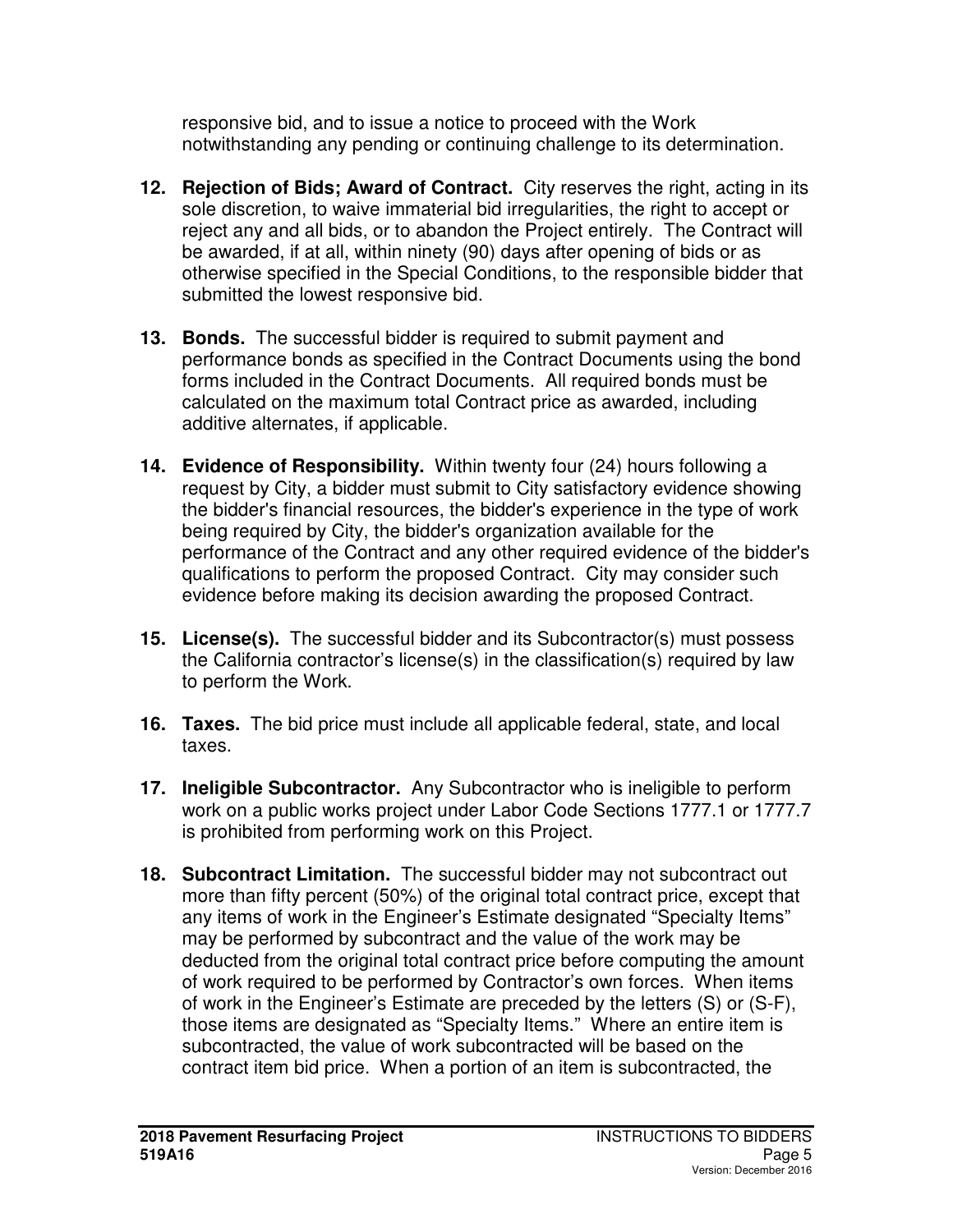value of work subcontracted will be determined by the Engineer based on the estimated percentage of the contract item bid price.

- **19. DIR Registration.** City will not accept a Bid Proposal from or enter into the Contract with a bidder, without proof that the bidder and its Subcontractors are registered with the DIR to perform public work under Labor Code Section 1725.5, subject to limited legal exceptions.
- **20. Bid Schedule.** Bidders are required to fully complete the Bid Schedule form accompanying the Bid Proposal form with unit prices as indicated, and to submit the completed Bid Schedule with their Bid Proposal.

**20.1 Incorrect Totals.** In the event of a computational error for any bid item (base bid or alternate) resulting in an incorrect extended total for that item, the submitted base bid or bid alternate total will be adjusted to reflect the corrected amount (estimated quantity X unit cost), unless the cumulative amount of correction changes the total amount of the base bid or bid alternate by more than five percent (5%). In the event of a discrepancy between the actual total of the itemized or unit prices shown on the Bid Schedule for the base bid, and the amount entered as the base bid on the Bid Proposal form, the actual total of the itemized or unit prices shown on the Bid Schedule for the base bid will be deemed the base bid price. Likewise, in the event of a discrepancy between the actual total of the itemized or unit prices shown on the Bid Schedule for any bid alternate, and the amount entered for the alternate on the Bid Proposal form, the actual total of the itemized prices shown on the Bid Schedule for that alternate will be deemed the alternate price. Nothing in this provision is intended to prevent a bidder from requesting to withdraw its bid for material error under Public Contract Code Section 5100 et seq.

**20.2 Estimated Quantities.** The quantities shown on the Bid Schedule are estimated and the actual quantities required to perform the Work may be greater or less than the estimated amount. The Contract Price will be adjusted to reflect the actual quantities required for the Work based on the itemized or unit prices provided in the Bid Schedule, with no allowance for anticipated profit for quantities that are deleted or decreased.

**21. Bidder's Questionnaire.** A completed, signed Bidder's Questionnaire using the form provided with the Contract Documents and including all required attachments must be submitted within 48 hours following a request by City. A bid that does not fully comply with this requirement may be rejected as nonresponsive. A bidder who submits a Bidder's Questionnaire which is subsequently determined to contain false or misleading information, or material omissions, may be disqualified as non-responsible.

# END OF INSTRUCTIONS TO BIDDERS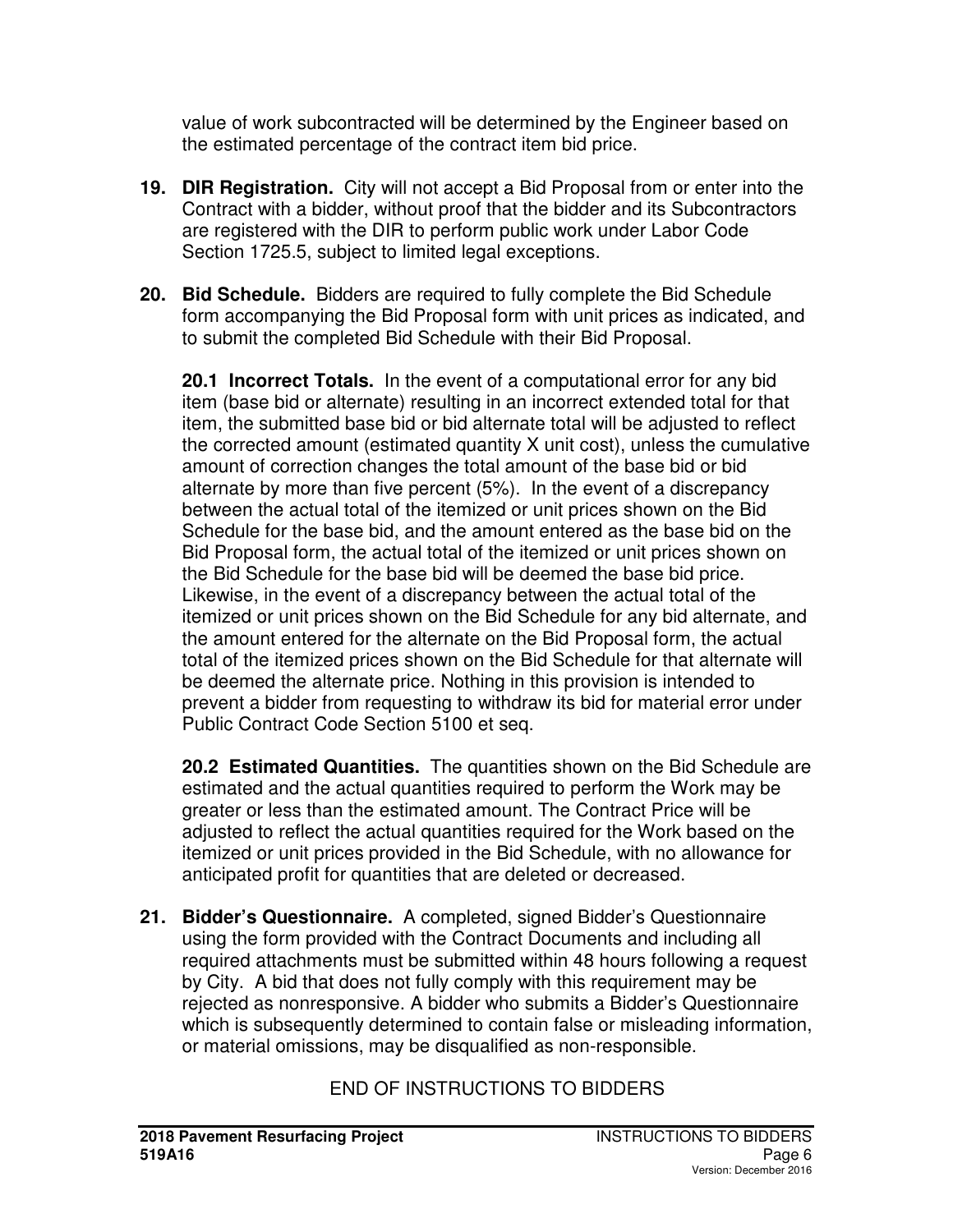### **BID PROPOSAL**

### 2018 Pavement Resurfacing Project

\_\_\_\_\_\_\_\_\_\_\_\_\_\_\_\_\_\_\_\_\_\_\_\_\_\_\_\_\_\_ ("Bidder") hereby submits this Bid Proposal to the City of Morgan Hill ("City") for the above-referenced project ("Project") in response to the Notice Inviting Bids and in accordance with the Contract Documents referenced therein.

- **1. Base Bid.** Bidder proposes to perform and fully complete the Work for the Project as specified in the Contract Documents, within the time required for full completion of the Work, for the following price ("Base Bid"):  $\mathbb S$
- **2. Addenda.** Bidder acknowledges receipt of the following addenda:

|     | Addendum: Date Received: |     | Addendum: Date Received: |
|-----|--------------------------|-----|--------------------------|
| #01 |                          | #05 |                          |
| #02 |                          | #06 |                          |
| #03 |                          | #07 |                          |
| #04 |                          | #08 |                          |

- **3. Bidder's Warranties.** By signing and submitting this Bid Proposal, Bidder warrants the following:
	- **3.1 Examination of Contract Documents.** Bidder has thoroughly examined the Contract Documents, and represents that, to the best of Bidder's knowledge there are no errors, omissions, or discrepancies in the Contract Documents subject to the limitations of Public Contract Code Section 1104.
	- **3.2 Examination of Worksite.** Bidder has had the opportunity to examine the Worksite and local conditions at the Project location.
	- **3.3 Bidder is Qualified.** Bidder is fully qualified to perform the Work.
	- **3.4 Responsibility for Bid.** Bidder has carefully reviewed this Bid Proposal and is solely responsible for any errors or omissions contained in its completed Bid.
- **4. Award of Contract** . By signing and submitting this Bid Proposal, Bidder agrees that if Bidder is awarded the Contract for the Project, that within ten (10) days following issuance of the notice of award to Bidder, Bidder will do all of the following: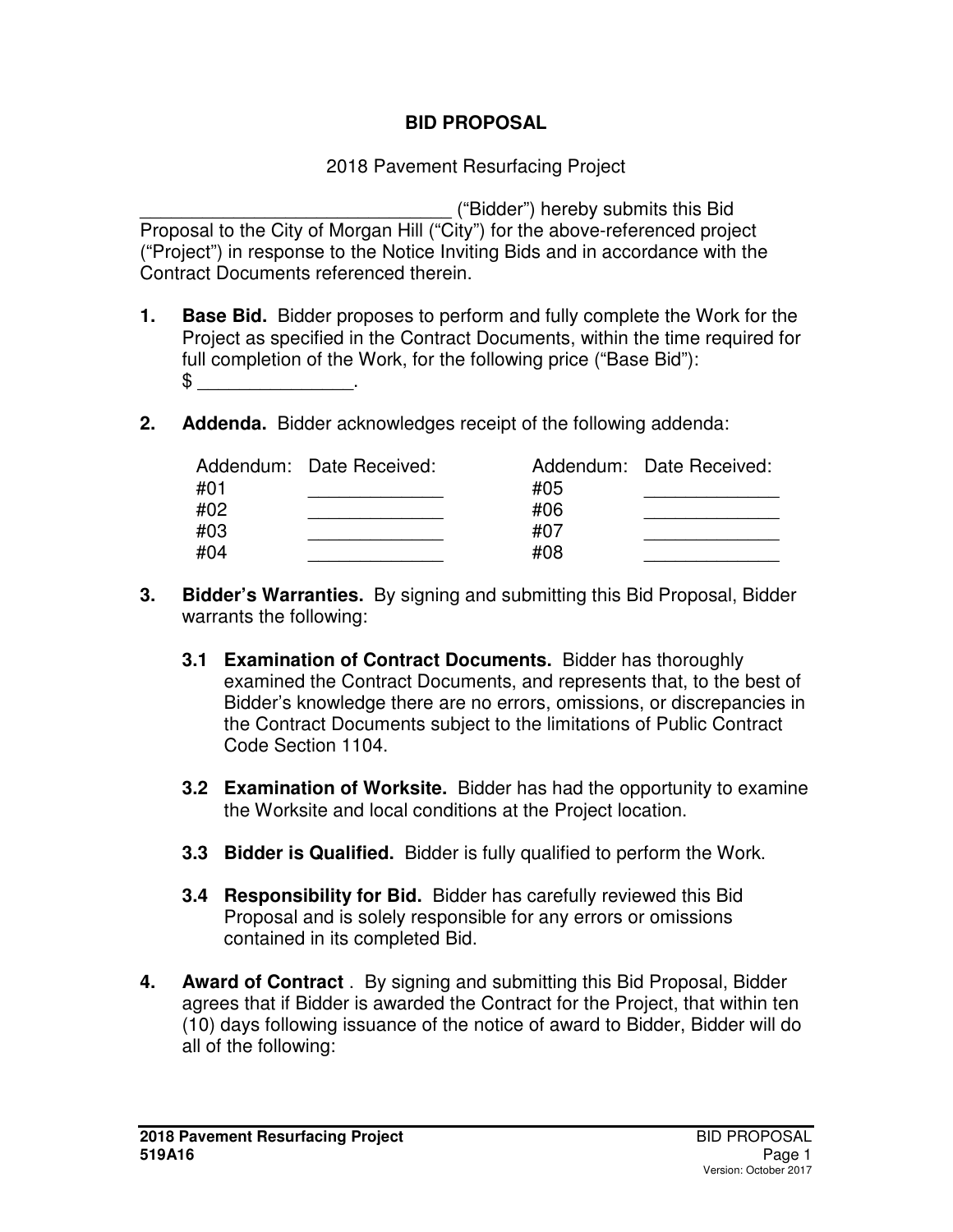- **4.1 Execute Contract.** Enter into the Contract with City in accordance with the terms of this Bid Proposal, by signing and submitting to City the Contract prepared by City using the form included with the Contract Documents;
- **4.2 Submit Required Bonds.** Submit to City a payment bond and a performance bond, each for one hundred percent (100%) of the Contract Price, using the bond forms provided and in accordance with the requirements of the Contract Documents; and
- **4.3 Insurance Requirements.** Submit to City the insurance certificate(s) and endorsement(s) as required by the Contract Documents.
- **5. Wage Theft Prevention**. All Bidders are expected to have read and understand the "Wage Theft Prevention Policy" adopted by the City Council on July 26, 2017.

The undersigned Bidder certifies that neither Bidder nor its principals have been found by a final court judgement or final administrative action of an investigatory agency to have violated federal, state or local wage and hour laws within the past five years from the date of the submitted bid. Bidder or its principals who are unable to so certify, must disclose wage and hour violations, and shall provide a copy of (i) the court order and judgment and/or final administrative decision; and (ii) documents demonstrating either that the order/judgment has been satisfied, or if the order/judgment has not been fully satisfied, a written and signed description of Bidder's efforts to date to satisfy the order/judgment. Signing this bid shall constitute signature of this Certification.

The City, at its sole discretion, may disqualify a bidder based on one or more disclosed judgments consistent with the criteria set forth in the Policy.

**6. Bid Security.** As a guarantee that if awarded the Contract, it will perform its obligations under Section 4, above, Bidder is enclosing bid security in the amount of ten percent (10%) of its maximum bid amount in the following form:

| A cashier's check or certified check payable to City of Morgan Hill |             |
|---------------------------------------------------------------------|-------------|
| and issued by                                                       | Bank in the |
| amount of \$                                                        |             |

A bid bond, using the Bid Bond form included with the Contract Documents, payable to City of Morgan Hill and executed by a surety licensed to do business in the State of California.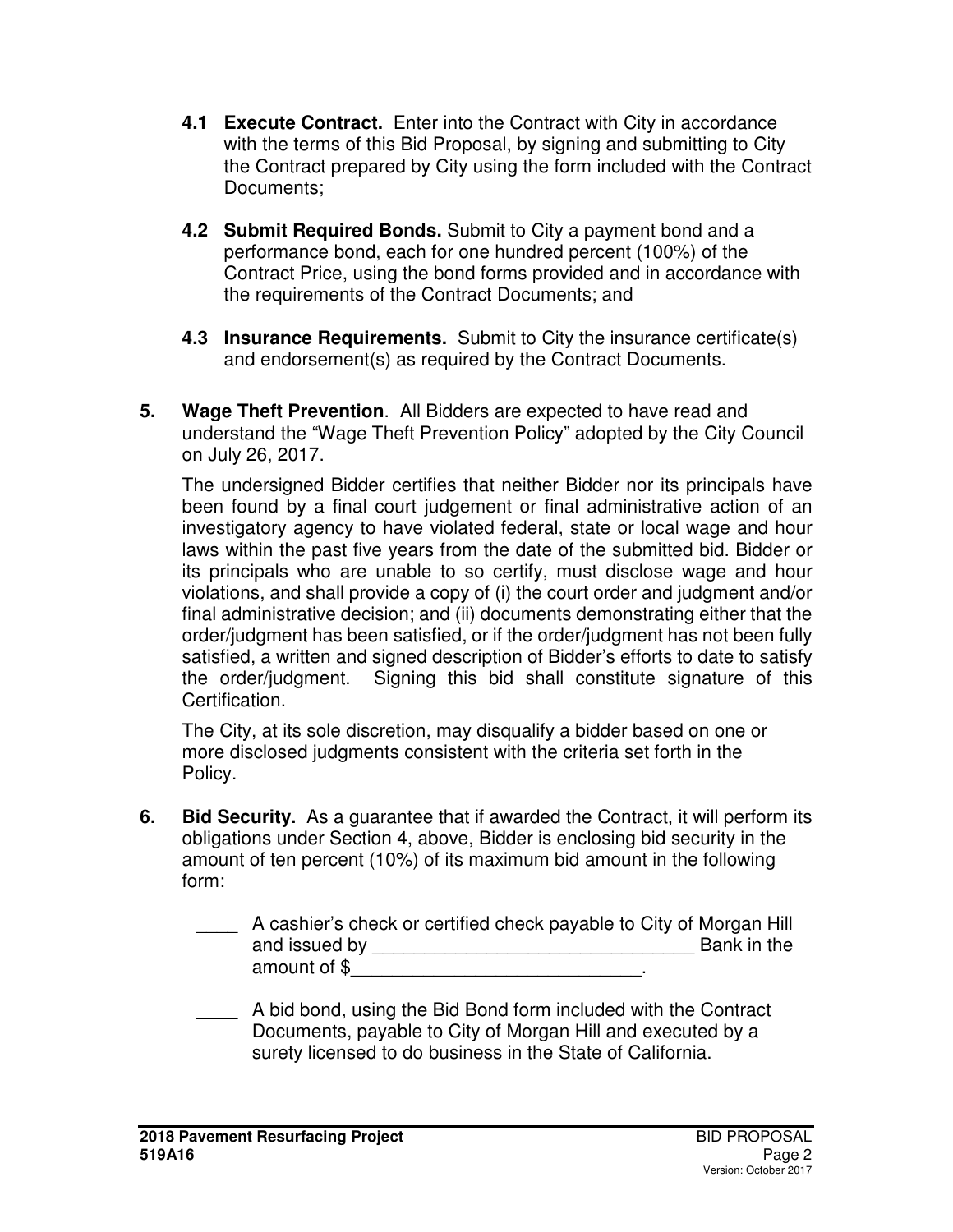**7. Iran Contracting Act.** Bidder certifies that it is not identified on a list created under the Iran Contracting Act, Public Contract Code 2200 et seq. (the "Act") as a person engaging in investment activities in Iran, as defined in the Act, or is otherwise expressly exempt under the Act.

| This Bid Proposal is hereby submitted on | 20                           |
|------------------------------------------|------------------------------|
| s/                                       | Name and Title [print]       |
| <b>Company Name</b>                      | License # and Classification |
| DIR Registration #                       |                              |
| <b>Address</b>                           | Phone                        |
| City, State, Zip                         | Fax                          |
|                                          |                              |

END OF BID PROPOSAL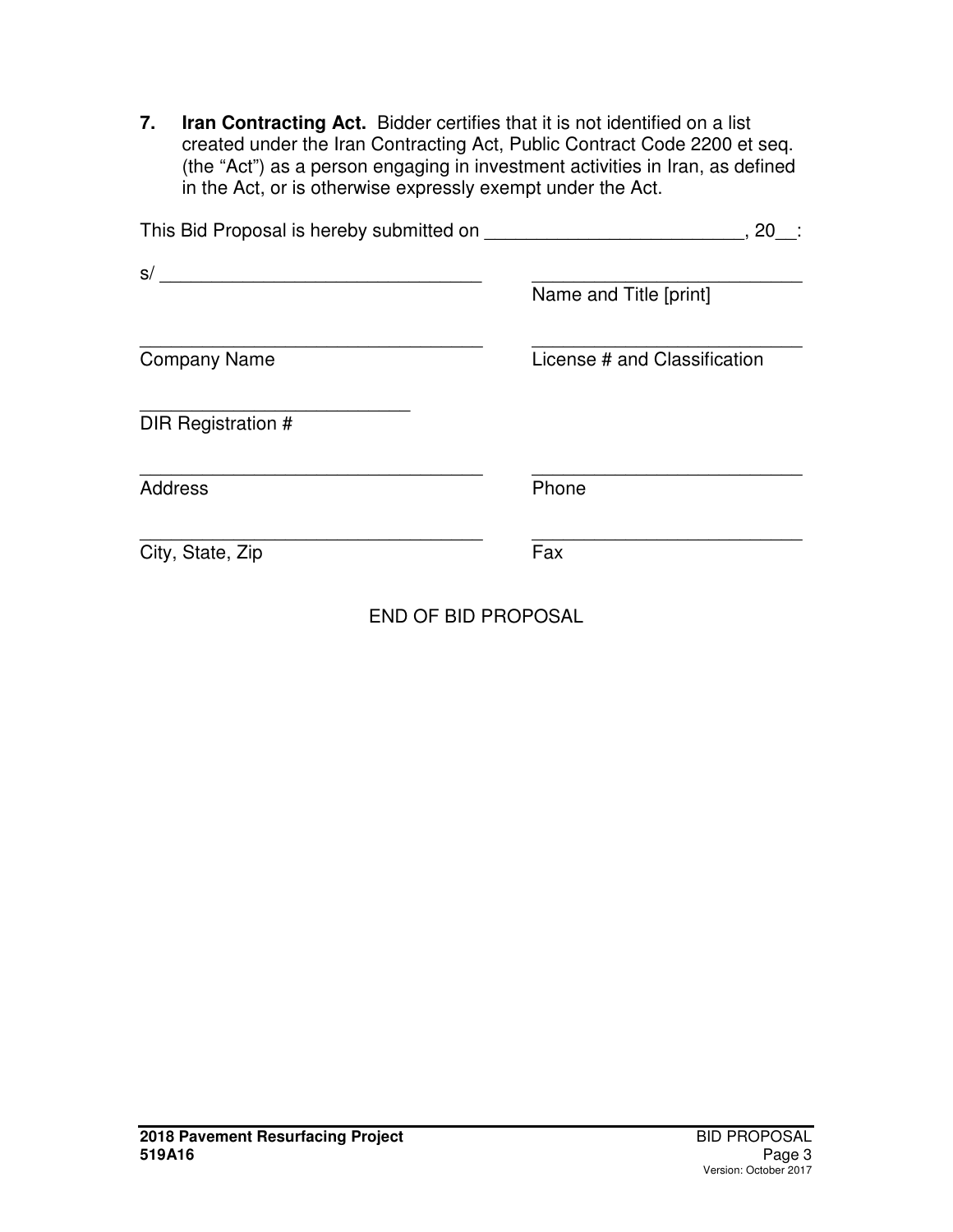### **BID SCHEDULE I – GENERAL**

#### **2018 Pavement Resurfacing Project**

**This Bid Schedule must be completed in ink and must be included with the sealed Bid Proposal. The unit cost for each item must be inclusive of all costs, whether direct or indirect, including profit and overhead. The sum of all amounts entered in the "Extended Total" column must be identical to the Base Bid price entered in Section 1 of the Bid Proposal Form. Quantities shown are required for bid purposes and may or may not be final pay quantities. Actual quantities, if different, must be substantiated during the Project by the Contractor (either by field measurement, trucking tags, or other means acceptable to the Engineer).** 

| <b>Bid</b><br>Item | Description of Bid Item                                  | Approximate<br>Quantity/Unit of<br>Measure | <b>Unit Price</b> | Extended<br>Total |
|--------------------|----------------------------------------------------------|--------------------------------------------|-------------------|-------------------|
| $\mathbf{1}$       | Mobilization                                             | 1 <sub>LS</sub>                            | \$                | \$                |
| $\overline{2}$     | <b>Water Pollution Control</b>                           | 1 <sub>LS</sub>                            | \$                | \$                |
| 3                  | <b>Traffic Control</b>                                   | 1 <sub>LS</sub>                            | $\mathfrak{F}$    | \$                |
| $\overline{4}$     | 6" Cold-In-Place Recycling<br>(CIR)                      | 241,230 SF                                 | \$                | \$                |
| 5                  | 2" Asphalt Concrete (AC)<br>Mill/ Cold Planing (6' Wide) | 7,400 SF                                   | \$                | \$                |
| 6                  | <b>Cold Planing at Overlay</b><br>Conforms (2")          | 5,000 SF                                   | \$                | \$                |
| $\overline{7}$     | <b>Full Depth AC Pavement</b><br>Repair (6" Depth)       | 3,520 SF                                   | \$                | \$                |
| 8                  | <b>Crack Seal</b>                                        | 200,000 LF                                 | \$                | \$                |
| 9                  | 2" AC Overlay                                            | 5,640 TONS                                 | \$                | \$                |
| 10                 | Slurry Seal (Type II)                                    | 24,280 SY                                  | \$                | \$                |
| 11                 | <b>Type E Traffic Detection</b><br>Loops                 | 31 EA                                      | \$                | \$                |
| 12                 | Type E (Modified) Traffic<br><b>Detection Loops</b>      | 9 EA                                       | \$                | \$                |
| 13                 | Lower & Raise Monument<br>Box & Cover                    | 5 EA                                       | \$                | \$                |
| 14                 | Lower & Raise Valve Box<br>& Cover                       | 26 EA                                      | \$                | \$                |
| 15                 | Lower & Raise Manhole<br>Frame & Cover                   | <b>12 EA</b>                               | \$                | \$                |
| 16                 | Raise Monument Box &<br>Cover                            | 4 EA                                       | \$                | \$                |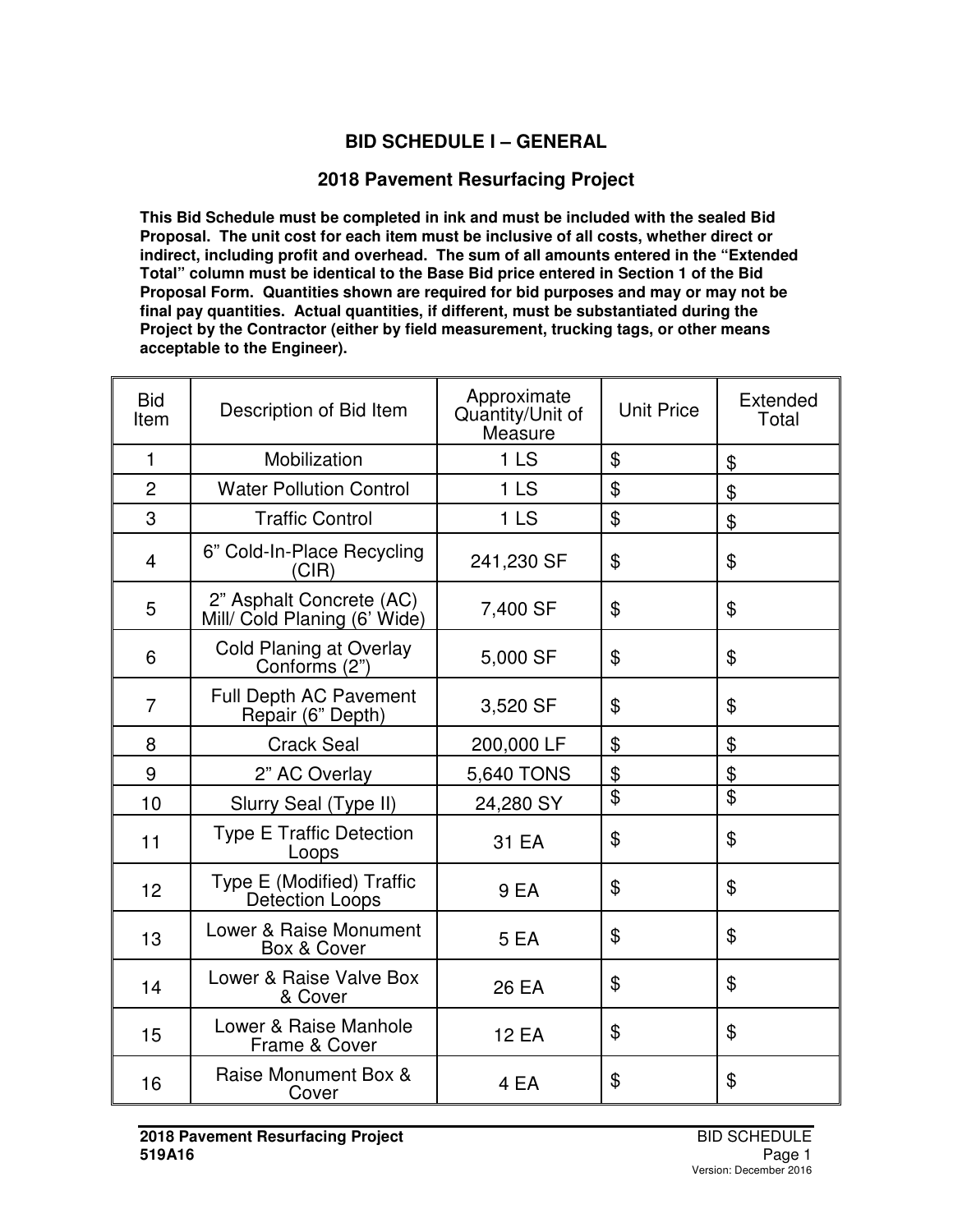| 17                                 | Raise Valve Box & Cover                                  | 35 EA           | \$                         | \$             |
|------------------------------------|----------------------------------------------------------|-----------------|----------------------------|----------------|
| 18                                 | Raise Manhole Frame &<br>Cover                           | <b>14 EA</b>    | \$                         | \$             |
| 19                                 | Raise Traffic Handhole Box<br>& Cover                    | 1 EA            | \$                         | \$             |
| 20                                 | 12" White Striping (Limit<br>Line, Crosswalk)            | 1,250 LF        | \$                         | \$             |
| 21                                 | <b>High Visibility Ladder</b><br>Crosswalk               | 1 <sub>LS</sub> | \$                         | \$             |
| 22                                 | 4" Miscellaneous Striping                                | 1,380 LF        | \$                         | \$             |
| 23                                 | 6" Miscellaneous Striping                                | 60 LF           | \$                         | \$             |
| 24                                 | 4" Miscellaneous Dashed<br>Striping                      | 500 LF          | \$                         | \$             |
| 25                                 | Striping, Detail 9                                       | 5,550 LF        | \$                         | $\mathfrak{P}$ |
| 26                                 | Striping, Detail 22                                      | 1,760 LF        | \$                         | \$             |
| 27                                 | Striping, Detail 27                                      | 300 LF          | \$                         | \$             |
| 28                                 | Striping, Detail 29                                      | 1,730 LF        | \$                         | \$             |
| 29                                 | Striping, Detail 37B                                     | 290 LF          | \$                         | \$             |
| 30                                 | Striping, Detail 38                                      | 1,410 LF        | \$                         | \$             |
| 31                                 | Striping, Detail 38A                                     | 1,170 LF        | \$                         | \$             |
| 32                                 | Striping, Detail 39                                      | 10,650 LF       | \$                         | \$             |
| 33                                 | Striping, Detail 39A                                     | 1,400 LF        | \$                         | $\mathfrak{P}$ |
| 34                                 | <b>Bike Lane Symbol with</b><br>Person & Bike Lane Arrow | 29 EA           | \$                         | \$             |
| 35                                 | Markings & Legends                                       | 1,750 SF        | \$                         | \$             |
| 36                                 | Two-Way Blue Hydrant<br>Reflectors                       | 30 EA           | \$                         | \$             |
| 37                                 | Sign & Pole                                              | 2 EA            | \$                         | $\mathfrak{D}$ |
| 38                                 | <b>Supplemental Work</b>                                 | 1LS             | \$25,000.00                | \$25,000.00    |
| Bid Schedule I Total (Items #1-38) |                                                          |                 | $\boldsymbol{\mathsf{\$}}$ |                |

Bid Schedule I Total

END OF BID SCHEDULE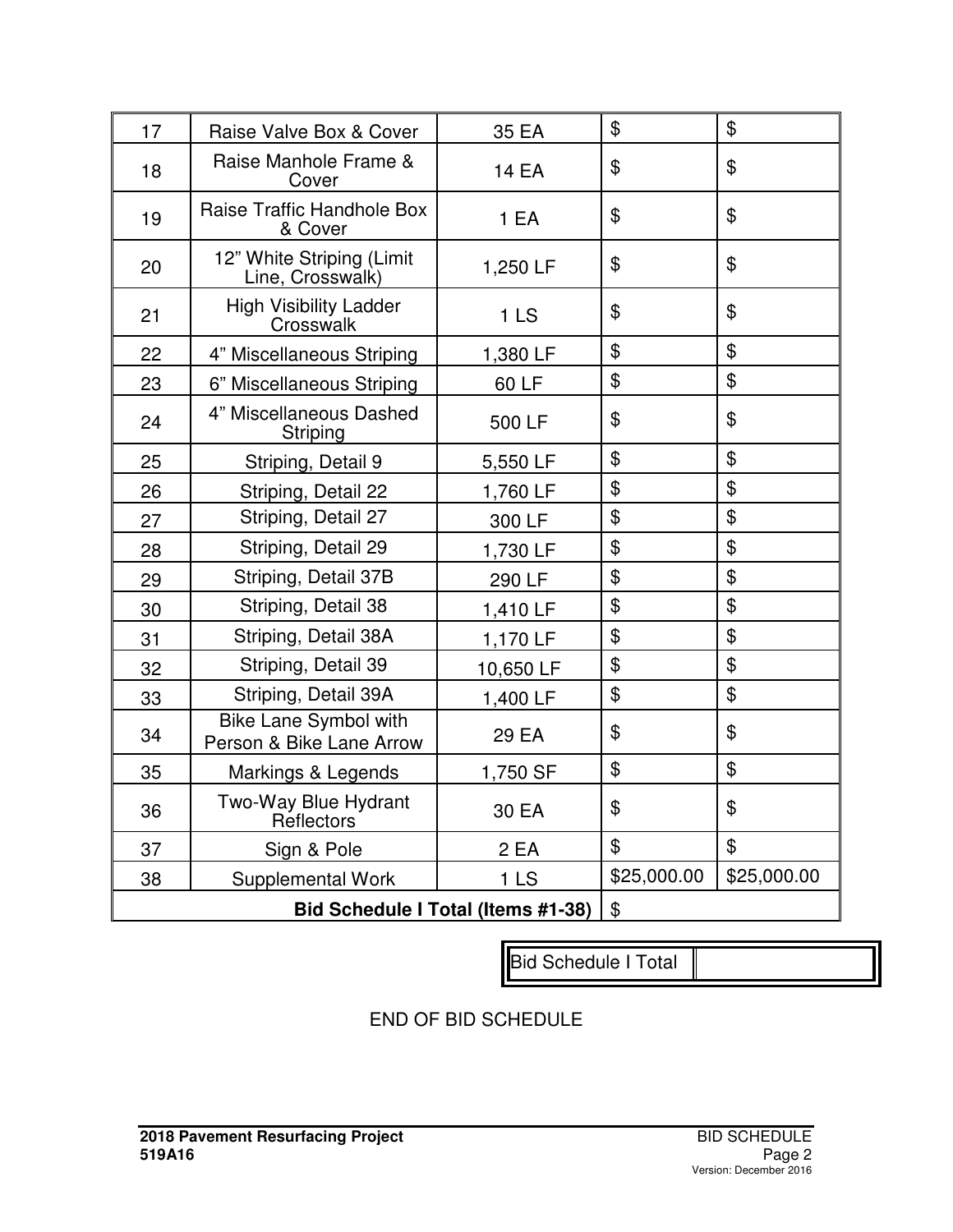#### **SUBCONTRACTOR LIST**

For each Subcontractor who will perform a portion of the Work in an amount in excess of one-half of 1% of the Bidder's total Contract Price,<sup>1</sup> the bidder must list a description of the work, the name of the Subcontractor, its California contractor license number, the location of its place of business, and DIR registration number. **Bidders: Please print legibly. Illegible forms may be rejected.** 

| <b>DESCRIPTION</b><br>OF WORK | <b>SUBCONTRACTOR</b><br><b>NAME</b> | <b>CALIFORNIA</b><br><b>CONTRACTOR</b><br><b>LICENSE</b><br><b>NUMBER</b> | DIR REG. NO. | <b>LOCATION OF</b><br><b>BUSINESS</b> | <b>LOCAL</b><br>VENDOR <sup>2</sup><br>YES/NO |
|-------------------------------|-------------------------------------|---------------------------------------------------------------------------|--------------|---------------------------------------|-----------------------------------------------|
|                               |                                     |                                                                           |              |                                       |                                               |
|                               |                                     |                                                                           |              |                                       |                                               |
|                               |                                     |                                                                           |              |                                       |                                               |
|                               |                                     |                                                                           |              |                                       |                                               |
|                               |                                     |                                                                           |              |                                       |                                               |
|                               |                                     |                                                                           |              |                                       |                                               |
|                               |                                     |                                                                           |              |                                       |                                               |
|                               |                                     |                                                                           |              |                                       |                                               |
|                               |                                     |                                                                           |              |                                       |                                               |
|                               |                                     |                                                                           |              |                                       |                                               |
|                               |                                     |                                                                           |              |                                       |                                               |
|                               |                                     |                                                                           |              |                                       |                                               |
|                               |                                     |                                                                           |              |                                       |                                               |
|                               |                                     |                                                                           |              |                                       |                                               |

### END OF SUBCONTRACTOR LIST

-

<sup>1</sup> For street or highway construction this requirement applies to any subcontract of \$10,000 or more.

<sup>&</sup>lt;sup>2</sup> A Subcontractor is considered local if its principle place of business is within the city limits of Morgan Hill.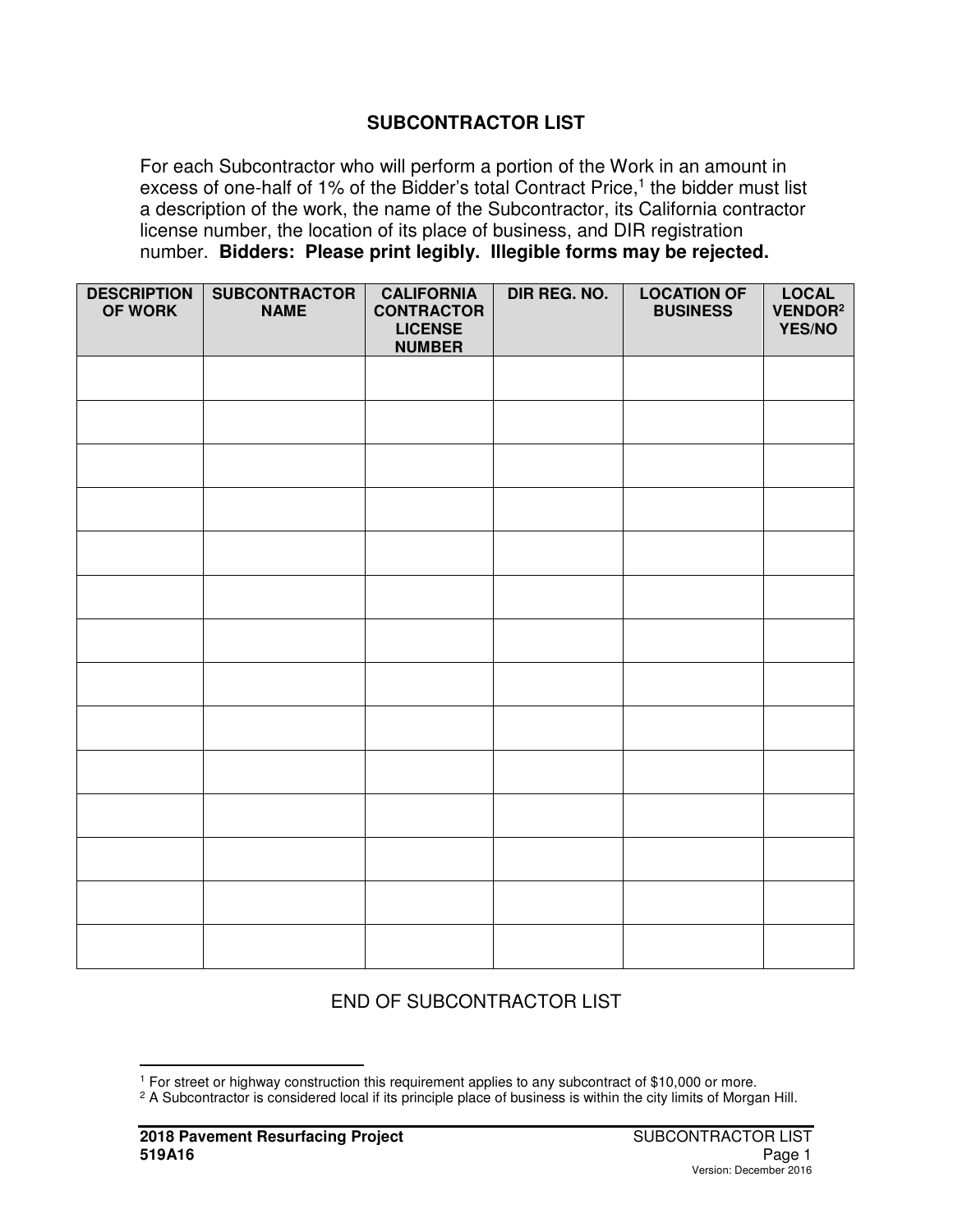### **NONCOLLUSION DECLARATION**

(To be executed by bidder and submitted with bid)

| State of California |     |
|---------------------|-----|
| County of           | SS. |

The undersigned declares:

| I am the | [title] of                 |
|----------|----------------------------|
|          | [business name], the party |
|          |                            |

making the foregoing bid.

The bid is not made in the interest of, or on behalf of, any undisclosed person, partnership, company, association, organization, or corporation. The bid is genuine and not collusive or sham. The bidder has not directly or indirectly induced or solicited any other bidder to put in a false or sham bid. The bidder has not directly or indirectly colluded, conspired, connived, or agreed with any bidder or anyone else to put in a sham bid, or to refrain from bidding. The bidder has not in any manner, directly or indirectly, sought by agreement, communication, or conference with anyone to fix the bid price of the bidder or any other bidder, or to fix any overhead, profit, or cost element of the bid price, or of that of any other bidder. All statements contained in the bid are true. The bidder has not, directly or indirectly, submitted his or her bid price or any breakdown thereof, or the contents thereof, or divulged information or data relative thereto, to any corporation, partnership, company, association, organization, bid depository, or to any member or agent thereof, to effectuate a collusive or sham bid, and has no paid and will not pay, any person or entity for such purpose.

This declaration is intended to comply with California Public Contract Code Section 7106 and Title 23 U.S.C Section 112.

I declare under penalty of perjury under the laws of the State of California that the foregoing is true and correct and that this declaration is executed on

| [date],<br>at | <b>Loiture</b><br>.:IIV |
|---------------|-------------------------|
|               |                         |

\_\_\_\_\_\_\_ [state].

 $s/$ 

\_\_\_\_\_\_\_\_\_\_\_\_\_\_\_\_\_\_\_\_\_\_\_\_\_\_\_\_\_\_\_\_\_\_\_\_\_\_\_\_\_\_

Name [print]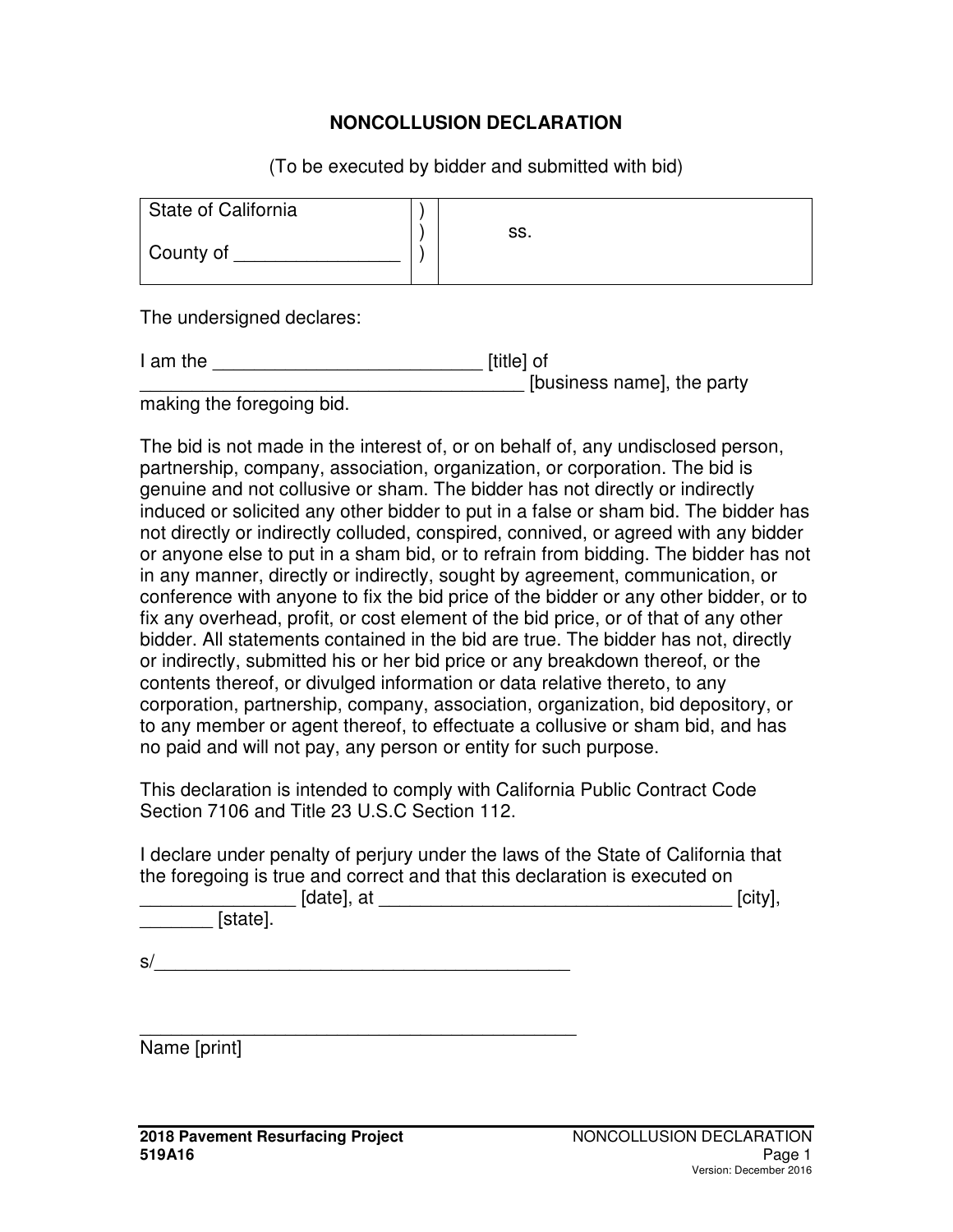A notary public or other officer completing this certificate verifies only the identity of the individual who signed the document, to which this certificate is attached, and not the truthfulness, accuracy, or validity of that document.

State of **CALIFORNIA** (1) County of SANTA CLARA )

On before me,

 $\overline{a}$ 

 $\overline{a}$ 

a Notary Public in and for said County and State, personally appeared

proved to me on the basis of satisfactory evidence to be the person/s whose name/s is/are subscribed to the within instrument and acknowledged to me that he/she/they executed the same in his/her/their authorized capacity/ies, and that by his/her/their signature/s on the instrument the person/s, or the entity upon behalf of which the person/s acted, executed the instrument.

I certify under PENALTY OF PERJURY under the laws of the State of California that the foregoing paragraph is true and correct.

WITNESS my hand and official seal.

SIGNATURE OF NOTARY PUBLIC

Place Notary Seal Above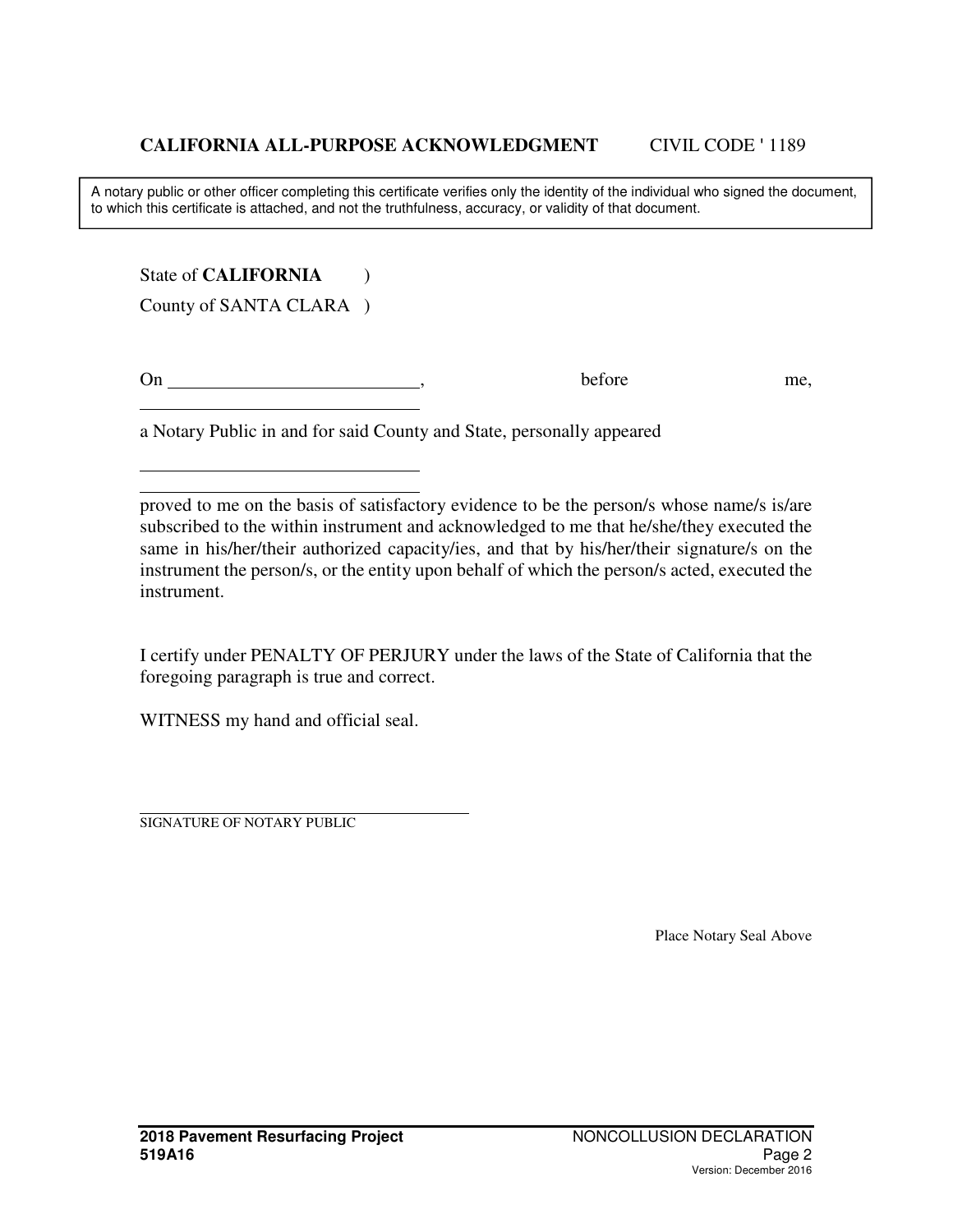### **BID BOND**

\_\_\_\_\_\_\_\_\_\_\_\_\_\_\_\_\_\_\_\_\_\_\_\_\_\_\_\_\_\_\_\_\_\_\_\_\_\_\_\_\_\_\_\_\_\_\_\_\_\_\_\_\_\_\_\_ ("Bidder")

has submitted a bid, dated  $\qquad \qquad$ , 20  $\qquad$  ("Bid"), to the City of Morgan Hill ("City") for work on the 2018 Pavement Resurfacing Project ("Project"). Under this duly executed bid bond ("Bid Bond"), Bidder as Principal and

\_\_\_\_\_\_\_\_\_\_\_\_\_\_\_\_\_\_\_\_\_\_\_\_\_\_\_\_\_\_\_\_\_\_\_\_\_\_\_\_\_\_\_\_\_\_\_\_\_\_\_\_\_\_\_\_\_\_\_, its surety ("Surety"), are bound to City as obligee in the penal sum of ten percent (10%) of the maximum amount of the Bid (the "Bond Sum"). Bidder and Surety bind themselves and their respective heirs, executors, administrators, successors and assigns, jointly and severally, as follows:

- **1. General.** If Bidder is awarded the Contract for the Project, Bidder will enter into the Contract with City in accordance with the terms of the Bid.
- **2. Submittals.** Within ten (10) days following issuance of the notice of award to Bidder, Bidder must submit to City the following:
	- **2.1 Contract.** The executed Contract, using the form provided by City in the Project contract documents ("Contract Documents");
	- **2.2 Payment Bond.** A payment bond for one hundred percent (100%) of the maximum Contract Price, executed by a surety licensed to do business in the State of California using the Payment Bond form included with the Contract Documents;
	- **2.3 Performance Bond.** A performance bond for one hundred percent (100%) of the maximum Contract Price, executed by a surety licensed to do business in the State of California using the Performance Bond form included with the Contract Documents; and
	- **2.4 Insurance.** The insurance certificate(s) and endorsement(s) required by the Contract Documents, and any other documents required under the Instructions for Bidders.
- **3. Enforcement.** If Bidder fails to execute the Contract and to submit the bonds and insurance certificates as required by the Contract Documents, Surety guarantees that Bidder forfeits the Bond Sum to City. Any notice to Surety may be given in the manner specified in the Contract and delivered or transmitted to Surety as follows:

| Attn:           |  |
|-----------------|--|
| Address:        |  |
| City/State/Zip: |  |
| Phone:          |  |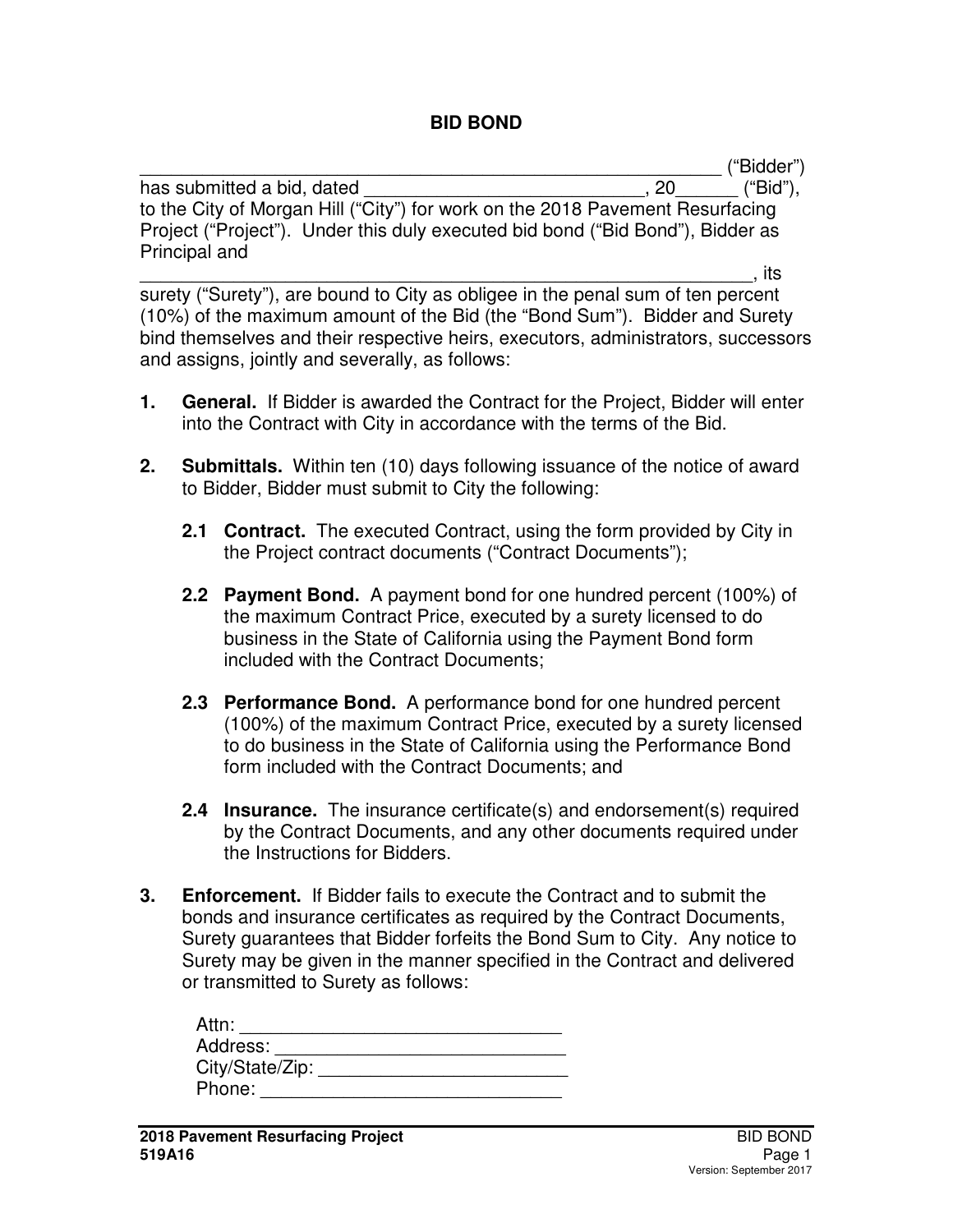| Fax:   |  |
|--------|--|
| Email: |  |

**4. Duration; Waiver.** If Bidder fulfills its obligations under Section 2, above, then this obligation will be null and void; otherwise it will remain in full force and effect for ninety (90) days following award of the Contract or until this Bid Bond is returned to Bidder, whichever occurs first. Surety waives the provisions of Civil Code Sections 2819 and 2845.

| This Bid Bond is entered into and is effective on |  |
|---------------------------------------------------|--|
| 20                                                |  |

SURETY:

| ∽<br>s. |  |  |  |
|---------|--|--|--|

\_\_\_\_\_\_\_\_\_\_\_\_\_\_\_\_\_\_\_\_\_\_\_\_\_\_\_\_\_\_\_\_\_\_\_

|  |  | Title: |
|--|--|--------|

(Attach Acknowledgement, Notary Seal, and Attorney-In-Fact Certificate)

# CONTRACTOR:

| s/ |  |  |  |
|----|--|--|--|

\_\_\_\_\_\_\_\_\_\_\_\_\_\_\_\_\_\_\_\_\_\_\_\_\_\_\_\_\_\_\_\_\_\_\_\_

Name: \_\_\_\_\_\_\_\_\_\_\_\_\_\_\_\_\_\_\_\_\_\_\_\_\_\_\_\_\_\_

Title: \_\_\_\_\_\_\_\_\_\_\_\_\_\_\_\_\_\_\_\_\_\_\_\_\_\_\_\_\_\_\_

# **APPROVED AS TO FORM:**

 $By:$ Donald A. Larkin, City Attorney

Date:\_\_\_\_\_\_\_\_\_\_\_\_\_\_\_\_\_\_\_\_\_\_\_\_\_\_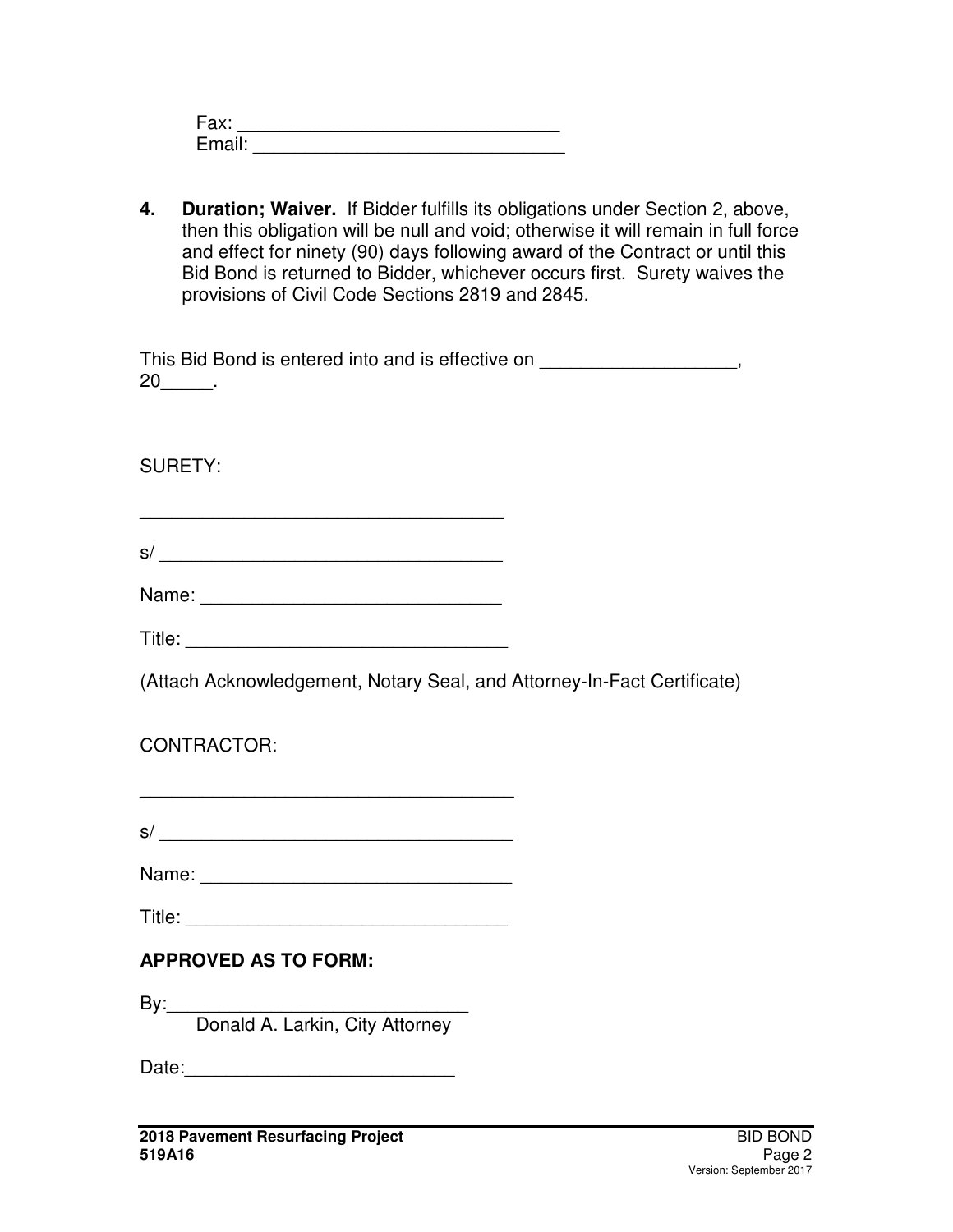### **BIDDER'S QUESTIONNAIRE**

#### **2018 PAVEMENT RESURFACING PROJECT**

Within forty eight (48) hours following a request by City, a bidder must submit to City a completed, signed Bidder's Questionnaire using this form and including all required attachments. City may request the Questionnaire from one (1) or more of the apparent low bidders following the bid opening, and may use the completed Questionnaire to evaluate a bidder's qualifications for this Project. The Questionnaire must be filled out completely, accurately, and legibly. Any errors, omissions, or misrepresentations in completion of the Questionnaire may be grounds for rejection of the bid or termination of a Contract awarded pursuant to the bid.

#### **Part 1: General Information**

| Check One: Corporation<br>___ Partnership<br>___ Sole Proprietorship<br>Joint Venture of: 1997 March 1997                                                                                                                      |  |
|--------------------------------------------------------------------------------------------------------------------------------------------------------------------------------------------------------------------------------|--|
|                                                                                                                                                                                                                                |  |
| ,我们也不会有什么。""我们的人,我们也不会有什么?""我们的人,我们也不会有什么?""我们的人,我们也不会有什么?""我们的人,我们也不会有什么?""我们的人                                                                                                                                               |  |
|                                                                                                                                                                                                                                |  |
|                                                                                                                                                                                                                                |  |
|                                                                                                                                                                                                                                |  |
| Email: experience and a series of the series of the series of the series of the series of the series of the series of the series of the series of the series of the series of the series of the series of the series of the se |  |
| Bidder's California Contractor's License Number(s):                                                                                                                                                                            |  |

#### **Part 2: Bidder Experience**

\_\_\_\_\_\_\_\_\_\_\_\_\_\_\_\_\_\_\_\_\_\_\_\_\_\_\_\_\_\_\_

1. How many years has Bidder been in business under its present business name? \_\_\_\_\_\_\_\_\_\_\_\_\_\_\_\_\_\_\_\_\_\_\_\_\_\_\_\_\_\_\_\_\_\_\_\_\_\_\_\_\_\_\_\_\_\_\_\_\_\_\_\_\_\_\_\_\_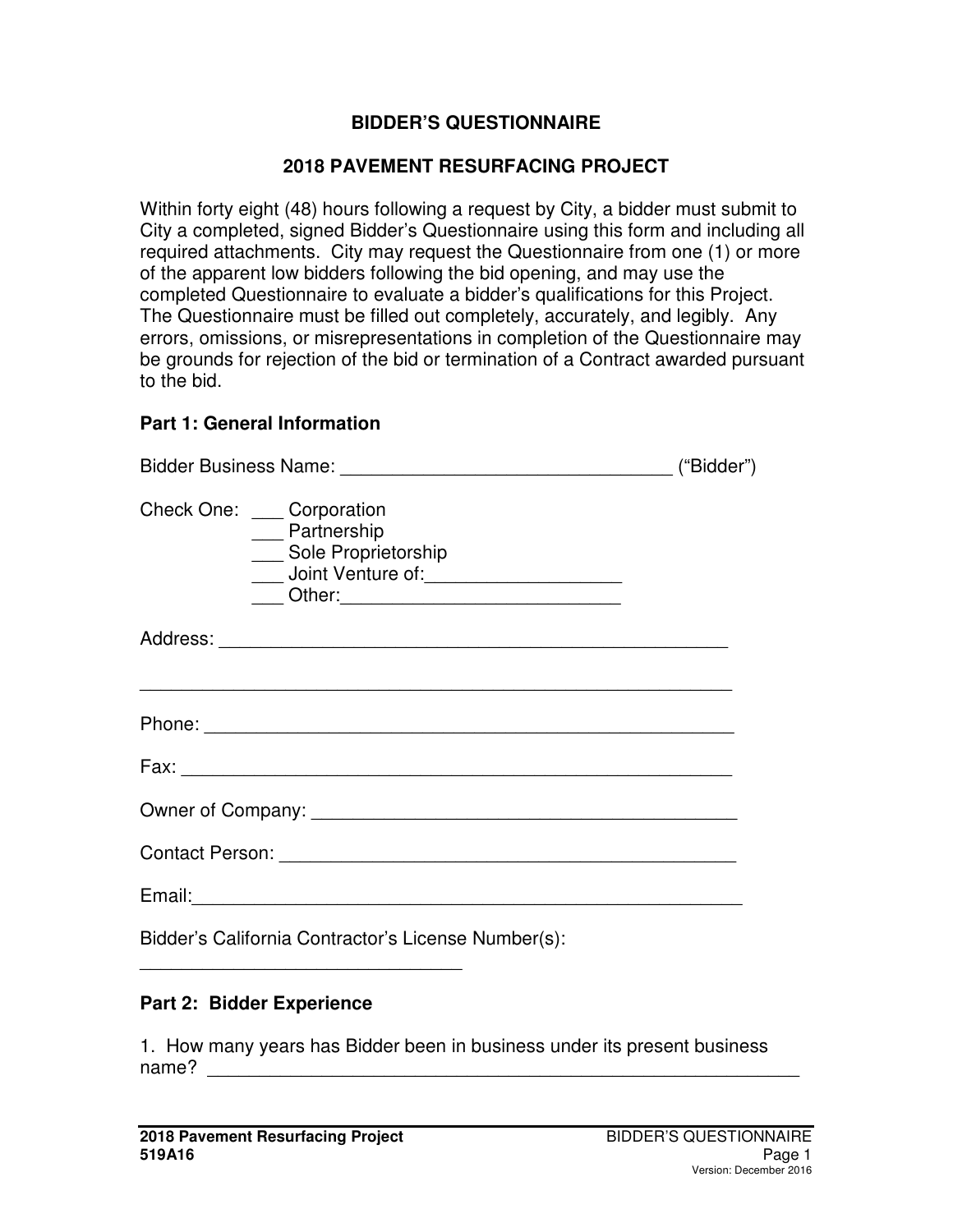2. Has Bidder completed projects similar in type and size to this Project as a general contractor? \_\_\_\_\_\_\_\_\_\_\_\_\_\_\_\_\_\_\_\_\_\_\_\_\_\_\_\_\_\_\_\_\_\_\_\_\_\_\_\_\_\_\_\_\_\_\_

3. Has Bidder ever been disqualified on grounds that it is not responsible? If yes, provide additional information on a separate sheet of paper regarding the disqualification, including the name and address of the agency or owner of the subject project, the type and size of the project, the reasons that Bidder was disqualified as not responsible, and the month and year in which the disqualification occurred.

4. Has Bidder ever been terminated from a construction project, either as a general contractor or as a subcontractor? If yes, provide additional information on a separate sheet of paper regarding the termination, including the name and address of the agency or owner of the subject project, the type and size of the project, whether Bidder was under contract as a general contractor or a subcontractor, the reasons that Bidder was terminated, and the month and year in which the termination occurred.

5. Provide information about Bidder's past projects performed as general contractor as follows:

5.1 Six (6) most recently completed public works projects within the last three (3) years;

5.2 Three (3) largest completed projects within the last three (3) years; and

5.3 Any project which is similar to this Project.

6. Use separate sheets of paper provide all of the following information for each project identified in response to the above three (3) categories:

- 6.1 Project name
- 6.2 Location
- 6.3 Owner
- 6.4 Owner contact (name and current phone number)
- 6.5 Architect or engineer name
- 6.6 Architect or engineer contact (name and current phone number)
- 6.7 Project manager (name and current phone number)
- 6.8 Description of project, scope of work performed
- 6.9 Initial contract value (at time of bid award)
- 6.10 Final cost of construction (including change orders)
- 6.11 Original scheduled completion date
- 6.12 Time extensions granted (number of days)
- 6.13 Actual date of completion
- 6.14 Number and amount of stop notices or mechanic's liens filed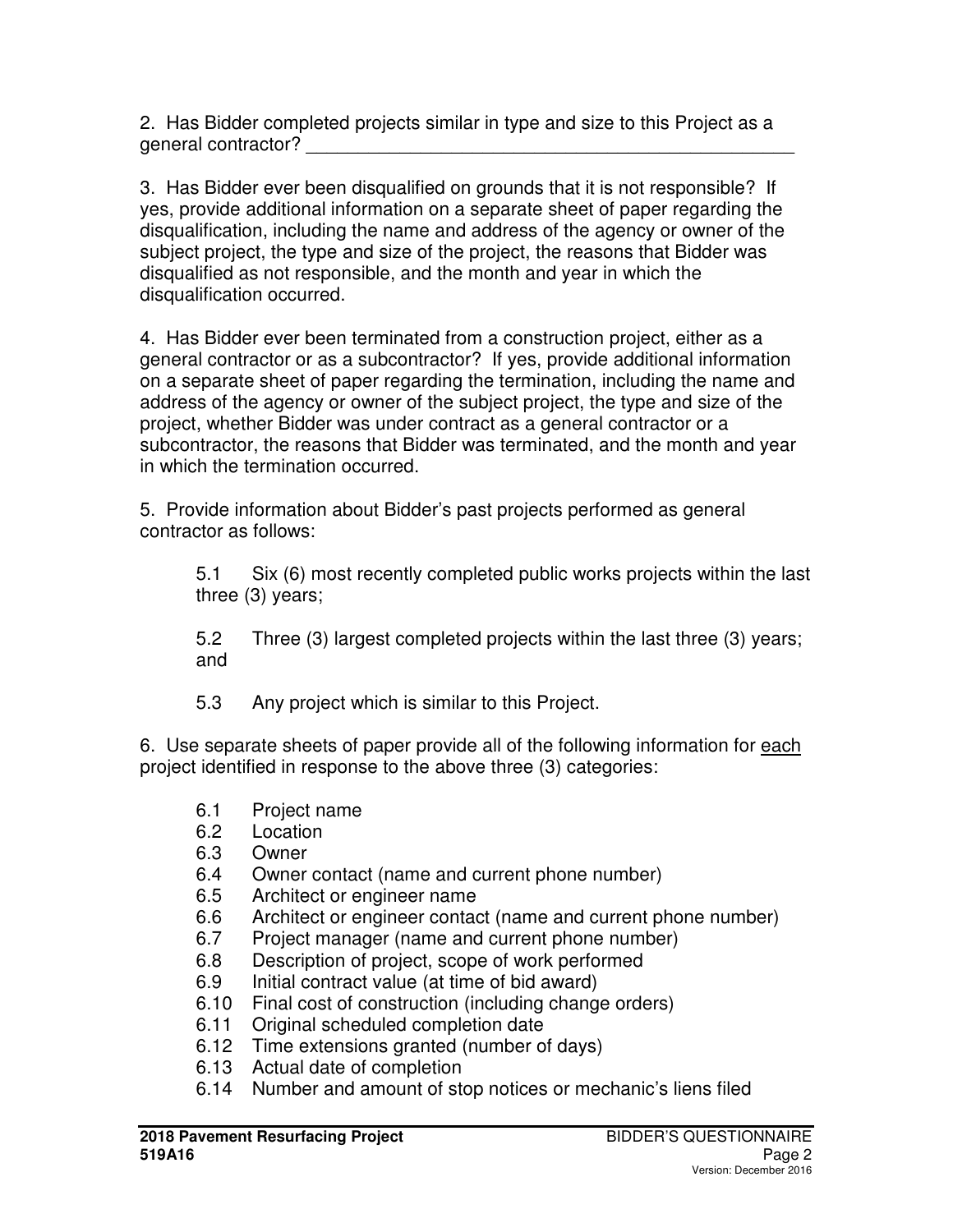6.15 Amount of liquidated damages assessed against Bidder

6.16 Nature and resolution of any claim, lawsuit, and/or arbitration between Bidder and the owner.

### **Part 3: Verification**

In signing this document, I, the undersigned, declare that I am duly authorized to sign and submit this Bidder's Questionnaire on behalf of the named bidder, and that all responses and information set forth in this Bidder's Questionnaire and accompanying attachments are, to the best of my knowledge, true, accurate and complete as of the date of submission. **I declare under penalty of perjury under the laws of the State of California that the foregoing is true and correct.**

| Signature:        | Date: |
|-------------------|-------|
| By [name, title]: |       |
|                   |       |

# END OF BIDDER'S QUESTIONNAIRE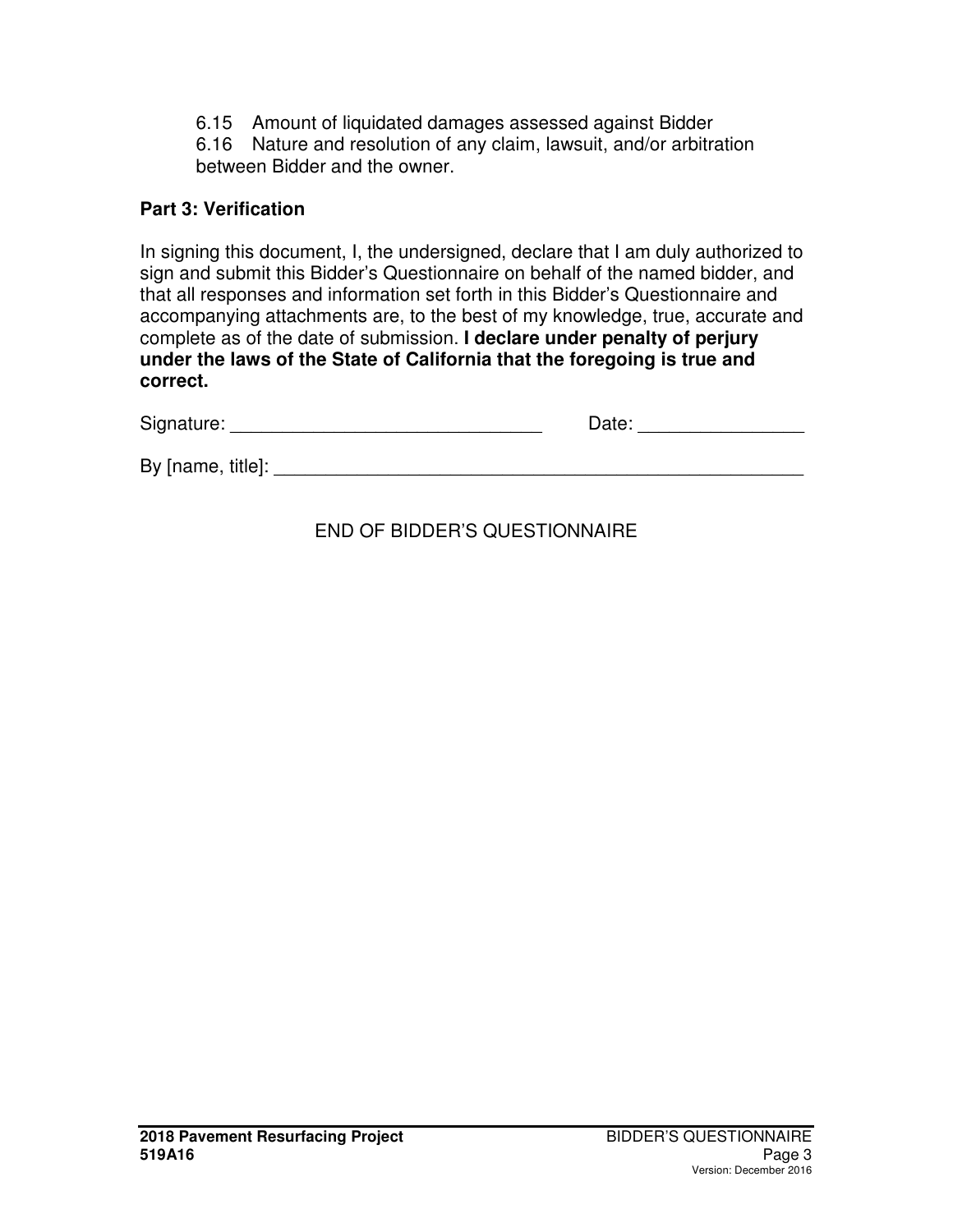# **CONTRACT**

This public works contract ("Contract") is entered into by and between the City of Morgan Hill ("City") and

("Contractor") for work on the 2018 Pavement Resurfacing Project ("Project").

The parties agree as follows:

- **1. Award of Contract**. In response to the Notice Inviting Bids, Contractor has submitted a Bid Proposal to perform work on the Project, and on \_\_\_\_\_\_\_\_\_\_\_\_\_, 20\_\_\_, (contract date) City authorized award of this Contract to Contractor for the amount of Contractor's bid.
- **2. Contract Documents**. The Contract Documents incorporated into this Contract include and are comprised of all of the following:
	- **2.1** Notice Inviting Bids;<br>**2.2** Instructions to Bidde
	- **2.2** Instructions to Bidders;
	- **2.3** Addenda, if any;
	- **2.4** Bid Proposal and attachments thereto;
	- **2.5** Contract;
	- **2.6** Payment and Performance Bonds;
	- **2.7** General Conditions;
	- **2.8** Special Conditions;
	- **2.9** Project Drawings and Specifications;
	- **2.10** Change Orders, if any;
	- **2.11** Notice of Award;
	- **2.12** Notice to Proceed;
	- **2.13** And the following: No other documents.
- **3. Contractor's Obligations.** Contractor agrees to perform all of the Work required for the Project, as specified in the Contract Documents. Contractor must provide, furnish, and supply all things necessary and incidental for the timely performance and completion of the Work, including all necessary labor, materials, equipment, transportation, and utilities, unless otherwise specified in the Contract Documents. Contractor must use its best efforts to complete the Work in a professional and expeditious manner and to meet or exceed the performance standards required by the Contract Documents.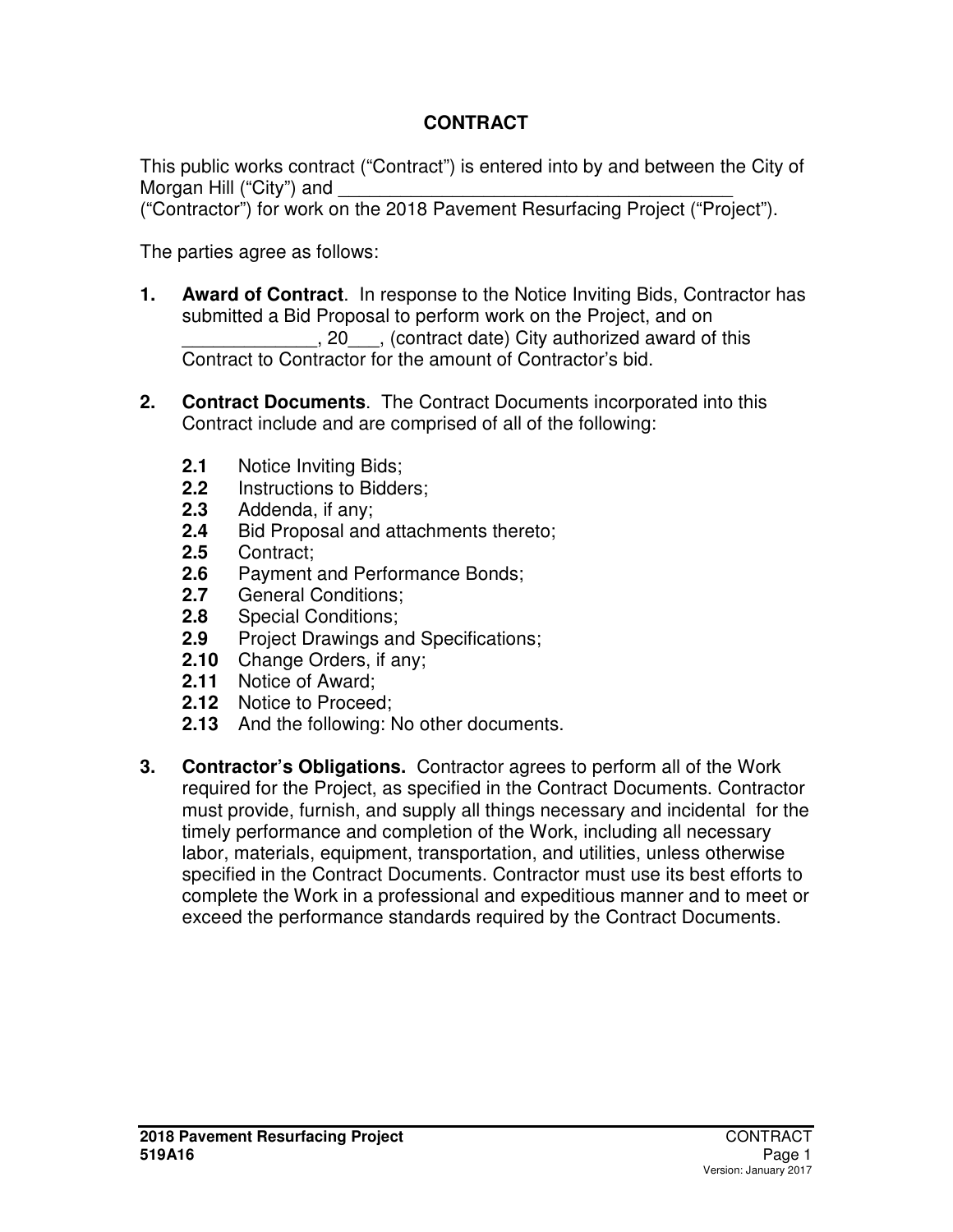**4. Payment.** As full and complete compensation for Contractor's timely performance and completion of the Work in strict accordance with the terms and conditions of the Contract Documents, City will pay Contractor

\_\_\_\_\_\_\_\_\_\_\_\_\_\_\_\_\_\_\_\_\_\_\_\_\_\_\_\_\_\_\_\_\_\_\_\_\_\_\_\_\_\_\_\_\_\_\_\_\_\_\_\_\_\_\_\_\_\_ Dollars (\$  $\blacksquare$ ) (the "Contract Price"), in accordance with the payment provisions in the General Conditions. The Contract Price includes all applicable federal, state, and local taxes.

- **5. Time for Completion.** Contractor will fully complete the Work for the Project within seventy-five (75) calendar days from the commencement date given in the Notice to Proceed ("Contract Time"). By signing below, Contractor expressly waives any claim for delayed early completion.
- **6. Liquidated Damages.** If Contractor fails to complete the Work within the Contract Time, City will assess liquidated damages in the amount of One Thousand Dollars (\$1,000.00) for each day of unexcused delay in completion, and the Contract Price will be reduced accordingly.

# **7. Labor Code Compliance.**

- **7.1 General.** This Contract is subject to all applicable requirements of Chapter 1 of Part 7 of Division 2 of the Labor Code, including requirements pertaining to wages, working hours and workers' compensation insurance.
- **7.2 Prevailing Wages.** This Project is subject to the prevailing wage requirements applicable to the locality in which the Work is to be performed for each craft, classification or type of worker needed to perform the Work, including employer payments for health and welfare, pension, vacation, apprenticeship and similar purposes. Copies of these prevailing rates are available online at http://www.dir.ca.gov/DLSR.
- **7.3 DIR Registration.** City will not enter into the Contract with a bidder, without proof that the bidder and its Subcontractors are registered with the California Department of Industrial Relations ("DIR") to perform public work under Labor Code Section 1725.5, subject to limited legal exceptions.
- **8. Workers' Compensation Certification.** Under Labor Code Section 1861, by signing this Contract, Contractor certifies as follows: "I am aware of the provisions of Labor Code Section 3700 which require every employer to be insured against liability for workers' compensation or to undertake selfinsurance in accordance with the provisions of that code, and I will comply with such provisions before commencing the performance of the Work on this Contract."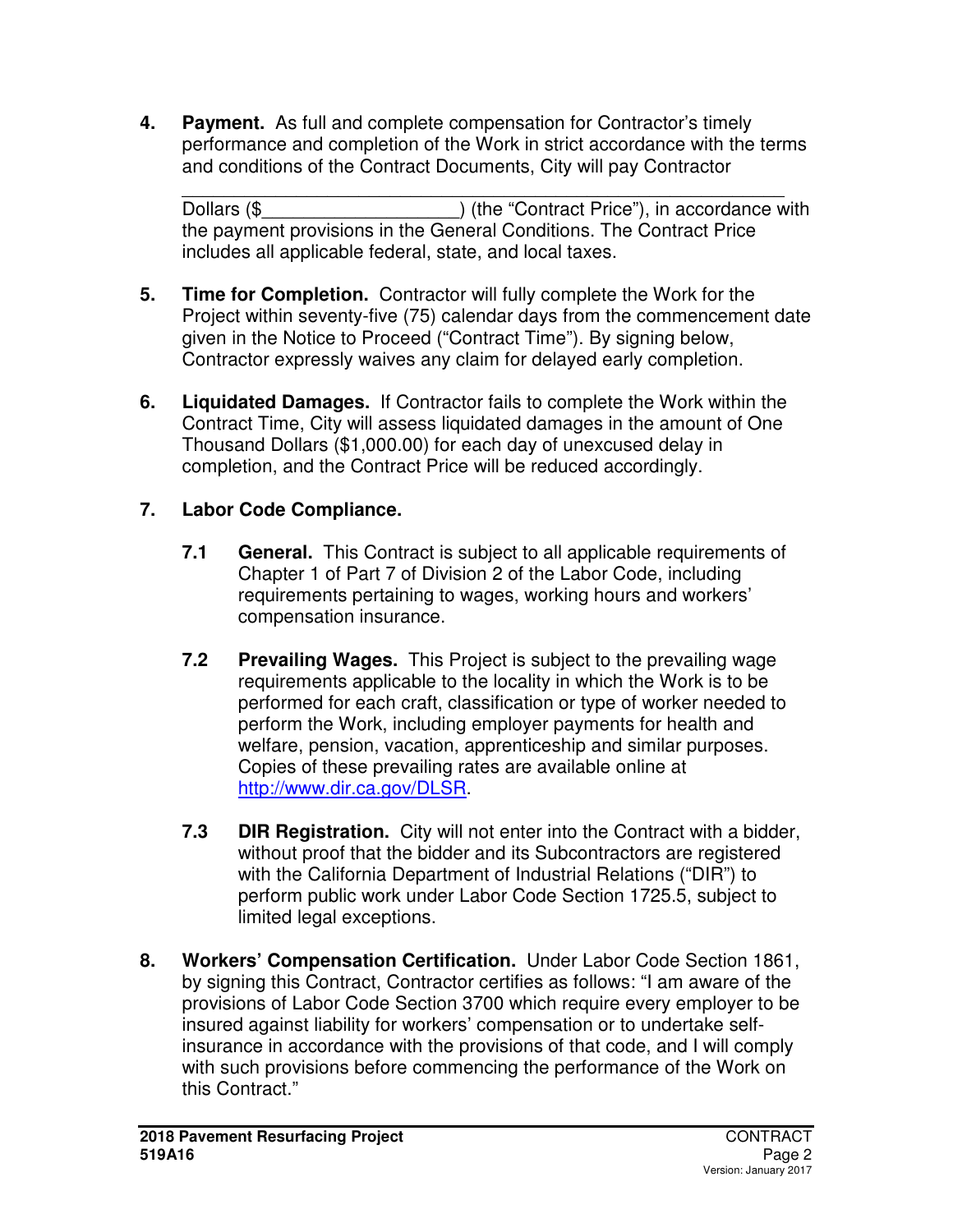**9. Notice.** Any notice, billing, or payment required by the Contract Documents must be made in writing, and sent to the other party by personal delivery, U.S. Mail, a reliable overnight delivery service, facsimile, or by email as a PDF (or comparable) file. Notice is deemed effective upon delivery unless otherwise specified. Notice for each party must be given as follows:

City:

 City of Morgan Hill 17575 Peak Avenue Morgan Hill, CA 95037 Phone: (409) 779-7259 Attn: City Clerk Email: michelle.wilson@morganhill.ca.gov Copy to: lynette.kong@morganhill.ca.gov

Contractor:

| Name:           |
|-----------------|
| Address:        |
| City/State/Zip: |
| Phone:          |
| Attn:           |
| Email:          |
| Copy to:        |

### **10. General Provisions.**

- **10.1 Assignment and Successors.** Contractor may not assign its rights or obligations under this Contract, in part or in whole, without City's written consent. This Contract is binding on Contractor's successors and permitted assigns.
- **10.2 Third Party Beneficiaries.** There are no intended third party beneficiaries to this Contract except as expressly provided in the General Conditions or Special Conditions.
- **10.3 Governing Law and Venue.** This Contract will be governed by California law and venue will be in the Superior Court of Santa Clara County, and no other place.
- **10.4 Amendment.** No amendment or modification of this Contract will be binding unless it is in a writing duly authorized and signed by the parties to this Contract.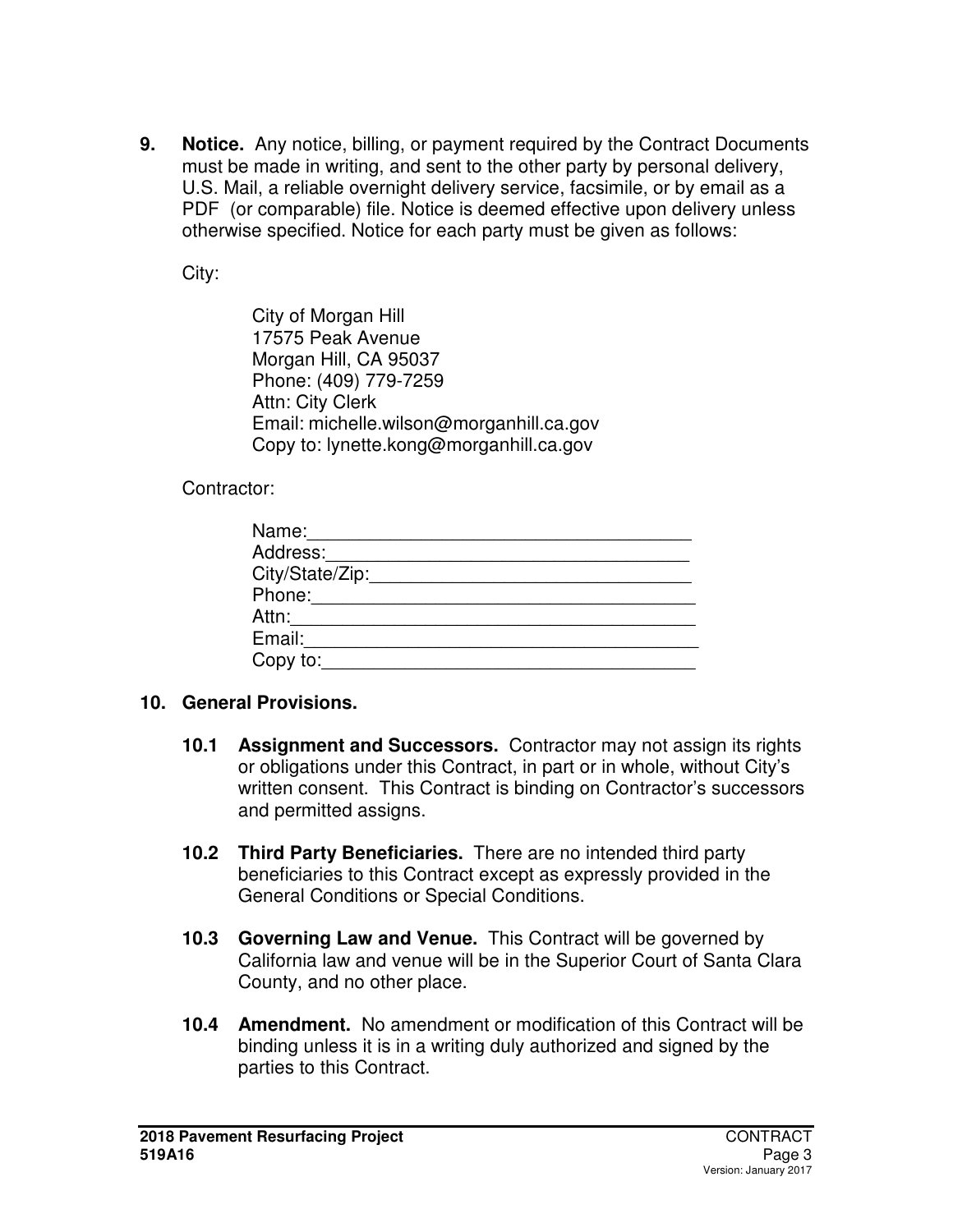- **10.5 Integration; Severability.** This Contract and the Contract Documents incorporated herein, including authorized amendments or Change Orders thereto, constitute the final, complete, and exclusive terms of the agreement between City and Contractor. If any provision of the Contract Documents, or portion of a provision, is determined to be illegal, invalid, or unenforceable, the remaining provisions of the Contract Documents will remain in full force and effect.
- **10.6 Authorization.** Each individual signing below warrants that he or she is authorized to do so by the party that he or she represents, and that this Contract is legally binding on that party. If Contractor is a corporation, signatures from two (2) officers of the corporation are required pursuant to California Corporation Code Section 313.

*[Signatures are on the following page.]*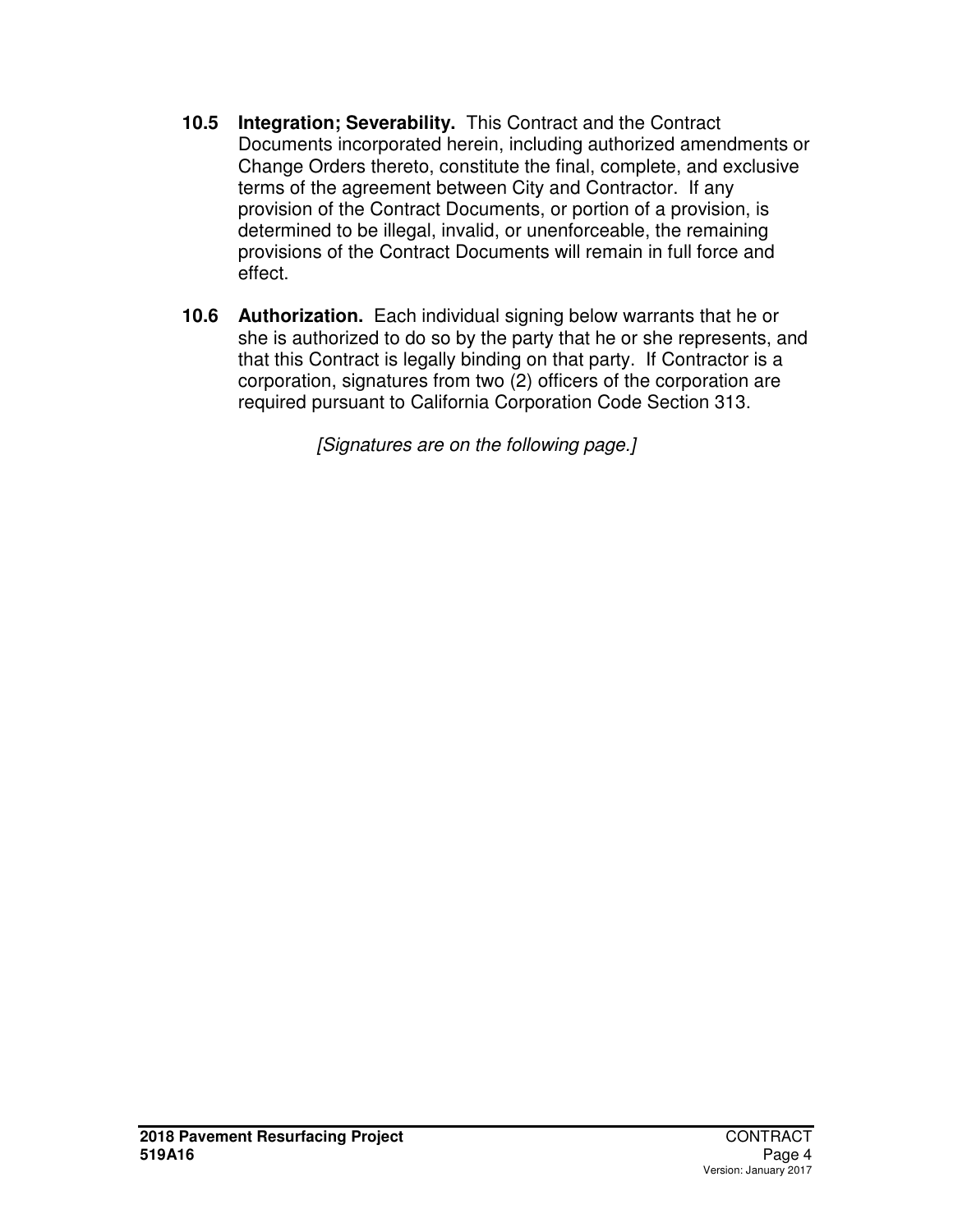AS SET FORTH IN CA. CORP. CODE § 313, TWO SIGNATURES ARE REQUIRED FOR CALIFORNIA CORPORATIONS: (1) CHAIRPERSON OF THE BOARD, PRESIDENT, OR VICE PRESIDENT; AND 2) SECRETARY, ASSISTANT SECRETARY, CHIEF FINANCIAL OFFICER OR ASSISTANT TREASURER.

The parties agree to this Contract as witnessed by the signatures below:

| <b>CONTRACTOR:</b><br>[NAME OF CONTRACTOR]             |
|--------------------------------------------------------|
| Signature                                              |
| Name/Title [print]                                     |
|                                                        |
| Corporate entities must provide a<br>second signature: |
| Signature                                              |
| Name/Title [print]                                     |
|                                                        |
| Contractor's License Number(s)                         |
| <b>Expiration Date(s)</b>                              |
| Seal:                                                  |
|                                                        |
|                                                        |

Contractor's DIR Registration Number(s)

END OF CONTRACT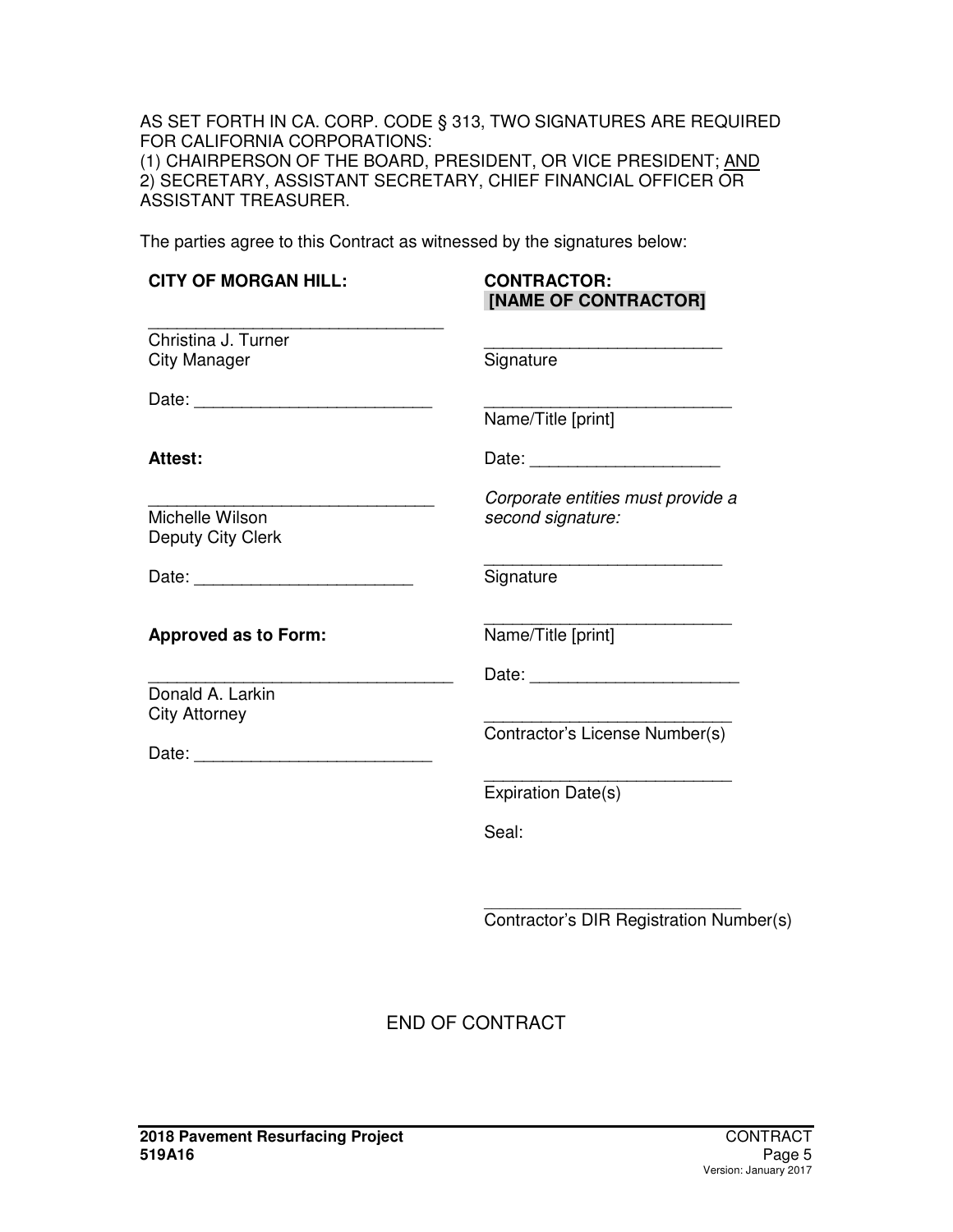### **PAYMENT BOND**

The City of Morgan Hill ("City") and

\_\_\_\_\_\_\_\_\_\_\_\_\_\_\_\_\_\_\_\_\_\_\_\_\_\_\_\_\_\_\_\_\_\_\_\_\_\_\_\_\_\_ ("Contractor") have entered into a contract, dated \_\_\_\_\_\_\_\_\_\_\_\_\_\_\_\_\_, 20\_\_\_ ("Contract") for work on the 2018 Pavement Resurfacing Project ("Project"). The Contract is incorporated by reference into this Payment Bond ("Bond").

- **1. General.** Under this Bond, Contractor as principal and \_\_\_\_\_\_\_\_\_\_\_\_\_\_\_\_\_\_\_\_\_\_\_\_\_\_, its surety ("Surety"), are bound to City as obligee in an amount not less than (\$\_\_\_\_\_\_\_\_\_\_\_\_\_\_\_\_\_) ("Bond Sum"), under California Civil Code Sections 9550, et seq.
- **2. Surety's Obligation.** If Contractor or any of its Subcontractors fails to pay any of the persons named in California Civil Code Section 9100 amounts due under the Unemployment Insurance Code with respect to work or labor performed under the Contract, or for any amounts required to be deducted, withheld, and paid over to the Employment Development Department from the wages of employees of Contractor and its Subcontractors, under California Unemployment Insurance Code Section 13020, with respect to the work and labor, then Surety will pay for the same.
- **3. Beneficiaries.** This Bond inures to the benefit of any of the persons named in California Civil Code Section 9100, so as to give a right of action to those persons or their assigns in any suit brought upon this Bond. Contractor must promptly provide a copy of this Bond upon request by any person with legal rights under this Bond.
- **4. Duration.** If Contractor promptly makes payment of all sums for all labor, materials, and equipment furnished for use in the performance of the Work required by the Contract, in conformance with the time requirements set forth in the Contract and as required by California law, Surety's obligations under this Bond will be null and void. Otherwise, Surety's obligations will remain in full force and effect.
- **5. Waivers.** Surety waives any requirement to be notified of alterations to the Contract or extensions of time for performance of the Work under the Contract. Surety waives the provisions of Civil Code Sections 2819 and 2845. City waives requirement of a new bond for any supplemental contract under Civil Code Section 9550. Any notice to Surety may be given in the manner specified in the Contract and delivered or transmitted to Surety as follows:

| Attn:           |  |
|-----------------|--|
| Address:        |  |
| City/State/Zip: |  |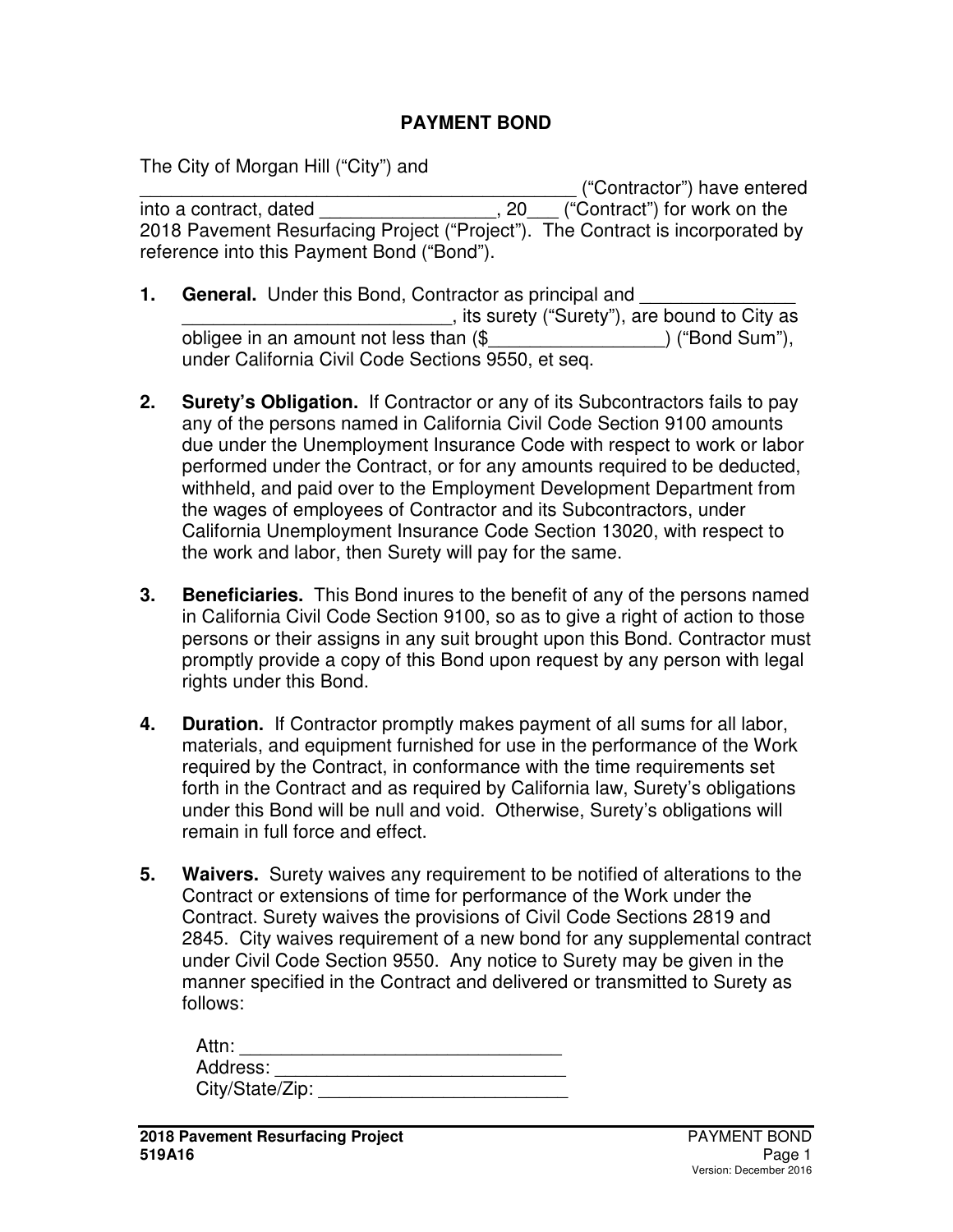| Phone: |  |
|--------|--|
| Fax:   |  |
| Email: |  |

- **6. Law and Venue.** This Bond will be governed by California law, and any dispute pursuant to this Bond will be venued in the Superior Court of Santa Clara County, and no other place. Surety will be responsible for City's attorneys' fees and costs in any action to enforce the provisions of this Bond.
- **7. Effective Date; Execution.** This Bond is entered into and is effective on  $\frac{1}{20}$ , 20\_ .

SURETY: CONTRACTOR:

| s/    | نټ    |
|-------|-------|
| Name: | Name: |

Title: \_\_\_\_\_\_\_\_\_\_\_\_\_\_\_\_\_\_\_\_\_\_ Title: \_\_\_\_\_\_\_\_\_\_\_\_\_\_\_\_\_\_\_\_\_\_

(Attach Acknowledgment with Notary Seal and Power of Attorney)

# **APPROVED AS TO FORM:**

By:\_\_\_\_\_\_\_\_\_\_\_\_\_\_\_\_\_\_\_\_\_\_\_\_\_\_\_\_\_\_

Donald A. Larkin, City Attorney

Date:\_\_\_\_\_\_\_\_\_\_\_\_\_\_\_\_\_\_\_\_\_\_\_\_\_\_

END OF PAYMENT BOND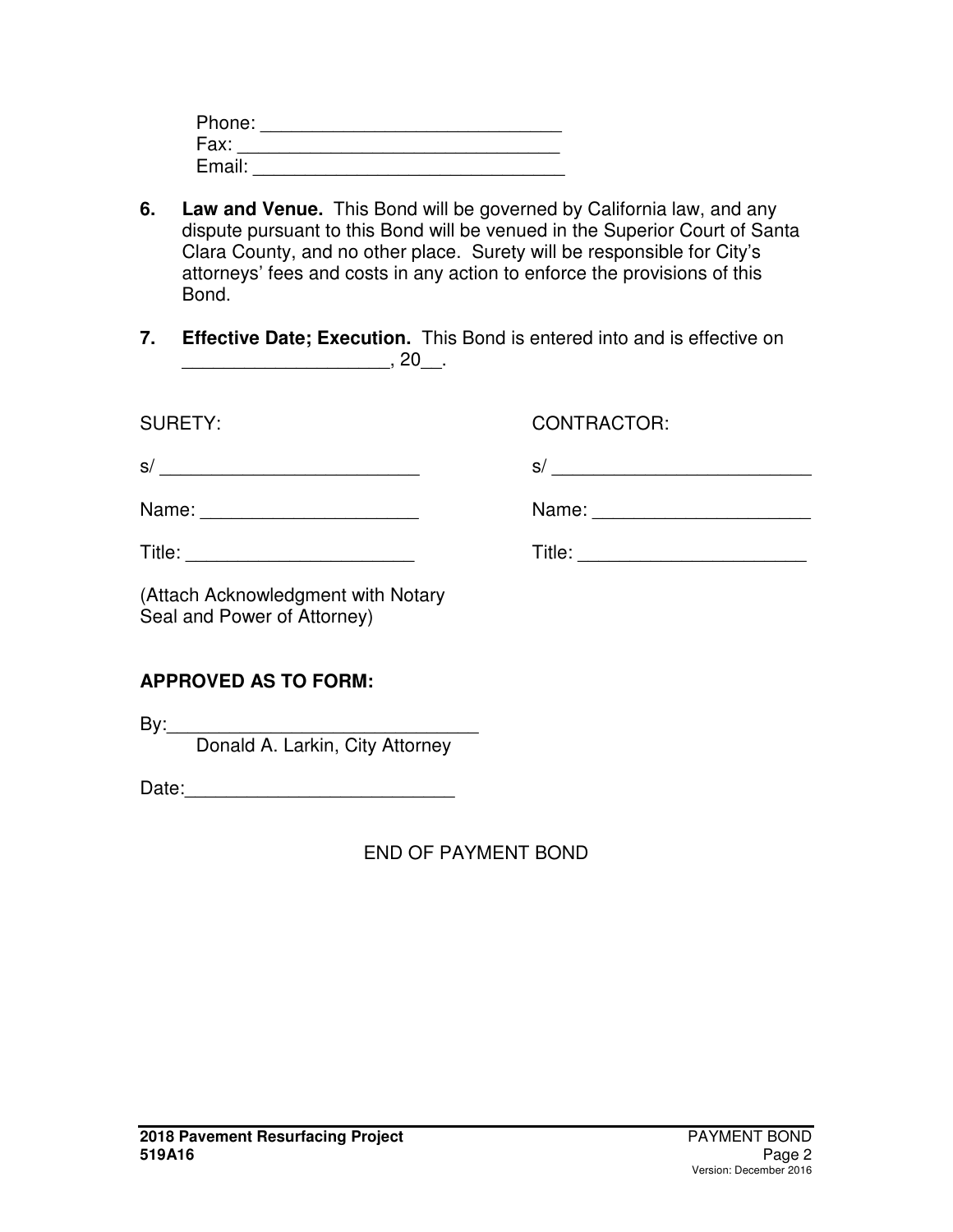### **PERFORMANCE BOND**

The City of Morgan Hill ("City") and

\_\_\_\_\_\_\_\_\_\_\_\_\_\_\_\_\_\_\_\_\_\_\_\_\_\_\_\_\_\_\_\_\_\_\_\_\_\_\_\_\_\_\_\_\_\_\_\_\_\_\_ ("Contractor") have entered into a contract, dated  $\qquad \qquad \qquad \qquad 20 \qquad \qquad$  ("Contract") for work on the 2018 Pavement Resurfacing Project ("Project"). The Contract is incorporated by reference into this Performance Bond ("Bond").

- **1. General.** Under this Bond, Contractor as Principal and \_\_\_\_\_\_\_\_\_\_\_\_\_\_\_\_\_\_\_\_\_\_\_\_\_\_\_\_\_\_\_\_\_\_\_\_\_\_\_\_, its surety ("Surety"), are bound to City as obligee for an amount not less than Dollars (\$\_\_\_\_\_\_\_\_\_\_\_\_\_\_\_\_\_\_) (the "Bond Sum"). By executing this Bond, Contractor and Surety bind themselves and their respective heirs, executors, administrators, successors and assigns, jointly and severally, to the provisions of this Bond.
- **2. Surety's Obligations; Waiver.** If Contractor fully performs its obligations under the Contract, including its warranty obligations under the Contract, Surety's obligations under this Bond will become null and void upon recordation of the notice of completion, provided Contractor has timely provided a warranty bond as required under the Contract. Otherwise Surety's obligations will remain in full force and effect until expiration of the one (1) year warranty period under the Contract. Surety waives any requirement to be notified of and further consents to any alterations to the Contract made under the applicable provisions of the Contract Documents, including changes to the scope of Work or extensions of time for performance of Work under the Contract. Surety waives the provisions of Civil Code Sections 2819 and 2845.
- **3. Application of Contract Balance.** Upon making a demand on this Bond, City will make the Contract Balance available to Surety for completion of the Work under the Contract. For purposes of this provision, the Contract Balance is defined as the total amount payable by City to Contractor as the Contract Price minus amounts already paid to Contractor, and minus any liquidated damages, credits, or backcharges to which City is entitled under the terms of the Contract.
- **4. Contractor Default.** Upon written notification from City that Contractor is in default under Article 13 of the Contract General Conditions, time being of the essence, Surety must act within the time specified in Article 13 to remedy the default through one (1) of the following courses of action:

**4.1** Arrange for completion of the Work under the Contract by Contractor, with City's consent, but only if Contractor is in default solely due to its financial inability to complete the Work;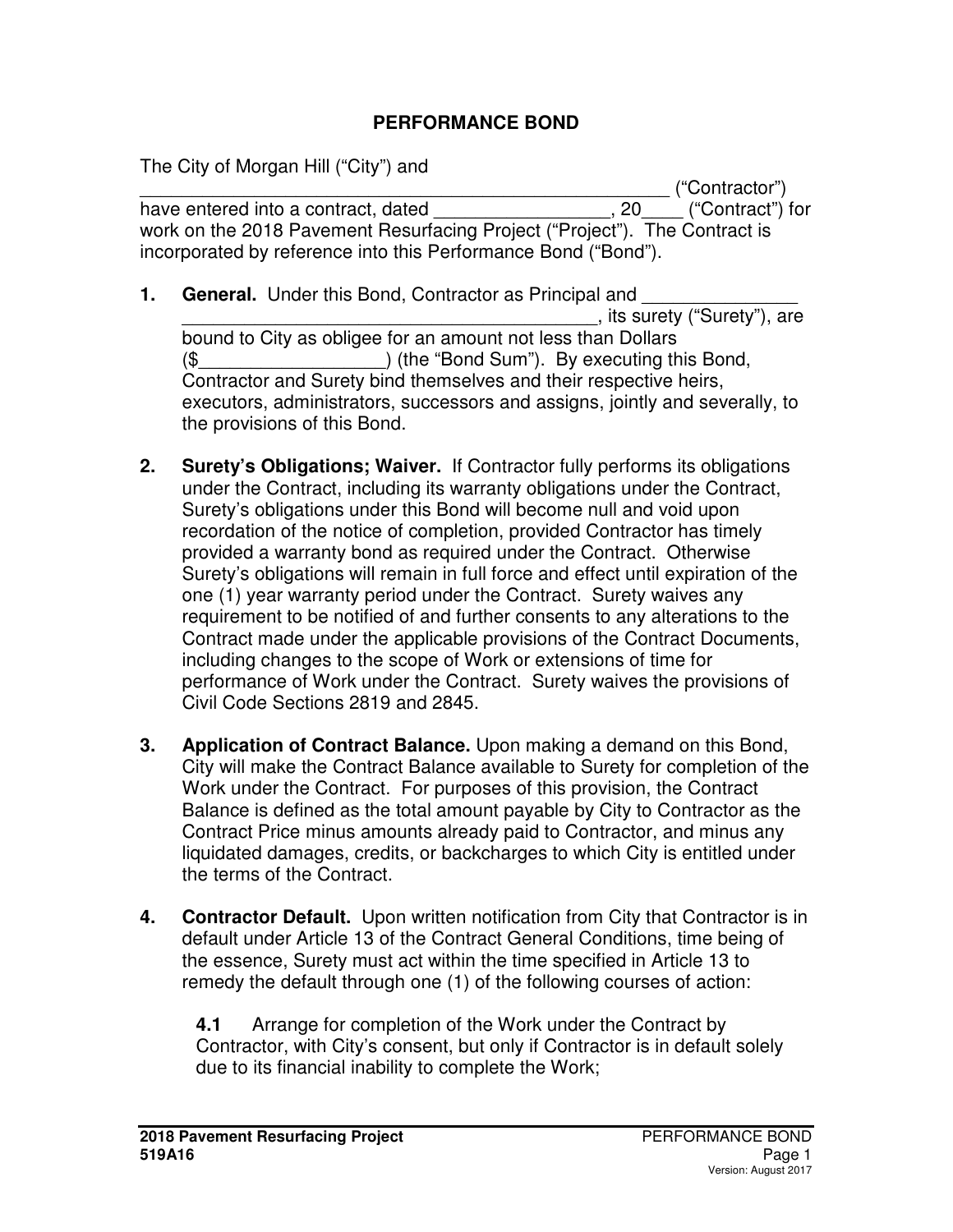**4.2** Arrange for completion of the Work under the Contract by a qualified contractor acceptable to City, and secured by performance and payment bonds issued by an admitted surety as required by the Contract Documents, at Surety's expense, or

**4.3** Waive its right to complete the Work under the Contract and reimburse City the amount of City's costs to have the remaining Work completed.

- **5. Surety Default.** If Surety defaults on its obligations under the Bond, City will be entitled to recover all costs it incurs due to Surety's default, including legal, design professional, or delay costs.
- **6. Notice.** Any notice to Surety may be given in the manner specified in the Contract and delivered or transmitted to Surety as follows:

| Attn:           |  |
|-----------------|--|
| Address:        |  |
| City/State/Zip: |  |
| Phone:          |  |
| Fax:            |  |
| Email:          |  |

- **7. Law and Venue.** This Bond will be governed by California law, and any dispute pursuant to this Bond will be venued in the Superior Court of Santa Clara County, and no other place. Surety will be responsible for City's attorneys' fees and costs in any action to enforce the provisions of this Bond.
- **8. Effective Date; Execution.** This Bond is entered into and effective on  $\,$ , 20 $\,$ .

*[Signatures are on the following page.]*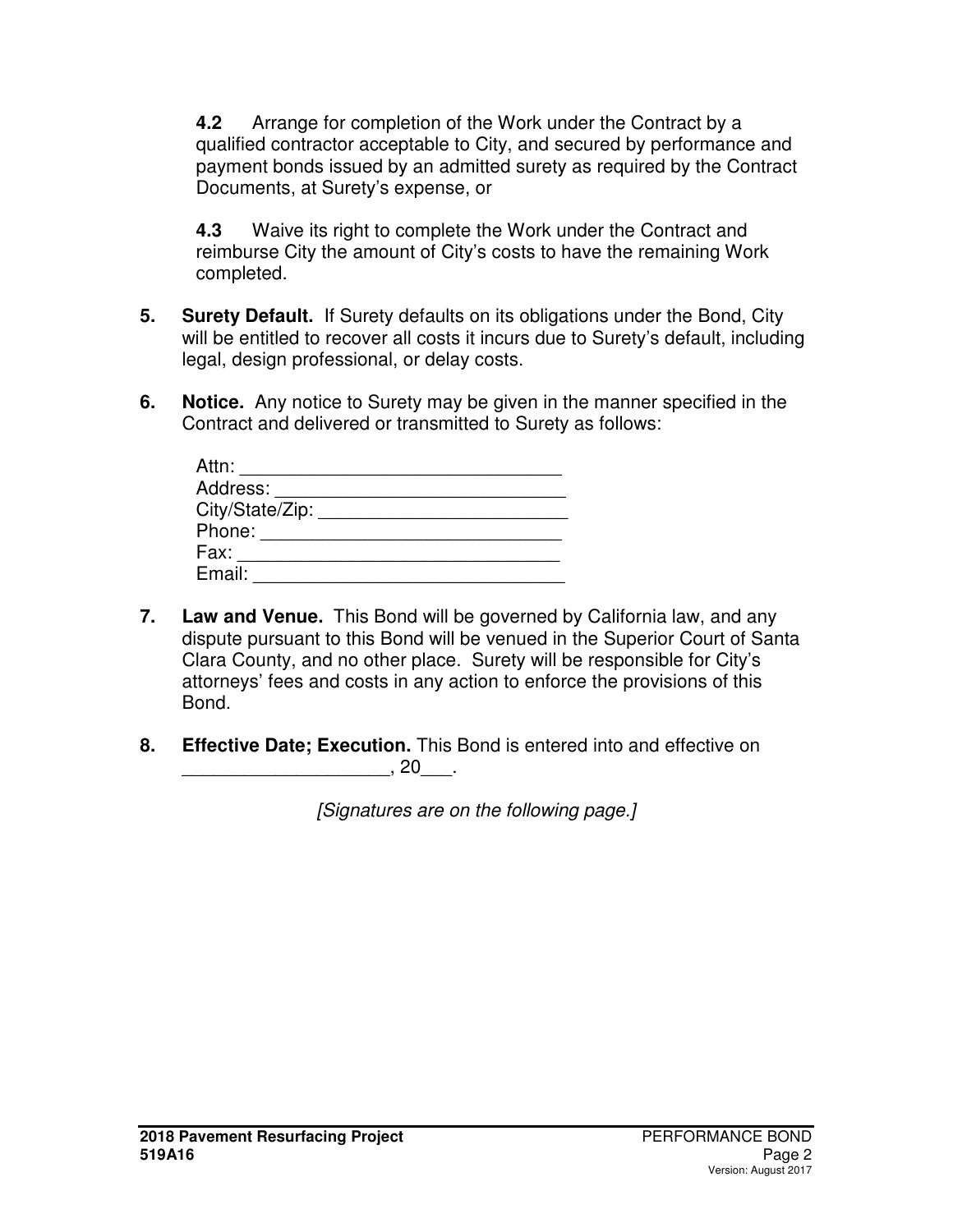s/ \_\_\_\_\_\_\_\_\_\_\_\_\_\_\_\_\_\_\_\_\_\_\_\_\_ s/ \_\_\_\_\_\_\_\_\_\_\_\_\_\_\_\_\_\_\_\_\_\_\_\_\_

Name: \_\_\_\_\_\_\_\_\_\_\_\_\_\_\_\_\_\_\_\_\_ Name: \_\_\_\_\_\_\_\_\_\_\_\_\_\_\_\_\_\_\_\_\_

(Attach Acknowledgment with Notary Seal and Power of Attorney)

# **APPROVED AS TO FORM:**

 $By:$ 

Donald A. Larkin, City Attorney

Date:\_\_\_\_\_\_\_\_\_\_\_\_\_\_\_\_\_\_\_\_\_\_\_\_\_\_

# END OF PERFORMANCE BOND

# SURETY: CONTRACTOR:

Title: \_\_\_\_\_\_\_\_\_\_\_\_\_\_\_\_\_\_\_\_\_\_ Title: \_\_\_\_\_\_\_\_\_\_\_\_\_\_\_\_\_\_\_\_\_\_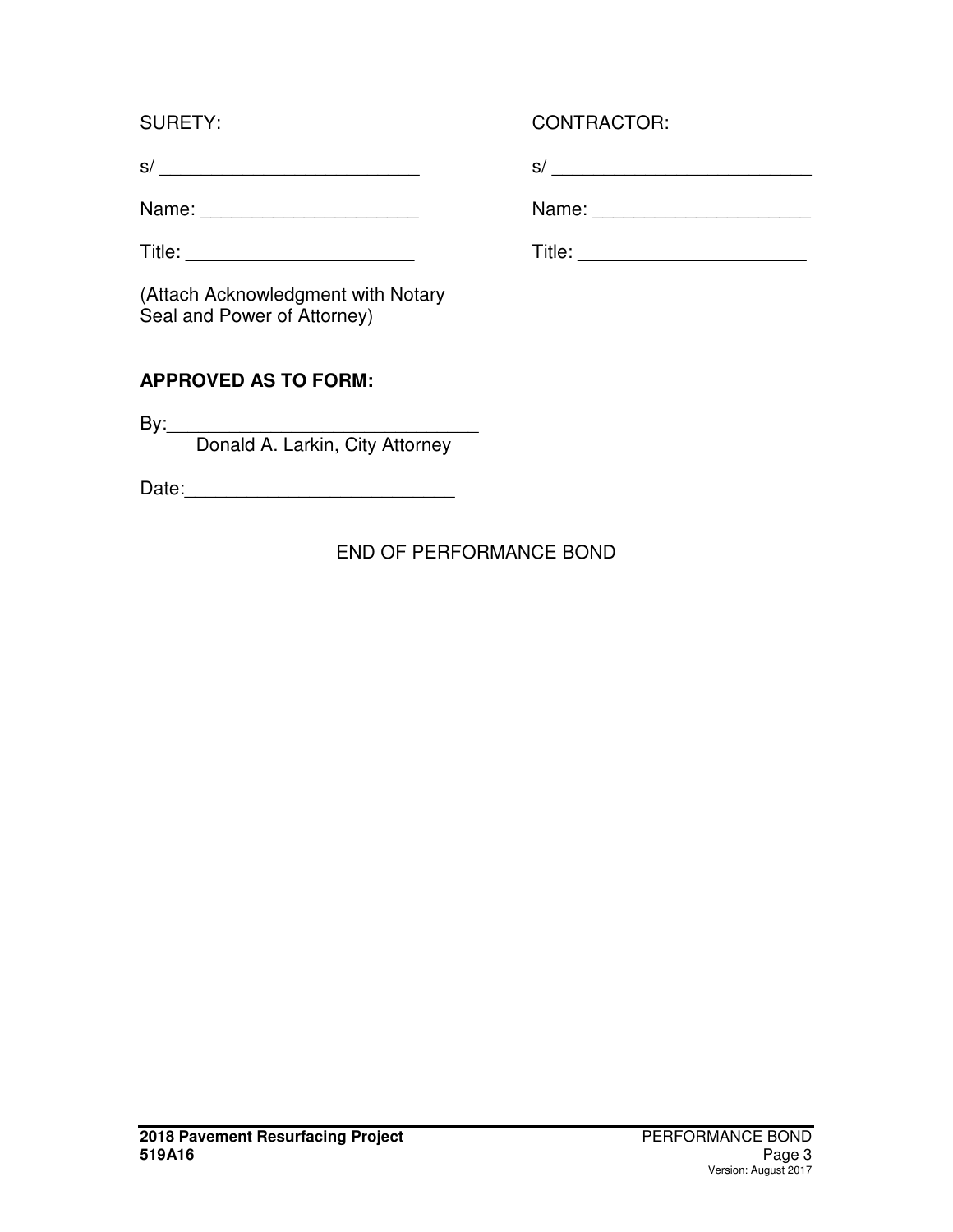### **WARRANTY BOND**

The City of Morgan Hill ("City") and

\_\_\_\_\_\_\_\_\_\_\_\_\_\_\_\_\_\_\_\_\_\_\_\_\_\_\_\_\_\_\_\_\_\_\_\_\_\_\_\_\_\_\_\_\_\_\_\_\_ ("Contractor") have entered into a contract, dated entered into a contract, dated  $\sim$  . 20 ("Contract") for work on the 2018 Pavement Resurfacing Project ("Project"). The Contract is incorporated by reference into this Warranty Bond ("Bond").

**1. General.** Under this Bond, Contractor as principal and

\_\_\_\_\_\_\_\_\_\_\_\_\_\_\_\_\_\_\_\_\_\_\_\_\_\_\_\_\_\_\_\_\_\_\_\_\_\_\_\_\_\_\_\_\_\_\_\_\_\_\_\_\_\_\_\_\_\_\_\_, its surety ("Surety"), are bound to City as obligee in the maximum amount of 50% of the final Contract Price, whichever is greater ("Bond Sum").

- **2. Warranty Period.** The Contract requires Contractor to guarantee its work and that of its Subcontractors on the Project, against defects in materials or workmanship which are discovered during the one (1) year period commencing with recordation of the Notice of Completion (the "Warranty Period").
- **3. Surety's Obligations.** If Contractor faithfully carries out and performs its guarantee under the Contract, and, on due notice from City, repairs and make good at its sole expense any and all defects in materials and workmanship in the Project which are discovered during the Warranty Period, or if Contractor promptly reimburses City for all loss and damage that City sustains because of Contractor's failure to makes such repairs in accordance with the Contract requirements, then Surety's obligations under this Bond will be null and void. Otherwise, Surety's obligations will remain in full force and effect.
- **4. Waiver.** Surety waives the provisions of Civil Code Sections 2819 and 2845.
- **5. Notice.** Any notice to Surety may be given in the manner specified in the Contract and delivered or transmitted to Surety as follows:

| Attn:           |  |
|-----------------|--|
| Address:        |  |
| City/State/Zip: |  |
| Phone:          |  |
| Fax:            |  |
| Email:          |  |

**6. Law and Venue.** This Bond will be governed by California law, and any dispute pursuant to this Bond will be venued in the Superior Court of Santa Clara County, and no other place. Surety will be responsible for City's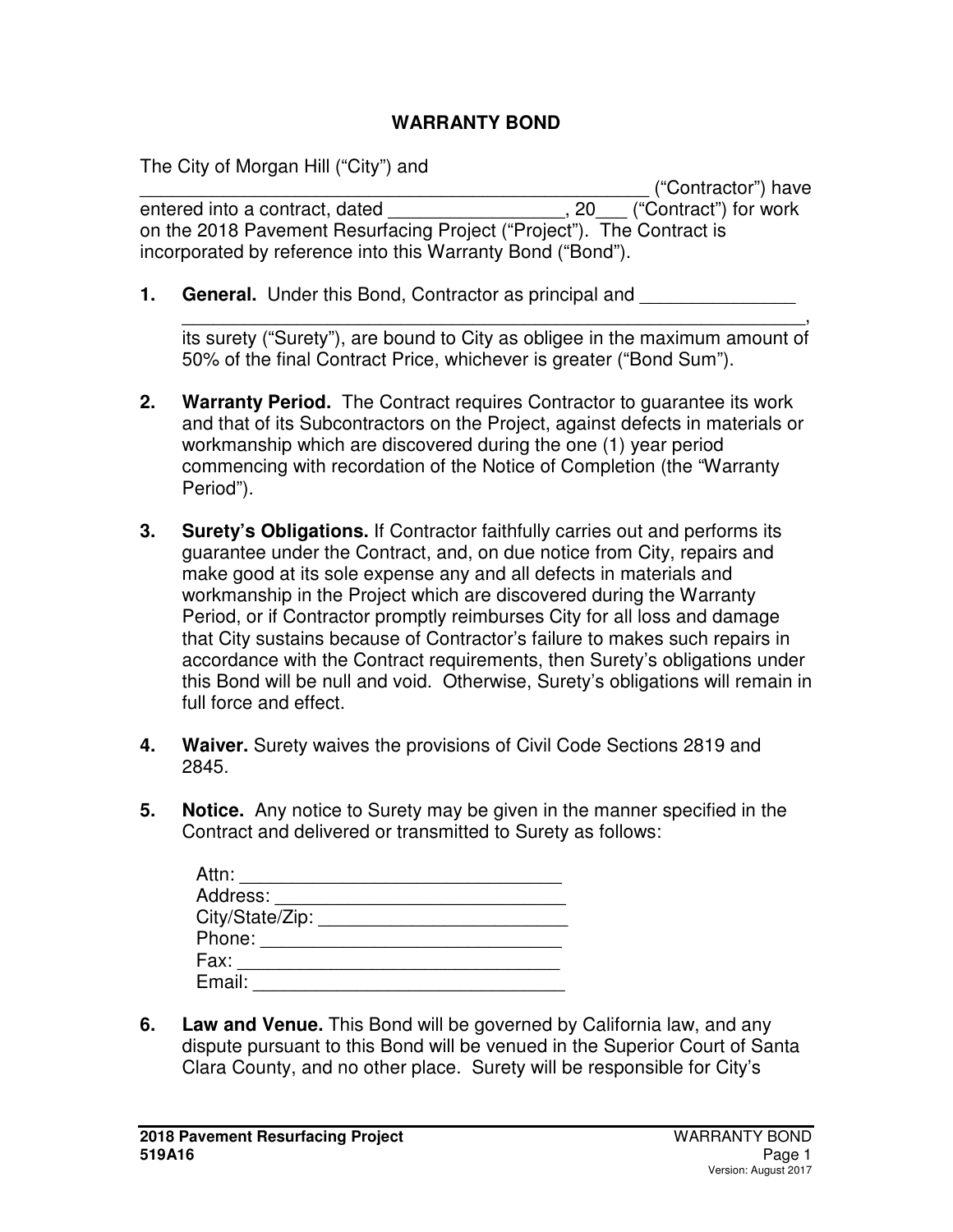attorneys' fees and costs in any action to enforce the provisions of this Bond.

**7. Effective Date; Execution.** This Bond is entered into and is effective on \_\_\_\_\_\_\_\_\_\_\_\_\_\_\_\_\_\_\_\_\_\_\_\_\_\_\_\_\_\_, 20\_\_.

SURFTY: CONTRACTOR:

s/ \_\_\_\_\_\_\_\_\_\_\_\_\_\_\_\_\_\_\_\_\_\_\_\_\_ s/ \_\_\_\_\_\_\_\_\_\_\_\_\_\_\_\_\_\_\_\_\_\_\_\_\_

| Name: |  |
|-------|--|
|-------|--|

Title: \_\_\_\_\_\_\_\_\_\_\_\_\_\_\_\_\_\_\_\_\_\_ Title: \_\_\_\_\_\_\_\_\_\_\_\_\_\_\_\_\_\_\_\_\_\_

Name:  $\Box$ 

(Attach Acknowledgment with Notary Seal and Power of Attorney)

# **APPROVED AS TO FORM:**

By:\_\_\_\_\_\_\_\_\_\_\_\_\_\_\_\_\_\_\_\_\_\_\_\_\_\_\_\_

Donald A. Larkin, City Attorney

Date:

# END OF WARRANTY BOND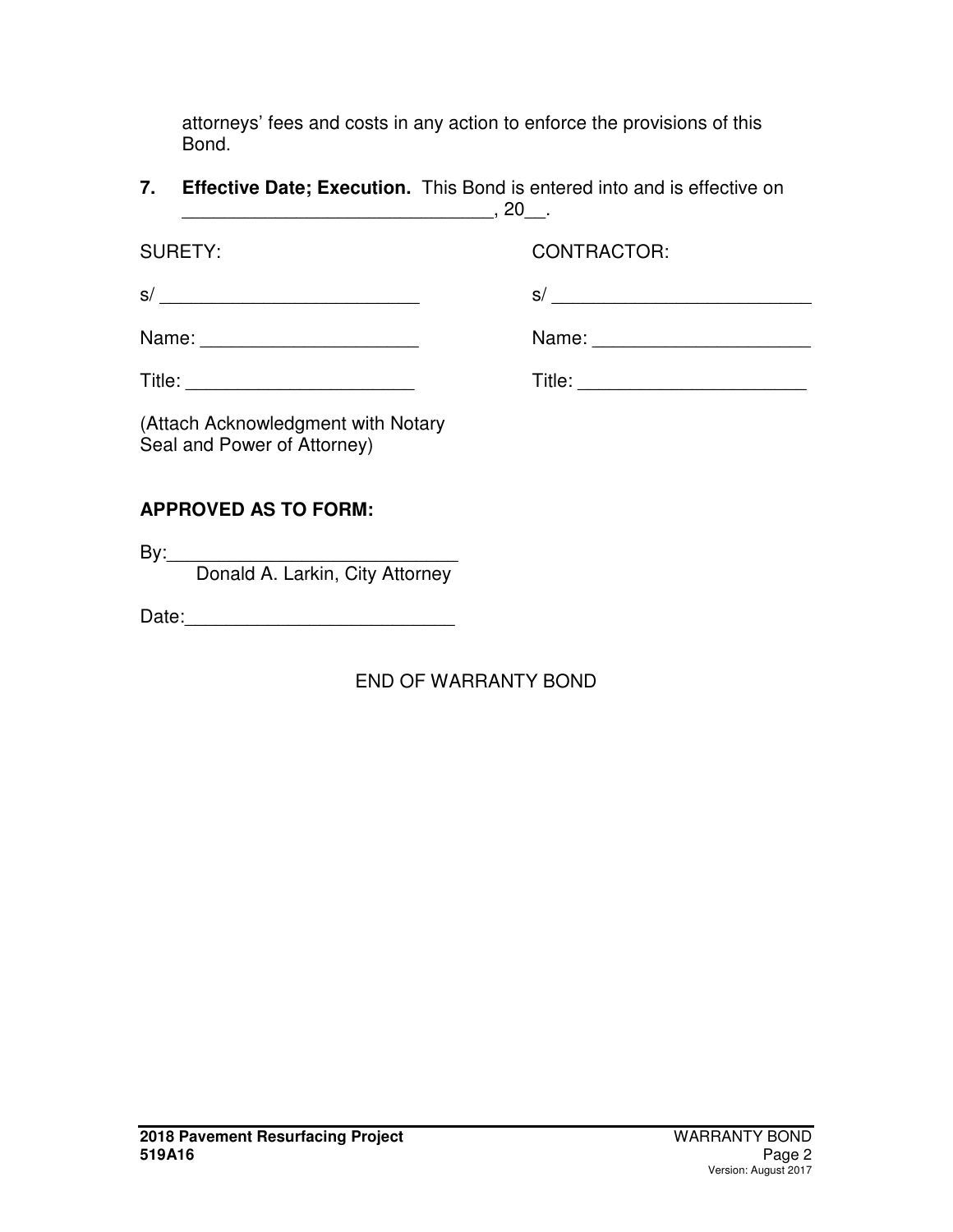# **GENERAL CONDITIONS**

### **Table of Contents:**

#### **Article 1 Definitions**

**1.1 Definitions.** The following definitions apply to all of the Contract Documents unless otherwise indicated. Defined terms and titles of documents are capitalized in the Contract Documents, with the exception of the words "day," "furnish," "including," "install," "work day" or "working day."

**Allowance** means an amount included in the Bid Proposal for Work that may or may not be included in the Project, depending on conditions that will not become known until after bids are opened. If the Contract Price includes an Allowance and the cost of performing the Work covered by that Allowance is greater or less than the Allowance, the Contract Price will be increased or decreased accordingly.

**Article**, as used in these General Conditions, means a numbered Article of the General Conditions, unless otherwise indicated by the context.

**Change Order** means a written document duly approved and executed by City, which changes the scope of Work, the Contract Price, or the Contract Time.

**City** means the City of Morgan Hill, acting through its City Council, officers, employees, and authorized representatives.

**City Engineer** means the City Engineer for City and his or her authorized delegee(s) designated to oversee and manage the Project on City's behalf.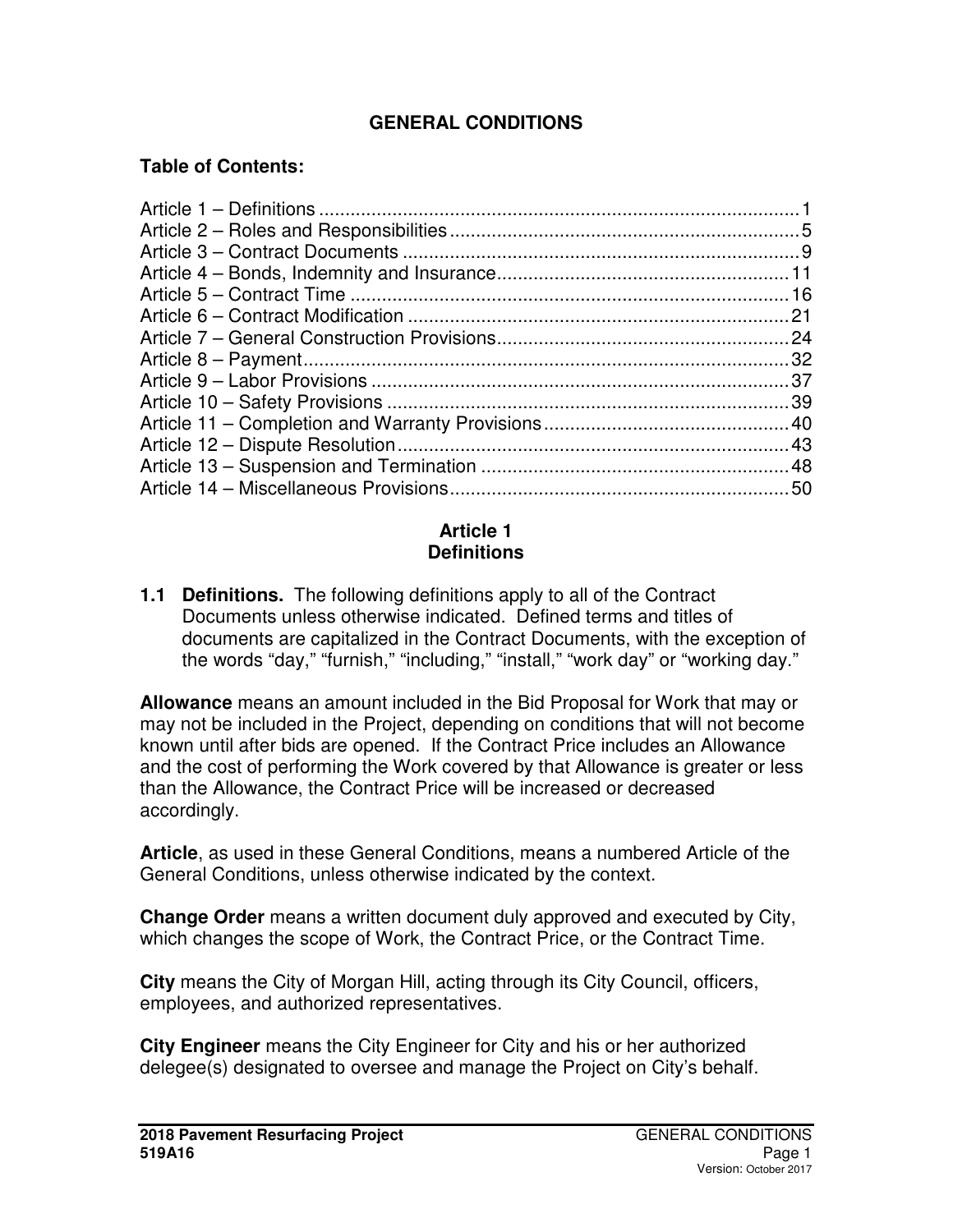**Claim** means a separate demand by Contractor for change in the Contract Time or Contract Price, that has previously been submitted to City in accordance with the requirements of the Contract Documents, and which has been rejected by City, in whole or in part; or a written demand by Contractor objecting to the amount of Final Payment.

**Contract** means the signed agreement between City and Contractor.

**Contract Documents** means, collectively, all of the documents listed as such in Section 2 of the Contract, including the Notice Inviting Bids; the Instructions to Bidders; addenda, if any; the Bid Proposal, and attachments thereto; the Contract; the notice of award and notice to proceed; the payment and performance bonds; the General Conditions; the Special Conditions; the Project Drawings and Specifications; any Change Orders; and any other documents expressly made part of the Contract Documents.

**Contract Price** means the total compensation to be paid to Contractor for performance of the Work, as set forth in the Contract and as amended by Change Order or adjusted for an Allowance. The Contract Price is not subject to adjustment due to inflation or due to the increased cost of labor, material, or equipment following submission of the Bid Proposal. The Contract Price is deemed to include all applicable federal, state, and local taxes

**Contract Time** means the number of calendar days for performance of the Work, as set forth in the Contract and as amended by Change Order.

**Contractor** means the individual, partnership, corporation, or joint-venture who has signed the Contract with City to perform the Work.

**Day** means a calendar day unless otherwise specified.

**Design Professional** means the licensed individual(s) or firm(s) retained by City to provide architectural or engineering services for the Project. If no Design Professional has been retained for this Project, any reference to Design Professional is deemed to refer to the Engineer.

**Drawings** means City-provided plans and graphical depictions of the Project requirements, and does not include Shop Drawings.

**Engineer** means the City Engineer for the City of Morgan Hill and his or her authorized delegee(s).

**Final Completion** means Contractor has fully completed all of the Work required by the Contract Documents, including all punch list items, any required commissioning, and has provided all required submittals, including the warranty bond, instructions and manuals, and as-built drawings to City's satisfaction.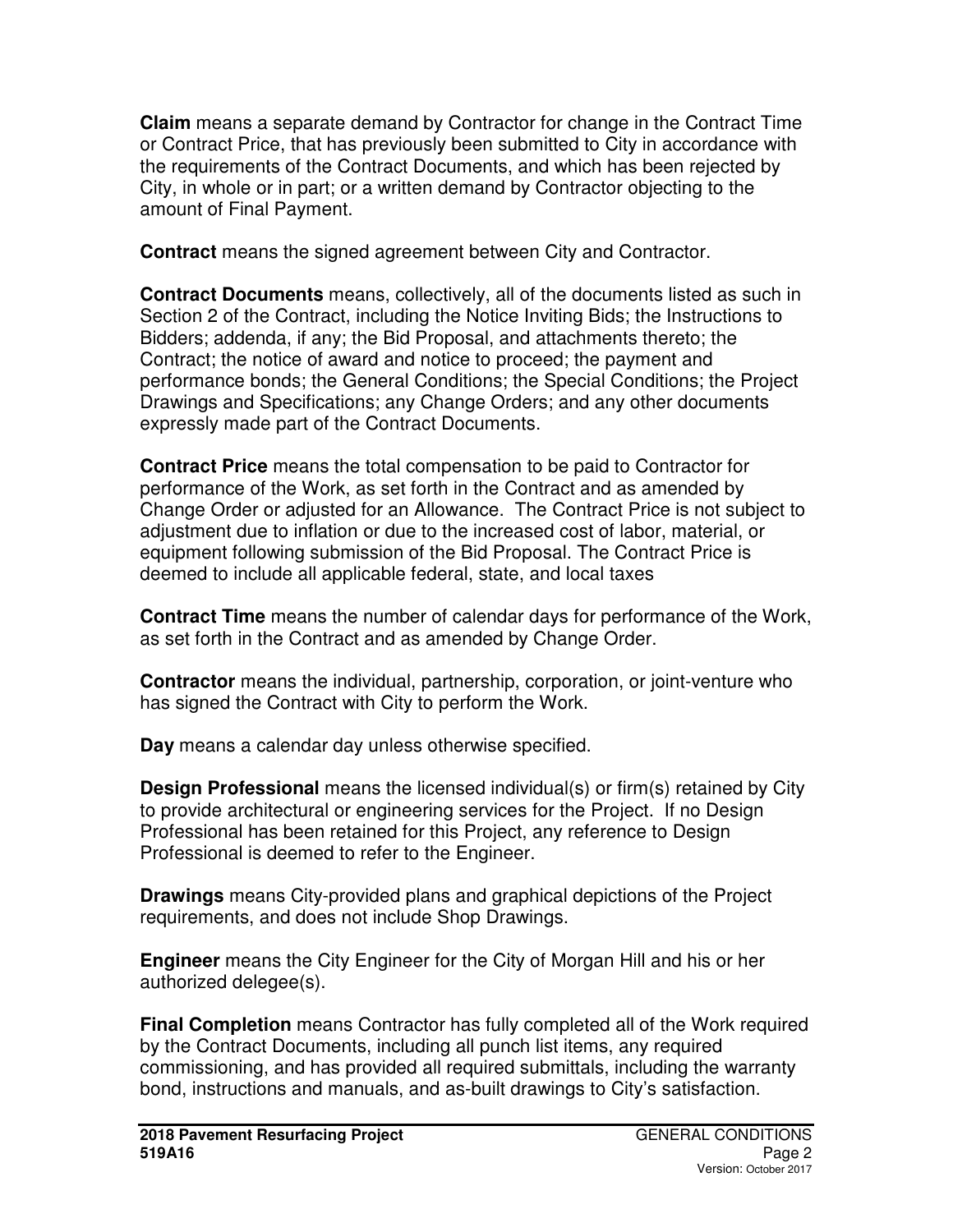**Final Payment** means payment to Contractor of the unpaid Contract Price, including release of undisputed retention, less amounts withheld pursuant to the Contract Documents, including liquidated damages, up to one hundred twenty five percent (125%) of the amount of any unreleased stop notice, amounts subject to setoff, up to one hundred fifty percent (150%) of any unresolved thirdparty claim for which Contractor is required to indemnify City, and up to one hundred fifty percent (150%) of any amount in dispute as authorized by Public Contract Code Section 7107.

**Furnish** means to purchase and deliver to the Worksite designated for installation.

**Hazardous Materials** means any substance or material identified now or in the future as hazardous under any federal, state, or local law or regulation, or any other substance or material that may be considered hazardous or otherwise subject to statutory or regulatory requirements governing handling, disposal, or cleanup.

**Including**, whether or not capitalized, means "including, but not limited to," unless the context requires otherwise.

**Inspector** means the individual(s) or firm(s) retained by City to inspect the workmanship, materials, and manner of construction of the Project and its components to ensure compliance with the Contract Documents and all applicable codes, regulations, and permits.

**Install** means to fix in place for materials, and to fix in place and connect for equipment.

**Project** means the public works project referenced in the Contract.

**Project Manager** means the individual designated by City to oversee and manage the Project on City's behalf and may include his or her authorized delegee(s) when the Project Manager is unavailable. If no Project Manager has been designated for this Project, any reference to Project Manager is deemed to refer to the Engineer.

**RFI** means a written request from Contractor for information from City or its Design Professional.

**Section** as used in these General Conditions, means a numbered Section of the General Conditions, unless otherwise indicated by the context.

**Shop Drawings** means drawings, plan details or other graphical depictions prepared by or on behalf of Contractor, and subject to City approval, which are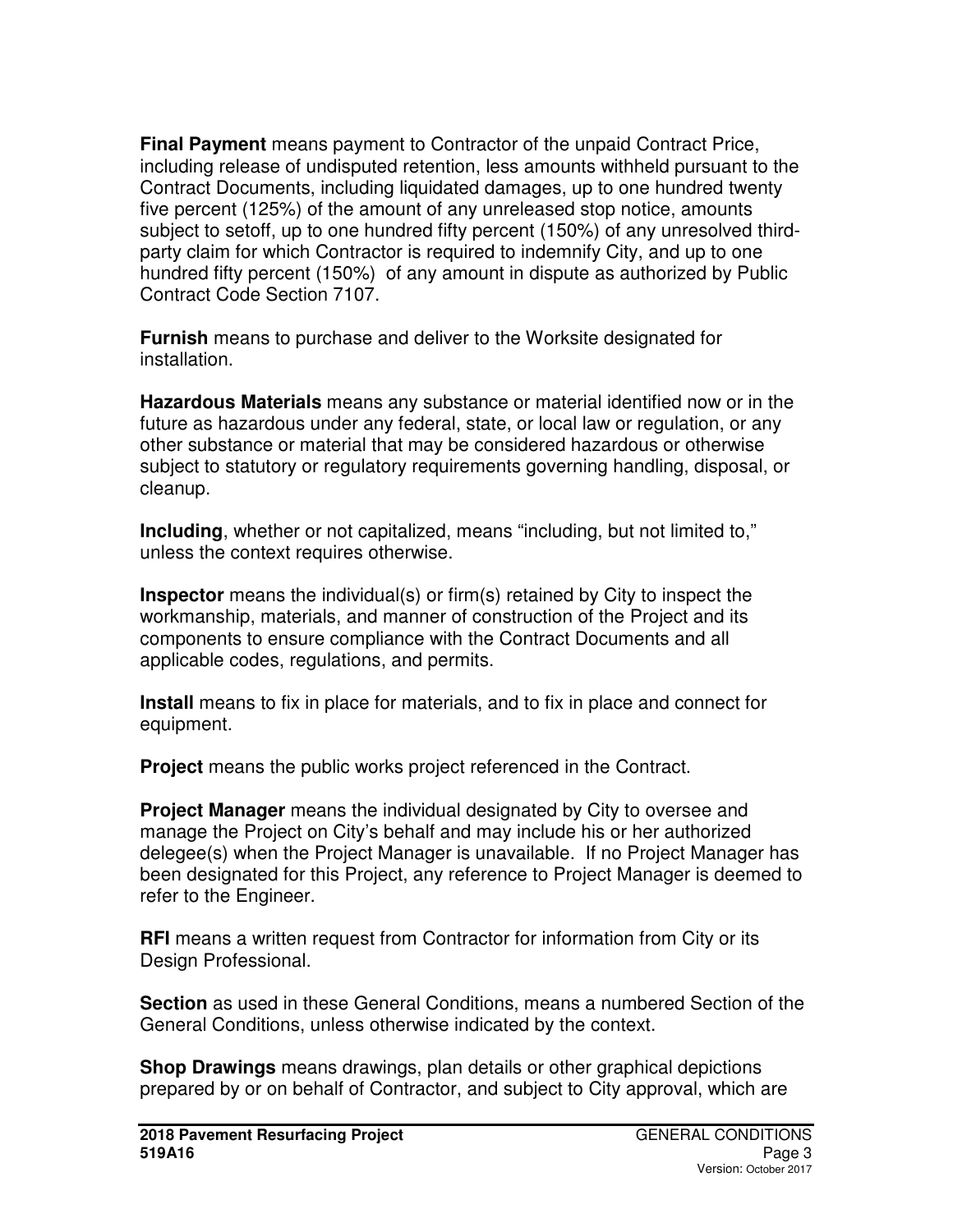intended to provide details for fabrication, installation, and the like, of items required by or shown in the Drawings and Specifications.

**Specifications** means the technical, text specifications describing the Project requirements, which are prepared for and incorporated into this Project by or on behalf of City, and does not include the Contract, General Conditions or Special Conditions.

**Subcontractor** means an individual, partnership, corporation, or joint-venture retained by Contractor directly or indirectly through a subcontract to perform a specific portion of the Work. The term Subcontractor applies to subcontractors, suppliers, fabricators, and equipment lessors of all tiers, unless otherwise indicated by the context.

**Technical Specifications** means Specifications.

**Work** means all of the construction and services necessary or incidental to completing the Project in conformance with the requirements of the Contract Documents.

**Work Day or Working Day**, whether or not capitalized, means a weekday which is not a holiday observed by City.

**Worksite** means the place or places where the Work is performed.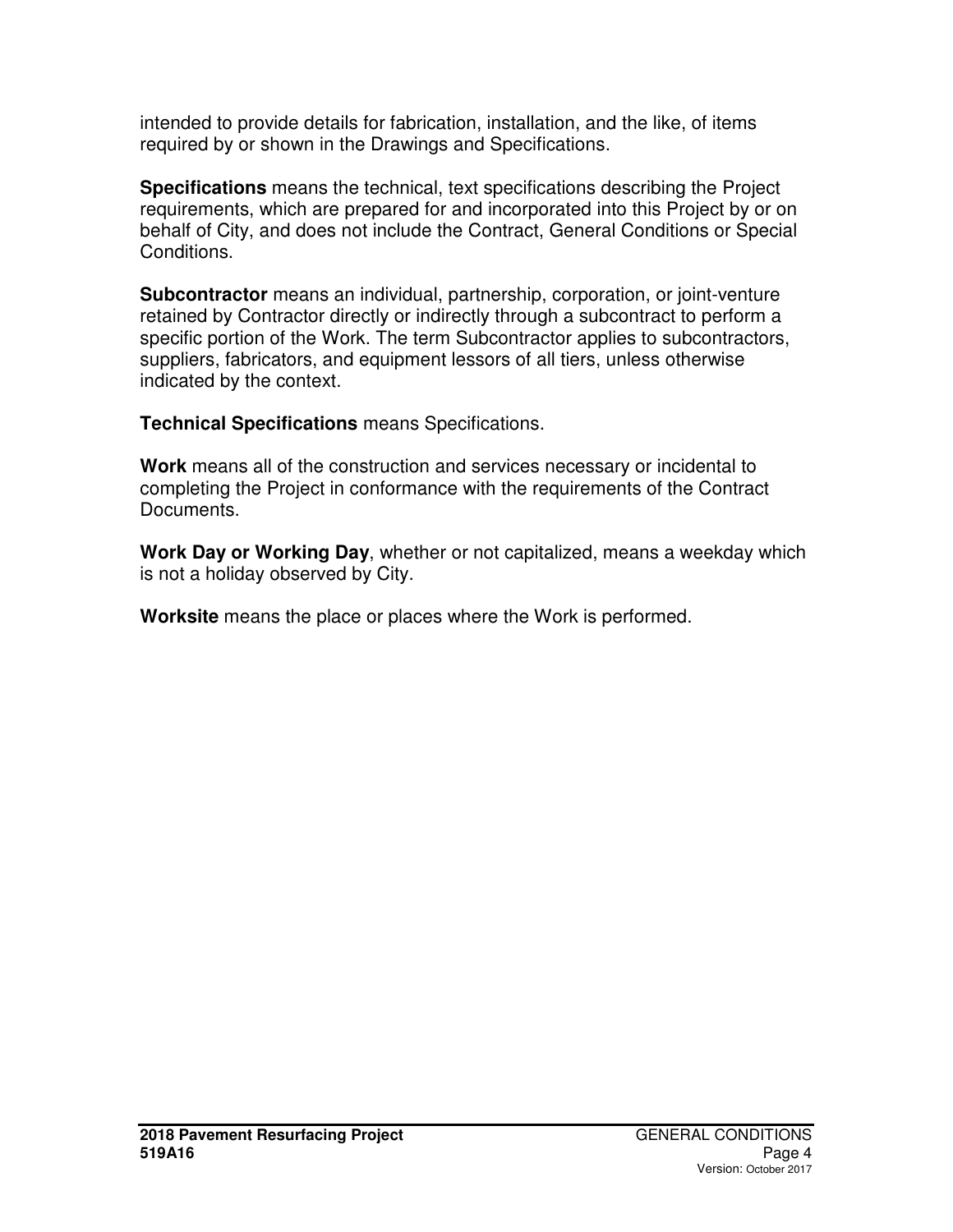#### **Article 2 Roles and Responsibilities**

### **2.1 Design Professional.**

(A) **General.**Design Professional, as City's representative, is responsible for the overall design of the Project, and to the extent authorized by City, may act on City's behalf to ensure performance of the Work in compliance with the Contract Documents.

(B) **Interpretation.**Design Professional will decide all questions pertaining to interpretation of the Drawings or Specifications. The Design Professional's decision regarding interpretation of the Drawings or Specifications is final and conclusive.

### **2.2 Contractor.**

(A) **General.**Contractor must provide all labor, materials, equipment and services necessary to perform and timely complete the Work in strict accordance with the Contract Documents, and in an economic and efficient manner in the best interests of City.

(B) **Responsibility for the Work.**Contractor is responsible for supervising and directing all aspects of the Work to facilitate the efficient and timely completion of the Work. Contractor is solely responsible for, and required to exercise full control over, construction means, methods, techniques, sequences, procedures, and coordination of all portions of the Work with that of all other Contractors and Subcontractors, except to the extent that the Contract Documents provide other specific instructions.

(C) **Project Administration.**Contractor must provide sufficient and competent administration, staff, and skilled workforce necessary to perform and timely complete the Work in accordance with the Contract Documents. Before starting the Work, Contractor must designate in writing and provide complete contact information, including phone numbers and email address, for the officer or employee in Contractor's organization who is to serve as Contractor's primary representative for the Project, and who has authority to act on Contractor's behalf. A Subcontractor may not serve as Contractor's primary representative.

(D) **On-Site Superintendent.** Contractor must, at all times during performance of the Work, provide a qualified and competent full-time superintendent, acceptable to City, and assistants, as necessary, who must be physically present at the Project site while any aspect of the Work is being performed. Failure to comply may result in temporary suspension of the Work, at Contractor's sole expense and with no extension of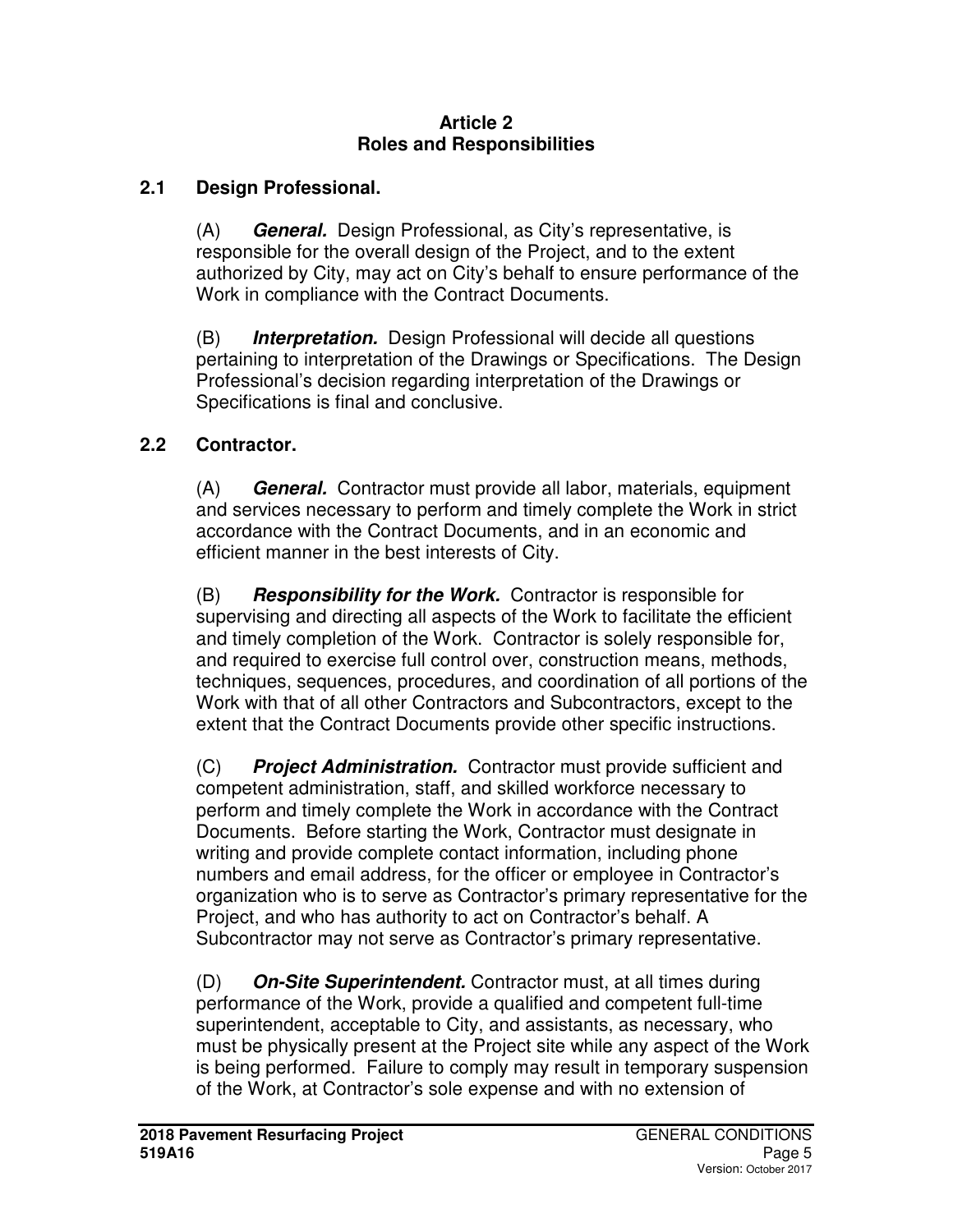Contract Time, until the superintendent is physically present to supervise the Work. Contractor must provide written notice to City, as soon as practicable, before replacing the superintendent.

(E) **Standards; Compliance.**Contractor must, at all times, ensure that the Work is performed in a good workmanlike manner following best practices and in full compliance with the Contract Documents and all applicable laws, regulations, codes, standards, and permits.

(F) **Responsible Party.** Contractor is solely responsible to City for the acts or omissions of any party or parties performing portions of the Work or providing equipment, materials or services for or on behalf of Contractor or its Subcontractors. If any person employed by Contractor fails or refuses to comply with the Engineer's directions regarding the performance of the Work, or is determined by the Engineer to be incompetent to perform the Work, or acts in a disorderly or improper manner at the Worksite, that person may be permanently dismissed from the Project at the request of the Engineer.

(G) **Correction of Defects.**Contractor must promptly correct, at Contractor's sole expense, any Work that is determined by City, Project Manager, or the Inspector to be deficient or defective in workmanship, materials, and equipment.

(H) **Contractor's Records.**Contractor must maintain all of its records relating to the Project in any form, including paper documents, photos, videos and electronic records. Project records subject to this provision include, but are not limited to, Project cost records and records relating to preparation of Contractor's bid.

- (1) Contractor's cost records must include all supporting documentation, including original receipts, invoices, and payroll records, evidencing its direct costs to perform the Work, including, but not limited to, costs for labor, materials and equipment. Each cost record should include, at a minimum, a description of the expenditure with references to the applicable requirements of the Contract Documents, the amount actually paid, the date of payment, and whether the expenditure is part of the original Contract Price, related to an executed Change Order, or otherwise categorized by Contractor as extra work. Contractor's failure to comply with this provision as to any claimed cost operates as a waiver of any rights to recover the claimed cost.
- (2) Contractor must continue to maintain its Project records in an organized manner for a period of four (4) years after City's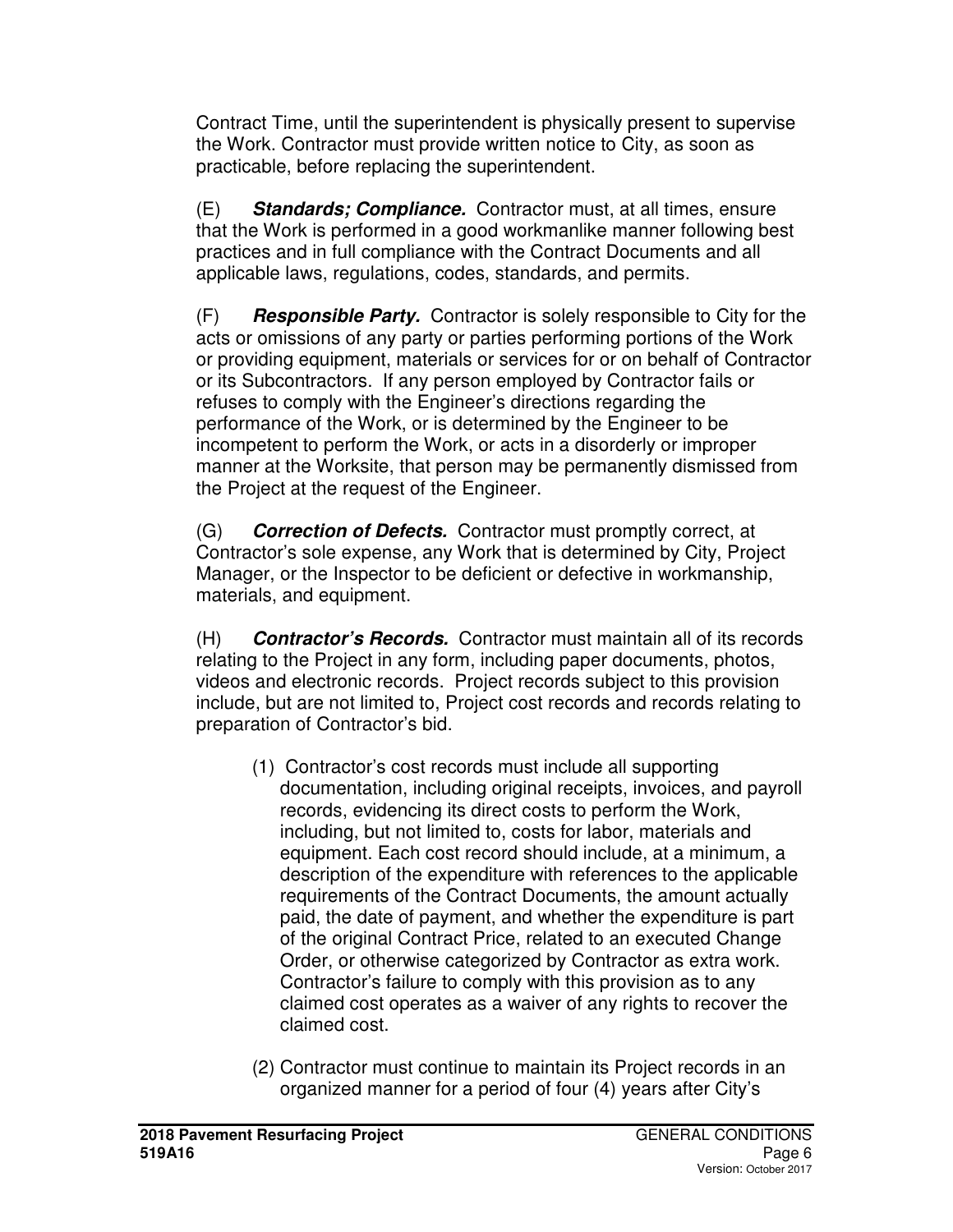acceptance of the Project or following termination, whichever occurs first. Subject to prior notice to Contractor, City is entitled to inspect or audit any of Contractor's Project records relating to the Project or to investigate Contractor's plant or equipment during Contractor's normal business hours.

## **2.3 Subcontractors.**

(A) **General.**All Work which is not performed by Contractor with its own forces must be performed by Subcontractors, subject to the fifty percent (50%) limitation set forth in the Instructions to Bidders. City reserves the right to approve or reject any and all Subcontractors proposed to perform the Work.

(B) **Contractual Obligations.**Contractor must require every Subcontractor to be bound to the provisions of the Contract Documents as they apply to the Subcontractor's portion(s) of the Work, and to likewise bind their subcontractors or suppliers. Nothing in these Contract Documents creates a contractual relationship between a Subcontractor and City, but City is deemed to be a third-party beneficiary of the contract between Contractor and each Subcontractor.

Copies of subcontracts must be available to the Engineer upon request. Before a Subcontractor commences Work on the Project, Contractor must provide the Engineer a written statement with the name of the Subcontractor, a description of each portion of the Work performed by the Subcontractor, and the percentage of the overall Work to be performed by the Subcontractor.

(C) **Termination.**If the Contract is terminated, each Subcontractor's agreement must be assigned by Contractor to City, subject to the prior rights of any surety, provided that City accepts the assignment by written notification, and assumes all rights and obligations of Contractor pursuant to each such subcontract agreement.

(D) **Substitution of Subcontractor.** If Contractor requests substitution of a listed Subcontractor under Public Contract Code Section 4107, Contractor is solely responsible for all costs City incurs in responding to the request, including legal fees and costs to conduct a hearing.

# **2.4 Coordination of Work.**

(A) **Concurrent Work.**City reserves the right to perform or to have performed other work on or adjacent to the Project site while the Work is being performed. Contractor is responsible for coordinating its Work with other work being performed on or adjacent to the Project site, and must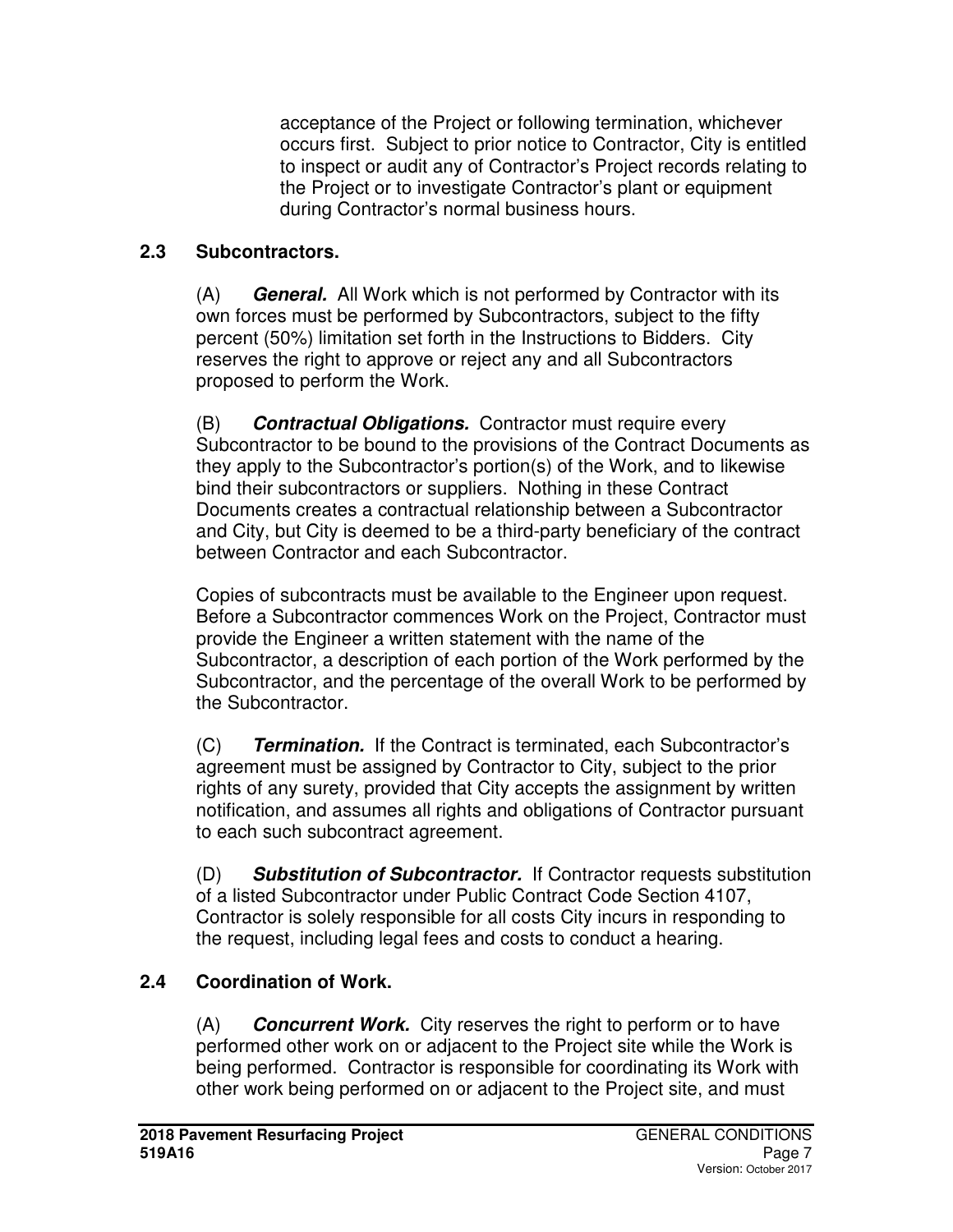avoid hindering, delaying, or interfering with the work of other contractors and subcontractors. To the full extent permitted by law, Contractor must hold harmless and indemnify City, Design Professional, and Project Manager against any and all claims arising from or related to Contractor's avoidable, negligent, or willful hindrance of, delay to, or interference with the work of another contractor or subcontractor.

(B) **Defects.** Before proceeding with any portion of the Work affected by the construction or operations of others, Contractor must give Project Manager prompt written notification of any defects Contractor discovers which will prevent the proper execution of the Work. Failure to give notice of any such known defects will be deemed acknowledgement by Contractor that the work of others is not defective and will not prevent the proper execution of the Work.

**2.5 Submittals.** Unless otherwise specified, Contractor must submit to Project Manager for review and approval, all schedules, Shop Drawings, samples, product data and similar submittals required by the Contract Documents, or upon request by Project Manager. Unless otherwise specified, all submittals, including requests for information (RFIs) are subject to the provisions of this Section.

(A) **General.**Contractor is responsible for ensuring that its submittals are accurate and conform to the Contract Documents.

(B) **Time and Manner of Submission.**Contractor must ensure that its submittals are prepared and delivered in a manner consistent with the current approved schedule for the Work and within the applicable time specified elsewhere in the Contract Documents, or if no time is specified, in such time and sequence so as not to delay the performance of the Work or completion of the Project.

(C) **Required Contents.** Each submittal must include the Project name and contact number, Contractor's name and address, the name and address of any Subcontractor or supplier involved with the submittal, the date, and references to applicable Specification section(s) and/or drawing and detail number(s).

(D) **Required Corrections.**If corrections are required, Contractor must promptly make and submit any required corrections in full conformance with the requirements of this Section.

(E) **Effect of Review and Approval.** Review and approval of a submittal by City will not relieve Contractor from complying with the requirements of the Contract Documents. Contractor is responsible for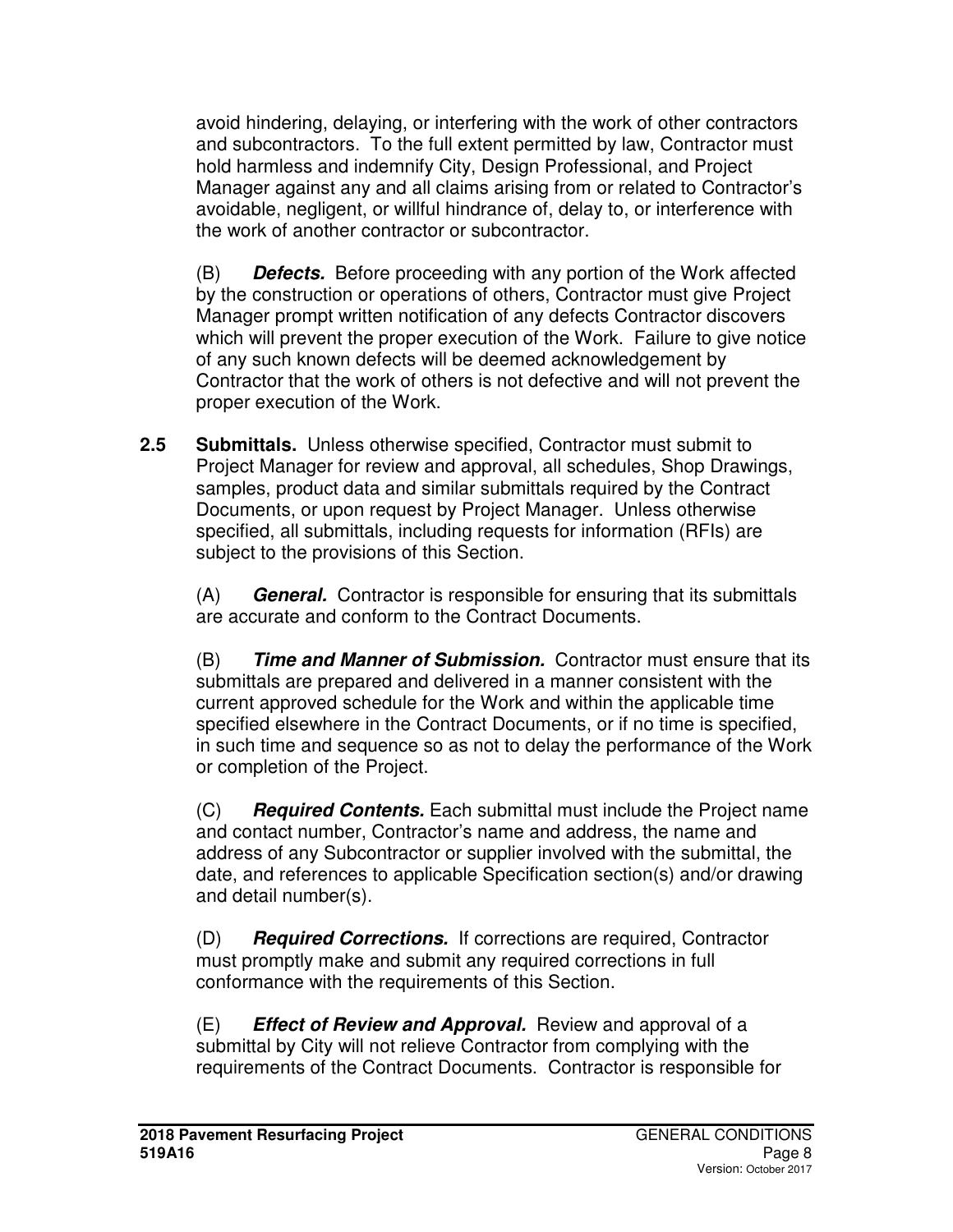any errors in any submittal, and review or approval of a submittal by City is not an assumption of risk or liability by City.

(F) **Enforcement.**Any Work performed or material used without prior approval of a required submittal will be performed at Contractor's risk, and Contractor may be required to bear the costs incident thereto, including the cost of removing and replacing such Work, repairs to other affected portions of the Work, and the cost of additional time or services required of the Design Professional, Project Manager, or Inspector.

(G) **Excessive RFIs.** RFIs will be considered excessive or unnecessary if the Engineer determines that the explanation or response to the RFI is clearly and unambiguously discernable in the Contract Documents. City's costs to review and respond to excessive or unnecessary RFIs may be deducted from payments otherwise due to Contractor.

#### **Article 3 Contract Documents**

## **3.1 Interpretation of Contract Documents.**

(A) **Drawings and Specifications.** The Drawings and Specifications included in the Contract Documents are complementary. If Work is shown on one (1) but not on the other, Contractor must perform the Work as though fully described on both, consistent with the Contract Documents and reasonably inferable from them as being necessary to produce the indicated results. The Drawings and Specifications are deemed to include and require everything necessary and reasonably incidental to completion of the Work, whether or not particularly mentioned or shown. Contractor must perform all work and services and supply all things reasonably related to and inferable from the Contract Documents. In the event of a conflict between the Drawings and Specifications, the Specifications will control.

(B) **Duty to Notify.**If Contractor becomes aware of any ambiguity, discrepancy, omission, or error in the Drawings or Specifications, Contractor must immediately notify the Design Professional and request clarification of such, by submitting a written request for information (RFI) in the manner specified by City. The Design Professional's clarifications or interpretations will be final and binding.

(C) **Figures and Dimensions.**Figures control over scaled dimensions.

(D) **Technical or Trade Terms.** Any terms that have well-known technical or trade meanings will be interpreted in accordance with those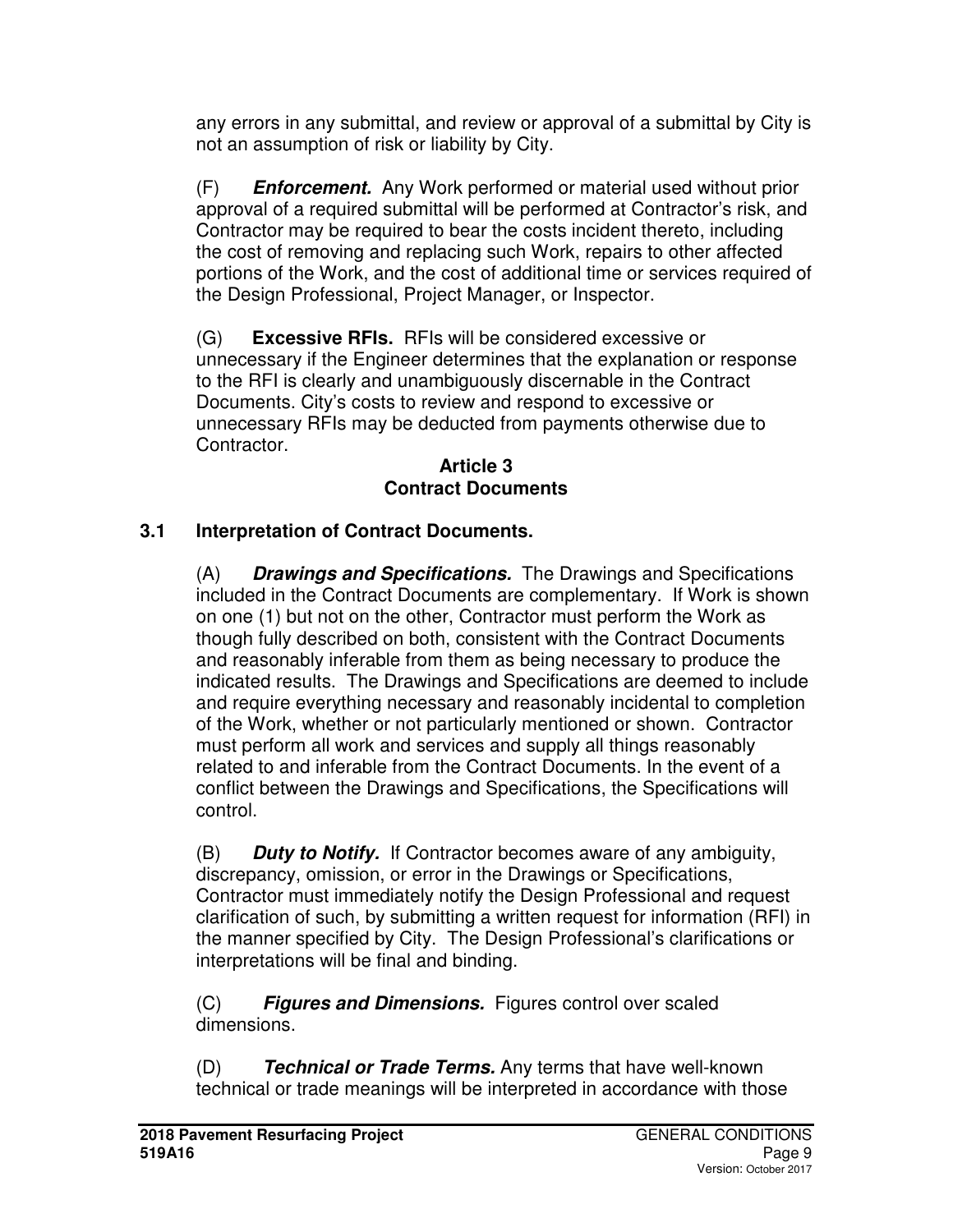meanings, unless otherwise specifically defined in the Contract Documents.

(E) **Measurements.**Contractor must verify all relevant measurements at the Worksite before ordering any material or performing any Work, and will be responsible for the correctness of those measurements.

- **3.2 Order of Precedence.** Information included in one (1) Contract Document but not in another will not be considered a conflict or inconsistency. Unless otherwise specified in the Special Conditions, in case of any conflict or inconsistency among the Contract Documents, the following order of precedence will apply, beginning from highest to lowest:
	- (A) Change Orders;
	- (B) Addenda;
	- (C) Contract;
	- (D) Notice to Proceed;
	- (E) Notice of Award;
	- (F) Special Conditions;
	- (G) General Conditions;
	- (H) Payment and Performance Bonds;
	- (I) Specifications;
	- (J) Drawings;
	- (K) Contractor's Bid Proposal and attachments;
	- (L) Notice Inviting Bids;
	- (M) Instructions to Bidders; and

(N) Any documents prepared by and on behalf of a third party, that were not prepared specifically for this Project, e.g., Caltrans Standard Specifications or Caltrans Special Provisions.

**3.3 Caltrans Standard Specifications.** Any reference to or incorporation of the Standard Specifications of the State of California, Department of Transportation ("Caltrans"), including "Standard Specifications," "Caltrans Specifications," "State Specifications," or "CSS," means the most current edition of Caltrans' Standard Specifications, unless otherwise specified ("Standard Specifications"), including the most current amendments as of the date that Contractor's bid was submitted for this Project. The following provisions apply to use of or reference to the Standard Specifications:

(A) **Limitations.**None of the "General Provisions" of the Standard Specifications, i.e., Sections 1 through 9, applies to these Contract Documents with the exception of any specific provisions, if any, which are expressly stated to apply to these Contract Documents.

(B) **Conflicts or Inconsistencies.**If there is a conflict or inconsistency between any provision in the Standard Specifications and a provision of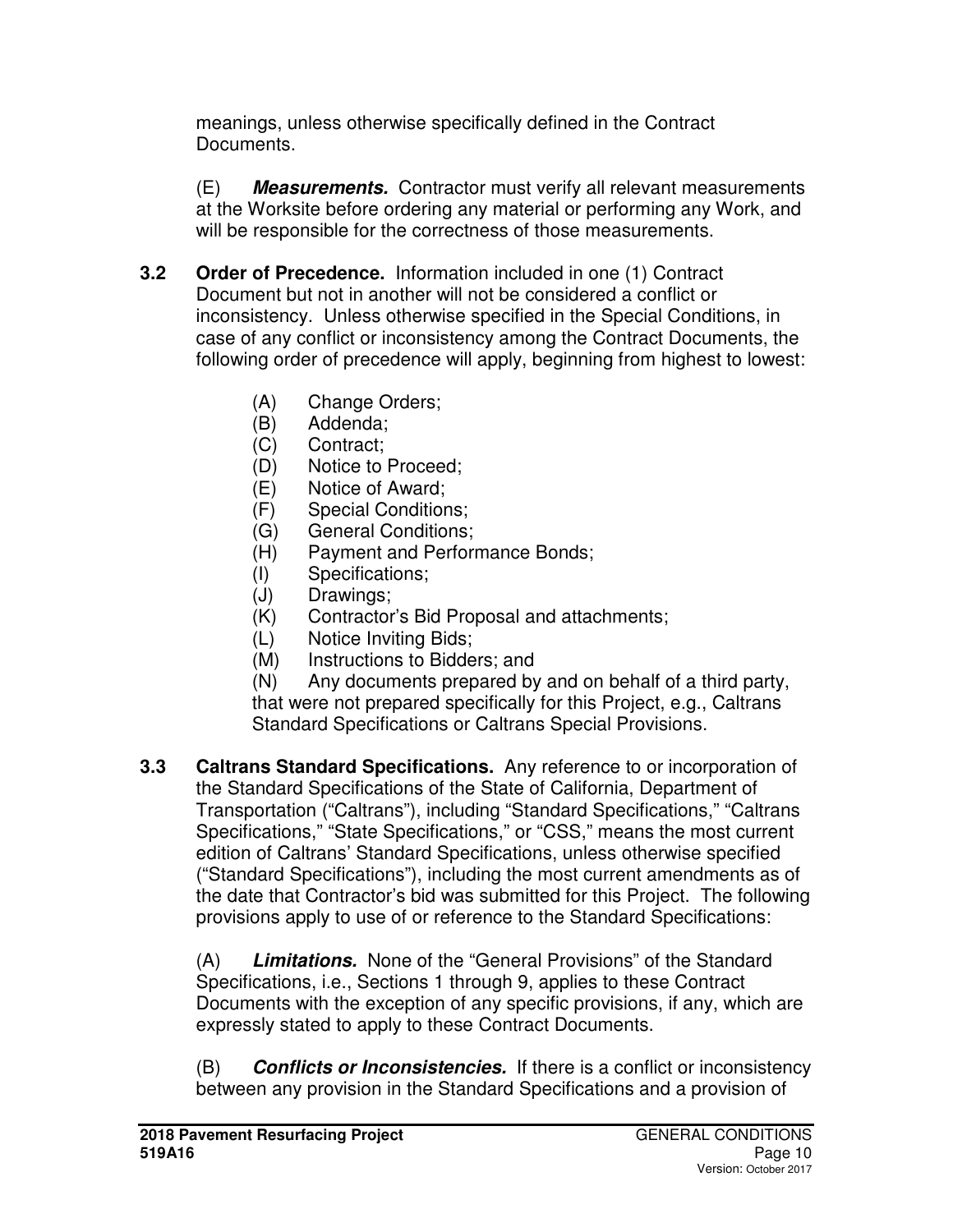these Contract Documents, as determined by City, the provision in the Contract Documents will govern.

(C) **Meanings.**Terms used in the Standard Specifications are to be interpreted as follows:

(1) Any reference to the "Engineer" is deemed to mean the City Engineer.

(2) Any reference to the "Special Provisions" is deemed to mean the Special Conditions.

(3) Any reference to the "Department" or "State" is deemed to mean City.

**3.4 For Reference Only.** Contractor is responsible for the careful review of any document, study, or report appended to the Contract Documents solely for informational purposes and identified as "For Reference Only." Nothing in any document, study, or report so appended and identified is intended to supplement, alter, or void any provision of the Contract Documents. However, Contractor is advised that City or its representatives may be guided by information or recommendations included in such reference documents, particularly when making determinations as to the acceptability of proposed materials, methods, or changes in the Work. Contractor must promptly notify City of any perceived or actual conflict between the Contract Documents and any document provided For Reference Only.

### **Article 4 Bonds, Indemnity, and Insurance**

- **4.1 Payment and Performance Bonds.** Within ten (10) days following issuance of the notice of award, Contractor is required to provide a payment bond and a performance bond, each in the penal sum of not less than one hundred percent (100%) of the Contract Price, using the bond forms included with the Contract Documents.Each bond must be issued by a surety admitted in California. If an issuing surety cancels the bond or becomes insolvent, within seven (7) days following written notice from City, Contractor must substitute a surety acceptable to City. If Contractor fails to substitute an acceptable surety within the specified time, City may, at its sole discretion, withhold payment from Contractor until the surety is replaced to City's satisfaction, or terminate the Contract for default.
- **4.2 Indemnity.** To the fullest extent permitted by law, Contractor must indemnify, defend, and hold harmless City, its agents and consultants, and Design Professional (individually, an "Indemnitee," and collectively the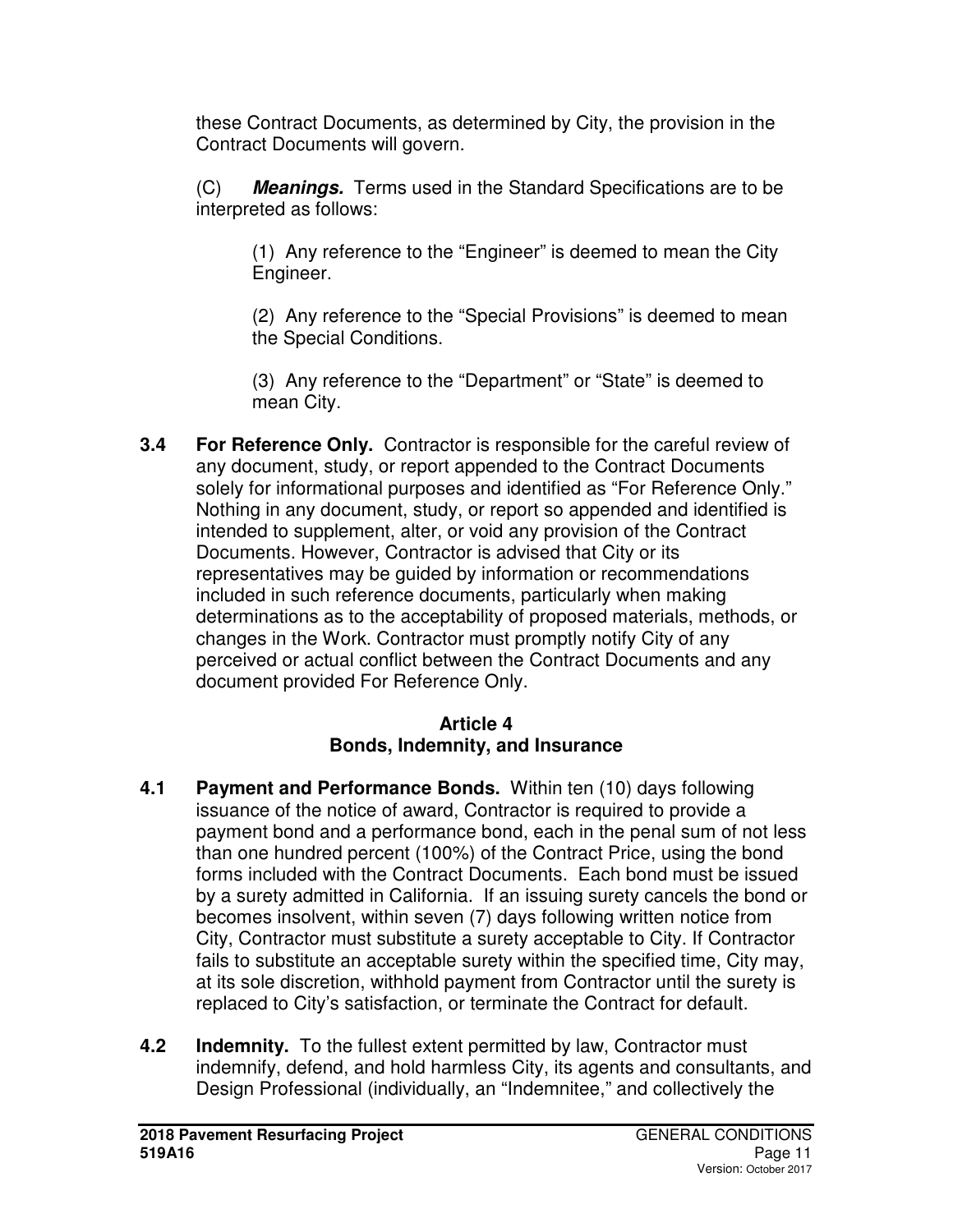"Indemnitees") from and against any and all liability, loss, damage, claims, expenses (including, without limitation, attorney fees, expert witness fees, paralegal fees, and fees and costs of litigation or arbitration) (collectively, "Liability") of every nature arising out of or in connection with the acts or omissions of Contractor, its employees, Subcontractors, representatives, or agents, in bidding or performing the Work or its failure to comply with any of its obligations under the Contract, except such Liability caused by the active negligence, sole negligence, or willful misconduct of an Indemnitee. This indemnity requirement applies to any Liability arising from alleged defects in the content or manner of submission of Contractor's bid for the Contract. Contractor's failure or refusal to timely accept a tender of defense pursuant to this provision will be deemed a material breach of this Contract. City will timely notify Contractor upon receipt of any third-party claim relating to the Contract, as required by Public Contract Code Section 9201.

**4.3 Insurance.** No later than ten (10) days following issuance of the notice of award, Contractor is required to procure and provide proof of the insurance coverage required by this section in the form of certificates and endorsements. The required insurance must cover the activities of Contractor and its Subcontractors relating to or arising from the performance of the Work, and must remain in full force and effect at all times during the period covered by the Contract until the date of recordation of the notice of completion. The coverages may be arranged under a single policy for the full limits required or by a combination of underlying policies with the balance provided by excess or "umbrella" policies, provided each such policy complies with the requirements set forth herein. All required insurance must be issued by a company licensed to do business in the State of California, and each such insurer must have an A.M. Best's financial strength rating of "A" or better and a financial size rating of "VIII" or better. If Contractor fails to provide any of the required coverage in full compliance with the requirements of the Contract Documents, City may, at its sole discretion, purchase such coverage at Contractor's expense and deduct the cost from payments due to Contractor, or terminate the Contract for default. Contractor further understands that City reserves the right to modify the insurance requirements set forth herein, with thirty (30) days' notice provided to Contractor, at any time as deemed necessary to protect the interests of City.

(A) **Policies and Limits.**The following insurance policies and limits are required for this Contract unless otherwise specified in the Special Conditions:

(1) **Commercial General Liability Insurance ("CGL").** Contractor shall maintain CGL and must include coverage for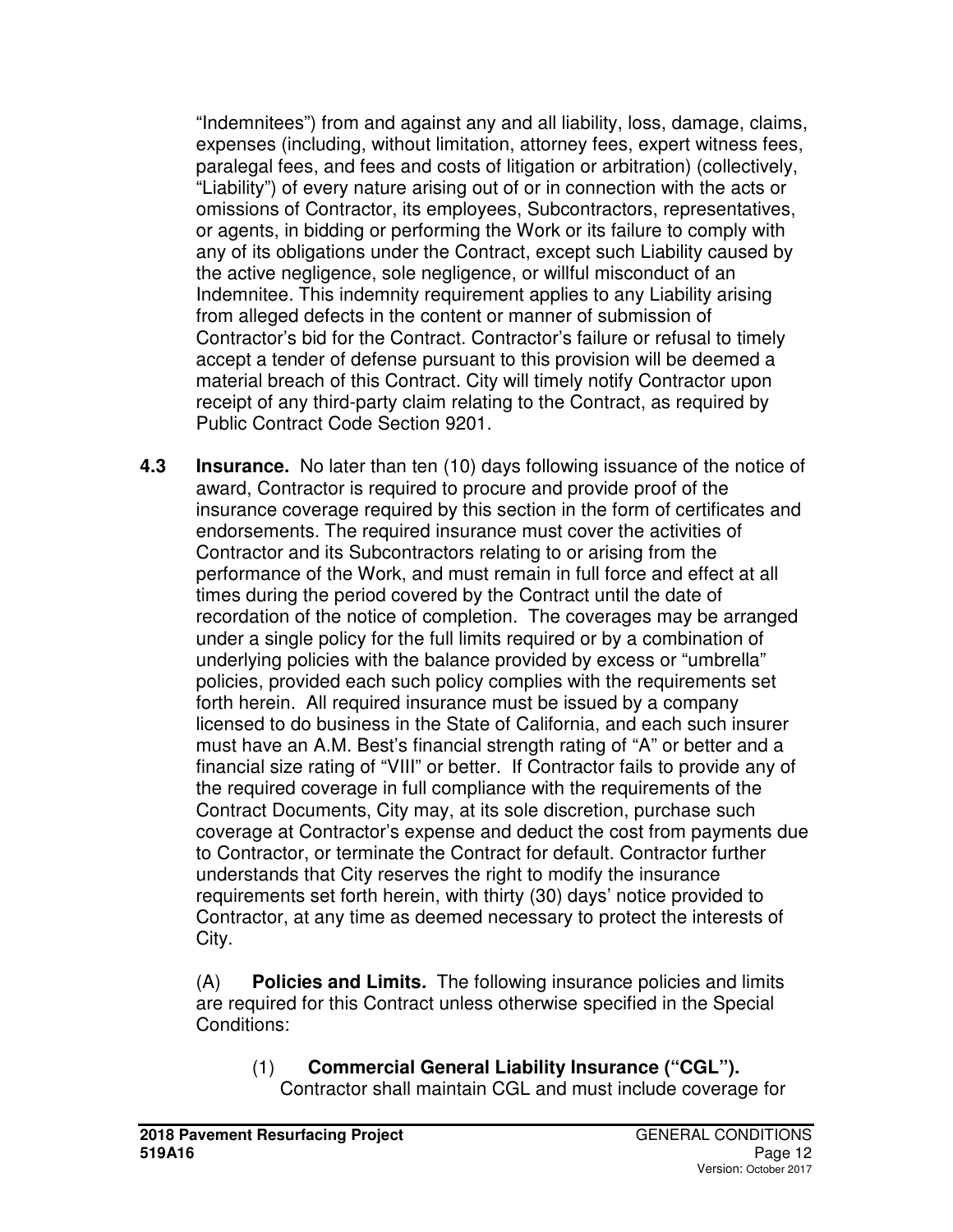liability arising from Contractor's or its Subcontractor's acts or omissions in the performance of the Work against claims and liabilities for personal injury, death, or property damage providing protection in the minimum amount of: (i) two million dollars (\$2,000,000.00) combined single limit and a general aggregate limit of four million dollars (\$4,000,000.00), or (ii) the maximum amount of such insurance available to Contractor under Contractor's combined insurance policies (including any excess or "umbrella" policies), whichever is greater.

- a. CGL policy may not exclude explosion, collapse, underground excavation hazard, or removal of lateral support.
- b. CGL policy must include contractor's protected coverage, blanket contractual, and completed operations.
- (2) **Workers' Compensation Insurance and Employer's Liability***:* Contractor shall maintain Workers Compensation coverage, as required by law. The policy must comply with the requirements of the California Workers' Compensation Insurance and Safety Act and provide protection in the minimum amount of: (i) One Million Dollars (\$1,000,000.00) for any one accident or occurrence, or (ii) the maximum amount of such insurance available to Contractor under Contractor's combined insurance policies (including any excess or "umbrella" policies), whichever is greater.. If Contractor is self-insured, Contractor must provide its Certificate of Permission to Self-Insure, duly authorized by the Department of Industrial Relations.
- (3) **Automobile Liability**: Contractor shall maintain Automobile Liability covering all owned, non-owned and hired automobiles (if Contractor does not own automobiles, then Contractor shall maintain Hired/Non-owned Automobile Liability) against claims and liabilities for personal injury, death, or property damage providing protection in the minimum amount of: (i) One Million Dollars (\$1,000,000.00) combined single limit, or (ii) the maximum amount of such insurance available to Contractor under Contractor's combined insurance policies (including any excess or "umbrella" policies), whichever is greater.
- (4) **Pollution (Environmental) Liability**: Because the performance of Contractor's work or service under this Contract involves hazardous materials, contaminated soil disposal, and/or a risk of accidental release of fuel oil, chemicals or other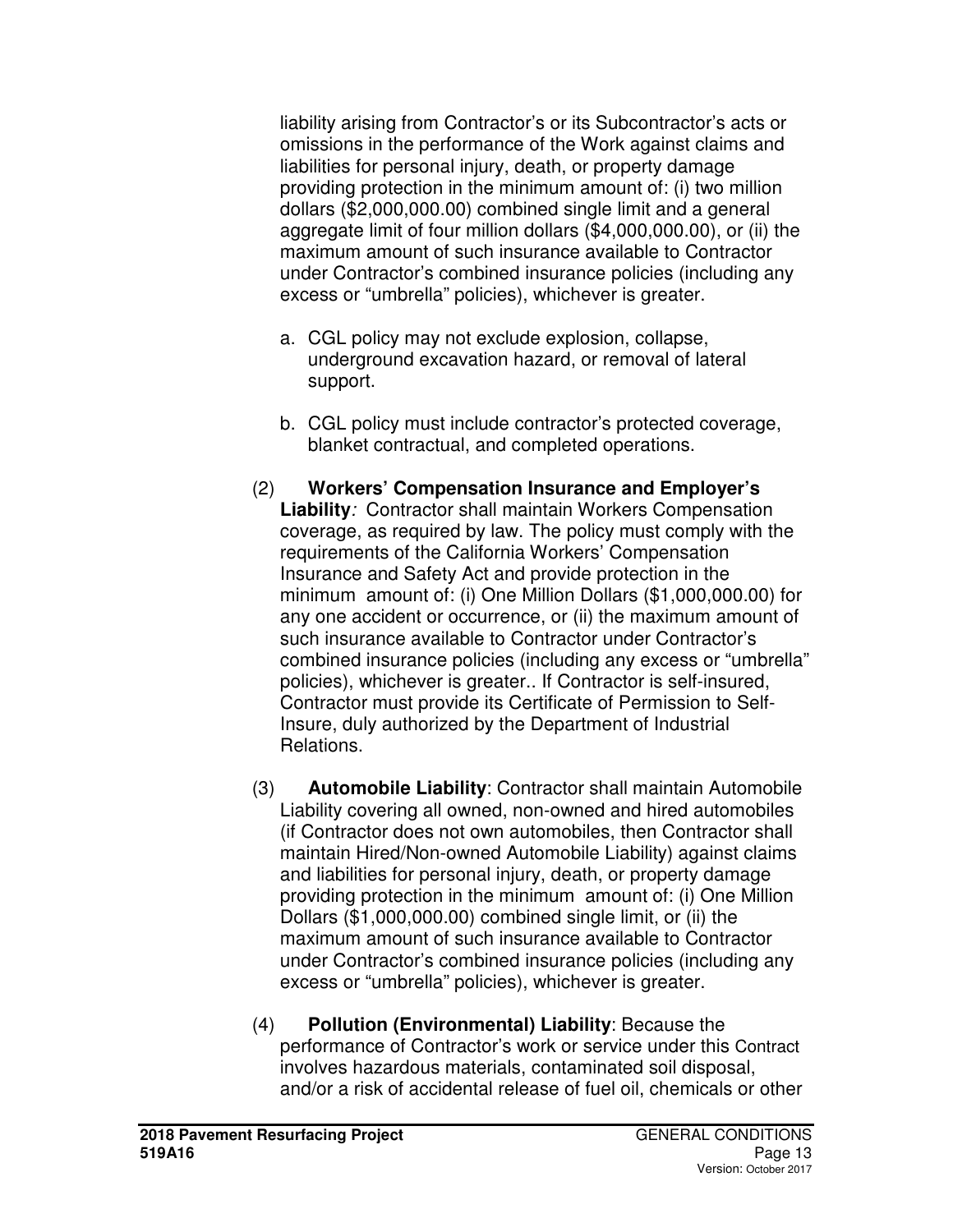toxic gases or hazardous materials, Contractor shall procure and maintain Pollution Liability covering Contractor's liability for bodily injury, property damage and environmental damage resulting from pollution and related cleanup costs arising out of the work or services to be performed under this Contract. Coverage shall be provided for both work performed on site, as well as during the transport of hazardous materials. Such coverage shall be in the minimum amount of: (i) One Million Dollars (\$1,000,000.00) for any one accident or occurrence, or (ii) the maximum amount of such insurance available to Contractor under Contractor's combined insurance policies (including any excess or "umbrella" policies), whichever is greater.

## (5) **Professional Liability**:

a. Because the performance of Contractor's work or service under this Contract involves professional and/or technical services (examples include, but are not limited to, architects, engineers, land surveyors, legal services, and appraisers), Contractor shall procure and maintain either a claims made or occurrence Errors and Omission liability insurance in the minimum amount of: (i) One Million Dollars (\$1,000,000.00) each claim, or (ii) the maximum amount of such insurance available to Contractor under Contractor's combined insurance policies (including any excess or "umbrella" policies), whichever is greater. Further, if Contractor maintains a claims-made policy, Contractor shall provide written evidence of such insurance to City for at least five (5) years after the completion of work performed under this Contract.

(B) **Required Endorsements.** Contractor must provide proof of the following endorsements, listed for each policy for which endorsements are required, as outlined below:

- (1) For all Policies except Professional Liability:
	- a. "Waiver of Subrogation" endorsements providing that the carrier agrees to waive any right of subrogation it may have against the City of Morgan Hill and the City's elected or appointed officials, boards, agencies, officers, agents, employees, and volunteers.
- (2) General Liability Policy: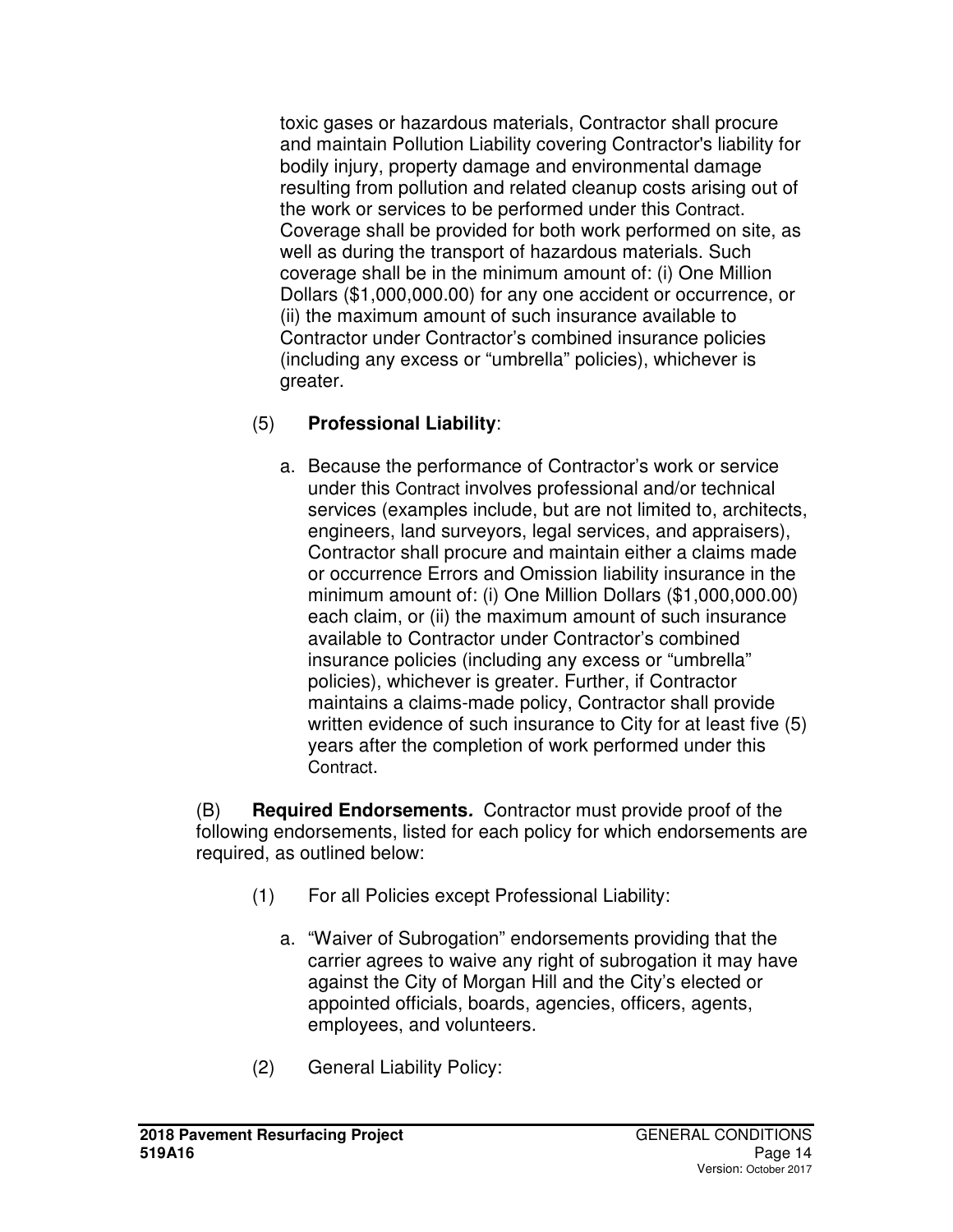- a. "Additionally Insured" endorsements naming the City of Morgan Hill, its elected or appointed officials, boards, agencies, officers, agents, employees, and volunteers as additional insureds;
- b. "Primary and Non-Contributing" endorsements stating that the policy is primary non-contributing;
- c. "Separation of Insureds" endorsements stating that the inclusion of more than one insured will not operate to impair the rights of one insured against another, and the coverages afforded will apply as though separate policies have been issued to each insured.

(C) **Subcontractors.**Contractor must ensure that each Subcontractor is required to maintain the same insurance coverage required under this Section 4.3, with respect to its performance of Work on the Project, including those requirements related to the additional insureds and waiver of subrogation.

(D) **Certificates**. Contractor must furnish City with copies of all policies or certificates as outlined herein, whether new or modified, promptly upon receipt. No policy subject to Contractor's Contract with City shall be reduced, canceled, allowed to expire, or materially changed except after thirty (30) days' notice by the insurer to City, unless due to non-payment of premiums, in which case ten (10) days written notice must be made to City. Certificates, including renewal certificates, may be mailed electronically to riskmgmt@morganhill.ca.gov or delivered to the Certificate Holder address as follows:

City of Morgan Hill Attn: Risk Management 17575 Peak Avenue Morgan Hill, CA 95037

**4.4 Warranty Bond.** As a condition precedent to Final Completion, Contractor must submit a warranty bond, using the form provided by City, to guarantee its Work as specified in Article 11, Completion and Warranty Procedures. The warranty bond must be issued by a surety admitted in California for fifty percent (50%) of the final Contract Price or as otherwise specified in the Contract Documents. If an issuing surety cancels the bond or becomes insolvent, within seven (7) days following written notice from City, Contractor must substitute a surety acceptable to City.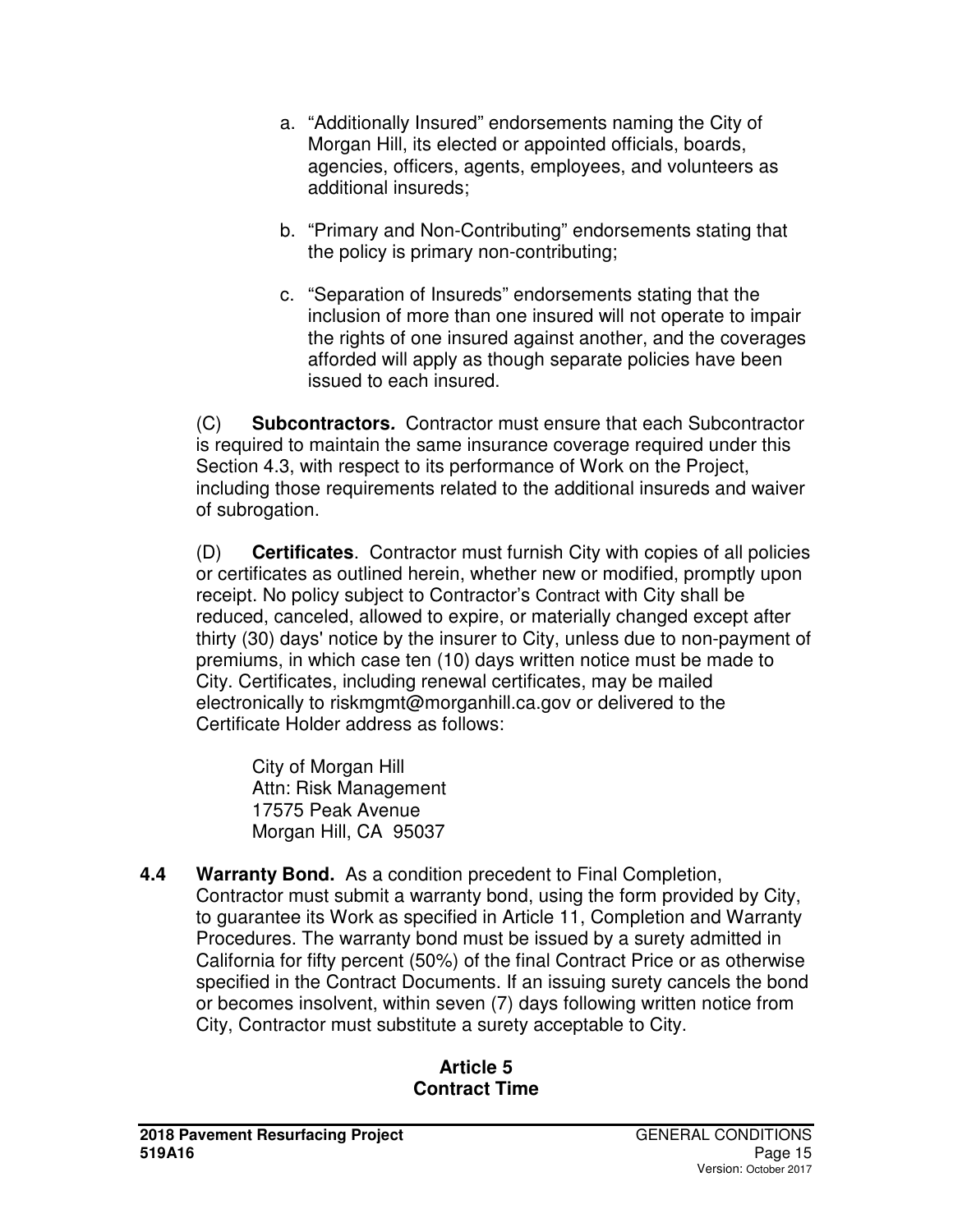**5.1 Time is of the Essence.** Time is of the essence in Contractor's performance and completion of the Work, and Contractor must diligently prosecute the Work and complete it within the Contract Time.

(A) **General.**Contractor must commence the Work on the date indicated in the notice to proceed, and must fully complete the Work, in strict compliance with all requirements of the Contract Documents, and within the Contract Time.

(B) **Rate of Progress.**Contractor and its Subcontractors must, at all times, provide workers, materials, and equipment sufficient to maintain the rate of progress necessary to ensure full completion of the Work within the Contract Time. If City determines that Contractor is failing to prosecute the Work at a sufficient rate of progress, City may, in its sole discretion, direct Contractor to provide additional workers, materials, or equipment, or to work additional hours or days without additional cost to City, in order to achieve a rate of progress satisfactory to City. If Contractor fails to comply with City's directive in this regard, City may, at Contractor's expense, separately contract for additional workers, materials, or equipment or use City's own forces to achieve the necessary rate of progress. Alternatively, City may terminate the Contract based on Contractor's default.

**5.2 Schedule Requirements.** All schedules must be prepared using standard scheduling software acceptable to City, and must provide schedules in electronic and paper form as requested.

(A) **As-Planned (Baseline) Schedule.**Within fifteen (15) calendar days following issuance of the notice of award (or as otherwise specified in the Special Conditions), Contractor must submit to City for review and approval an as-planned (baseline) schedule showing in detail how Contractor plans to perform and fully complete the Work within the Contract Time using critical path methodology. The as-planned schedule must include the work of all trades required for the Work, and must be sufficiently comprehensive and detailed to enable progress to be monitored on a day-by-day basis. For each activity, the as-planned schedule must be dated, provided in the format specified in the Contract Documents or as required by City, and must include, at a minimum, a description of the activity, the start and completion dates, and the duration.

(B) **Progress Schedules.**Contractor must submit an updated progress schedule and three (3) week look-ahead schedule, in the format specified by City, for review and approval with each application for a progress payment. The progress schedule must show how the actual progress of the Work to date compared to the as-planned schedule, and must identify any actual or potential impacts to the critical path.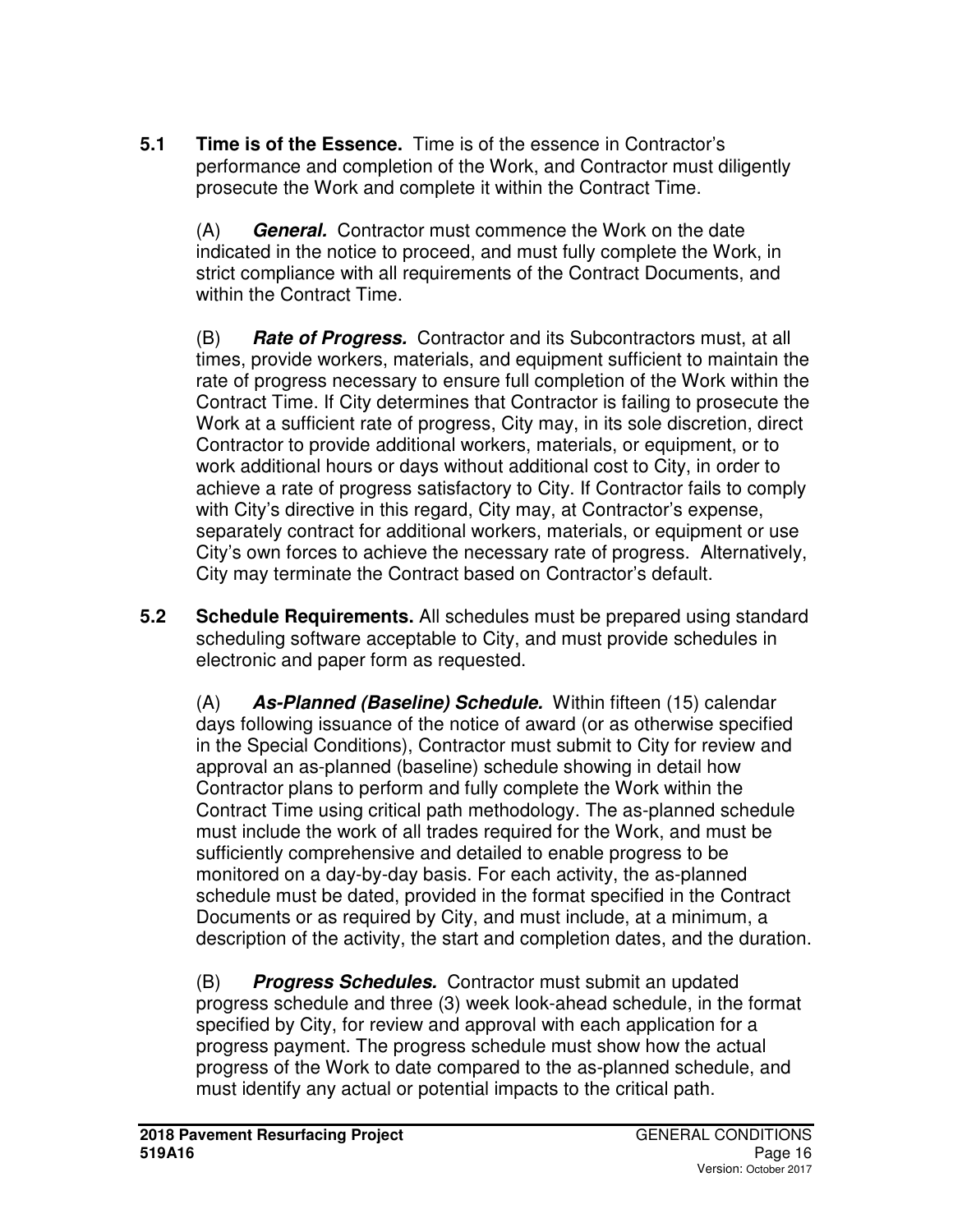(C) **Recovery Schedule.** If City determines that the Work is more than one (1) week behind schedule, within seven (7) days following written notice of such determination, Contractor must submit a recovery schedule, showing how Contractor intends to perform and complete the Work within the Contract Time, based on actual progress to date.

(D) **Effect of Approval.**Contractor and its Subcontractors must perform the Work in accordance with the most current approved schedule unless otherwise directed by City. City approval of a schedule does not operate to extend the time for completion of the Work or any component of the Work, and will not affect City's right to assess liquidated damages for Contractor's unexcused delay in completing the Work within the Contract Time.

(E) **Posting.** Contractor must at all times maintain a copy of the most current approved progress or recovery schedule posted prominently in its on-site office.

(F) **Reservation of Rights.** City reserves the right to direct the sequence in which the Work must be performed or to make changes in the sequence of the Work in order to facilitate the performance of work by City or others, or to facilitate City's use of its property. The Contract Time or Contract Price may be adjusted to the extent such changes in sequence actually increase or decrease Contractor's time or cost to perform the Work.

(G) **Authorized Working Days and Times.**Contractor is limited to working Monday through Friday, excluding City of Morgan Hill-observed holidays, during City's normal business hours, except as expressly provided in the Special Conditions, or as authorized in writing by City. City reserves the right to charge Contractor for additional costs incurred by City due to Work performed on days or during hours not expressly authorized in these Contract Documents, including reimbursement of costs incurred for inspection, testing, and construction management services.

## **5.3 Delay and Extensions of Contract Time.**

(A) **Excusable Delay.**The Contract Time may be extended if Contractor encounters an unavoidable delay in completing the Work within the Contract Time due to causes completely beyond Contractor's control, and which Contractor could not have avoided or mitigated through planning, foresight, and diligence ("Excusable Delay"). Grounds for Excusable Delay may include fire, earthquake, acts of terror or vandalism, epidemic, unforeseeable adverse government actions, unforeseeable actions of third parties, encountering unforeseeable hazardous materials,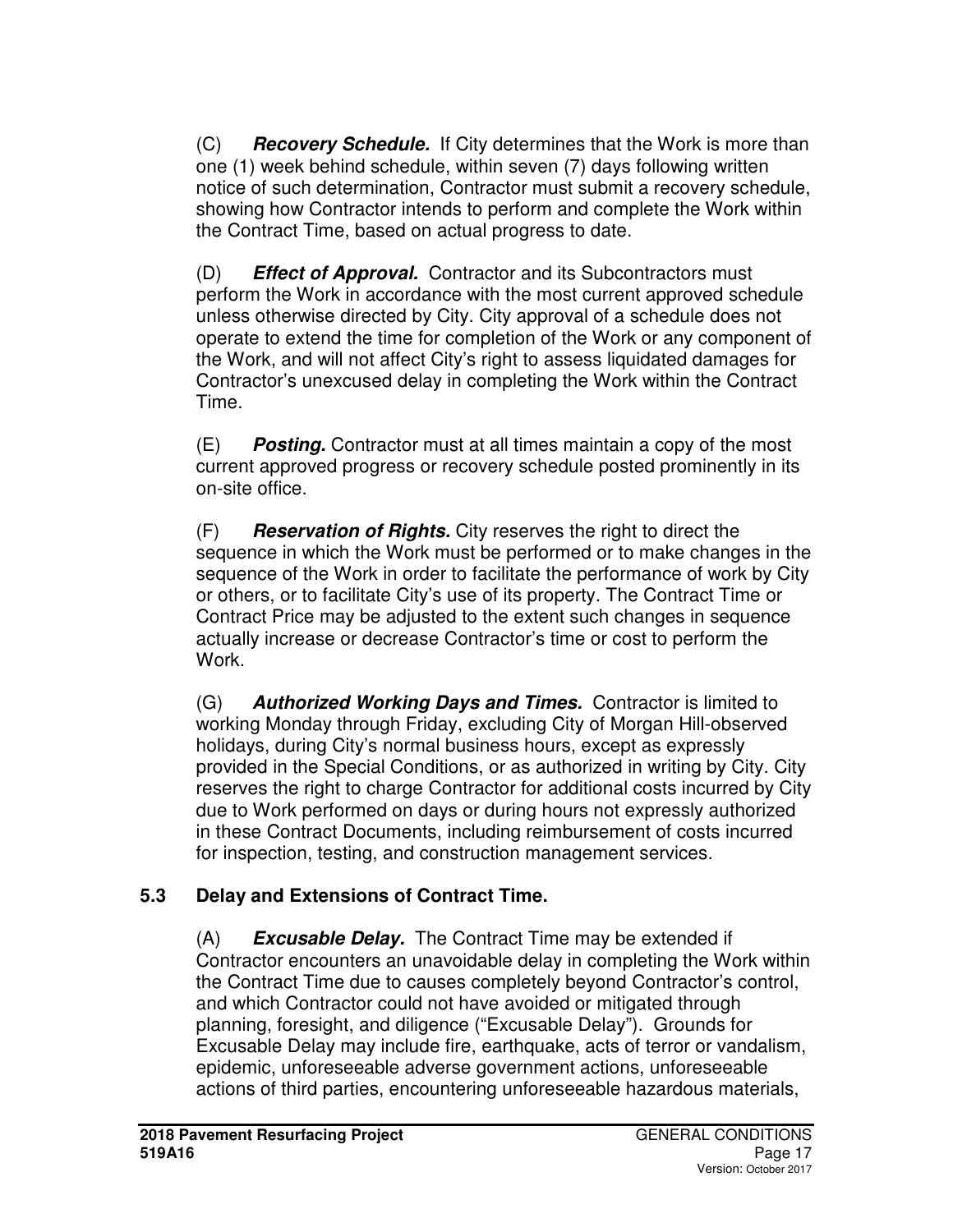unforeseeable site conditions, suspension for convenience under Article 13, or unusually severe weather.

(B) **Non-Excusable Delay***.* Excusable Delay does not include delay that is concurrent with non-Excusable Delay, and does not include delay caused by:

- (1) weather conditions which are normal for the location of the Project, as determined by reliable records, including monthly rainfall averages, for the preceding ten (10) years;
- (2) Contractor's failure to order equipment and materials sufficiently in advance of the time needed for timely completion of the Work;
- (3) Contractor's failure to provide adequate notification to utility companies for connections or services necessary for the timely performance and completion of the Work;
- (4) foreseeable conditions Contractor could have ascertained from reasonably diligent inspection of the Worksite or review of the Contract Documents; or
- (5) Contractor's financial inability to perform the Work, including insufficient funds to pay its Subcontractors or suppliers.

(C) **Request for Extension of Contract Time.**A request for an extension of time and associated delay costs must be submitted in writing to City within ten (10) calendar days of the date the delay is first encountered, even if the duration of the delay is not yet known at that time, or will be deemed waived. In addition to complying with the requirements of this Article 5, the request must be submitted in compliance with the Change Order request procedures in Article 6, below. Strict compliance with these requirements is necessary to ensure that any delay or delay costs may be mitigated as soon as possible, and to facilitate cost-efficient administration of the Project and timely performance of the Work. Any request for an extension of time or delay costs that does not strictly comply with the requirements of Article 5 and Article 6 will be deemed waived.

(1) *Required Contents.* The request must include a detailed description of the cause(s) of the delay, and must also describe the measures that Contractor has taken to mitigate the delay and/or its effects, including efforts to mitigate the cost impact of the delay, e.g., by workforce management, change in sequencing, etc. If the delay is still ongoing at the time the request is submitted, the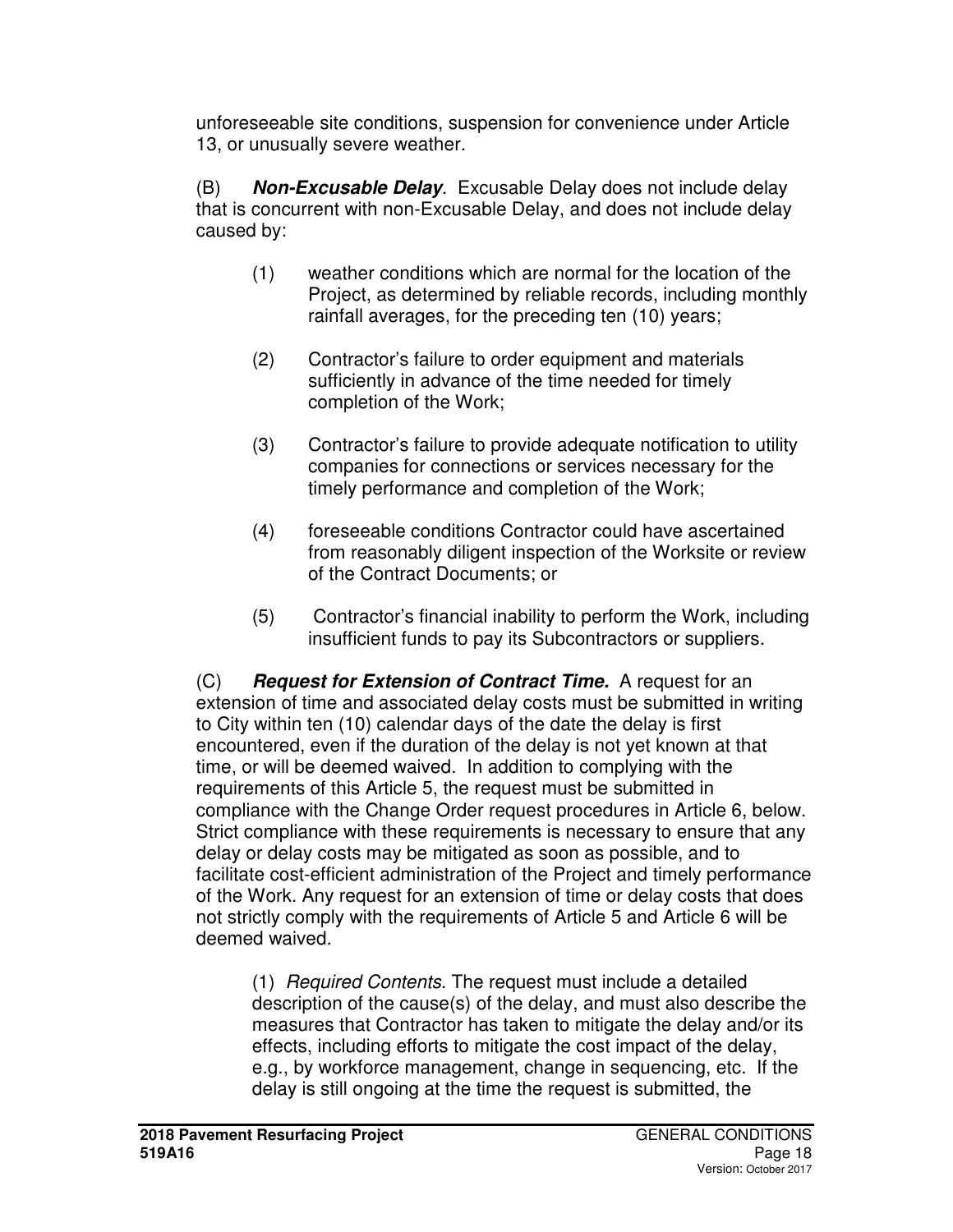request should also include Contractor's plan for continued mitigation of the delay or its effects.

(2) *Delay Days and Costs.* The request must specify the number of days of Excusable Delay claimed, or provide a realistic estimate if the duration of the delay is not yet known. The request must specify the amount of any delay-related costs that are claimed, or provide a realistic estimate if the amount is not yet known. Any estimate of delay duration or cost must be updated in writing and submitted with all required supporting documentation as soon as the actual time and cost is known.

(3) *Supporting Documentation.* The request must also include any and all supporting documentation necessary to evidence the delay and its actual impacts, including schedule and cost impacts, including a time impact analysis using critical path methodology, and demonstrating unavoidable delay to Final Completion. The time impact analysis must be submitted in a form or format acceptable to City.

(4) *Burden of Proof.* Contractor has the burden of proving 1) that the delay was an Excusable Delay, as defined above, 2) that Contractor has made reasonable efforts to mitigate the delay and its schedule and cost impacts, 3) that the delay will unavoidably result in delaying Final Completion, and 4) that any delay costs claimed by Contractor were actually incurred and were reasonable under the circumstances.

(5) *Recoverable Costs.* If Contractor is granted an extension of time for Excusable Delay, recompense for delay costs will be limited to actual, direct, reasonable, and substantiated costs, and will not include home office overhead, or markup for overhead and profit.

(6) *Legal Compliance.* Nothing in this provision is intended to require the waiver, alteration, or limitation of the applicability of Public Contract Code Section 7102.

(7) *No Waiver.* Any grant of an extension of time or delay costs due to an Excusable Delay will not operate as a waiver of City's right to assess liquidated damages for unexcused delay.

(8) *Dispute Resolution.* In the event of a dispute over entitlement to an extension of time or delay costs, Contractor may not stop working pending resolution of the dispute, but must continue to comply with its duty to diligently prosecute the performance and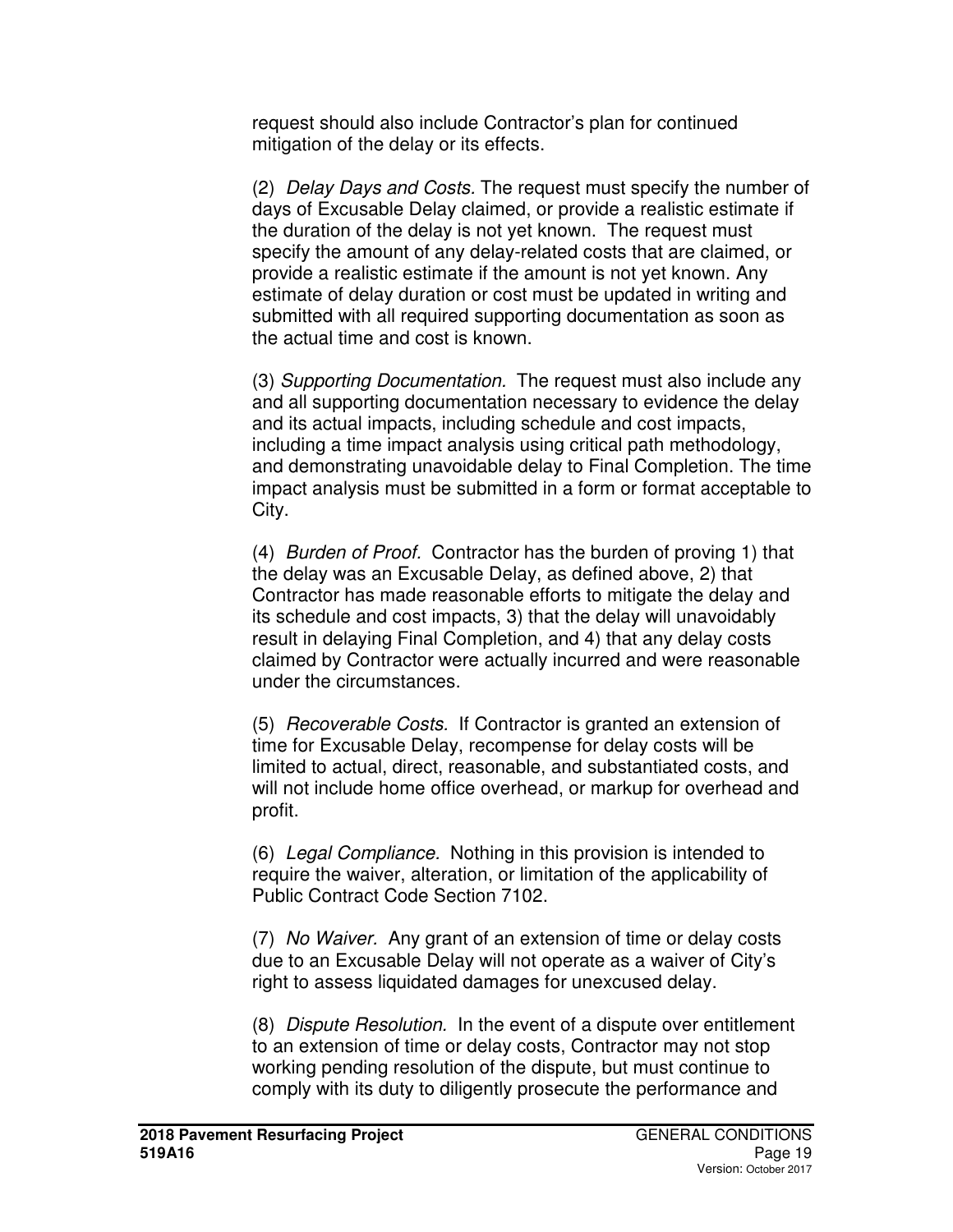timely completion of the Work. Contractor's sole recourse for an unresolved dispute based on City's rejection of a Change Order request for an extension of time or delay costs is to comply with the Dispute Resolution provisions set forth in Article 12, below.

**5.4 Liquidated Damages.** It is expressly understood that if Final Completion is not achieved within the Contract Time, City will suffer damages which are difficult to determine and accurately specify. Pursuant to Public Contract Code section 7203, if Contractor fails to achieve Final Completion within the Contract Time, City will charge Contractor in the amount specified in the Contract for each day that Final Completion is delayed beyond the Contract Time, as liquidated damages and not as a penalty.

(A) **Liquidated Damages.** Liquidated damages will not be assessed for any Excusable Delay, as set forth above.

(B) **Milestones.** Liquidated damages will also be separately assessed for failure to meet milestones specified elsewhere in the Contract Documents.

(C) **Setoff.** City is entitled to set off the amount of liquidated damages assessed against any payments otherwise due to Contractor, including setoff against release of retention. If there are insufficient Contract funds remaining to cover the full amount of liquidated damages assessed, City is entitled to recover the balance from Contractor or its performance bond surety.

(D) **Occupancy or Use.** Occupancy or use of the Project in whole or in part prior to Final Completion does not constitute City's acceptance of the Project and will not operate as a waiver of City's right to assess liquidated damages for Contractor's unexcused delay in achieving Final Completion.

#### **Article 6 Contract Modification**

**6.1 Changes in Work.** City reserves the right to make changes in the Work without invalidating the Contract. City may direct or Contractor may request changes in the Work, and any such changes will be formalized in a Change Order, which may include commensurate changes in the Contract Price or Contract Time as applicable. Contractor must promptly comply with City-directed changes in the Work in accordance with the intent of the original Contract Documents, even if Contractor and City have not yet reached agreement as to adjustments to the Contract Price or Contract Time.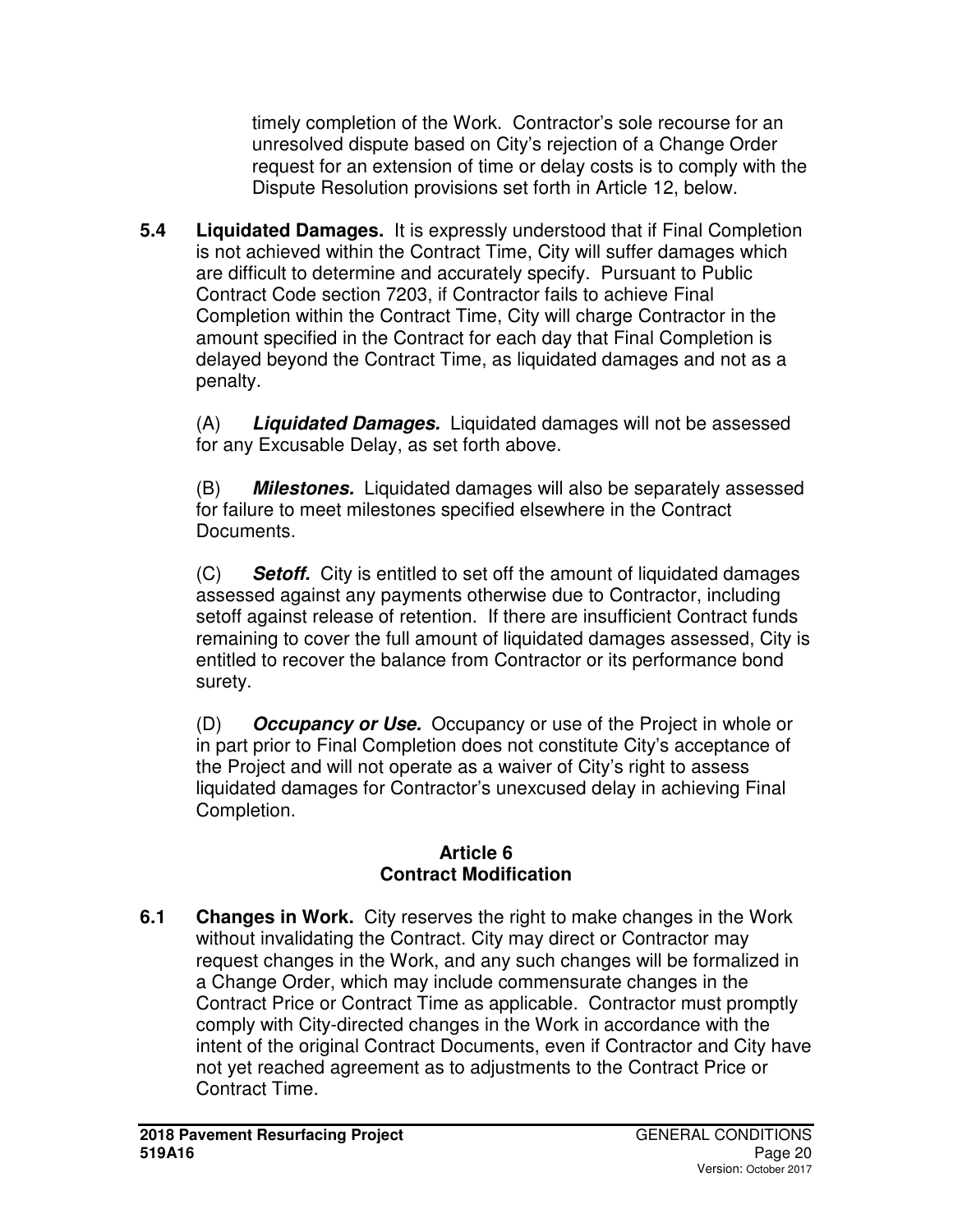(A) **City-Directed Change.**In the event of a dispute over entitlement to or the amount of a change in Contract Time or a change in Contract Price related to an City-directed change, Contractor must perform the Work as directed and may not delay its work or cease work pending resolution of the dispute, but must continue to comply with its duty to diligently prosecute the performance and timely completion of the Work, including the Work in dispute.

(B) **Contractor's Obligations.**In the event that City and Contractor dispute whether a portion or portions of the Work are already required by the Contract Documents as opposed to changed or extra Work, Contractor must perform the Work as directed and may not delay its Work or cease Work pending resolution of the dispute, but must continue to comply with its duty to diligently prosecute the performance and timely completion of the Work, including the Work in dispute.

(C) **Remedy for Non-Compliance.**Contractor's failure to promptly comply with an City-directed change is deemed a material breach of the Contract, and in addition to all other remedies available to it, City may, at its sole discretion, hire another contractor or use its own forces to complete the disputed Work at Contractor's sole expense, and may deduct the cost from the Contract Price.

(D) **Dispute Resolution.**Contractor's sole recourse for an unresolved dispute related to changes in the Work is to comply with the dispute resolution provisions set forth in Article 12, below.

**6.2 Contractor Change Order Requests.** Contractor must submit a request or proposal for a change in the Work or a change in the Contract Price or Contract Time as a written Change Order request or proposal.

(A) **Time for Submission.** Any request for a change in the Contract Price must be submitted in writing to Project Manager within ten (10) calendar days of the date that Contractor first encounters the circumstances, information or conditions giving rise to the Change Order request, even if the total amount of the requested change in the Contract Price or impact on the Contract Time is not yet known at that time.

(B) **Required Contents.**Any Change Order request or proposal submitted by Contractor must include a complete breakdown of actual or estimated costs and credits, and must itemize labor, materials, equipment, taxes, insurance, and subcontract amounts. Any estimated cost must be updated in writing as soon as the actual amount is known.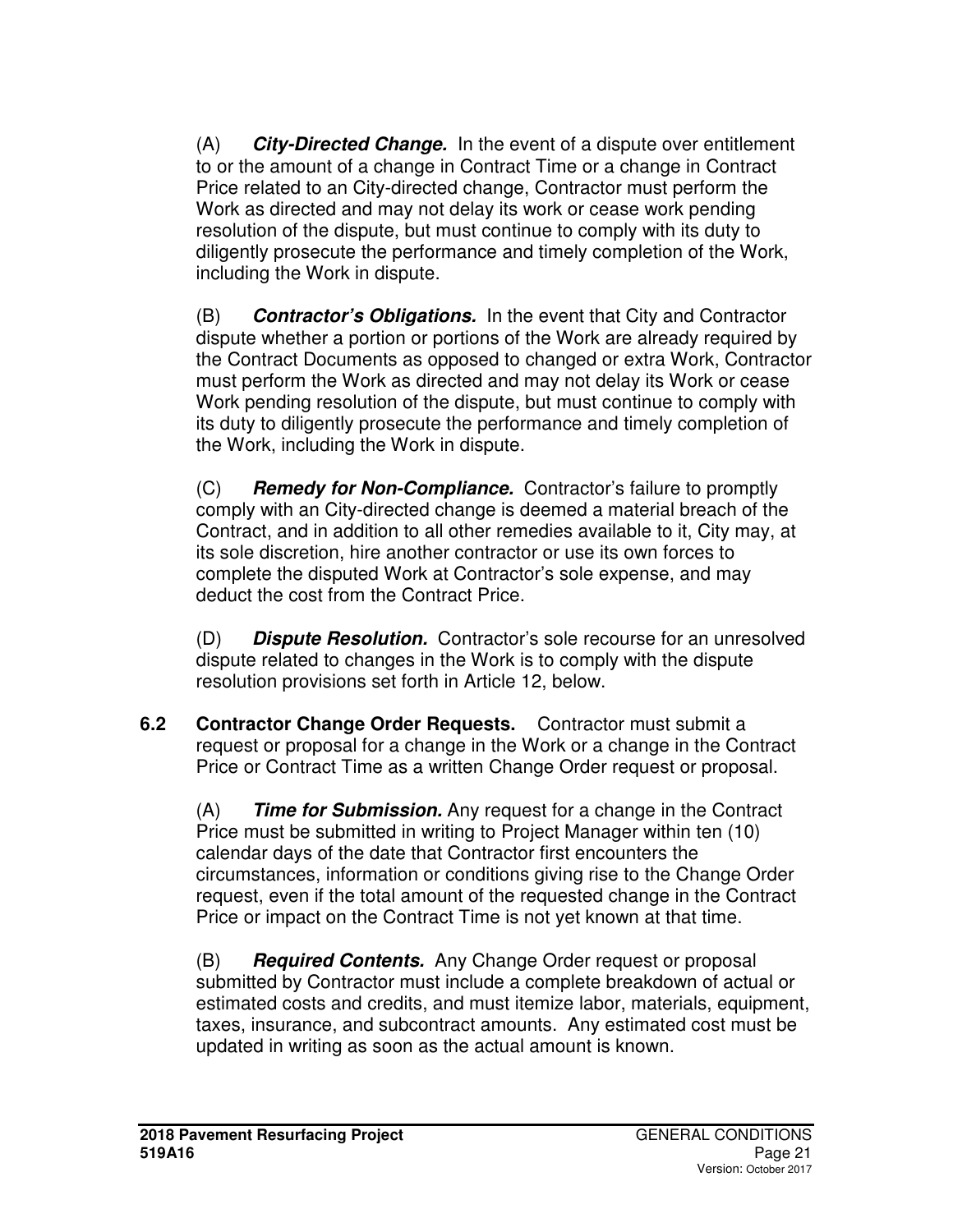(C) **Required Documentation.**All claimed costs must be fully documented, and any related request for an extension of time or delayrelated costs must be included at that time and in compliance with the requirements of Article 5 of the General Conditions.

(D) **Required Form.**Contractor must use City's form(s) for submitting all Change Order requests or proposals, unless otherwise specified by City.

(E) **Certification.**All Change Order requests must be signed by Contractor and must include the following certification:

> "The undersigned Contractor certifies under penalty of perjury that its statements and representations in this Change Order request are true and correct. Contractor warrants that this Change Order request is comprehensive and complete, and agrees that any costs, expenses, or time extension request not included herein is deemed waived. Contractor understands that submission of claims which have no basis in fact or which Contractor knows to be false may violate the False Claims Act, as set forth in Government Code Sections 12650 et seq."

**6.3 Adjustments to Contract Price.** The amount of any increase or decrease to the Contract Price will be determined based on one (1) of the following methods in the order provided:

(A) **Unit Pricing.**Amounts previously provided by Contractor in the form of unit prices, either in a bid schedule or schedule of values, will apply if unit pricing has previously been provided in Contractor's accepted bid schedule or schedule of values for the affected Work;

(B) **Lump Sum.**A mutually agreed upon lump sum;

(C) **Time and Materials.**On a time and materials basis, which may include a not-to-exceed limit, calculated as the total of the following sums:

(1) All direct labor costs plus fifteen percent (15%) for overhead and profit;

(2) All direct material costs, including sales tax, plus fifteen percent (15%) for overhead and profit;

(3) All direct plant and equipment rental costs, plus fifteen percent (15%) for overhead and profit;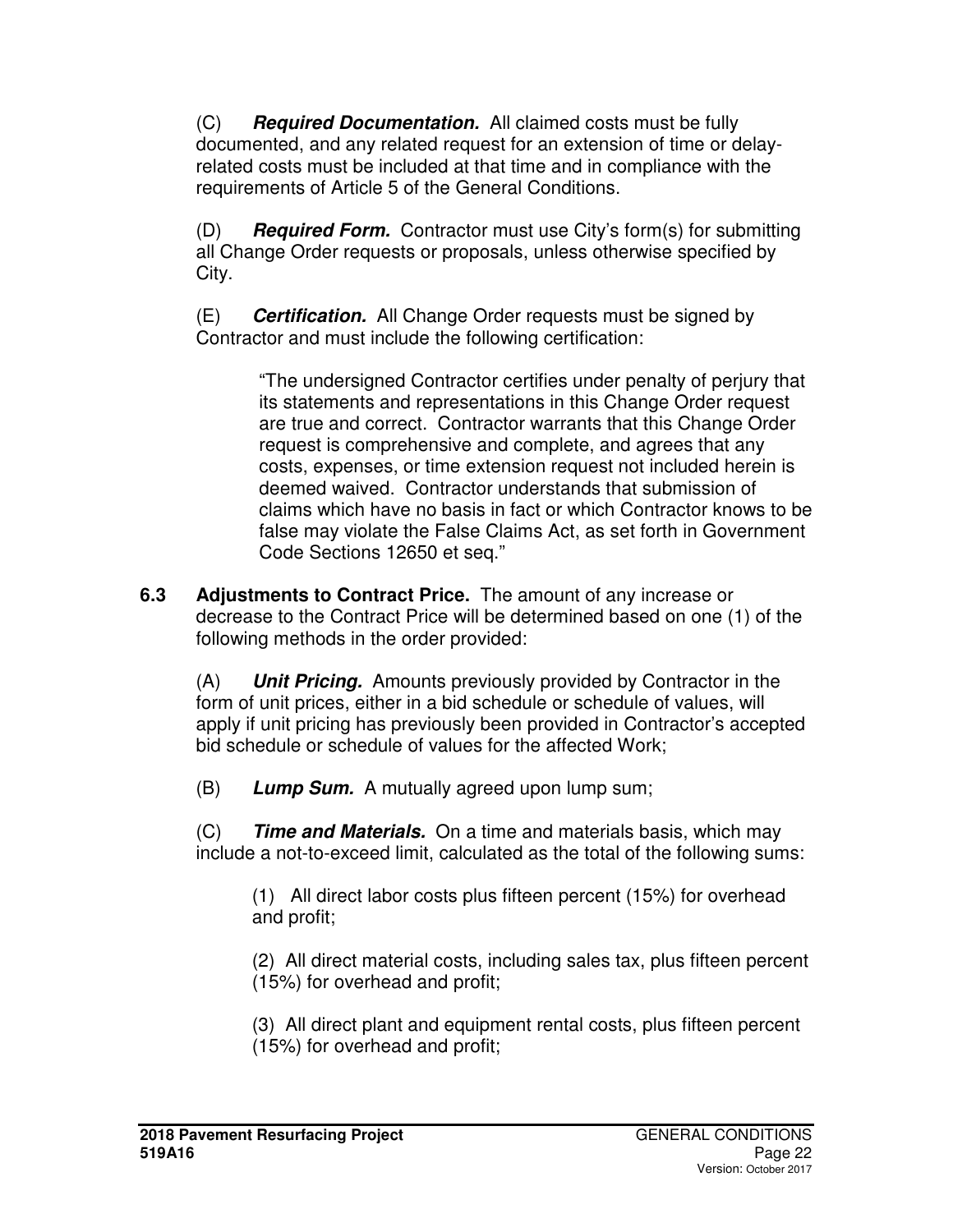(4) All direct subcontract costs plus ten percent (10%) for overhead and profit; and

(5) Increased bond or insurance premium costs computed at one and one half percent  $(1\frac{1}{2}\%)$  of total of the previous four  $(4)$  sums.

- **6.4 Unilateral Change Order.**If City disagrees with the amount of compensation or extension of time that Contractor has requested, City may elect to issue a unilateral Change Order, directing performance of the Work, and authorizing a change in the Contract Price or Contract Time in the amount City believes is merited. Contractor's sole recourse to dispute the terms of a unilateral Change Order is to submit a timely Claim pursuant to Article 12, below.
- **6.5 Non-Compliance Deemed Waiver.** Contractor waives its entitlement to any increase in the Contract Price or Contract Time if Contractor fails to full comply with the provisions of this Article. Contractor will not be paid for unauthorized extra work.

#### **Article 7 General Construction Provisions**

## **7.1 Permits and Taxes.**

(A) **General.**Contractor must obtain and pay for any and all permits, fees, or licenses required to perform the Work, unless otherwise indicated in the Contract Documents. Contractor must cooperate with and provide notifications to government agencies with jurisdiction over the Project, as may be required. Contractor must provide City with copies of all notices, permits, licenses, and renewals required for the Work.

(B) **Federal Excise Tax.**Contractor must pay for all taxes on labor, material and equipment, except Federal Excise Tax to the extent that City is exempt from Federal Excise Tax.

**7.2 Temporary Facilities.** Contractor must provide, at Contractor's sole expense, any and all temporary facilities, including onsite office, sanitary facilities, storage, scaffolds, barricades, walkways, and any other temporary structure required to safely perform the Work along with any utility services incidental thereto.

(A) **Standards.**Such structures must be safe and adequate for the intended use, and installed and maintained in accordance with all applicable federal, state, and local laws, codes, and regulations.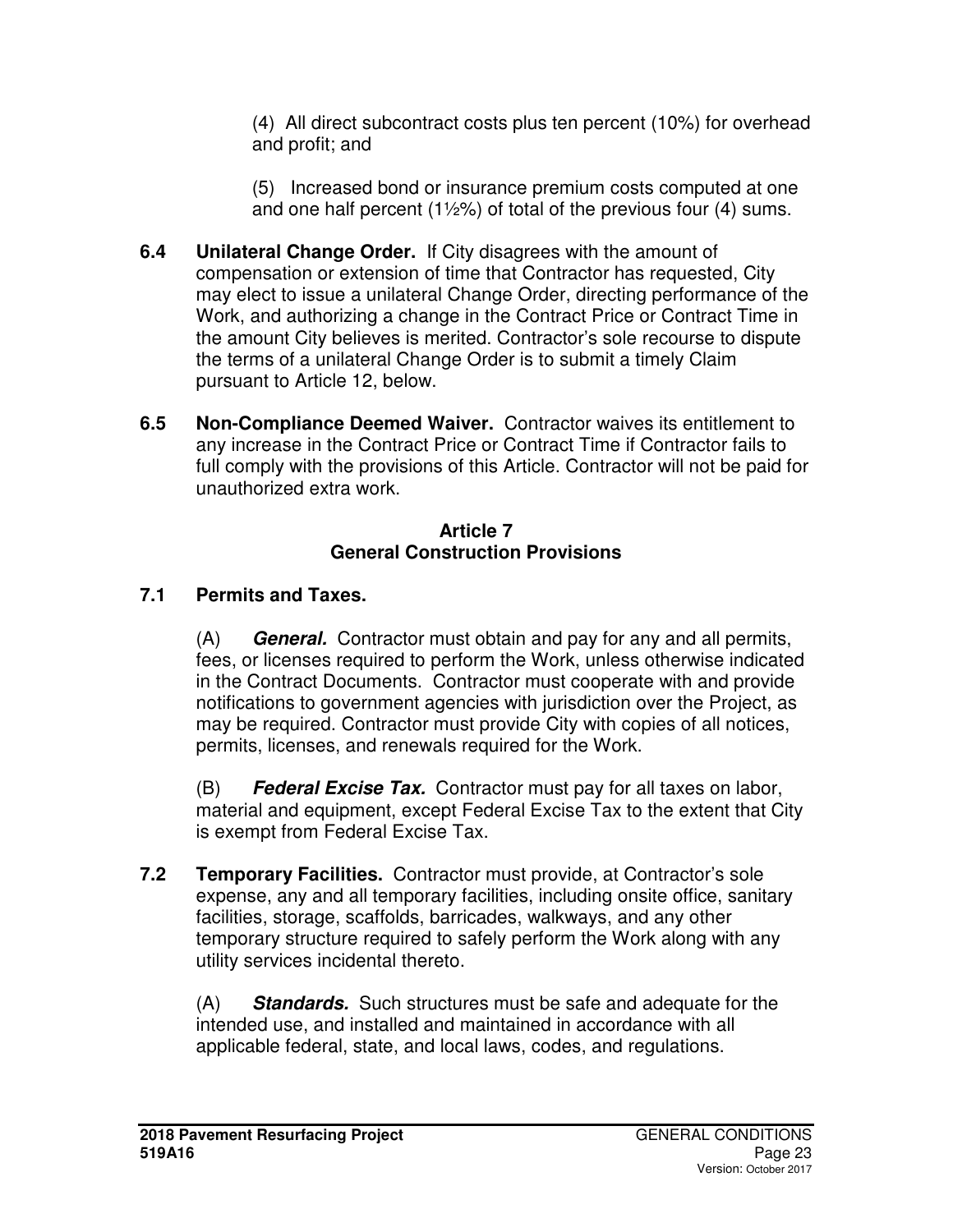(B) **Removal and Repair.**Contractor must promptly remove all such temporary facilities when they are no longer needed or upon completion of the Work, whichever comes first. Contractor must promptly repair any damage to City's property caused by the installation, use, or removal of the temporary facilities, and must promptly restore the property to its original or intended condition.

(C) **Additional Requirements.** Additional provisions pertaining to temporary facilities may be included in the Specifications or Special Conditions.

**7.3 Signs.** No signs may be displayed on or about City's property, except signage which is required by law or by the Contract Documents, without City's prior written approval as to content, size, design, and location.

## **7.4 Protection of Work and Property.**

(A) **General.**Contractor is responsible at all times for protecting the Work and materials and equipment to be incorporated into the Work from damage until the Notice of Completion has been recorded. Except as specifically authorized by City, Contractor must confine its operations to the area of the Project site indicated in the Drawings. Contractor is liable for any damage caused to City's real or personal property, the real or personal property of adjacent property owners, or the work or personal property of other contractors working for City.

(B) **Unforeseen Conditions.**If Contractor encounters facilities, utilities, or other unknown conditions not shown on or reasonably inferable from the Drawings or apparent from inspection of the Project site, Contractor must promptly notify Project Manager, and must avoid taking any action which could cause damage to the facilities or utilities pending further direction from Project Manager. If Project Manager's subsequent direction to Contractor affects Contractor's cost or time to perform the Work, Contractor may submit a Change Order request as set forth in Article 6, above.

(C) **Support; Adjacent Properties.** Contractor must provide, install, and maintain all shoring, bracing, underpinning, etc., necessary to provide support to City's property and adjacent properties and improvements thereon. Contractor must provide notifications to adjacent property owners as may be required by law.

**7.5 Noninterference.** Contractor must take reasonable measures to avoid interfering with City's use of its property at or adjacent to the Project site, including use of roadways, entrances, parking areas, walkways, and structures.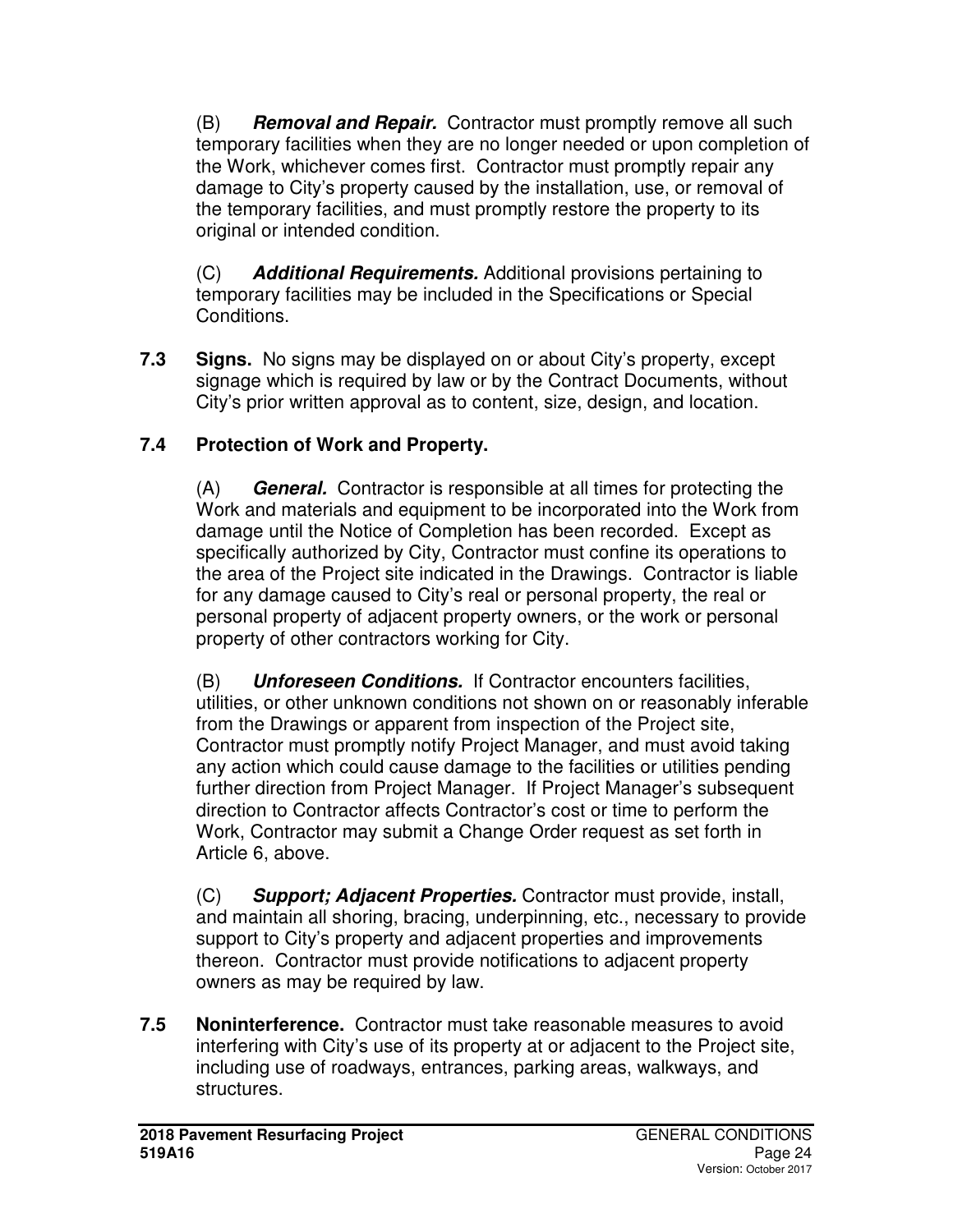## **7.6 Materials and Equipment.**

(A) **General.**Unless otherwise specified, all materials and equipment required for the Work must be new and of the best grade for the intended purpose, and furnished in sufficient quantities to ensure the proper and expeditious performance of the Work. Unless otherwise specified, all materials and equipment required for the Work are deemed to include all components required for complete installation and intended operation, and must be installed in accordance with the manufacturer's recommendation. Contractor is responsible for all shipping, handling, and storage costs associated with the materials and equipment required for the Work, and is responsible for protecting the Work and all of the required materials, supplies, tools and equipment at Contractor's sole cost until City accepts the Project.

(B) **City-Provided.**If the Work includes installation of materials or equipment to be provided by City, Contractor is solely responsible for the proper examination, handling, storage, and installation of such items in accordance with the Contract Documents. Contractor must promptly notify City of any defects discovered in City-provided materials or equipment. Contractor is solely responsible for any loss of or damage to such items which occurs while the items are in Contractor's custody and control, the cost of which may be offset from the Contract Price and deducted from any payment(s) due to Contractor.

(C) **Intellectual Property Rights.** Contractor must, at its sole expense, obtain any authorization required for use of patented or copyright protected materials, equipment, devices or processes that are incorporated into the Work. Contractor's indemnity obligation in Article 4, applies to any claimed violation of intellectual property rights in violation of this provision.

## **7.7 Substitutions.**

(A) **"Or Equal."**Any specification designating a material, product, thing, or service by specific brand or trade name, followed by the words "or equal," is intended only to indicate quality and type of item desired, and Contractor may request use of any equal material, product, thing, or service.

(B) **Request for Substitution.**A request for substitution must be submitted to Project Manager for approval within the applicable time period provided in the Contract Documents. If no time period is specified, the substitution request may be submitted any time within thirty five (35)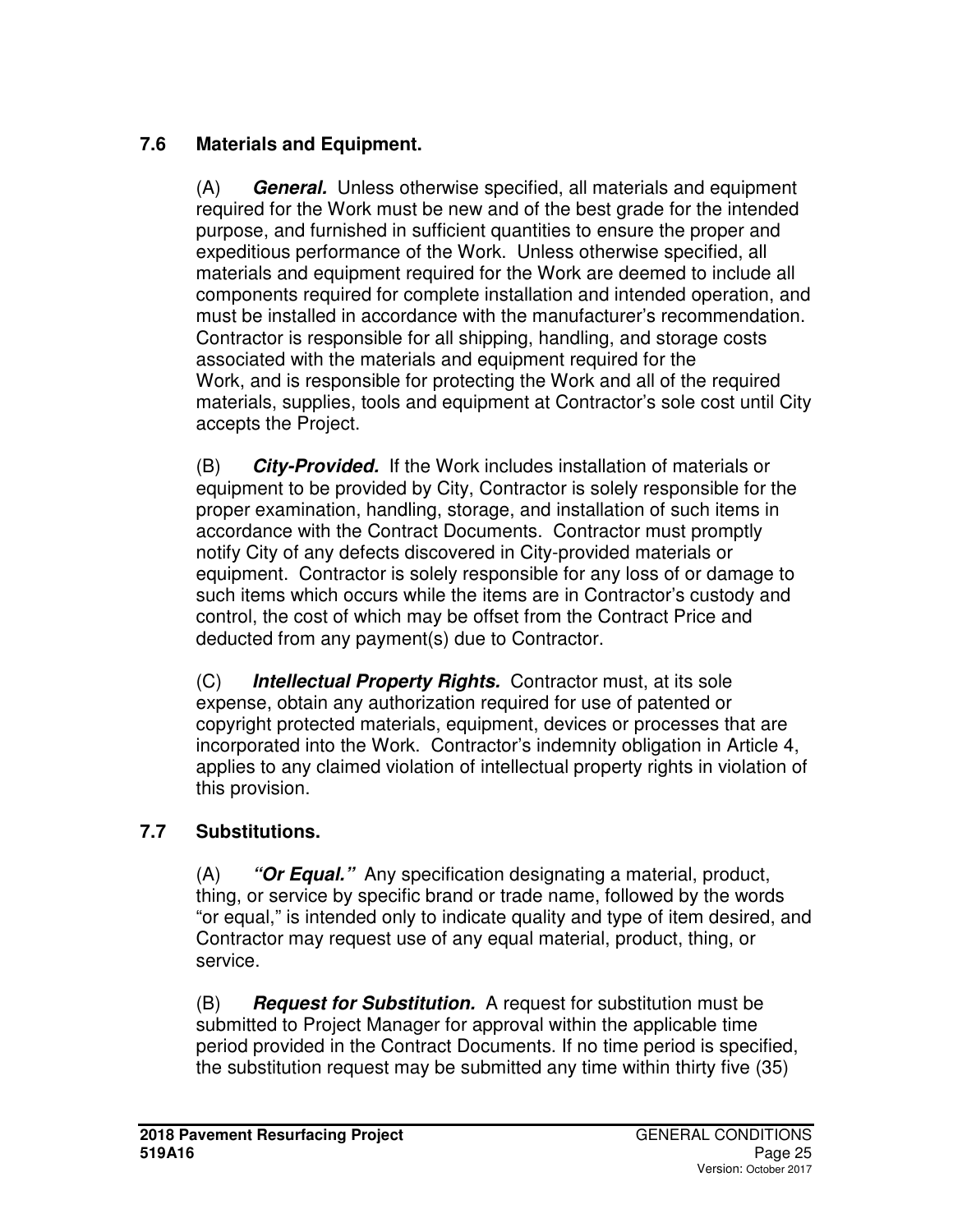days after the date of award of the Contract, or sufficiently in advance of the time needed to avoid delay of the Work, whichever is earlier.

(C) **Substantiation.**All data substantiating the proposed substitute as an "equal" item must be submitted with the written request for substitution. Contractor's failure to timely provide necessary substantiation is ground for rejection of the proposed substitution, without further review.

(D) **Burden of Proving Equality.**Contractor has the burden of proving the equality of the proposed substitution. City has sole discretion to determine whether a proposed substitution is "equal," and City's determination is final.

(E) **Approval or Rejection.**If the proposed substitution is approved, Contractor is solely responsible for any additional costs associated with the substituted item(s). If the proposed substitution is rejected, Contractor must, without delay, install the item specified.

(F) **Contractor's Obligations.**City's review of a proposed substitution will not relieve Contractor from any of its obligations under the Contract Documents. In the event Contractor makes an unauthorized substitution, Contractor will be solely responsible for all resulting cost impacts, including the cost of removal and replacement and the impact to other design elements.

## **7.8 Testing and Inspection.**

(A) **General.**All materials, equipment, and workmanship used in the Work are subject to inspection by Inspector at all times and locations during construction and/or fabrication. All manufacturers' application or installation instructions must be provided to the Inspector at least ten (10) days prior to the first such application or installation. Contractor must, at all times, make the Work available for inspection.

*(B)* **Scheduling and Notification.** Contractor must schedule all tests required by the Contract Documents in time to avoid any delay to the progress of the Work. Contractor must provide timely notice to all necessary parties as specified in the Contract Documents.

(C) **Responsibility for Costs.**City will bear the initial cost of testing to be performed by independent testing consultants retained by City, subject to the following exceptions:

(1) Contractor will be responsible for the costs of any subsequent tests which are required to substantiate compliance with the Contract Documents, and any associated remediation costs.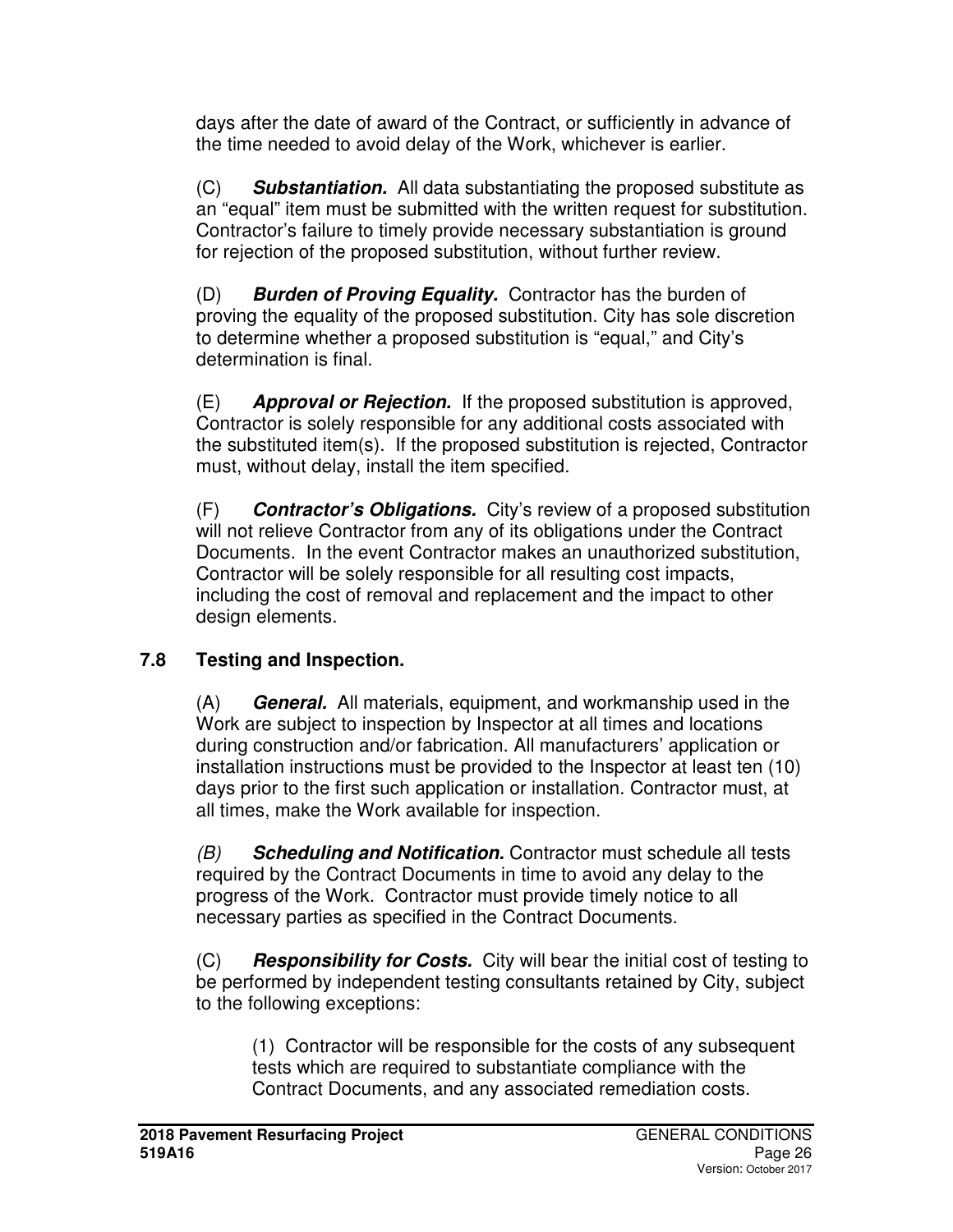(2) Contractor will be responsible for inspection costs, at City's established rates, for inspection time lost because the Work is not ready or Contractor fails to appear for a scheduled inspection.

(3) In addition, if any portion of the Work which is subject to testing is covered or concealed by Contractor prior to testing, Contractor will bear the cost of making that portion of the Work available for the testing required by the Contract Documents, and any associated repair or remediation costs.

(D) **Contractor's Obligations.**Any Work that fails to comply with the requirements of the Contract Documents must be promptly repaired, replaced, or corrected by Contractor, at Contractor's sole expense, even if that Work was previously inspected or included in a progress payment. Contractor is solely responsible for any delay occasioned by remediation of noncompliant Work. Inspection of the Work does not in any way relieve Contractor of its obligations to perform the Work as specified.

(E) **Distant Locations.**If required off-site testing or inspection must be conducted at a location more than 100 miles from the Project site, Contractor is solely responsible for the additional travel costs required for testing and/or inspection at such locations.

(F) **Final Inspection.**The provisions of this Section 7.8 apply to final inspection under Article 11, Completion and Warranty Provisions.

**7.9 Clean up.** Contractor must regularly remove debris and waste materials and maintain the Worksite in clean and neat condition.

(A) **General.**Prior to discontinuing work in an area, Contractor must clean the area and remove all rubbish along with its construction equipment, tools, machinery, waste and surplus materials. Contractor must, at all times, minimize and confine dust and debris resulting from construction activities.

(B) **Completion.**At the completion of the Work, Contractor must remove from the Worksite all of its equipment, tools, surplus materials, waste materials and debris. Before demobilizing from the Worksite, Contractor must ensure that all surfaces are cleaned, sealed, waxed, or finished as applicable, and that all marks, stains, paint splatters, and the like have been properly removed from the completed Work and the surrounding areas.

(C) **Non-Compliance.** If Contractor fails to commence compliance with its cleanup obligations within two (2) business days following written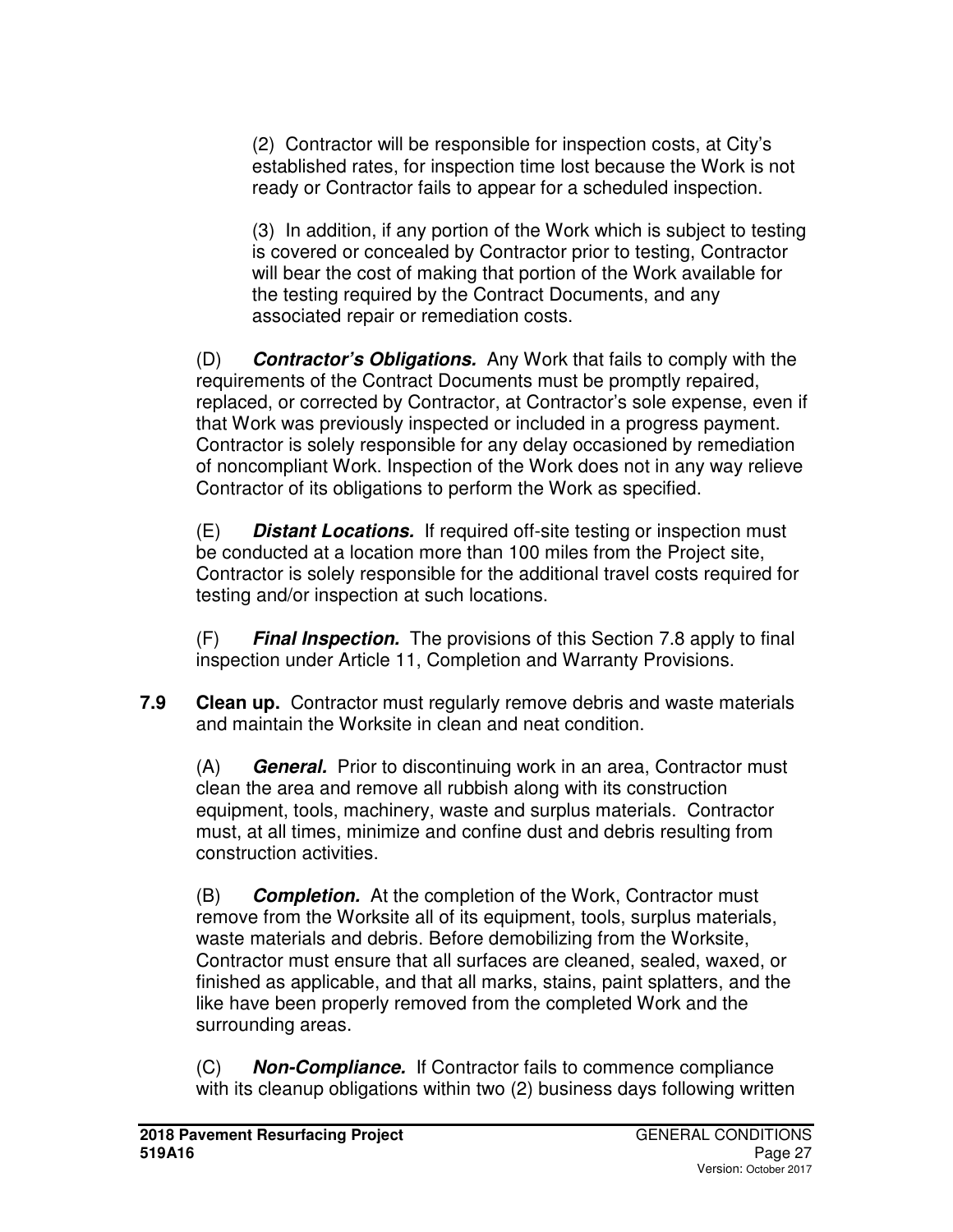notification from City or its representative, City may undertake appropriate cleanup measures without further notice and the cost will be deducted from any amounts due or to become due Contractor.

**7.10 Instructions and Manuals.** Contractor must provide three (3) copies each of all instructions and manuals required by the Contract Documents, unless otherwise specified. These must be complete as to drawings, details, parts lists, performance data, and other information that may be required for City to easily maintain and service the materials and equipment installed for this Project.

(A) **Submittal Requirements.**All manufacturers' application or installation instructions must be provided to the Inspector at least ten (10) days prior to the first such application. The instructions and manuals, along with any required guarantees, must be delivered to City for review.

(B) **Instruction of Personnel.**Contractor or its Subcontractors must instruct City's personnel in the operation and maintenance of any complex equipment as a condition precedent to Final Completion, if required in the Contract Documents.

**7.11 As-built Drawings.** Contractor and its Subcontractors must maintain on the Worksite a separate complete set of the Drawings which will be used solely for the purpose of recording changes made in any portion of the Work in order to create accurate record drawings at the end of the Project.

(A) **Duty to Update.**The as-built drawings must be updated as changes occur, on a daily basis if necessary. Progress payments may be delayed, in whole or in part, until the as-built drawings are brought up to date to the satisfaction of City. Actual locations to scale must be identified on the as-built drawings for all runs of mechanical and electrical work, including all site utilities, etc., installed underground, in walls, floors, or otherwise concealed. Deviations from the original Drawings must be shown in detail. The location of all main runs, whether piping, conduit, ductwork, drain lines, etc., must be shown by dimension and elevation.

(B) **Final Completion.**Contractor must verify that all changes in the Work are depicted in the as-built drawings and must deliver the complete set of as-built drawings to City for review and approval as a condition precedent to Final Completion.

**7.12 Existing Utilities.** As required by Government Code Section 4215, if, during the performance of the Work, Contractor discovers utility facilities not identified by City in the Contract Documents, Contractor must immediately provide written notice to City and the utility. City assumes responsibility for the timely removal, relocation, or protection of existing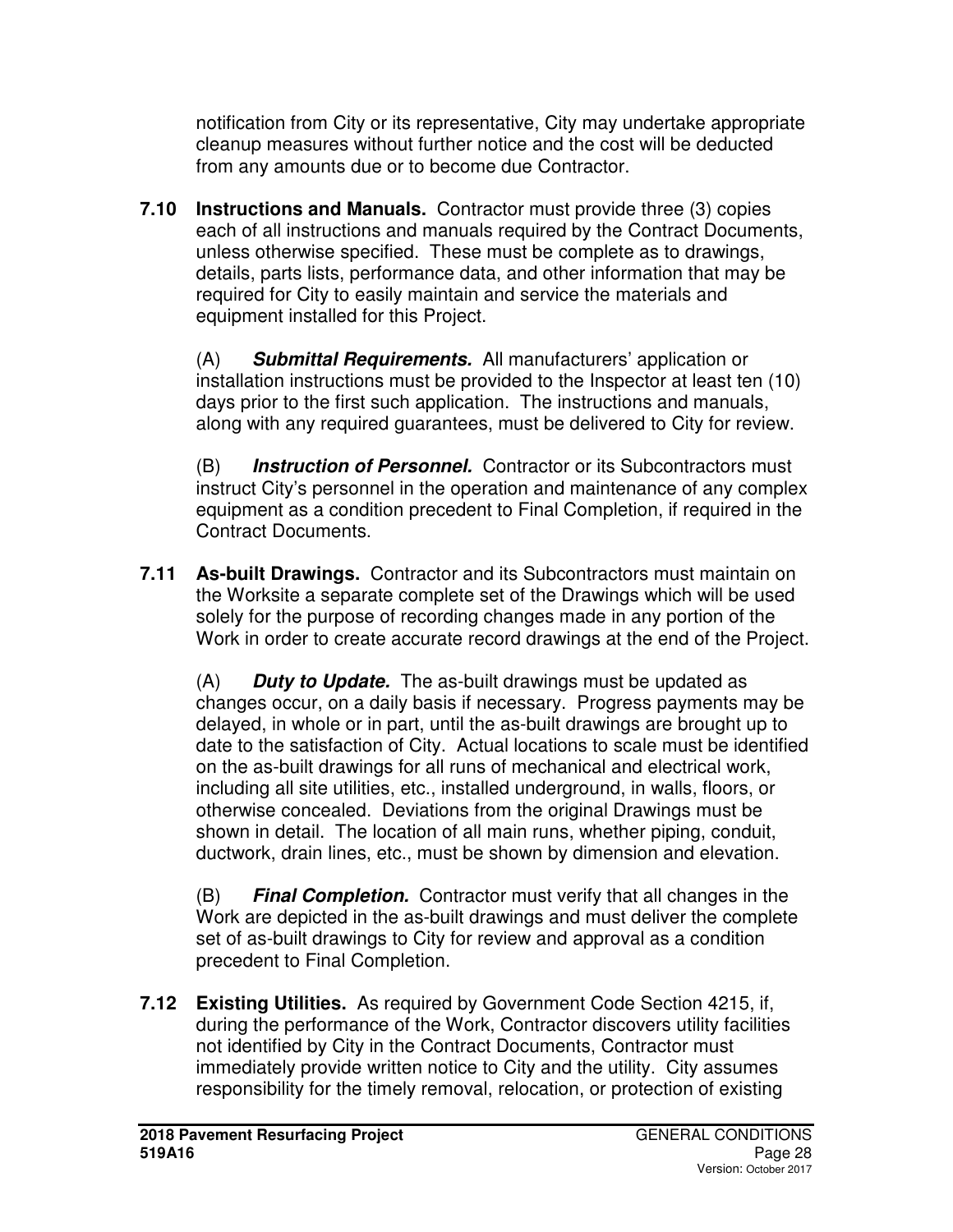main or trunkline utility facilities located on the Project site, if those utilities are not identified in the Contract Documents. Contractor will be compensated in accordance with the provisions of the Contract Documents for the costs of locating, repairing damage not due to Contractor's failure to exercise reasonable care, and removing or relocating such utility facilities not indicated in the Drawings or Specifications with reasonable accuracy, and for equipment on the Project necessarily idled during such work. Contractor will not be assessed liquidated damages for delay in completion of the Work, to the extent such delay was caused by City's failure to provide for removal or relocation of the utility facilities.

**7.13 Notice of Excavation.** Government Code Section 4216.2, requires that except in an emergency, Contractor must contact the appropriate regional notification center, or Underground Services Alert at 800-642-2444 (for Northern California), at least two (2) working days, but not more than fourteen (14) calendar days before starting any excavation if the excavation will be conducted in an area that is known, or reasonably should be known, to contain subsurface installations, and if practical, Contractor must delineate with white paint or other suitable markings the area to be excavated.

## **7.14 Trenching and Excavations.**

(A) **Duty to Notify.** Contractor must promptly, and before the following conditions are disturbed, provide written notice to City if Contractor finds any of the following conditions:

(1) Material that Contractor believes may be a hazardous waste, as defined in Section 25117 of the Health and Safety Code, that is required to be removed to a Class I, Class II, or Class III disposal site in accordance with the provisions of existing law;

(2) Subsurface or latent physical conditions at the Worksite differing from those indicated by information about the Worksite made available to bidders prior to the deadline for submitting bids; or

(3) Unknown physical conditions at the Worksite of any unusual nature, materially different from those ordinarily encountered and generally recognized as inherent in work of the character required by the Contract Documents.

(B) **City Investigation.** City will promptly investigate the conditions and if City finds that the conditions do materially differ or do involve hazardous waste, and cause a decrease or increase in Contractor's cost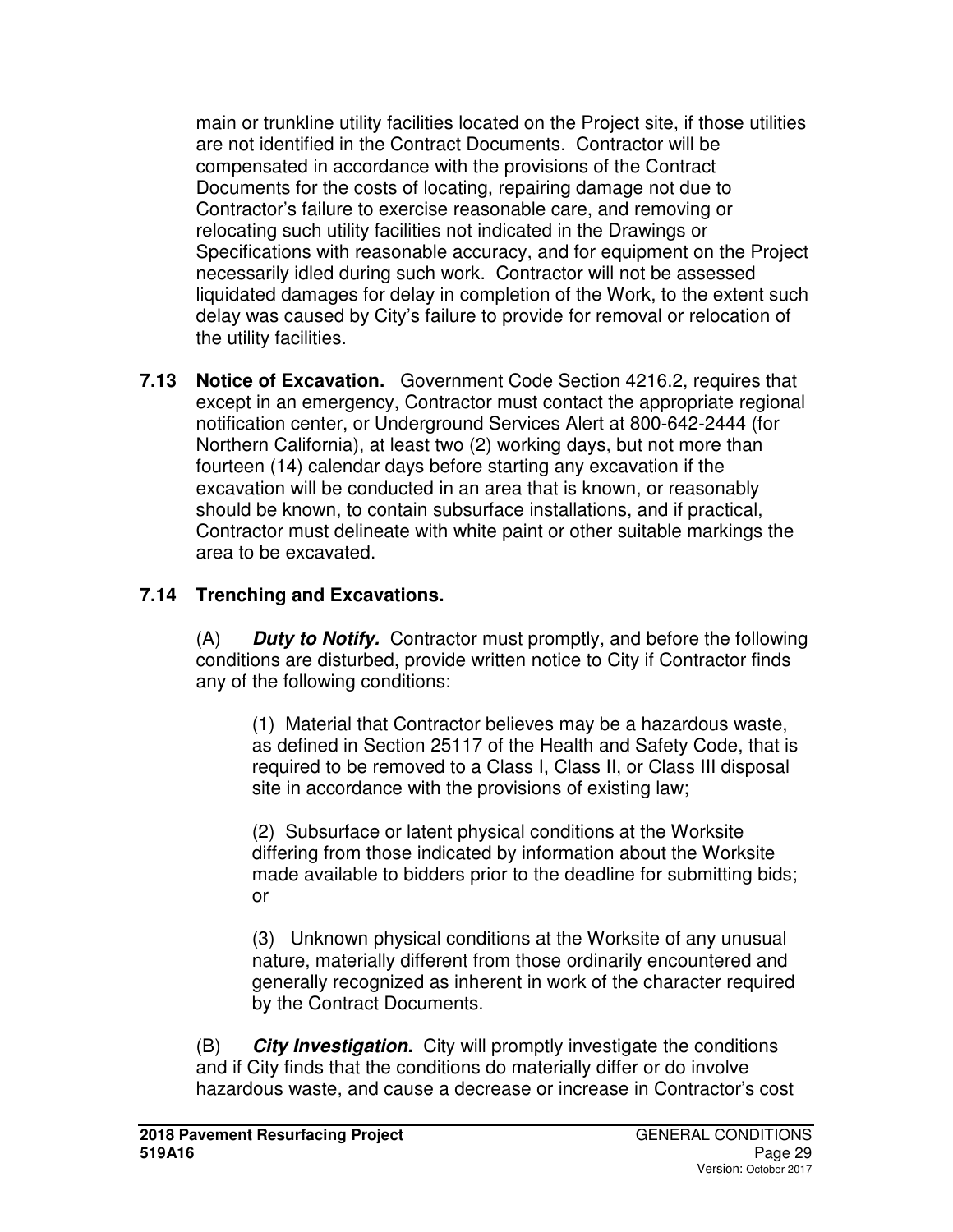of, or the time required for, performance of any part of the Work, City will issue a Change Order.

(C) **Disputes.** In the event that a dispute arises between City and Contractor regarding any of the conditions specified in subsection (A) above, Contractor will not be excused from any scheduled completion date provided for in the Contract Documents, but must proceed with all Work to be performed under the Contract. Contractor will retain any and all rights provided either by the Contract or by law which pertain to the resolution of disputes between Contractor and City.

- **7.15 Trenching of Five Feet or More.** As required by Labor Code Section 6705, if the Contract Price exceeds Twenty Five Thousand Dollars (\$25,000.00) and the Work includes the excavation of any trench or trenches of five (5) feet or more in depth, a detailed plan must be submitted to City or its civil or structural engineer, for acceptance in advance of the excavation. The detailed plan must show the design of shoring, bracing, sloping, or other provisions to be made for worker protection from the hazard of caving ground during the excavation. If the plan varies from the shoring system standards, it must be prepared by a registered civil or structural engineer. Use of a shoring, sloping, or protective system less effective than that required by the Construction Safety Orders is prohibited.
- **7.16 New Utility Connections.** City will pay connection charges and meter costs for new permanent utilities required by the Contract Documents, if any. Contractor must notify City sufficiently in advance of the time needed to request service from each utility provider so that connections and services are initiated in accordance with the Project schedule.
- **7.17 Lines and Grades.** Contractor is required to use any benchmark provided by the Engineer. Unless otherwise specified in the Contract Documents, Contractor must provide all lines and grades required to execute the Work.

## **7.18 Historic or Archeological Items**.

(A) **Contractor's Obligations.**Contractor must ensure that all persons performing Work at the Project site are required to immediately notify Project Manager, upon discovery of any potential historic or archeological items, including historic or prehistoric ruins, burial grounds, archaeological or vertebrate paleontological site, including fossilized footprints or other archeological, paleontological or historical feature on the Project site (collectively, "Historic or Archeological Items").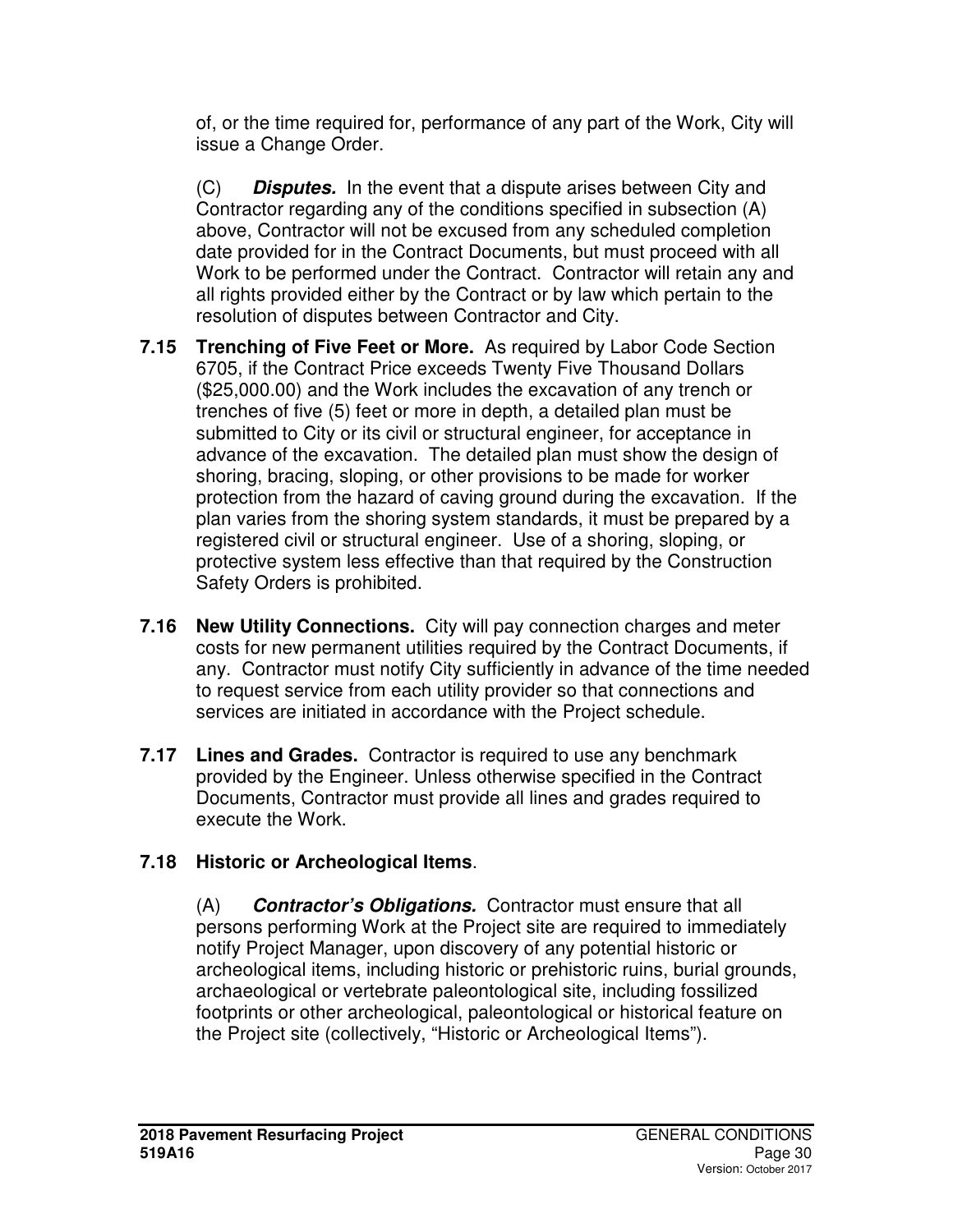(B) **Discovery; Cessation of Work.**Upon discovery of any potential Historic or Archeological Items, Work must be stopped within an eighty five (85) foot radius of the find and may not resume until authorized in writing by City. If required by City, Contractor must assist in protecting or recovering the Historic or Archeological Items, any such assistance to be compensated as extra work on a time and materials basis under Article 6, Contract Modification. Any suspension of Work required due to discovery of Historic or Archeological Items will be treated as a suspension for convenience under Article 13.

**7.19 Environmental Control.** Contractor must not pollute any drainage course or its tributary inlets with fuels, oils, bitumens, acids, insecticides, herbicides or other harmful materials. Contractor and its Subcontractors must at all times in the performance of the Work comply with all applicable federal, state, and local laws and regulations concerning pollution of waterways.

(A) **Stormwater Permit.** Contractor must comply with all applicable conditions of the State Water Resources Control Board national Pollutant Discharge Elimination System General Permit for Waste Discharge Requirements for Discharges of Stormwater Runoff Associated with Construction Activity ("Stormwater Permit").

(B) **Contractor's Obligations.** If required for the Work, a copy of the Stormwater Permit is on file in City's principal administrative offices, and Contractor must comply with the same without adjustment of the Contract Price or the Contract Time. Contractor must timely and completely submit required reports and monitoring information required by the conditions of the Stormwater Permit, Contractor must comply with all other applicable state, municipal or regional laws, ordinances, rules or regulations governing discharge of stormwater, including applicable municipal stormwater management programs.

### **Article 8 Payment**

**8.1 Schedule of Values.** Prior to submitting its first application for payment, Contractor must prepare and submit to Project Manager a schedule of values apportioned to the various divisions and phases of the Work. Each line item contained in the schedule of values must be assigned a value such that the total of all items equals the Contract Price. The items must be sufficiently detailed to enable accurate evaluation of the percentage of completion claimed in each application for payment, and the assigned value consistent with any itemized or unit pricing submitted with Contractor's bid.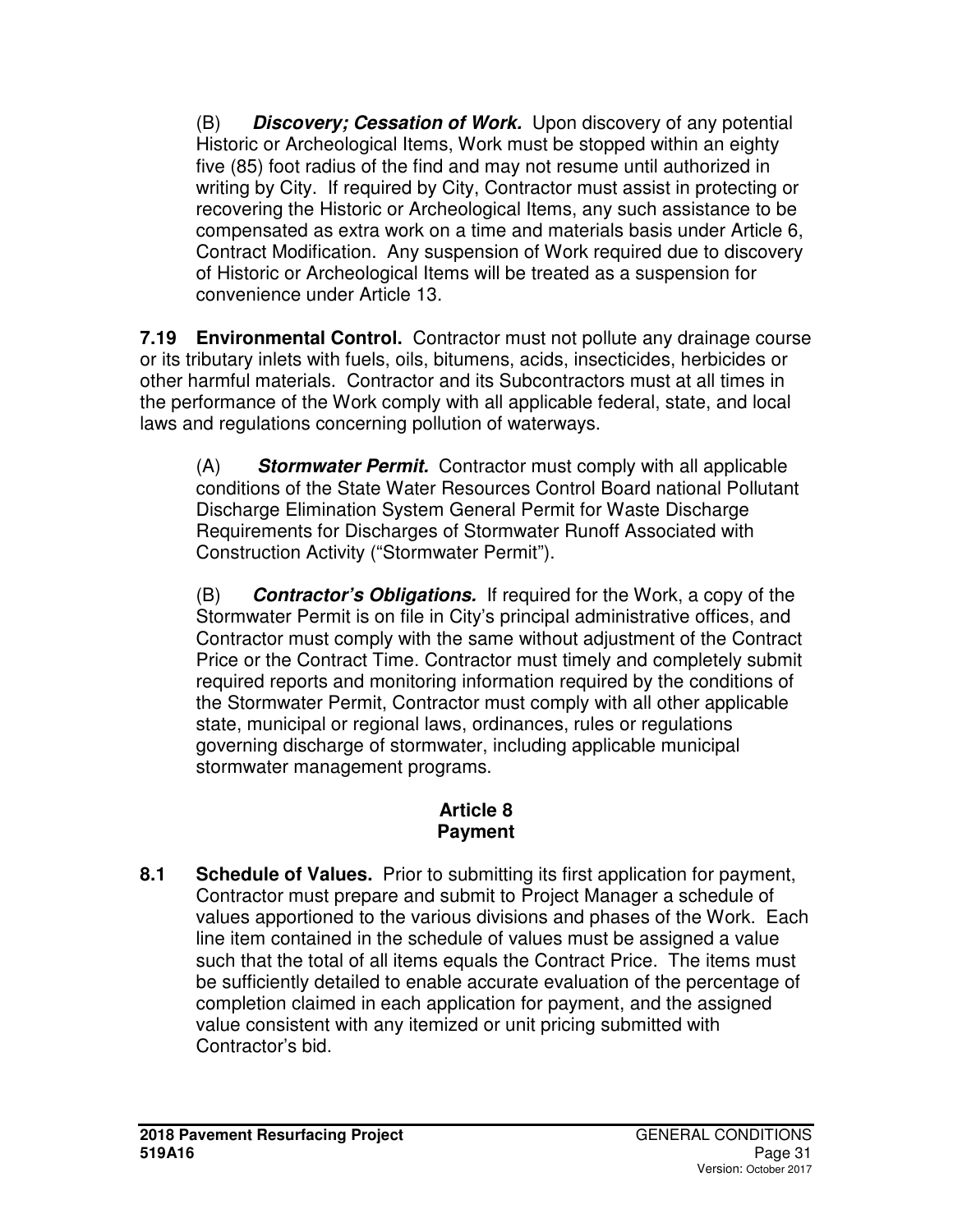**8.2 Progress Payments.** Following the last day of each month, or as otherwise required by the Special Conditions or Specifications, Contractor will submit to Project Manager a monthly application for payment for Work performed during the preceding month based on the estimated value of the Work performed during that preceding month.

(A) **Application for Payment.**Each application for payment must be itemized to include labor, materials, and equipment incorporated into the Work, and materials and equipment delivered to the Worksite, as well as authorized and approved Change Orders. Each pay application must be supported by Contractor's schedule of values and any other substantiating data required by the Contract Documents.

**Each application for payment shall be accompanied by completed "Contract Balance Form," a copy of which is provided at the end of Article 8.**

(B) **Payment of Undisputed Amounts.**City will pay the undisputed amount due, as certified the Design Professional, within thirty (30) days after Contractor has submitted a complete and accurate payment application, subject to Public Contract Code Section 20104.50. City will deduct a percentage from each progress payment as retention, as set forth in Section 8.5, below, and may deduct additional amounts as set forth in Section 8.3, below.

**8.3 Adjustment of Payment Application.** City may adjust or reject a payment application, including application for Final Payment, in whole or in part, based upon any of the circumstances listed below. Contractor will be notified in writing of the basis for the adjustment, and will be promptly paid once the basis for that adjustment has been remedied and no longer exists.

(A) Contractor's unexcused failure to perform the Work as required by the Contract Documents, including correction or completion of punch list items;

(B) Loss or damage caused by Contractor or its Subcontractor(s) arising out of or relating to performance of the Work;

(C) Contractor's failure to pay its Subcontractors and suppliers when payment is due;

(D) Failure to timely correct rejected, nonconforming, or defective Work;

(E) Unexcused delay in performance of the Work;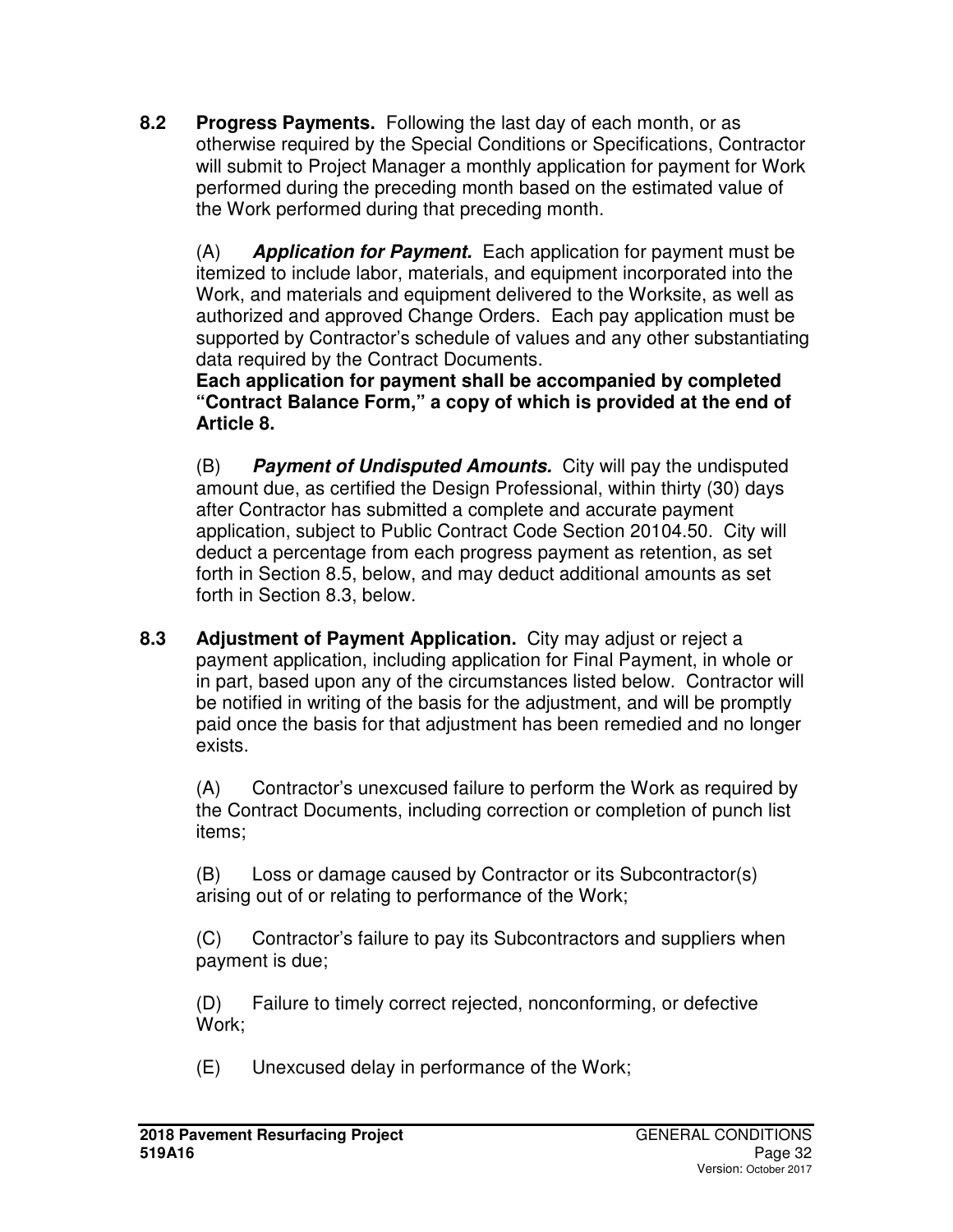(F) Any unreleased stop notice, retained as one hundred twenty five percent (125%) of the amount claimed;

(G) Failure to submit any required schedule or schedule update in the manner and within the time specified in the Contract Documents:

(H) Failure to maintain or submit as-built documents in the manner and within the time specified in the Contract Documents;

(I) Work performed without approved Shop Drawings, when approved Shop Drawings are required before proceeding with the Work;

(J) Contractor's payroll records are delinquent or inadequate; and

(K) Any other costs or charges that may be offset against payments due, as provided in the Contract Documents, including liquidated damages.

- **8.4 Acceptance of Work.** Neither City's payment of progress payments nor its partial or full use or occupancy of the Project constitutes acceptance of any part of the Work.
- **8.5 Retention.** City will retain five percent (5%) of the amount due on each progress payment, or the percentage stated in the Notice Inviting Bids, whichever is greater, as retention to ensure full and satisfactory performance of the Work.

(A) **Substitution of Securities.**As provided by Public Contract Code Section 22300, Contractor may request in writing that it be allowed, at its sole expense, to substitute securities for the retention withheld by City. Any escrow agreement entered into pursuant to this provision must fully comply with Public Contract Code Section 22300, and will be subject to approval as to form by City's legal counsel.

(B) **Release of Undisputed Retention.**All undisputed retention, less any amounts that may be assessed as liquidated damages, retained for stop notices, or otherwise withheld under Section 8.3 or 8.6 will be released as Final Payment to Contractor no sooner than thirty five (35) days following recordation of the notice of completion, and no later than sixty (60) days following acceptance of the Project by City's governing body or authorized designee, or, if the Project has not been accepted, no later than sixty (60) days after the Project is otherwise considered complete under Public Contract Code Section 7107(c).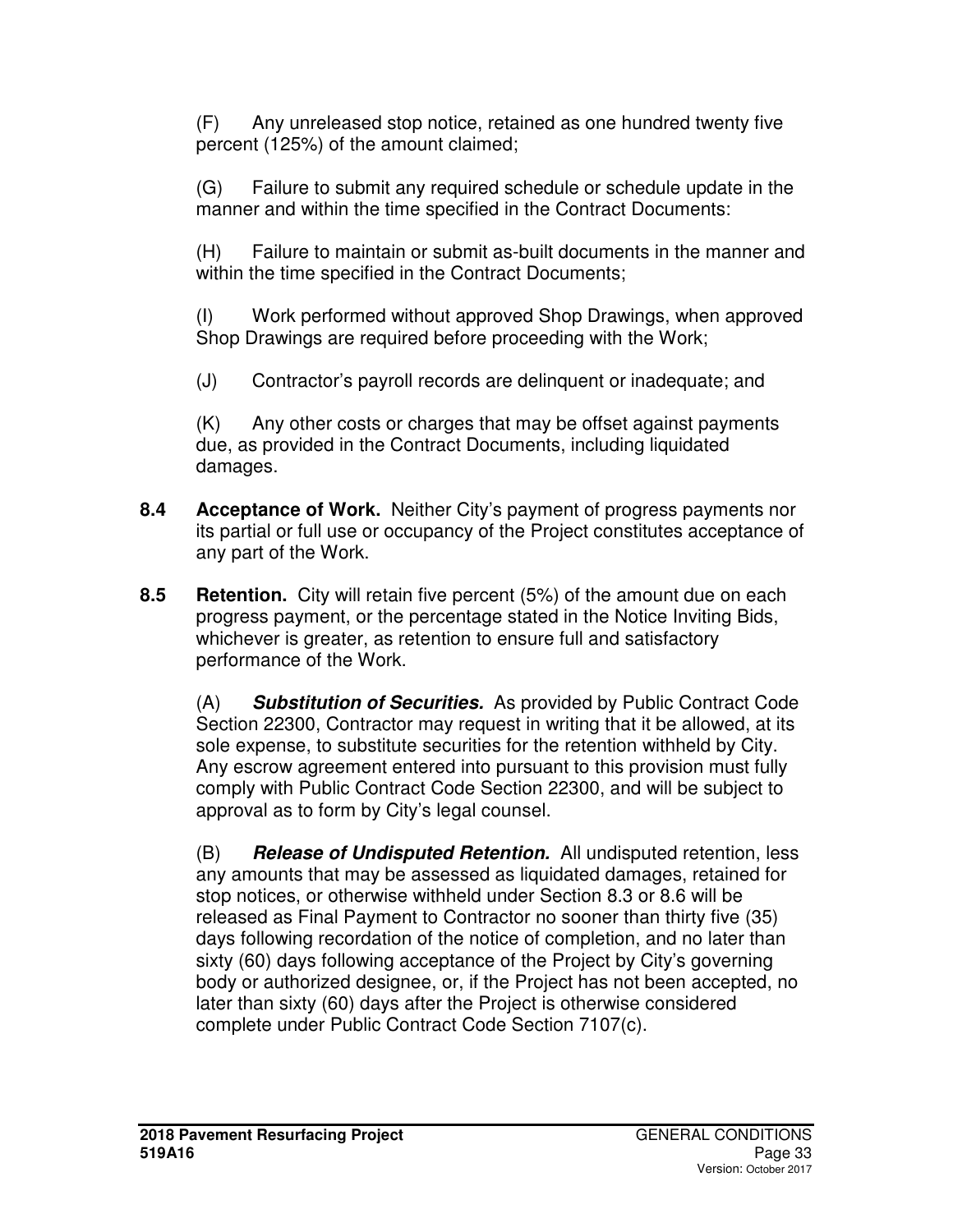- **8.6 Setoff.** City is entitled to set off any amounts due from Contractor against any payments due to Contractor. City's entitlement to setoff includes progress payments as well as Final Payment and release of retention.
- **8.7 Payment to Subcontractors and Suppliers.** Each month, Contractor must promptly pay each Subcontractor and supplier the value of the portion of labor, materials, and equipment incorporated into the Work or delivered to the Worksite by the Subcontractor or supplier during the preceding month. Such payments must be made in accordance with the requirements of the law, and those of the Contract Documents and applicable subcontract or supplier contract.

(A) **Withholding for Stop Notice.**City will withhold one hundred twenty five percent (125%) of the amount claimed by an unreleased stop notice, a portion of which may be retained by City for the costs incurred in handling the stop notice claim, including attorneys' fees and costs, as authorized by law.

(B) **Joint Checks.**City reserves the right to issue joint checks made payable to Contractor and its Subcontractors or suppliers. As a condition to release of payment by a joint check, the joint check payees may be required to execute a joint check agreement in a form provided or approved by City. The joint check payees will be jointly and severally responsible for the allocation and disbursement of funds paid by joint check. Payment by joint check will not be construed to create a contractual relationship between City and a Subcontractor or supplier of any tier beyond the scope of the joint check agreement.

- **8.8 Final Payment.** Final Completion, acceptance of the Work by City, and recordation of the Notice of Completion, and any release required by the Contract Documents are conditions precedent to Final Payment and release of undisputed retention, as set forth above. Contractor's application for Final Payment must comply with the requirements for submitting an application for a progress payment as stated in Section 8.2, above. Corrections to previous progress payments, including adjustments to estimated quantities for unit priced items, may be included in the Final Payment. The date of Final Payment is deemed to be effective on the date that City acts to release retention as final payment to Contractor, or otherwise provides written notice to Contractor of Final Payment. If the amount due from Contractor to City exceeds the amount of Final Payment, City retains the right to recover the balance from Contractor or its sureties.
- **8.9 Release of Claims.** City may, at any time, require that payment of the undisputed portion of any progress payment or Final Payment be contingent upon Contractor furnishing City with a written release of all claims against City arising from or related to the portion of Work covered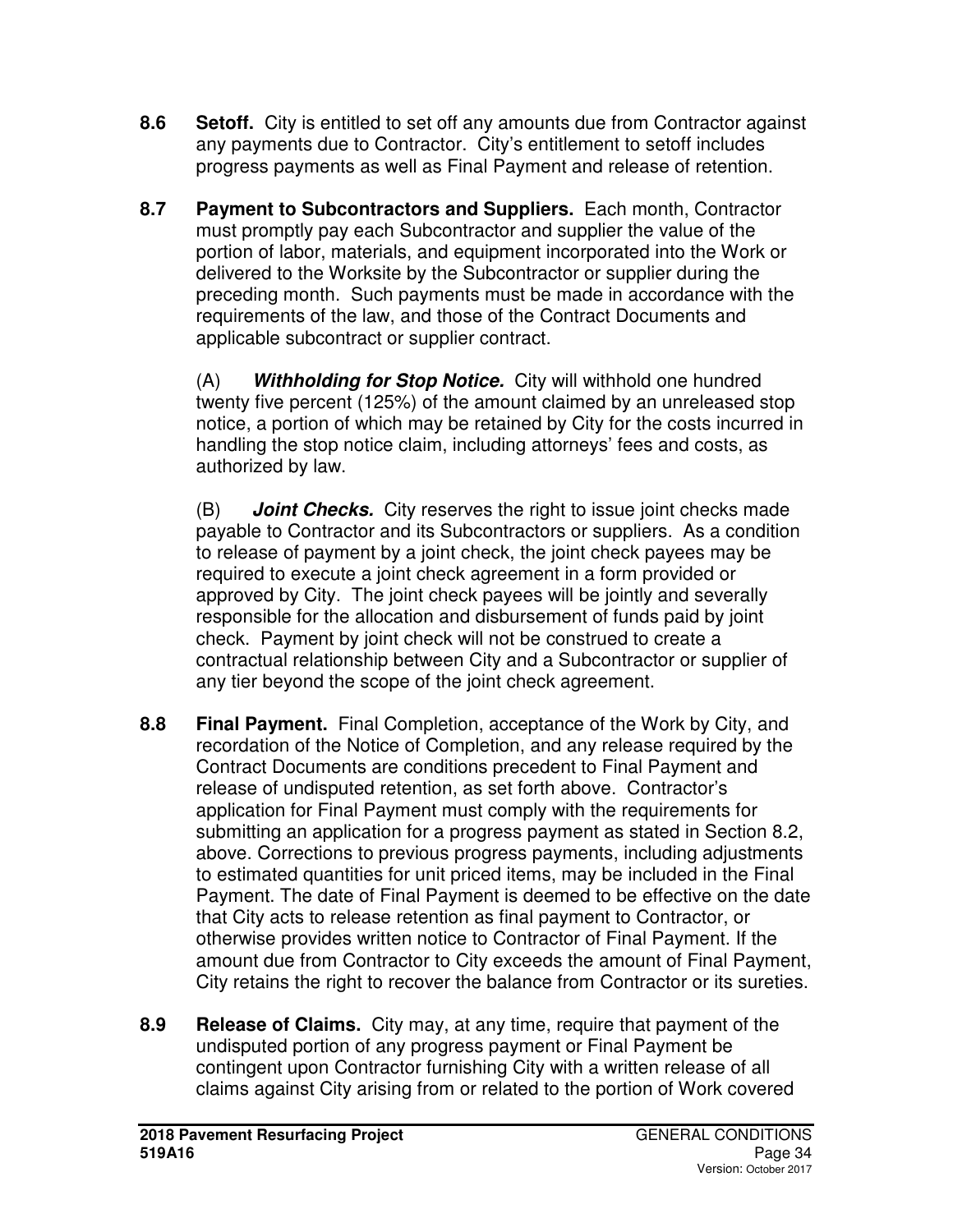by those undisputed amounts. Any disputed amounts may be specifically excluded from the release.

**8.10 Warranty of Title.** Contractor warrants that title to all work, materials, or equipment incorporated into the Work and included in a request for payment will pass over to City free of any claims, liens, or encumbrances upon payment to Contractor.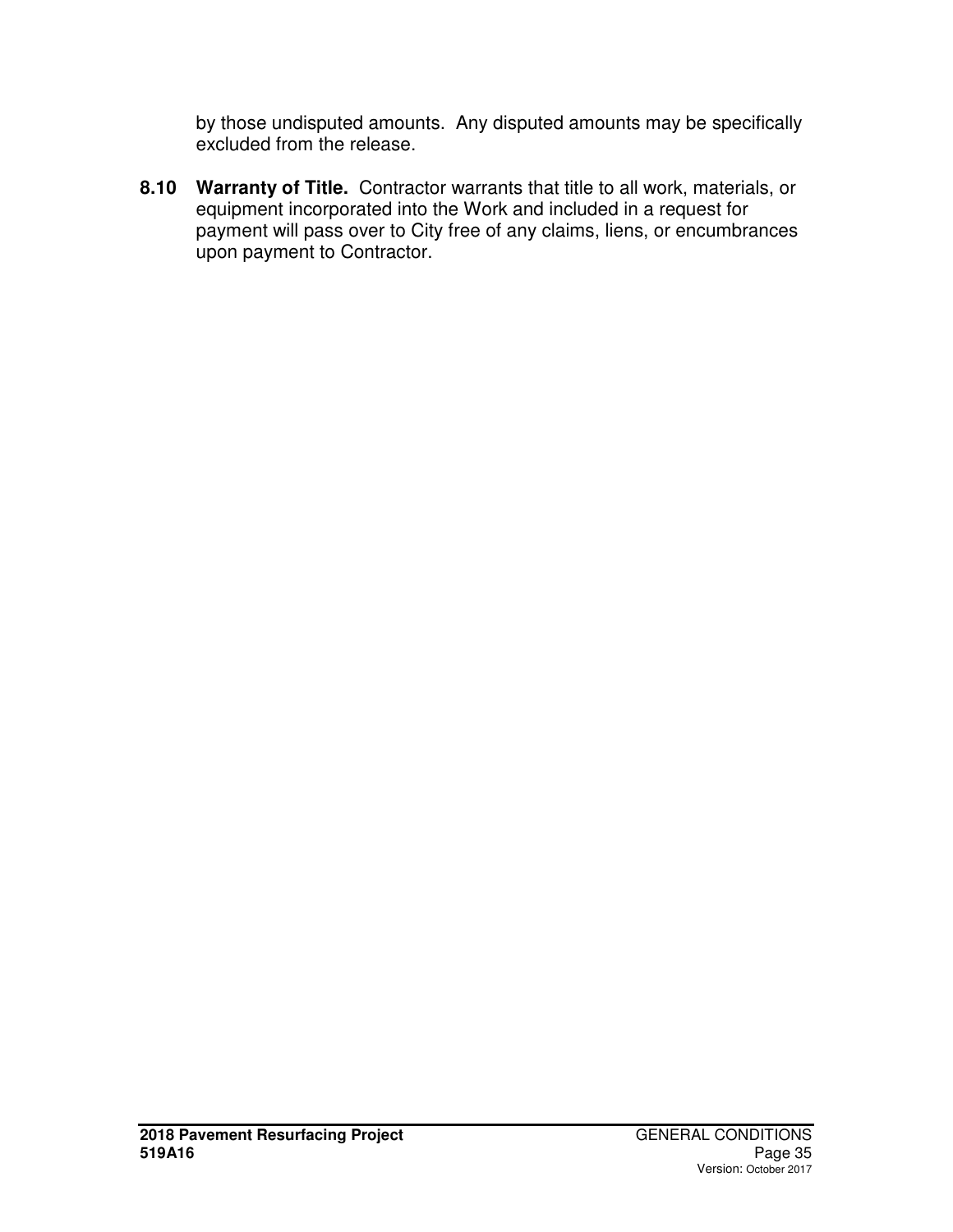### **CONTRACT BALANCE FORM**

### **Project Name: 2018 Pavement Resurfacing Project**

*Note: A detailed invoice MUST be attached to this Contract Balance Form.*

|                              | TELEPHONE NO.: _______________________    |
|------------------------------|-------------------------------------------|
|                              | FAX NO.: ________________________________ |
|                              | PROJECT NO.: _______________________      |
|                              | INVOICE NO.: <u>_____________________</u> |
|                              |                                           |
|                              |                                           |
|                              |                                           |
| 1 ORIGINAL CONTRACT AMOLINT. | ¢                                         |

| <u>I. UNUINAL UUNTIMUT AMUUNT.</u>                                                         |               |         |               |
|--------------------------------------------------------------------------------------------|---------------|---------|---------------|
| 2. APPROVED CHANGE ORDERS TOTAL:                                                           | $\frac{1}{2}$ |         |               |
| 3. REVISED CONTRACT AMOUNT:                                                                |               |         | $(1+2)$ \$    |
| 4. PREVIOUS BALANCE PAID:                                                                  | \$            |         |               |
| 5. REMAINING BALANCE:                                                                      |               |         | $(3-4)$ \$    |
| 6. CURRENT PROGRESS PAYMENT DUE: \$<br>(before retention)                                  |               |         |               |
| 7.5% RETENTION FROM WORK DONE: (-)\$                                                       |               |         |               |
| 8. CURRENT BALANCE DUE:                                                                    |               |         | $(6-7)$ \$    |
| 9. REMAINING BALANCE OF REVISED<br><b>CONTRACT AMOUNT:</b><br><i>(including retention)</i> |               | $(5-8)$ | $\frac{1}{2}$ |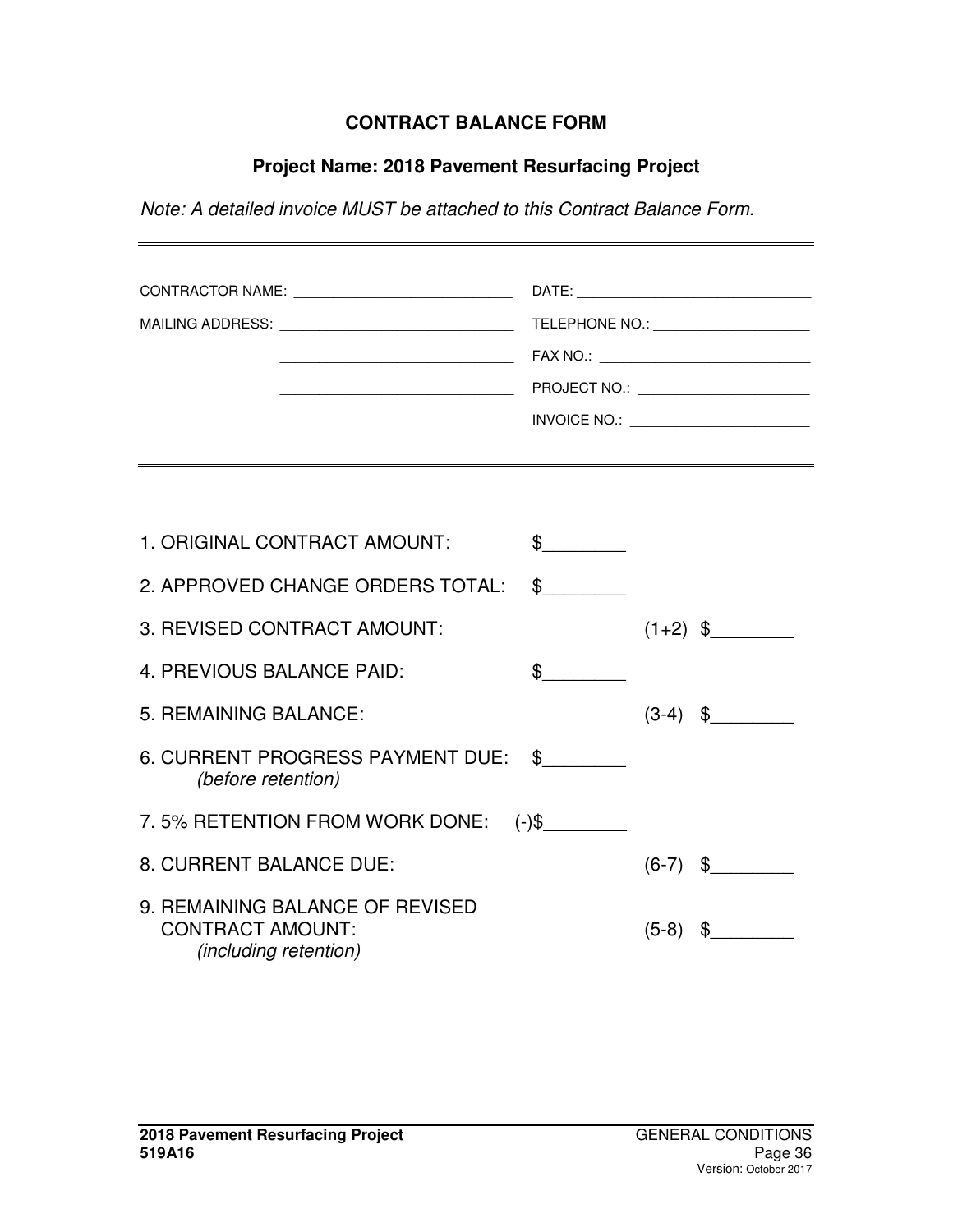#### **Article 9 Labor Provisions**

**9.1 Discrimination Prohibited**. Discrimination against any prospective or present employee engaged in the Work on grounds of race, color, ancestry, national origin, ethnicity, religion, sex, sexual orientation, age, disability, or marital status is strictly prohibited. Contractor and its Subcontractors are required to comply with all applicable Federal and California laws including the California Fair Employment and Housing Act (Government Code Sections 12900 et seq.), Government Code Section 11135, and Labor Code Sections 1735, 1777.5, 1777.6, and 3077.5.

## **9.2 Labor Code Requirements.**

(A) **Eight Hour Day.** Under Labor Code Section 1810, eight (8) hours of labor constitute a legal day's work under this Contract.

(B) **Penalty.** Under Labor Code Section 1813, Contractor will forfeit to City as a penalty, the sum of \$25.00 for each day during which a worker employed by Contractor or any Subcontractor is required or permitted to work more than eight (8) hours in any one (1) calendar day or more than forty (40) hours per calendar week, except if such workers are paid overtime under Labor Code Section 1815.

(C) **Apprentices.** Contractor is responsible for compliance with the requirements governing employment and payment of apprentices, as set forth in Labor Code Section 1777.5, which is fully incorporated by reference.

(D) **Notices.** Under Labor Code Section 1771.4, Contractor is required to post all job site notices prescribed by law or regulation.

**9.3 Prevailing Wages.** Each worker performing Work under this Contract that is covered under Labor Code Section 1720, including cleanup at the Project site, must be paid at a rate not less than the prevailing wage as defined in Sections 1771 and 1774 of the Labor Code. The prevailing wage rates are available online at http://www.dir.ca.gov/dlsr. Contractor must post a copy of the applicable prevailing rates at the Worksite.

(A) **Penalties.** Under Labor Code Section 1775, Contractor and any Subcontractor will forfeit to City as a penalty up to Two Hundred Dollars (\$200.00) for each calendar day, or portion a day, for each worker paid less than the applicable prevailing wage rate. Contractor must also pay each worker the difference between the applicable prevailing wage rate and the amount actually paid to that worker.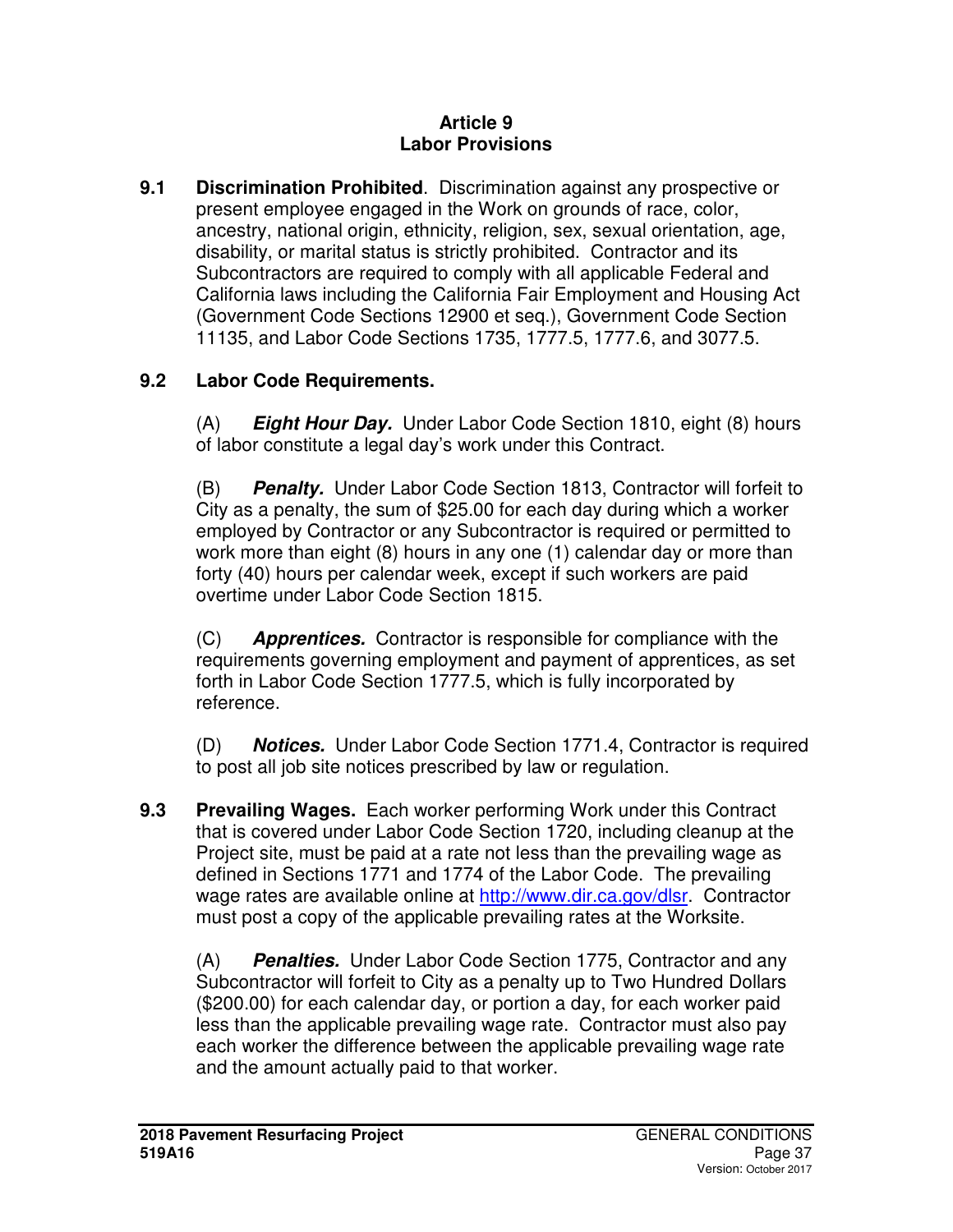(B) **Federal Requirements.** If this Project is subject to Federal prevailing wage requirements in addition to California prevailing wage requirements, Contractor and its Subcontractors are required to pay the higher of the current applicable prevailing wage rates under federal law, available online at http://www.access.gpo.gov/davisbacon/ca.html.

**9.4 Payroll Records.** Contractor must comply with the provisions of Labor Code Sections 1776 and 1812 and all implementing regulations, which are fully incorporated by this reference, including requirements for electronic submission of payroll records.

(A) **Contractor and Subcontractor Obligations**. Contractor and each Subcontractor must keep accurate payroll records, showing the name, address, social security number, work classification, straight time and overtime hours worked each day and week, and the actual per diem wages paid to each journeyman, apprentice, worker, or other employee employed in connection with the Work. Each payroll record must contain or be verified by a written declaration that it is made under penalty of perjury, stating both of the following:

(1) The information contained in the payroll record is true and correct.

(2) Contractor or Subcontractor has complied with the requirements of Labor Code Sections 1771, 1811, and 1815 for any Work performed by its employees on the Project.

(B) **Certified Record.** A certified copy of an employee's payroll record must be made available for inspection or furnished to the employee or his or her authorized representative on request, to City, or to the Division of Labor Standards Enforcement, and the Division of Apprenticeship Standards of the Department of Industrial Relations, and as further provided by the Labor Code.

(C) **Enforcement.** Upon notice of noncompliance with Labor Code Section 1776, Contractor or Subcontractor has ten (10) days in which to comply with requirements of this section. If Contractor or Subcontractor fails to do so within the ten (10) day period, Contractor or Subcontractor will forfeit a penalty of One Hundred Dollars (\$100.00) per day, or portion a day, for each worker for whom compliance is required, until strict compliance is achieved. Upon request by the Division of Apprenticeship Standards, or the Division of Labor Standards Enforcement, these penalties will be withheld from progress payments then due.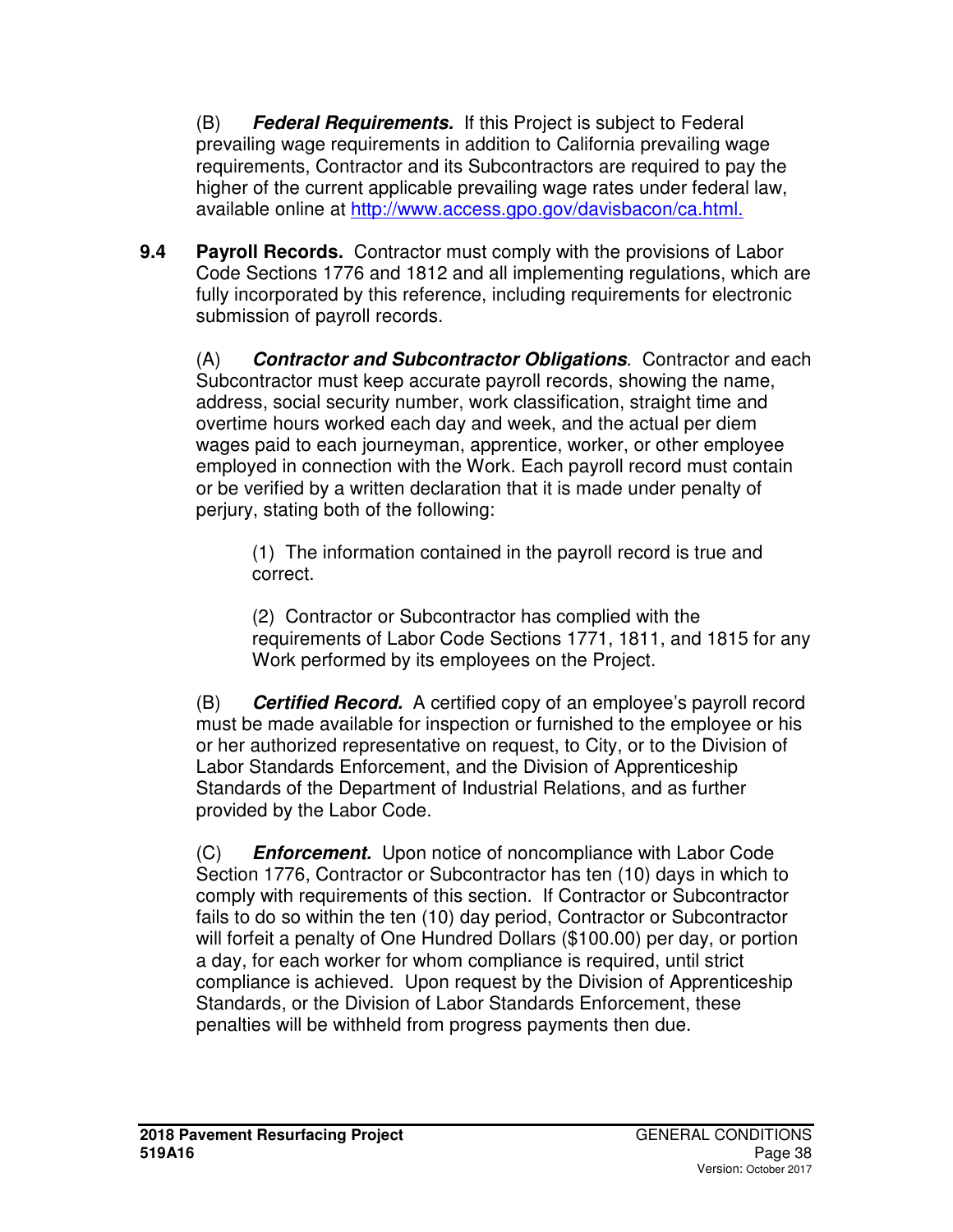**9.5 Labor Compliance.** Under Labor Code section 1771.4, the Contract for this Project is subject to compliance monitoring and enforcement by the California Department of Industrial Relations.

**9.6 Wage Theft Prevention.** Compliance with Wage and Hour Laws: Contractor, and any subcontractor it employs to complete work under this Agreement, shall comply with all applicable federal, state and local wage and hour laws. Applicable laws may include, but are not limited to, the Federal Fair Labor Standards Act and the California Labor Code.

Final Judgments, Decisions, and Orders: For purposes of this Section, a "final judgment, decision, or order" refers to one for which all appeals have been exhausted or the time to appeal has expired. Relevant investigatory government agencies include: the federal Department of Labor, the California Division of Labor Standards Enforcement, or any other governmental entity or division tasked with the investigation and enforcement of wage and hour laws.

Prior Judgments against Contractor and/or its Subcontractors: BY SIGNING THIS AGREEMENT, CONTRACTOR AFFIRMS THAT IT HAS DISCLOSED ANY FINAL JUDGMENTS, DECISIONS OR ORDERS FROM A COURT OR INVESTIGATORY GOVERNMENT AGENCY FINDING – IN THE FIVE (5) YEARS PRIOR TO EXECUTING THIS AGREEMENT – THAT CONTRACTOR OR ITS SUBCONTRACTOR(S) HAS VIOLATED ANY APPLICABLE WAGE AND HOUR LAWS. CONTRACTOR FURTHER AFFIRMS THAT IT OR ITS SUBCONTRACTOR(S) HAS SATISFIED AND COMPLIED WITH – OR HAS REACHED AGREEMENT WITH THE CITY REGARDING THE MANNER IN WHICH IT WILL SATISFY – ANY SUCH JUDGMENTS, DECISIONS OR ORDERS.

Judgments or Decisions During Term of Contract: If at any time during the term of this Agreement, a court or investigatory government agency issues a final judgment, decision or order finding that Contractor or an subcontractor it employs to perform work under this Agreement has violated any applicable wage and hour law, or Contractor learns of such a judgment, decision, or order that was not previously disclosed, Contractor shall inform the City Attorney, no more than fifteen (15) days after the judgment, decision or order becomes final or of learning of the final judgment, decision or order. Contractor and its subcontractors shall promptly satisfy and comply with any such judgment, decision, or order, and shall provide the City Attorney with documentary evidence of compliance with the final judgment, decision or order within five (5) days of satisfying the final judgment, decision or order. The City reserves the right to require Contractor to enter into an agreement with the City regarding the manner in which any such final judgment, decision, or order will be satisfied.

City's Right to Withhold Payment: Where Contractor or any subcontractor it employs to perform work under this Agreement has been found in violation of any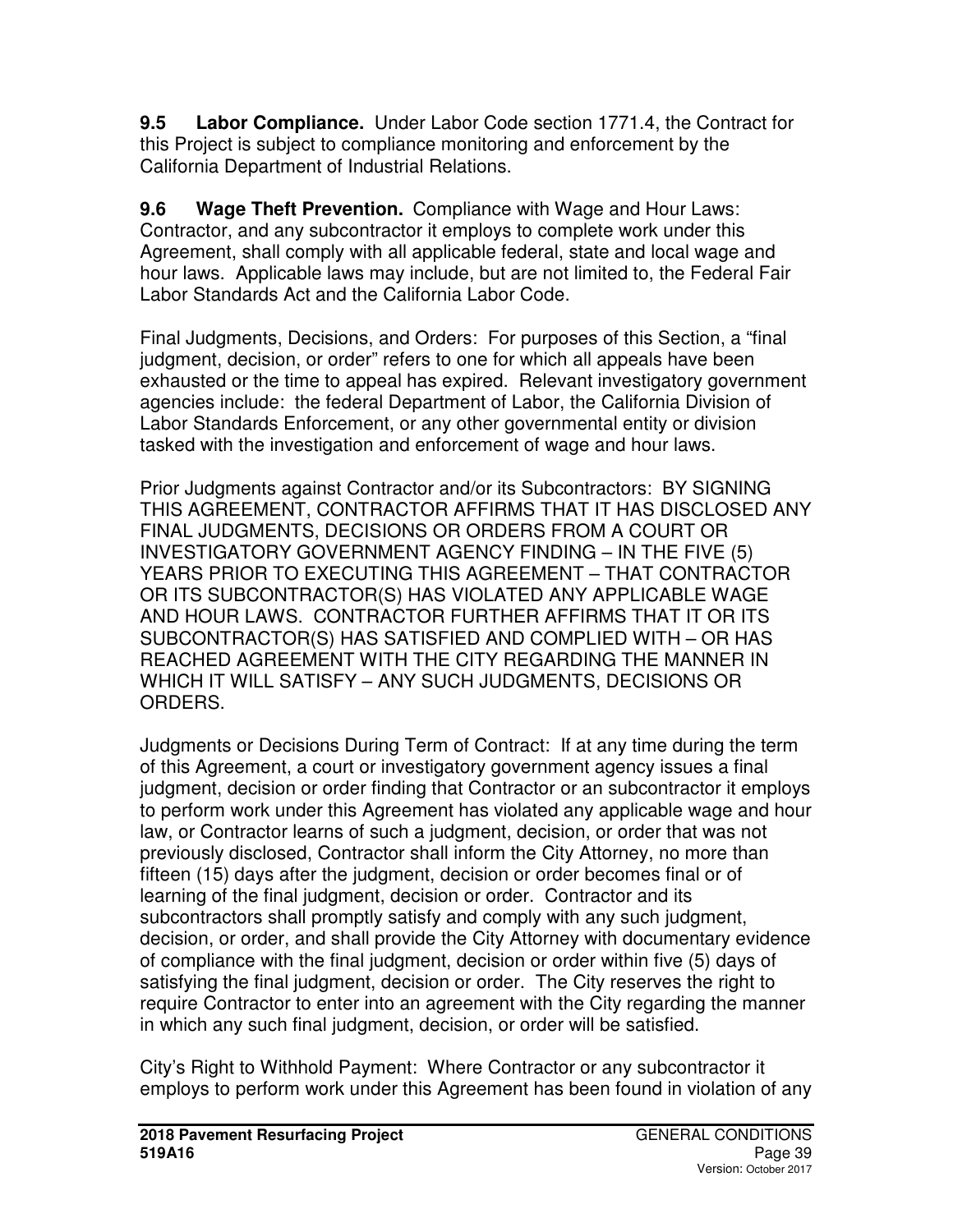applicable wage and hour law by a final judgment, decision or order of a court or government agency, the City reserves the right to withhold payment to Contractor until such judgment, decision or order has been satisfied in full.

Material Breach: Failure to comply with any part of this Section constitutes a material breach of this Agreement. Such breach may serve as a basis for immediate termination of this Agreement and/or any other remedies available under this Agreement and/or law.

Notice to City Related to Wage Theft Prevention: Notice provided to the City Attorney as required under this Section shall be addressed to: City Attorney, City of Morgan Hill, 17575 Peak Avenue, Morgan Hill, CA 95037. The Notice provisions of this Section are separate from any other notice provisions in this Agreement and, accordingly, only notice provided to the above address satisfies the notice requirements in this Section.

# **Article 10 Safety Provisions**

**10.1 Safety Precautions and Programs.** Contractor and its Subcontractors are fully responsible for safety precautions and programs, and for the safety of persons and property in the performance of the Work. Contractor and its Subcontractors must comply with all applicable safety laws, rules and regulations and seek to avoid injury, loss, or damage to persons or property by taking reasonable steps to protect its employees and other persons at the Worksite, materials and equipment stored on or off site, and property at or adjacent to the Worksite.

(A) **Reporting Requirements.** Contractor must immediately provide a written report to City of all recordable accidents and injuries occurring at the Worksite. If Contractor is required to file an accident report with a government agency, Contractor will provide a copy of the report to City.

(B) **Legal Compliance.** Contractor's safety program must comply with the applicable legal and regulatory requirements. Contractor must provide City with copies of all notices required by law or regulation.

(C) **Contractor's Obligations.**Any damage or loss caused by Contractor arising from the Work which is not insured under property insurance must be promptly remedied by Contractor.

(D) **Remedies.**If City determines, in its sole discretion, that any part of the Work or Worksite is unsafe, City may, without assuming responsibility for Contractor's safety program, require Contractor or its Subcontractor to cease performance of the Work or to take corrective measures to City's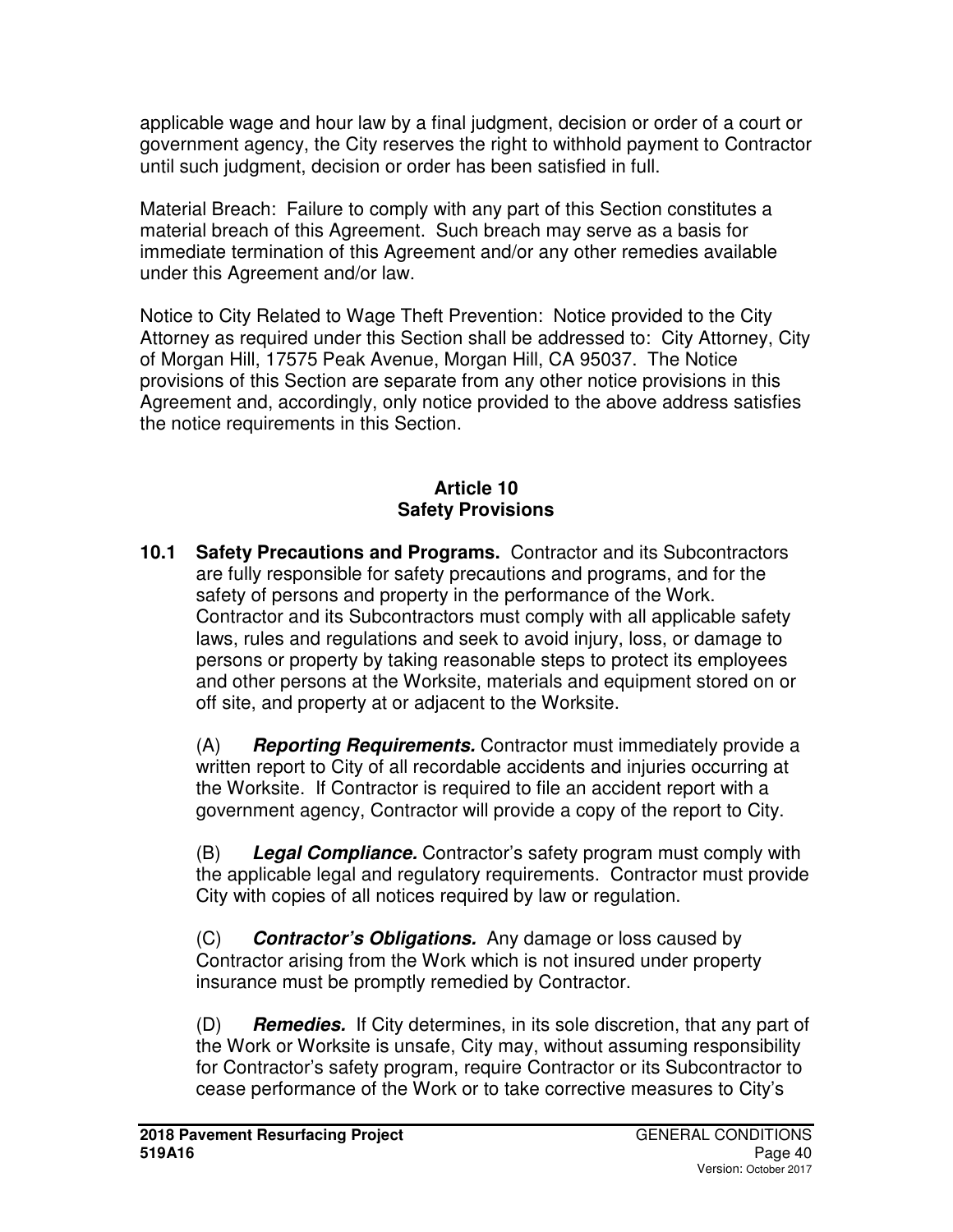satisfaction. If Contractor fails to promptly take the required corrective measures, City may perform them and deduct the cost from the Contract Price. Contractor agrees it is not entitled to submit a Claim for damages, for an increase in Contract Price, or for a change in Contract Time based on Contractor's compliance with City's request for corrective measures pursuant to this provision.

- **10.2 Hazardous Materials.** Unless otherwise specified, this Contract does not include the removal, handling, or disturbance of any asbestos or other Hazardous Materials. If Contractor encounters materials on the Worksite that Contractor reasonably believes to be asbestos or other Hazardous Materials, and the asbestos or other Hazardous Materials have not been rendered harmless, Contractor may continue Work in unaffected areas reasonably believed to be safe, but must immediately cease work on the area affected and report the condition to City. No asbestos, asbestoscontaining products or other Hazardous Materials may be used in performance of the Work.
- **10.3 Material Safety.** Contractor must maintain Material Safety Data Sheets ("MSDS") at the Worksite, as required by law, for materials or substances used or consumed in the performance of the Work. The MSDS will be accessible and available to Contractor's employees, Subcontractors, and City.

(A) **Contractor Obligations.** Contractor is solely responsible for the proper delivery, handling, use, storage, removal, and disposal of all materials brought to the Worksite and/or used in the performance of the Work.

(B) **Labeling.** Contractor must ensure proper labeling on any material brought onto the Worksite so that any persons working with or in the vicinity of the material may be informed as to the identity of the material, any potential hazards, and requirements for proper handling, protections, and disposal.

## **Article 11 Completion and Warranty Provisions**

# **11.1 Final Completion.**

(A) **Final Inspection.**When the Work required by this Contract is fully performed, Contractor must provide written notification to Project Manager requesting final inspection. Based on this inspection, the Design Professional will prepare a punch list of items that are incomplete, incorrectly installed, or not operating as required by the Contract Documents. The omission of any such item from this punch list will not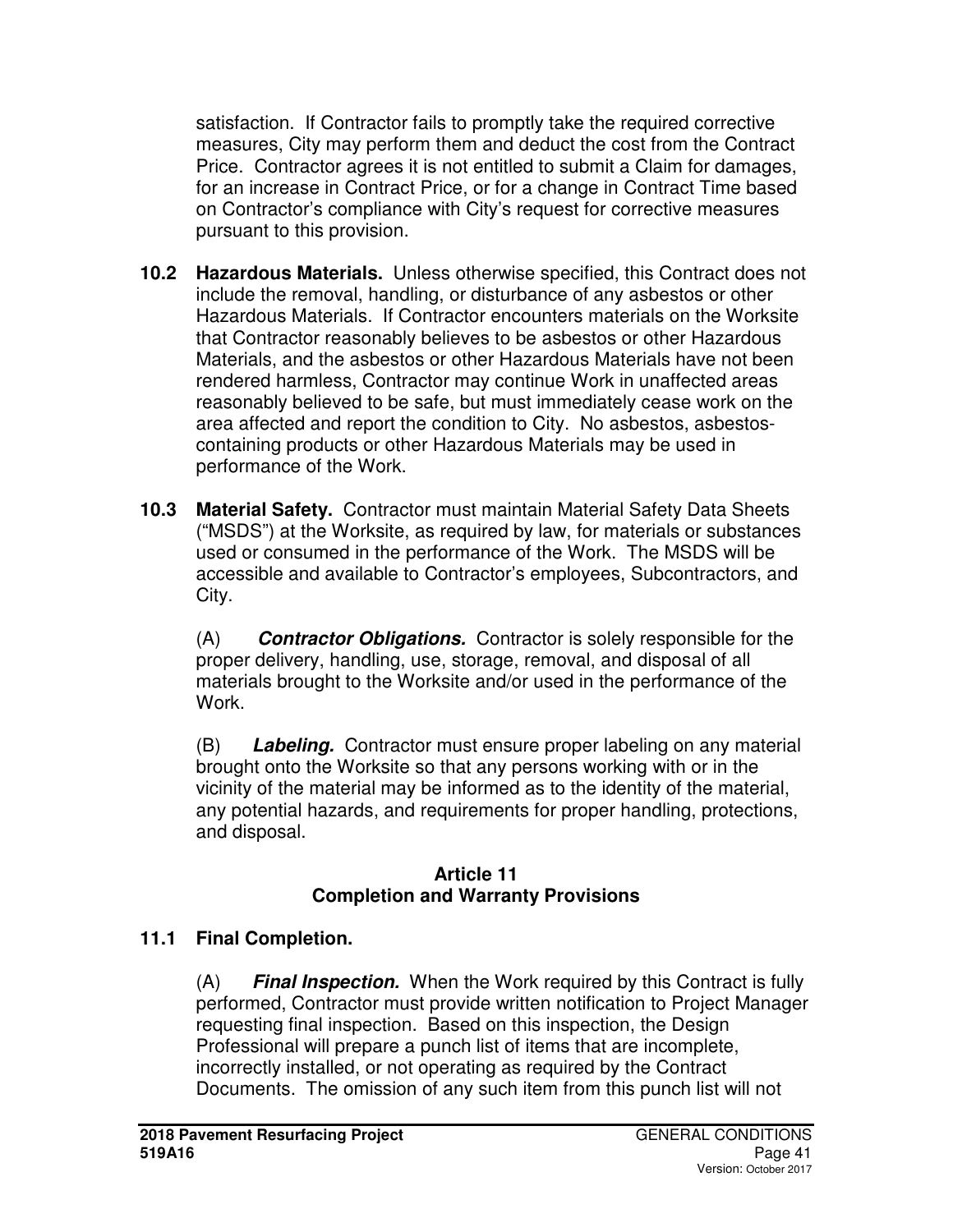relieve Contractor from fulfilling all requirements of the Contract Documents.

(B) **Punch List.**City will promptly deliver the punch list to Contractor and will specify the time by which all of the punch list items must be completed or corrected. The punch list may include City's estimated cost to complete each punch list item if Contractor fails to do so within the specified time.

(C) **Requirements for Final Completion.**Final Completion will be achieved upon completion or correction of all punch list items, as verified by inspection, and upon satisfaction of all other Contract requirements, including any commissioning required under the Contract Documents, and submission of all final submittals, including a warranty bond as required under Section 4.4, instructions and manuals as required under Section 7.10, and as-built drawings as required under Section 7.11, all to City's satisfaction. Once Final Completion is achieved, and the Project has been formally accepted by City, City will file a notice of completion with the County Recorder.

(D) **Final Payment.**Final Payment and release of retention, less any sums withheld pursuant to the provisions of the Contract Documents, will not be made sooner than thirty five (35) days after recordation of the notice of completion. If Contractor fails to complete all of the punch list items within the specified time, City may elect to accept the Project and record the notice of completion, and withhold up to one hundred fifty percent (150%) of City's estimated cost to complete the remaining items from Final Payment.

# **11.2 Warranty.**

(A) **General.** Contractor warrants that all materials and equipment will be new unless otherwise specified, of good quality, in conformance with the Contract Documents, and free from defective workmanship and materials. Contractor further warrants that the Work will be free from material defects not intrinsic in the design or materials required in the Contract Documents. At City's request, Contractor must furnish satisfactory evidence of the quality and type of materials and equipment furnished. Contractor's warranty does not extend to damage caused by normal wear and tear, or improper use or maintenance.

(B) **Warranty Period.** Contractor's warranty must guarantee its Work for a period of one (1) year from the date of recordation of the notice of completion (the "Warranty Period"), except when a longer guarantee is provided by a supplier or manufacturer or is required by the Specifications or Special Conditions. Contractor must obtain from its Subcontractors,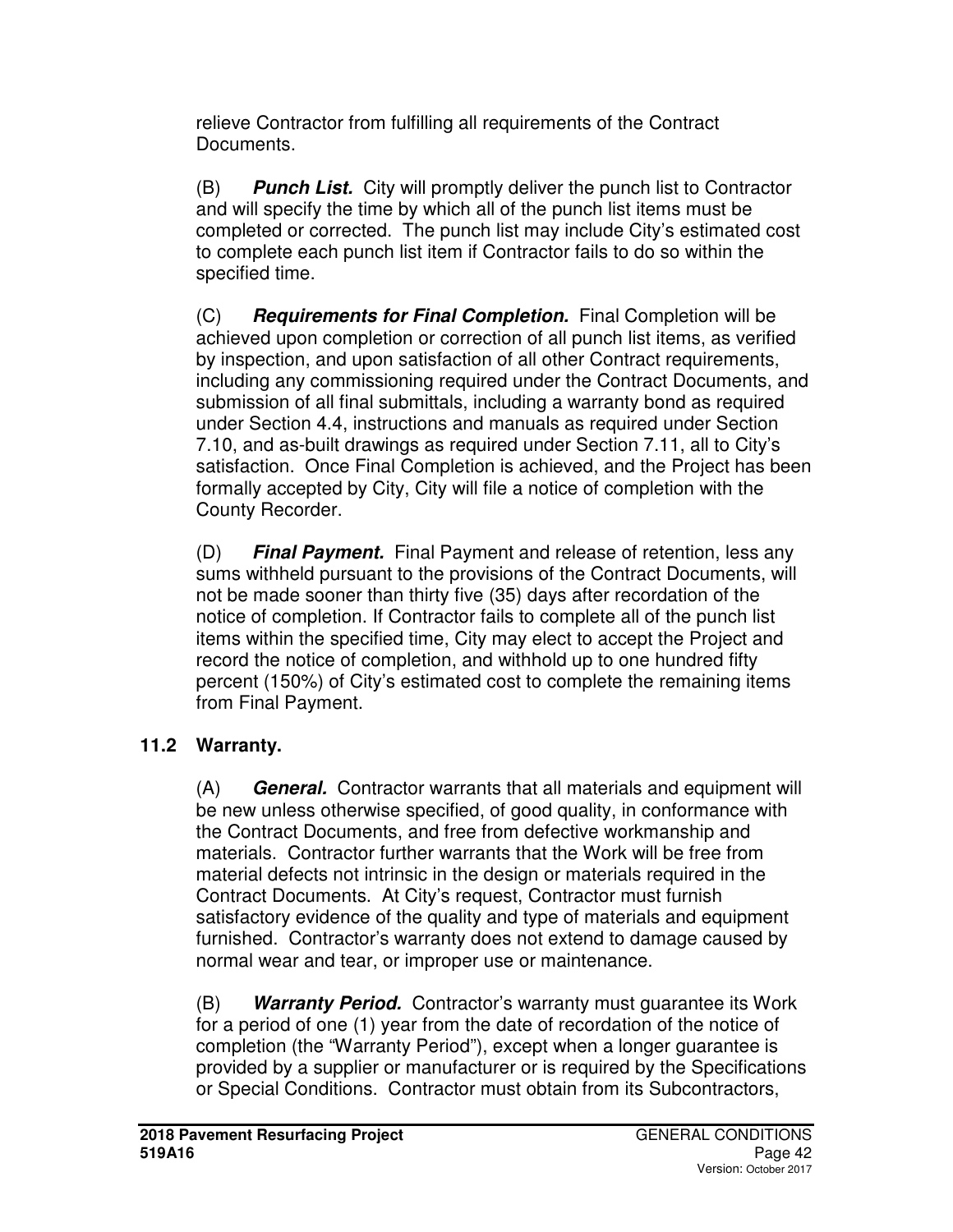suppliers and manufacturers any special or extended warranties required by the Contract Documents.

(C) **Warranty Documents.**As a condition precedent to acceptance, Contractor must supply City with all warranty and guarantee documents relevant to equipment and materials incorporated into the Work and guaranteed by their suppliers or manufacturers.

(D) **Subcontractors.**The warranty obligations in the Contract Documents apply to Work performed by Contractor and its Subcontractors, and Contractor expressly agrees to act as co-guarantor of such Work.

(E) **Contractor's Obligations.**Upon written notice from City to Contractor of any defect in the Work discovered during the Warranty Period, Contractor or its responsible Subcontractor must promptly correct the defective Work at its own cost. Contractor's obligation to correct defects discovered during the Warranty Period will continue past the expiration of the Warranty Period as to any defects in Work for which Contractor was notified prior to expiration of the Warranty Period.

(F) **City's Remedies.**If Contractor and/or its responsible Subcontractor fails to correct defective Work within ten (10) days following notice by City, or sooner, if required by the circumstances, Contractor expressly agrees that City may correct the defects to conform with Contract Documents at Contractor's sole expense, and Contractor agrees to reimburse City for its costs within thirty (30) days following City's submission of a demand for payment pursuant to this provision. If City is required to initiate legal action to compel Contractor's compliance with this provision, and City is the prevailing party in such action, Contractor is solely responsible for all of City's attorney's fees and legal costs expended to enforce Contractor's warranty obligations herein in addition to any and all costs incurred by City to correct the defective Work.

**11.3 Use Prior to Final Completion.** City reserves the right to occupy or make use of the Project, or any portions of the Project, prior to Final Completion if City has determined that the Project or portion of it is in a condition suitable for the proposed occupation or use, and that it is in its best interest to occupy or make use of the Project, or any portions of it, prior to Final Completion. City will notify Contractor in writing of its intent to occupy or make use of the Project or any portions of the Project, pursuant to this provision.

(A) **Non-Waiver.**Occupation or use prior to Final Completion will not operate as acceptance of the Work or any portion of it, nor will it operate as a waiver of any of City's rights or Contractor's duties pursuant to these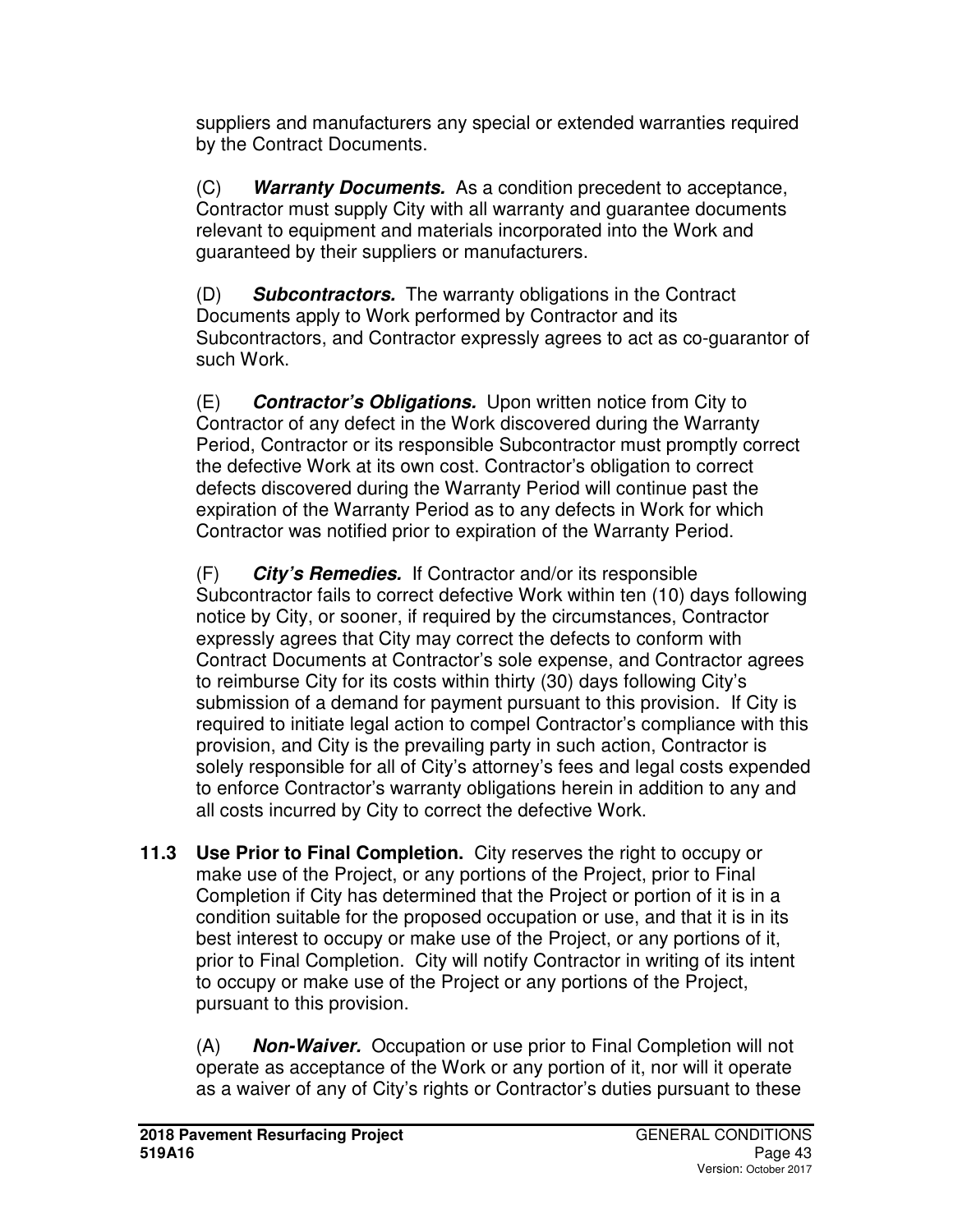Contract Documents, and will not affect nor bear on the determination of the time of substantial completion with respect to any statute of repose pertaining to the time for filing an action for construction defect.

(B) **City's Responsibility.**City will be responsible for the cost of maintenance and repairs due to normal wear and tear with respect to those portions of the Project that are being occupied or used before final completion. The Contract Price or the Contract Time may be adjusted pursuant to the applicable provisions of these Contract Documents if, and only to the extent that, any occupation or use under this Section actually adds to Contractor's cost or time to perform the Work.

**11.4 Substantial Completion.** For purposes of determining "substantial completion" with respect to any statute of repose pertaining to the time for filing an action for construction defect, "substantial completion" is deemed to mean the last date that Contractor or any Subcontractor performs Work on the Project prior to recordation of the Notice of Completion, except for warranty work performed under this Article.

# **Article 12 Dispute Resolution**

**12.1 Claims.** This Article applies to and provides the exclusive procedures for any Claim arising from or related to the Contract or performance of the Work.

(A) **Definition.**"Claim" means a separate demand by Contractor, submitted in writing, for change in the Contract Time or Contract Price that has previously been submitted to City in accordance with the requirements of the Contract Documents, and which has been rejected by City, in whole or in part.

(B) **Limitations.**A Claim may only include the portion of a previously rejected demand that remains in dispute between Contractor and City. With the exception of any dispute regarding the amount of money actually paid to Contractor as Final Payment, Contractor is not entitled to submit a Claim demanding a change in the Contract Time or the Contract Price, which has not previously been submitted to City in full compliance with Article 5 and Article 6, and subsequently rejected in whole or in part by City.

(C) **Scope of Article.** This Article is intended to provide the exclusive procedures for submission and resolution of Claims of any amount, and applies in addition to the provisions of Public Contract Code Section 9204 and Sections 20104 et seq.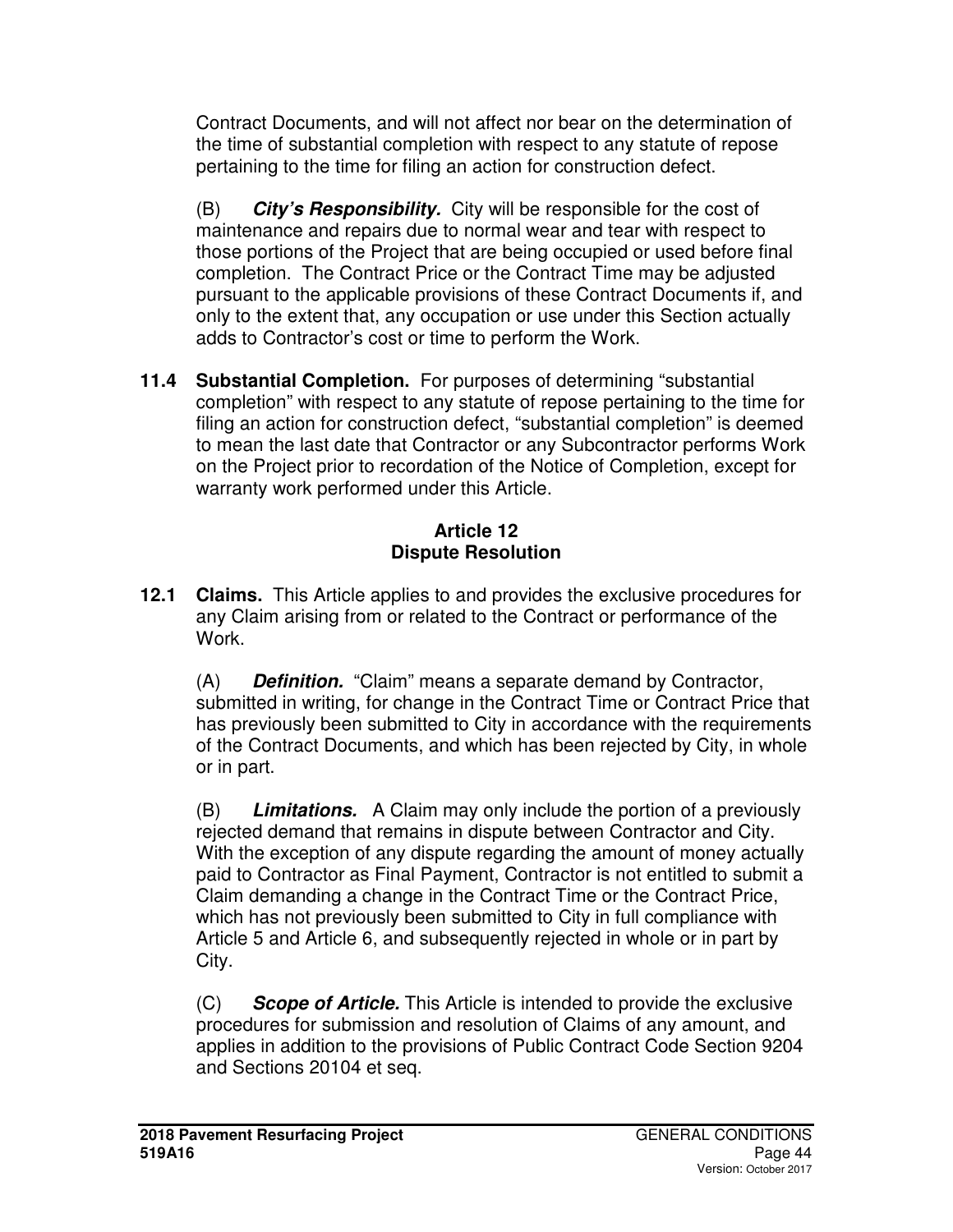(D) **No Work Delay.** Notwithstanding the submission of a Claim or any other dispute between the parties related to the Project or the Contract Documents, Contractor must perform the Work and may not delay or cease Work pending resolution of the Claim or other dispute, but must continue to diligently prosecute the performance and timely completion of the Work, including the Work pertaining to the Claim or other dispute.

**12.2 Claims Submission.** The following requirements apply to any Claim subject to this Article:

(A) **Substantiation.** The Claim must be submitted to City in writing, clearly identified as a "Claim" submitted pursuant to this Article 12, and must include all of the documents necessary to substantiate the Claim including the Change Order request that was rejected in whole or in part, and copy of the City's written rejection that is in dispute. The Claim must clearly identify and describe the dispute, including relevant references to applicable portions of the Contract Documents, and a chronology of relevant events. Any Claim for additional payment must include a complete, itemized breakdown of all labor, materials, taxes, insurance, and subcontract, or other costs. Substantiating documentation such as payroll records, receipts, invoices, or the like, must be submitted in support of each claimed cost. Any Claim for an extension of time or delay costs must be substantiated with schedule analysis and narrative depicting and explaining claimed time impacts.

(B) **Claim Format.** A Claim must be submitted in the following format:

(1) General introduction, specifically identifying the submission as a "Claim" submitted under this Article 12.

(2) Relevant background information, including identification of the specific demand at issue, and the date of City's rejection of that demand.

(3) Detailed explanation of the issue(s) in dispute. For multiple issues, separately number and identify each issue and include the following for each separate issue:

> (a) The background of the issue, including references to relevant provisions of the Contract Documents;

(b) A succinct statement of the matter in dispute, including Contractor's position and the basis for that position;

(c) A chronology of relevant events;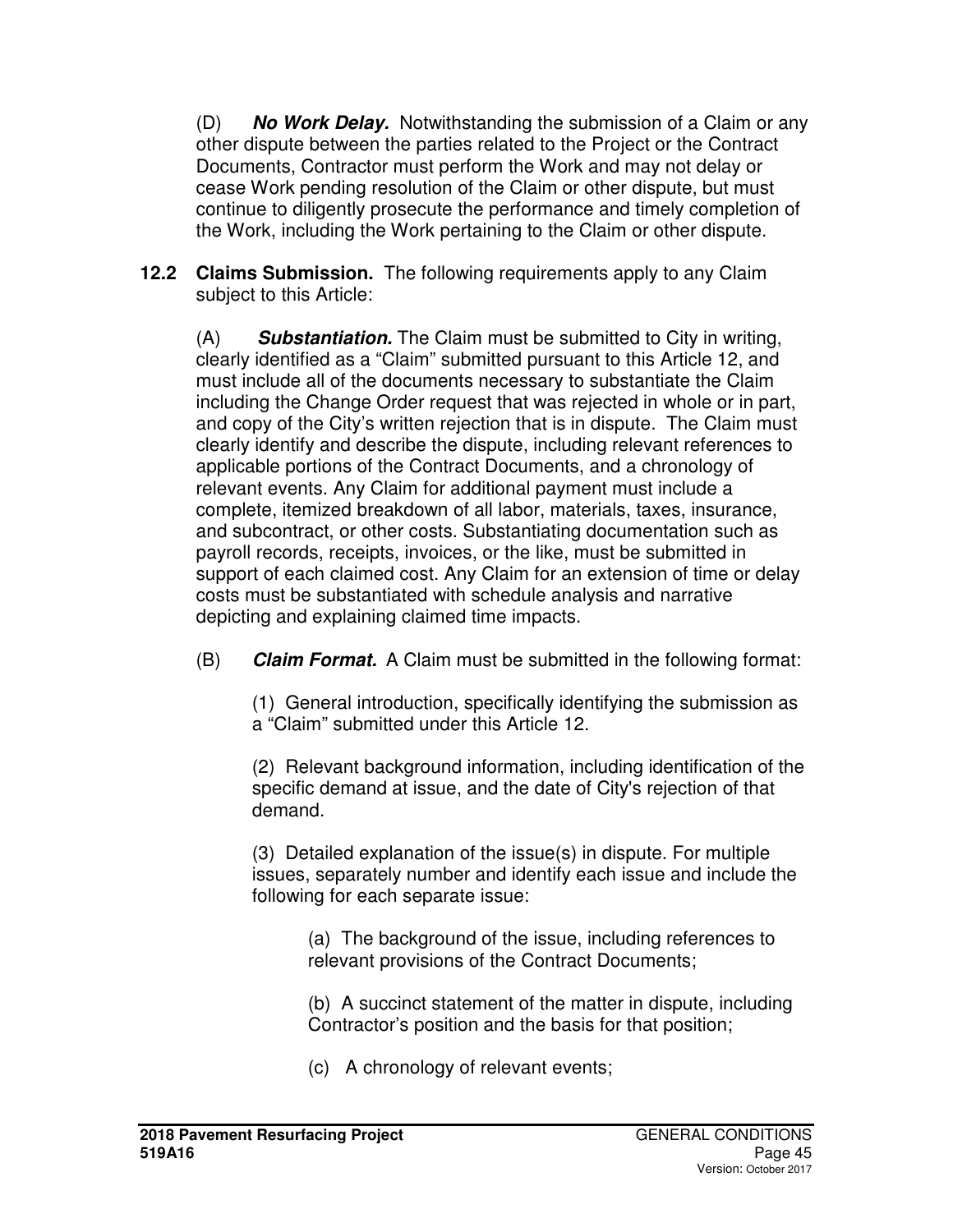(d) The identification and attachment of all supporting documents (see subsection (A), above, on Substantiation); and

- (e) Use of a separate page for each issue.
- (4) Summary of issues and damages.

(5) The following certification, executed by Contractor's authorized representative:

"The undersigned Contractor certifies under penalty of perjury that its statements and representations in this Claim are true and correct. Contractor warrants that this Claim is comprehensive and complete as to the matters in dispute, and agrees that any costs, expenses, or delay claim not included herein are deemed waived. Contractor understands that submission of a Claim which has no basis in fact or which Contractor knows to be false may violate the False Claims Act (Government Code Section 12650 et seq.)."

# (C) **Submission Deadlines.**

(1) A Claim must be submitted within fifteen (15) days following the date that City notified Contractor in writing that a request for a change in the Contract Time or Contract Price, duly submitted in compliance with Article 5 and Article 6, has been rejected in whole or in part.

(2) With the exception of any dispute regarding the amount of Final Payment, any Claim must be filed on or before the date of Final Payment, or will be deemed waived.

(3) A Claim disputing the amount of Final Payment must be submitted within fifteen (15) days of the effective date of Final Payment, under Section 8.8, above.

(4) Strict compliance with these Claim submission deadlines is necessary to ensure that any dispute may be mitigated as soon as possible, and to facilitate cost-efficient administration of the Project. Any Claim that is not submitted within the specified deadlines will be deemed waived by Contractor.

**12.3 City's Response.** City will respond within forty five (45) days of receipt of the Claim with a written statement identifying which portion(s) of the Claim are disputed, unless the forty five (45)-day period is extended by mutal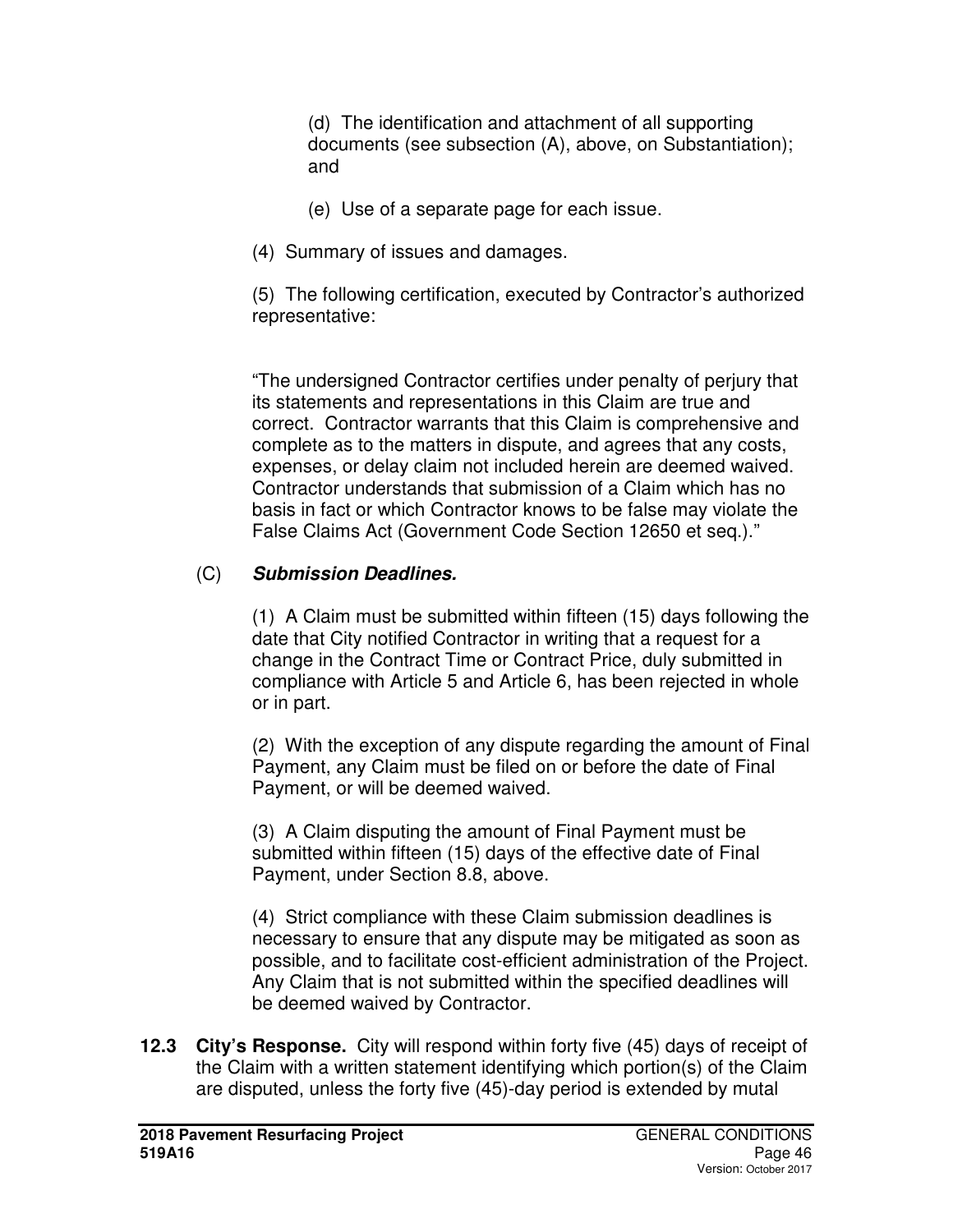agreement of City and Contractor. However, the City may first request, in writing, within thirty (30) days of receipt of the Claim, any additional documentation supporting the Claim or relating to defenses to the Claim that City may have against Contractor. If Contractor fails to submit the additional documentation to City within fifteen (15) days of receipt of City's request, the Claim will be deemed waived.

(A) **Additional Information.** If additional information is thereafter required, it may be requested and provided upon mutual agreement of City and Contractor.

(B) **City's Response.** City's written response to the Claim, as further documented, will be submitted to Contractor within fifteen (15) days after receipt of the further documentation or within a period of time no greater than that taken by Contractor in producing the additional information, whichever is greater.

(C) **Non-Waiver.** Any failure by City to respond within the times specified above may not be construed as acceptance of the Claim in whole or in part, or as a waiver of any provision of these Contract Documents.

**12.4 Meet and Confer.** If Contractor disputes City's written response, or City fails to respond within the specified time, Contractor must notify City in writing, either within fifteen (15) days of receipt of City's response, or within fifteen (15) days of City's failure to respond within the specified time, respectively, and demand an informal conference to meet and confer for settlement of the issues in dispute. If Contractor fails to dispute City's response, in writing, within the specified times, Contractor's Claim will be deemed waived.

(A) **Schedule Meet and Confer.** Upon receipt of the demand to meet and confer, City will schedule the meet and confer conference to be held within thirty (30) days, or later if needed to ensure the mutual availability of all of the individuals that each party requires to represent its interests at the meet and confer conference.

(B) **Location for Meet and Confer.** The meet and confer conference will be scheduled at a location at or near City's principal office.

(C) **Written Statement After Meet and Confer.** Within ten (10) working days after the meet and confer has concluded, City will issue a written statement identifying which portion(s) of the Claim remain in dispute, if any.

(D) **Submission to Mediation.** If the Claim or any portion remains in dispute following the meet and confer conference, within ten (10) working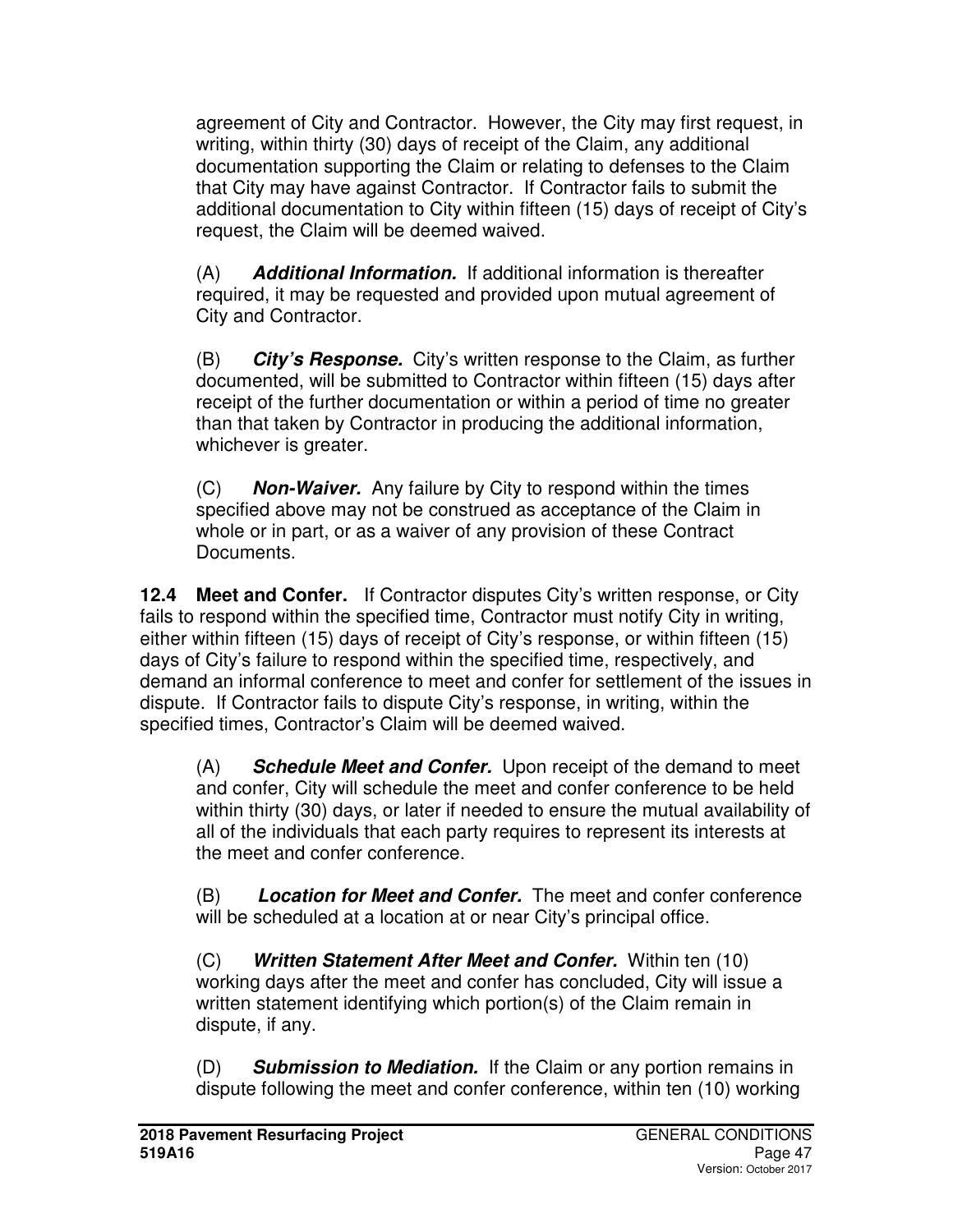days after the City issues the written statement identifying any portion(s) of the Claim remaining in dispute, the disputed portion(s) will be submitted for mediation as set forth below.

# **12.5 Mediation and Government Code Claims.**

(A) **Mediation.** Mediation under this Article will be scheduled within sixty (60) days following conclusion of the meet and confer process, with a mediator that the parties mutually agreed upon. The mediation itself may take place more than sixty (60) days following conclusion of the meet and confer process to ensure the mutual availability of the selected mediator and all of the individuals that each party requires to represent its interests. The parties must share the costs of mediation equally, except costs incurred by each party for representation by legal counsel or any other consultant.

# (B) **Government Code Claims**.

(1)Timely presentment of a Government Code Claim is a condition precedent to filing any legal action based on or arising from the Contract.

(2) The time for filing a Government Code Claim will be tolled from the time Contractor submits its written Claim pursuant to Section 12.2, above, until the time that Claim is denied as a result of the meet and confer process, including any period of time used by the meet and confer process. If the parties agree to mediation, the time for filing a Government Code Claim will be tolled until conclusion of the mediation if the Claim is not fully resolved by mutual agreement of the parties during the mediation or any continuation of the mediation.

- **12.6 Tort Claims.** This Article does not apply to tort claims and nothing in this Article is intended nor will be construed to change the time periods for filing tort-based Government Code Claims.
- **12.7 Arbitration.** It is expressly agreed, under California Code of Civil Procedure Section 1296, that in any arbitration to resolve a dispute relating to this Contract, the arbitrator's award must be supported by law and substantial evidence.
- **12.8 Damages.** Contractor bears the burden of proving entitlement to and the amount of any claimed damages. Contractor is not entitled to damages calculated on a total cost basis, but must prove actual damages. Contractor is not entitled to recovery of any alleged home office overhead. The Eichleay Formula or similar formula may not be used for any recovery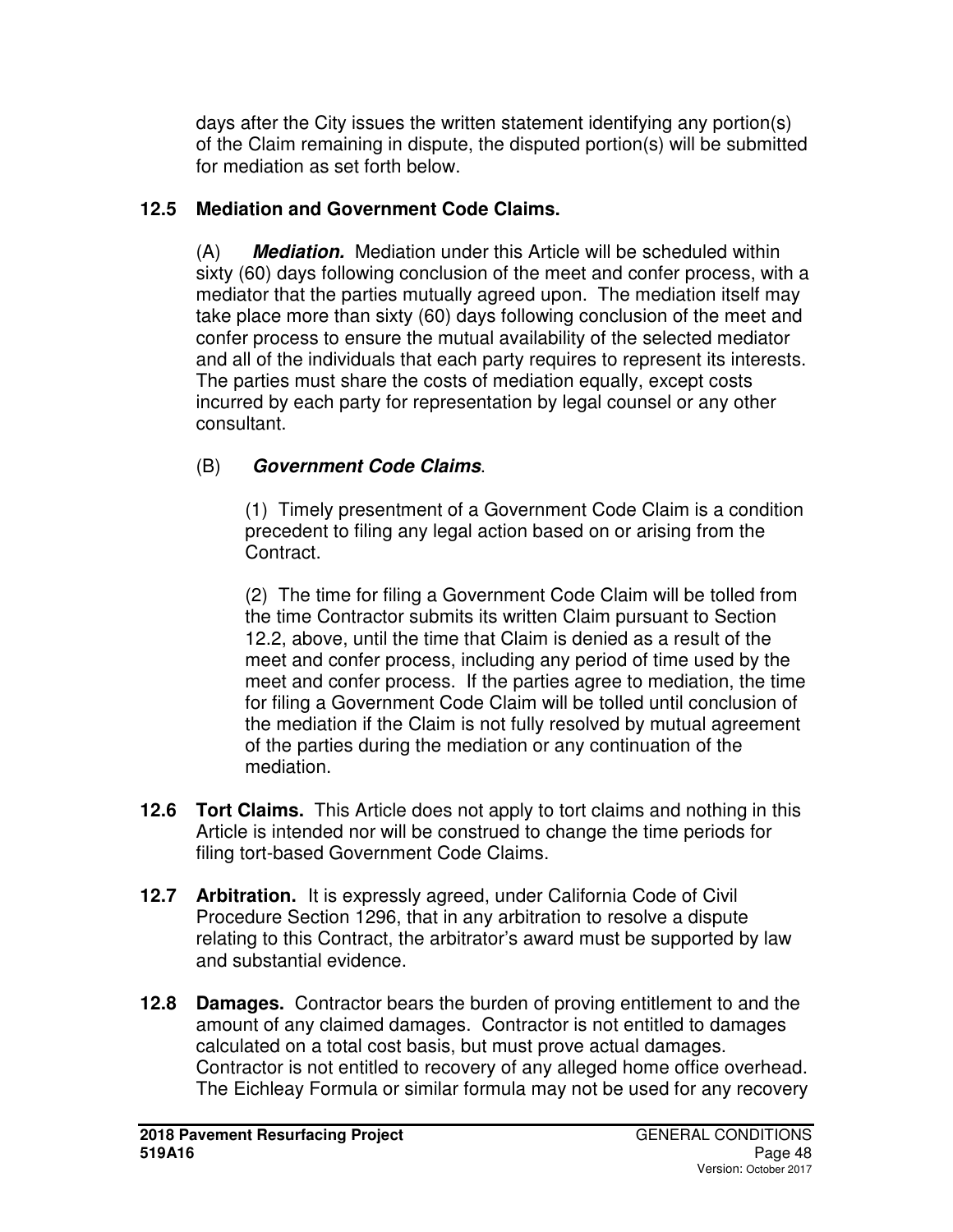under the Contract. Contractor is not entitled to consequential damages, including home office overhead or any form of overhead not directly incurred at the Worksite; lost profits; loss of productivity; lost opportunity to work on other projects; diminished bonding capacity; increased cost of financing for the Project; extended capital costs; non-availability of labor, material or equipment due to delays; or any other indirect loss arising from the Contract.

**12.9 Other Disputes.** The procedures in this Article 12 will apply to any and all disputes or legal actions, in addition to Claims, arising from or related to this Contract, unless and only to the extent that compliance with a procedural requirement is expressly and specifically waived by City. Nothing in this Article is intended to delay suspension or termination under Article 13.

#### **Article 13 Suspension and Termination**

**13.1 Suspension for Cause.** In addition to all other remedies available to City, if Contractor fails to perform or correct work in accordance with the Contract Documents, City may immediately order the Work, or any portion of it, suspended until the cause for the suspension has been eliminated to City's satisfaction.

(A) **Failure to Comply.** Contractor will not be entitled to an increase in Contract Time or Contract Price for a suspension occasioned by Contractor's failure to comply with the Contract Documents.

(B) **No Duty to Suspend.** City's right to suspend the Work will not give rise to a duty to suspend the Work, and City's failure to suspend the Work will not constitute a defense to Contractor's failure to comply with the requirements of the Contract Documents.

- **13.2 Suspension for Convenience.** City reserves the right to suspend, delay, or interrupt the performance of the Work in whole or in part, for a period of time determined to be appropriate for City's convenience, and not due to any act or omission by Contractor or its Subcontractors. Upon notice by City pursuant to this provision, Contractor must immediately suspend, delay, or interrupt the Work as directed by City. The Contract Price and the Contract Time will be equitably adjusted by Change Order to reflect the cost and delay impact occasioned by such suspension for convenience.
- **13.3 Termination for Default.** Contractor may be deemed in default for a material breach of or inability to perform the Contract, including Contractor's refusal or failure to supply sufficient skilled workers, proper materials, or equipment to perform the Work within the Contract Time;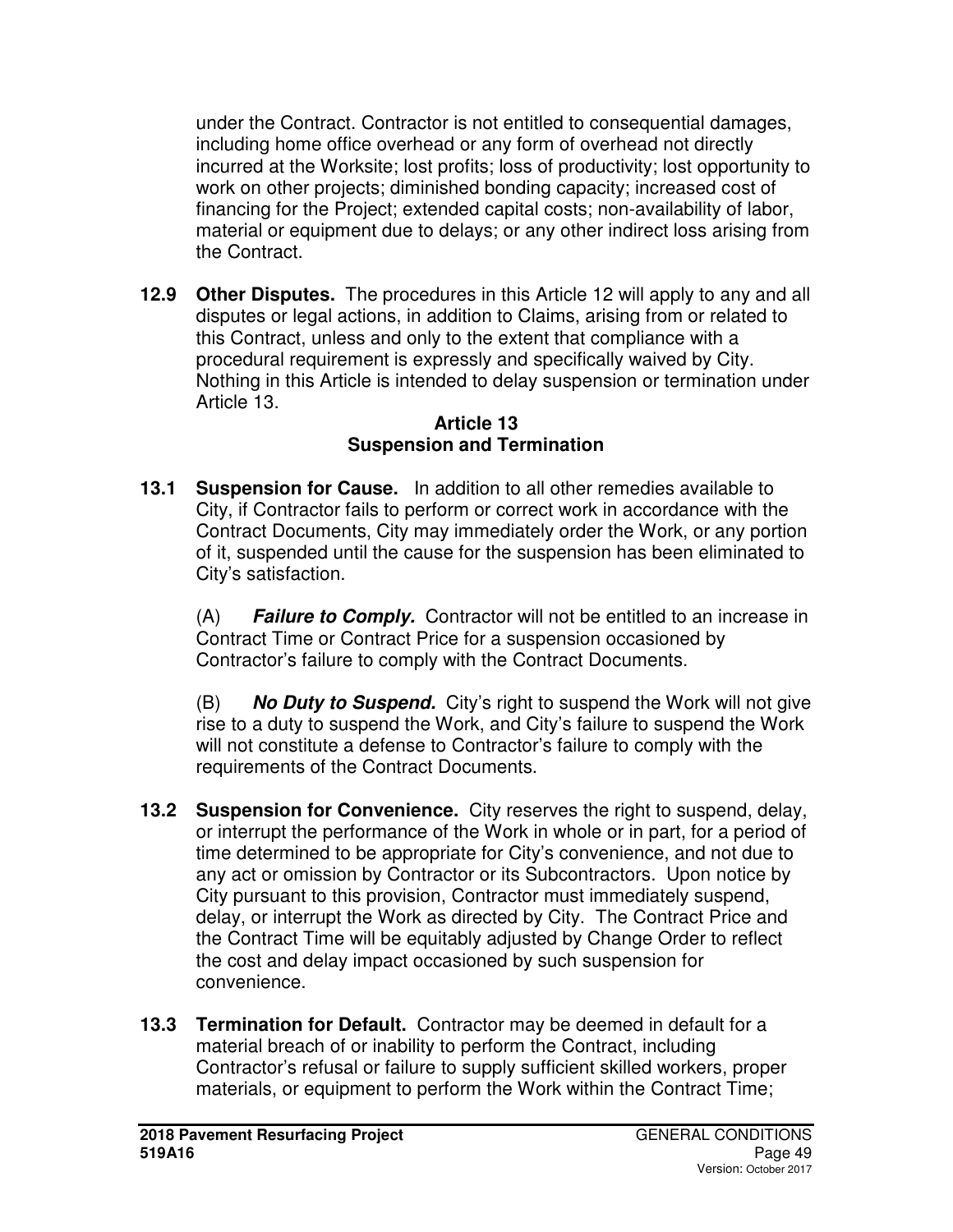refusal or failure to make prompt payment to its employees, Subcontractors, or suppliers or to correct rejected work; disregard of laws, regulations, ordinances, rules, or orders of any public agency with jurisdiction over the Project; or if Contractor lacks financial capacity to complete the Work within the Contract Time; or is otherwise responsible for a material breach of the Contract requirements.

(A) **Notice.** Upon City's determination that Contractor is in default, City may provide Contractor and its surety written notice of default and intent to terminate the Contract.

(B) **Termination.** Within seven (7) calendar days after notice of intent to terminate for default has been given, unless the default is cured or arrangements to cure the default have been made and memorialized in writing, to City's satisfaction, City may terminate the Contract by written notice to Contractor with a copy to Contractor's surety.

(C) **Waiver.** Time being of the essence in the performance of the Work, if Contractor's surety fails to arrange for completion of the Work in accordance with the Performance Bond, within seven (7) calendar days from the date of the notice of termination, Contractor's surety will be deemed to have waived its right to complete the Work under the Contract, and City may immediately make arrangements for the completion of the Work through use of its own forces, by hiring a replacement contractor, or by any other means that City determines advisable under the circumstances. Contractor and its surety will be jointly and severally liable for any additional cost incurred by City to complete the Work following termination. In addition, City will have the right to use any materials, supplies, and equipment belonging to Contractor and located at the Worksite for the purposes of completing the remaining Work.

(D) **Wrongful Termination.** If a court of competent jurisdiction or an arbitrator later determines that the termination for default was wrongful, the termination will be deemed to be a termination for convenience, and Contractor's damages will be strictly limited to the compensation provided for termination for convenience, in Section 13.4, below. Contractor waives any claim for any other damages for wrongful termination including consequential damages, lost opportunity costs or lost profits.

**13.4 Termination for Convenience.** City reserves the right to terminate all or part of the Contract for convenience upon written notice to Contractor. Upon receipt of such notice, Contractor must immediately stop the Work, comply with City's instructions to protect the completed Work and materials, and use its best efforts to minimize further costs. In the event of termination for convenience, the parties agree that the following will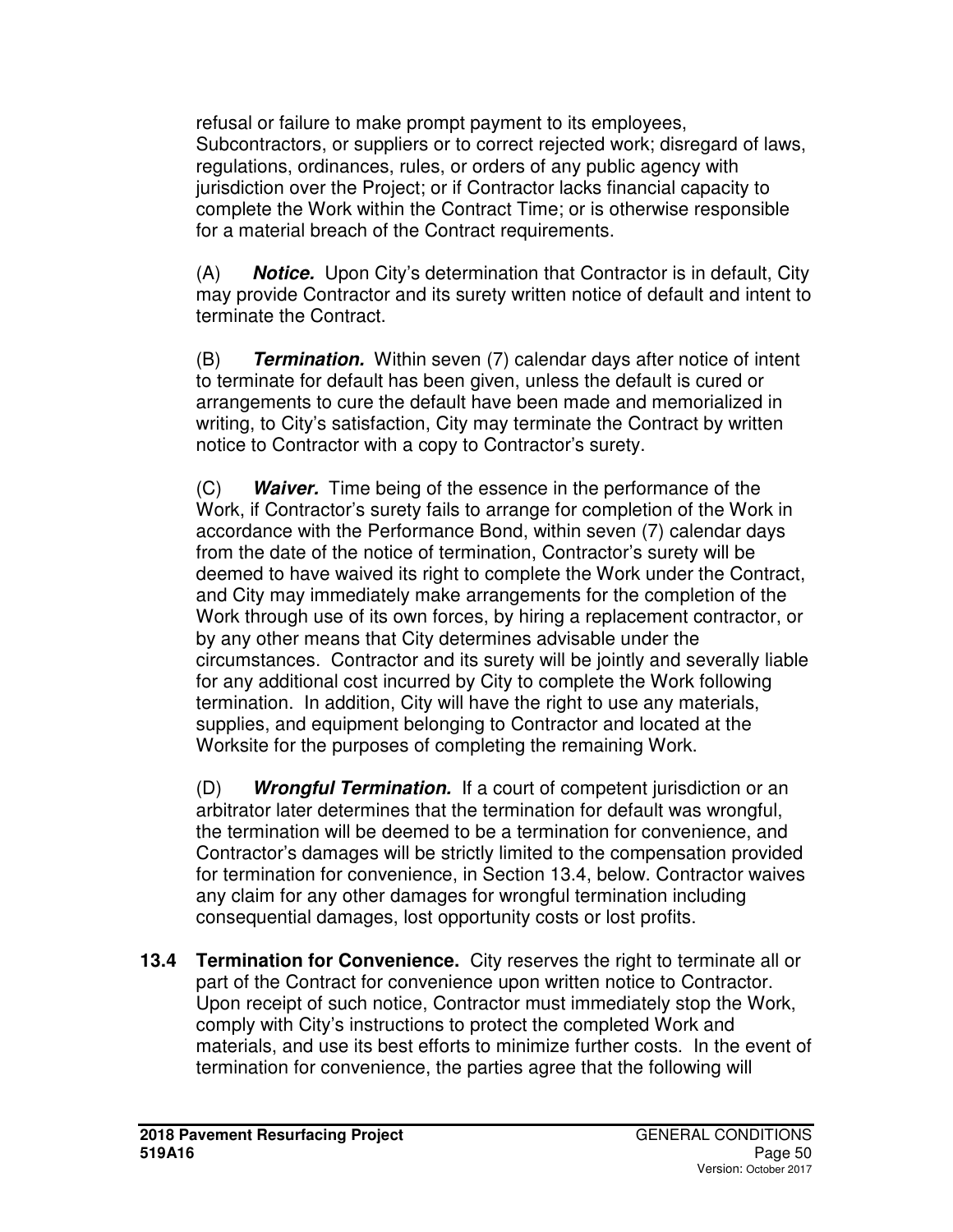constitute full and fair compensation to Contractor, and that Contractor will not be entitled to any additional compensation:

(A) **Completed Work.** The value of its Work satisfactorily performed to date, including Project overhead and profit based on Contractor's schedule of values;

(B) **Demobilization.** Actual and substantiated demobilization costs; and

(C) **Markup.** Five percent (5%) of the total value of the Work performed as of the date of notice of termination or five percent (5%) of the value of the Work yet to be completed, whichever is less.

**13.5 Provisions Remaining in Effect.** Upon termination pursuant to this Article, the provisions of the Contract Documents remain in effect as to any claim, indemnity obligation, warranties, guarantees, submittals of asbuilt drawings, instructions, or manuals, or other such rights and obligations arising prior to the termination date.

# **Article 14 Miscellaneous Provisions**

- **14.1 Assignment of Unfair Business Practice Claims.** Under Public Contract Code Section 7103.5, Contractor and its Subcontractors agree to assign to City all rights, title, and interest in and to all causes of action it may have under Section 4 of the Clayton Act (15 U.S.C. Section 15) or under the Cartwright Act (Chapter 2 (commencing with Section 16700) of Part 2 of Division 7 of the Business and Professions Code), arising from purchases of goods, services, or materials pursuant to the Contract or subcontract. This assignment will be effective at the time City tenders Final Payment to Contractor, without further acknowledgement by the parties.
- **14.2 Provisions Deemed Inserted.** Every provision of law required to be inserted in the Contract Documents is deemed to be inserted, and the Contract Documents will be construed and enforced as though such provision has been included. If it is discovered that through mistake or otherwise that any required provision was not inserted, or not correctly inserted, the Contract Documents will be amended accordingly.
- **14.3 Waiver.** No waiver of a breach, failure of any condition, or any right or remedy contained in or granted by the provisions of the Contract Documents will be effective unless it is in writing and signed by the party waiving the breach, failure, right, or remedy. No waiver of any breach,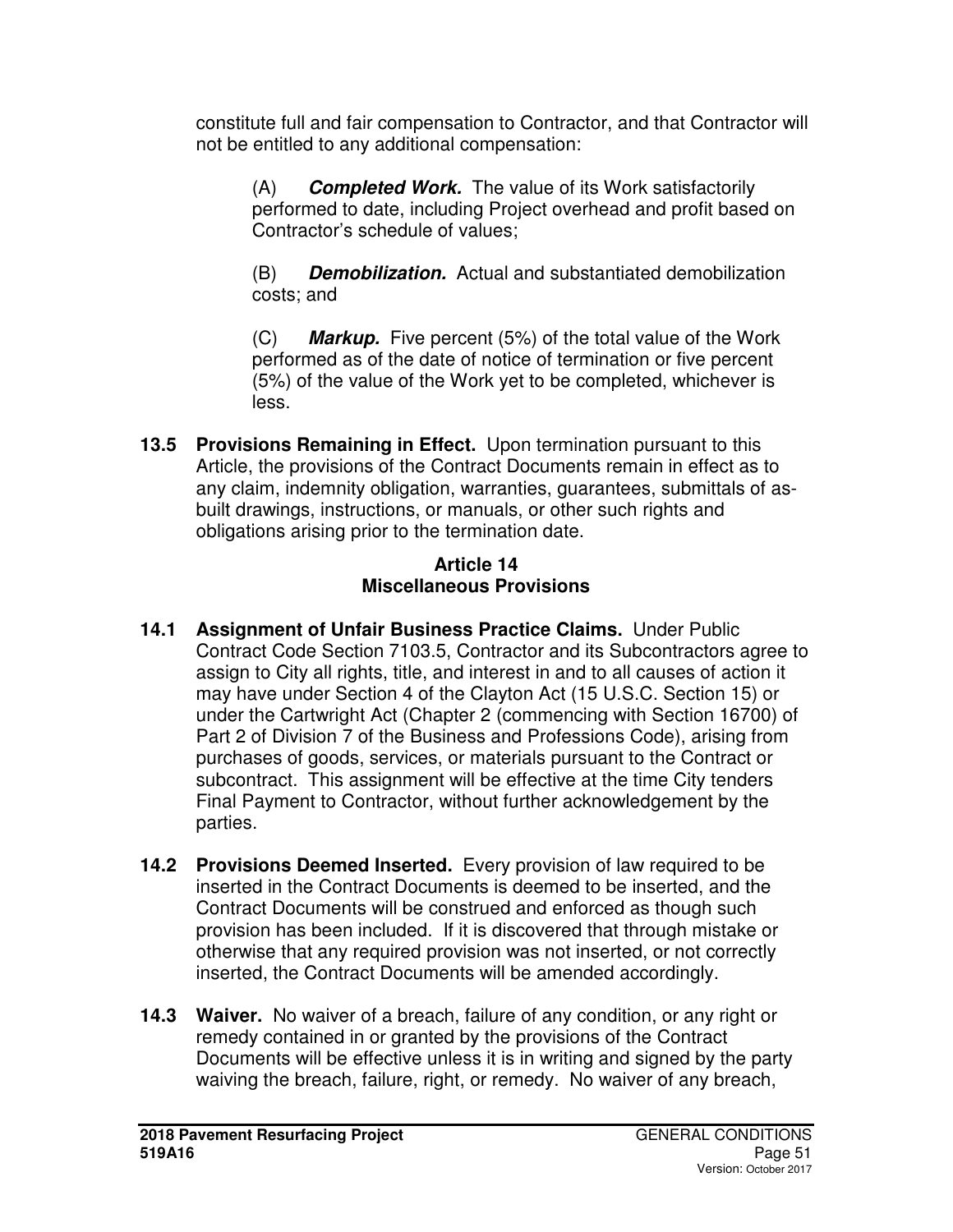failure, right, or remedy will be deemed a waiver of any other breach, failure, right, or remedy, whether or not similar, nor will any waiver constitute a continuing waiver unless specified in writing by the waiving party.

- **14.4 Titles, Headings, and Groupings.** The titles and headings used and the groupings of provisions in the Contract Documents are for convenience only and may not be used in the construction or interpretation of the Contract Documents or relied upon for any other purpose.
- **14.5 Statutory and Regulatory References.** With respect to any amendments to any statutes or regulations referenced in these Contract Documents, the reference is deemed to be the version in effect on the date that that bids were due.

END OF GENERAL CONDITIONS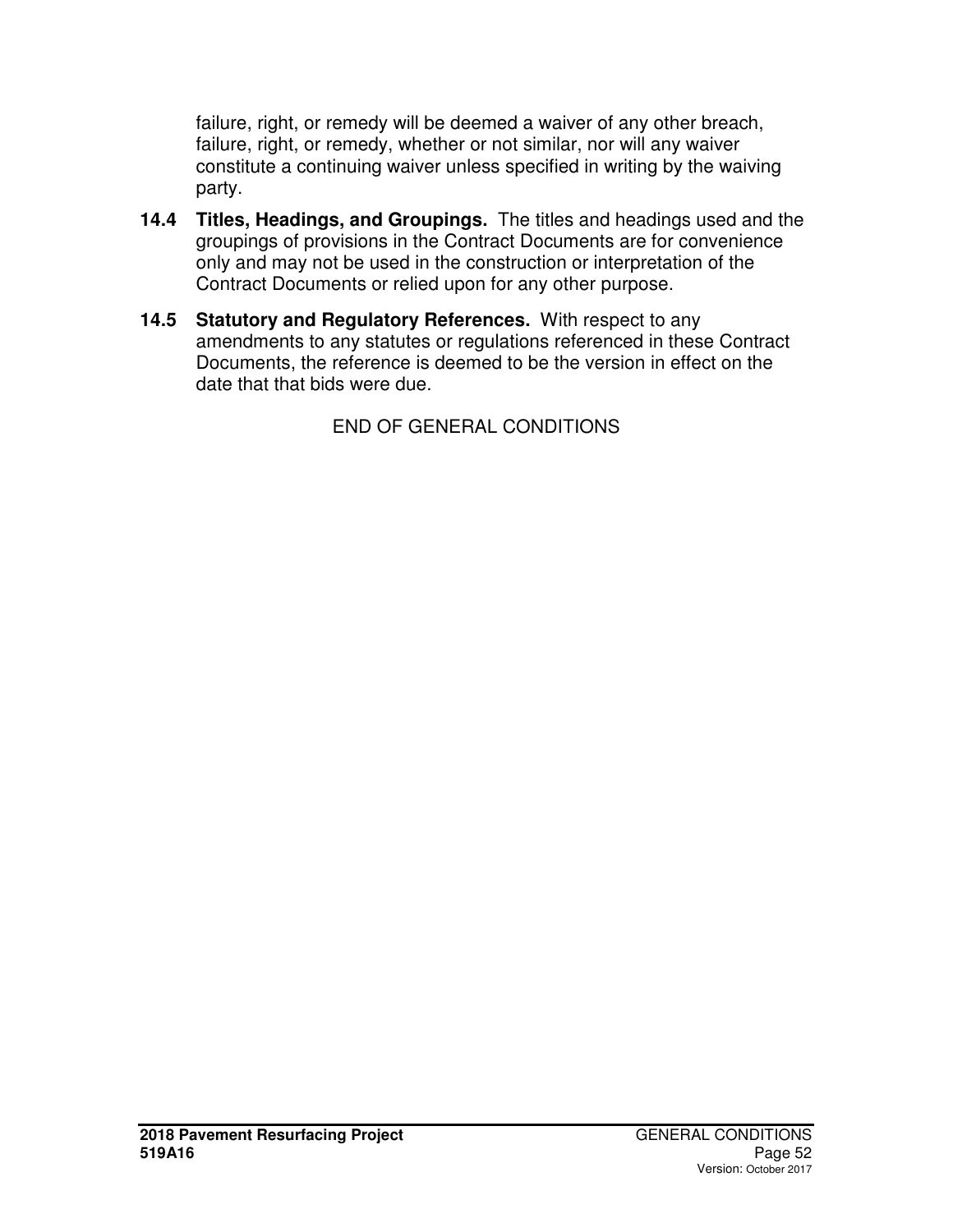# **SPECIAL CONDITIONS**

1.1 **Shop Drawings.** Whenever Shop Drawings are required by the Contract Documents or by the Engineer, Contractor must submit five (5) prints of each shop drawing to the Engineer.

(A) If three (3) prints of the drawing are returned to Contractor marked "NO EXCEPTIONS TAKEN," further revision of the drawings will not be required. If one (1) print of the drawing is returned to Contractor marked "REVISE AND RESUBMIT," Contractor must revise the drawing and resubmit five (5) copies of the revised drawing to the Engineer. City reserves the right to withhold payment due Contractor to cover additional costs of the Engineer's review beyond the second submission.

(B) Fabrication of an item may not commence before the Engineer has reviewed the pertinent shop drawings and returned copies to Contractor marked either "NO EXCEPTIONS TAKEN" or "MAKE CORRECTIONS NOTED."

(C) Revisions indicated on shop drawings are deemed necessary to meet the existing requirements of the Contract Documents and may not be taken as the basis of claims for extra Work. Contractor is not entitled to claim for damages or extension of time due to any delay resulting from making the required revisions to shop drawings. The Engineer's review of the shop drawings does not relieve Contractor of responsibility for any errors or omissions contained in the shop drawings nor will such review operate to waive or modify any provision contained in the Contract Documents.

2.1 **Construction Water and Wastewater.** City will provide water required for performance of the Work. Contractor is responsible for the appropriate disposal of waste water in coordination with City personnel. Contractor must provide a backflow preventer on all point of connections to City's Water System. All backflow preventers must be checked and approved by City's Public Works Water Division. Contractor must provide a deposit (refundable) and make necessary arrangements to pick up a hydrant meter at City's Public Works Office. At the completion of the Project, if the hydrant meter is not returned promptly or if it is damaged, Contractor shall forfeit its deposit.

3.1 **Equipment.** Contractor must provide and use equipment and plants suitable to produce the quality of Work and materials required by the Contract Documents. Contractor may be required to remove equipment which the Engineer deems unsuitable for the Work. Contractor must ensure that equipment is operated by trained, experienced operators, and at a speed or rate of production not to exceed that recommended by the manufacturer. Any vehicles used to haul materials over existing streets and highways must be equipped with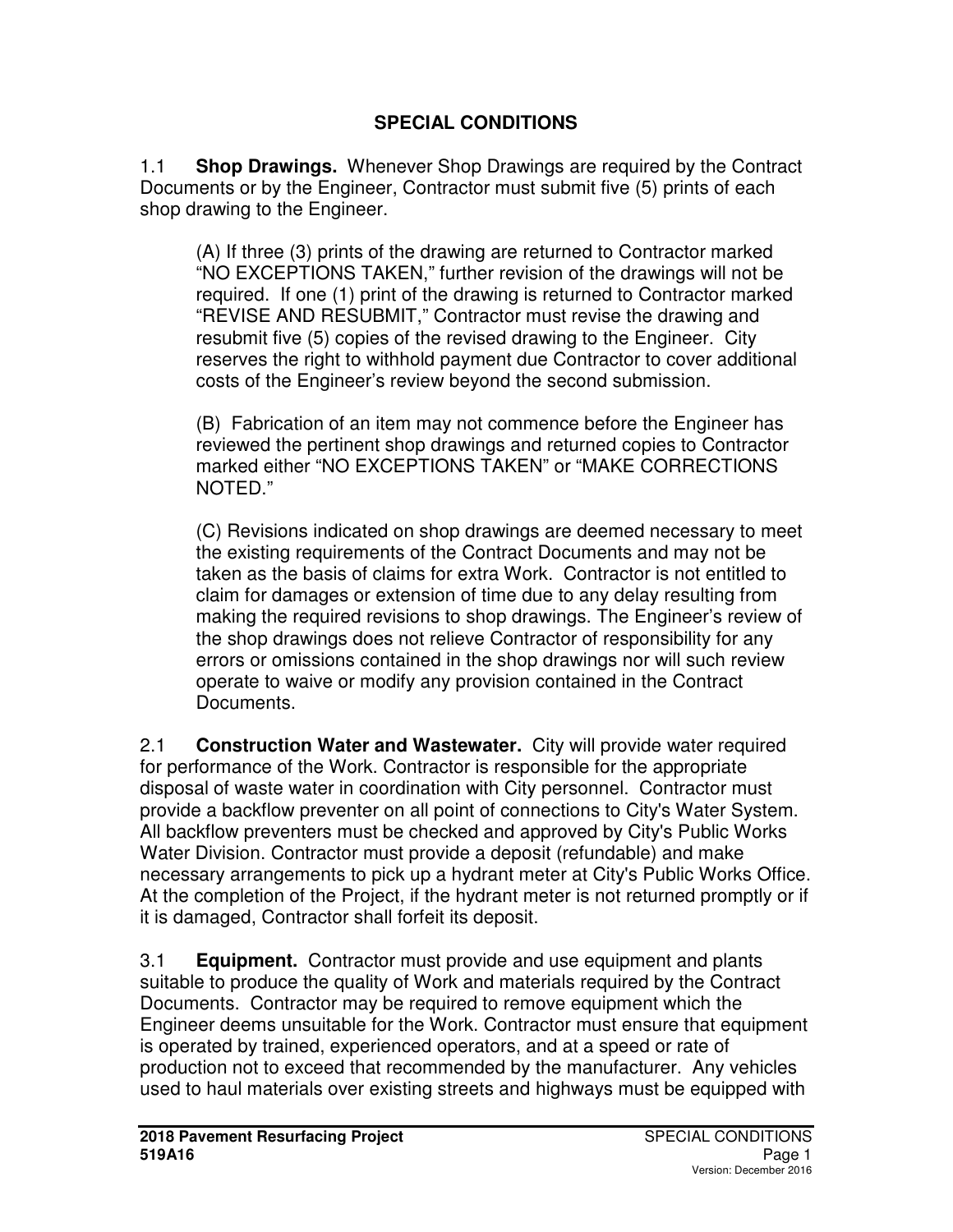pneumatic tires.

4.1 **Lines and Grades.** The Engineer will set the stakes or marks necessary to establish the lines and grades required for the completion of the Work in accordance with the Contract Documents. Contractor must give at least two (2) working days' notice to the Engineer of the need for setting any lines and grades.

(A) **Measurements.** Distances and measurements are given and will be made in a horizontal plane. Grades are given from the top of stakes or nail unless otherwise noted. Three (3) consecutive points shown on the same rate of slope must be used in common in order to detect any variation from a straight grade. Any variation from a straight grade, straight slope or line, must be reported to the Engineer. If such discrepancy is not reported to the Engineer, Contractor is responsible for any error in the finished work.

(B) **Stakes.** Contractor must preserve all stakes and points set for lines, grades or measurements of the Work in their proper places until authorized by the Engineer to remove them. All expense incurred by replacing stakes that have been removed without proper authority may be deducted from any payment due to Contractor.

5.1 **Disposal of Materials Outside of Street Right-of-Way.** Unless otherwise specified in the Specifications or Special Conditions, Contractor is solely responsible for disposing of materials outside the street right-of-way and for all associated costs. Before disposing materials outside the street right-ofway, Contractor must 1) obtain a written release from the property owner releasing City from any and all responsibility in connection with the disposal of material on that property; and 2) obtain permission from the Engineer to dispose of the material at the permitted location.

6.1 **Emergency Contact.** Prior to the commencement of Work on the Project, Contractor must provide contact information to the Engineer for the person designated by Contractor to respond to any emergency that arises on the Worksite during the course of the Project. That person will be responsible for responding to the Worksite within thirty (30) minutes following notification of an emergency by City's Police or Fire Department, regardless of the time of day.

7.1 **Right-of-Way.** City will provide the right-of-way for performance of the Work. Contractor is solely responsible for any additional area required outside of the designated the right-of-way, unless otherwise provided in the Contract Documents.

(A) **Environmental Control.** Contractor must not pollute any drainage course or its tributary inlets with fuels, oils, bitumens, acids, insecticides,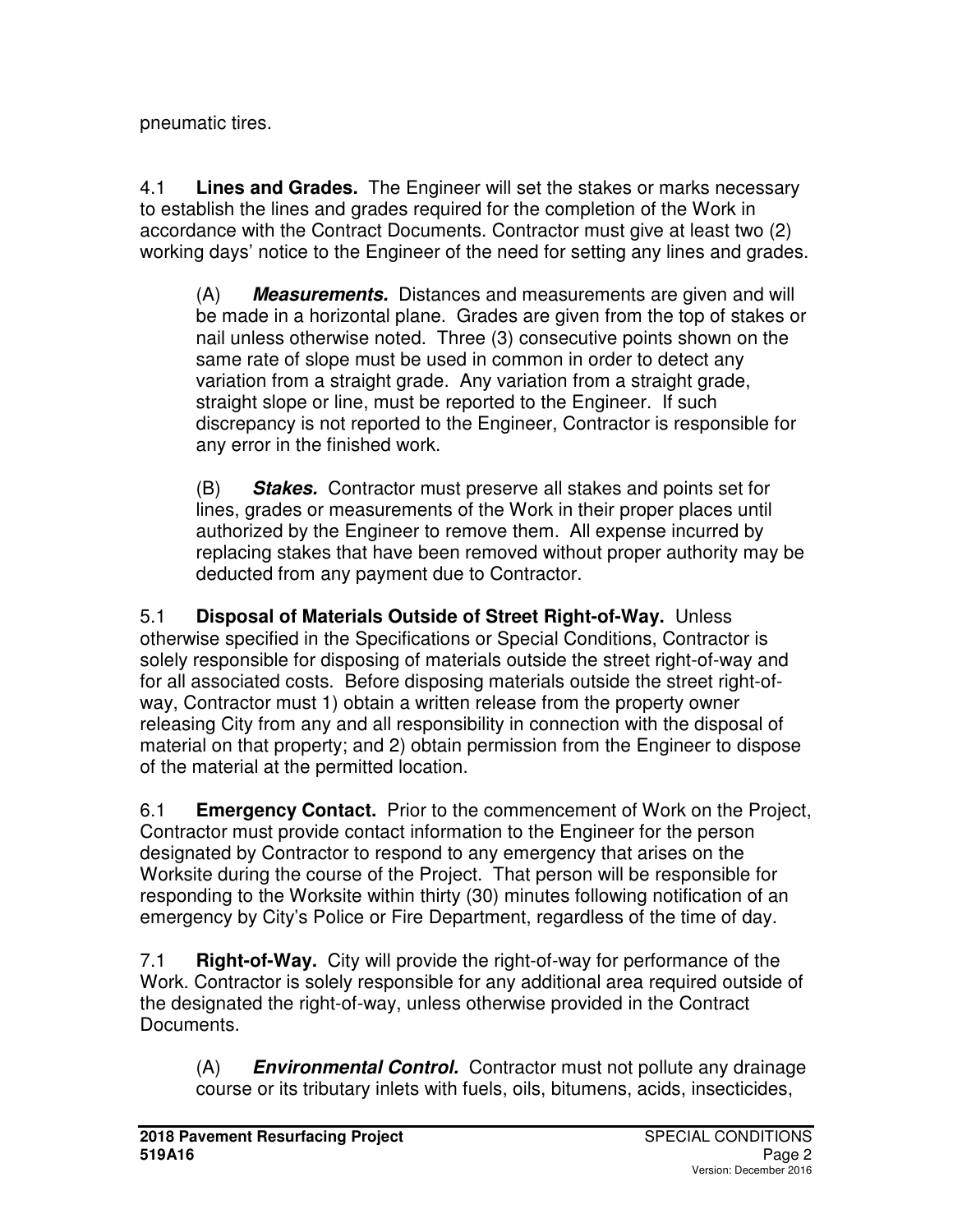herbicides or other harmful materials. Contractor and its subcontractors shall at all times in the performance of the Work comply with all applicable federal, state, and local laws and regulations concerning pollution of waterways.

8.1 **Use of Explosives.** When the use of explosives is necessary for the prosecution of the Work, Contractor must ensure that they are used with the utmost care to avoid endangering persons or property. All explosives must be used and stored in strict accordance with all applicable federal, state, and local laws and regulations.

# 9.1 **Authorized Work Days and Hours.**

(A) **Authorized Work Days.** Except as expressly authorized in writing by City, Contractor is limited to performing Work on the Project on the following days of the week, excluding holidays observed by City: Monday through Friday.

(B) **Authorized Work Hours.** Except as expressly authorized in writing by City, Contractor is limited to performing Work on the Project during the following hours:

Sutter Boulevard for Cold-in-Place Recycling only: 9:00 p.m. to 6:00 p.m. All other streets and operations: 8:00 a.m. to 5:00 p.m.

10.1 **Construction Yard Staging.** The Contractor shall be responsible for acquiring or leasing space for temporary construction material and equipment staging. Any staging on private property shall be arranged and agreed upon solely between the Contractor and Property Owner(s). The Contractor shall provide the City a copy of the executed project-related staging agreement between the Contractor and Property(s).

END OF SPECIAL CONDITIONS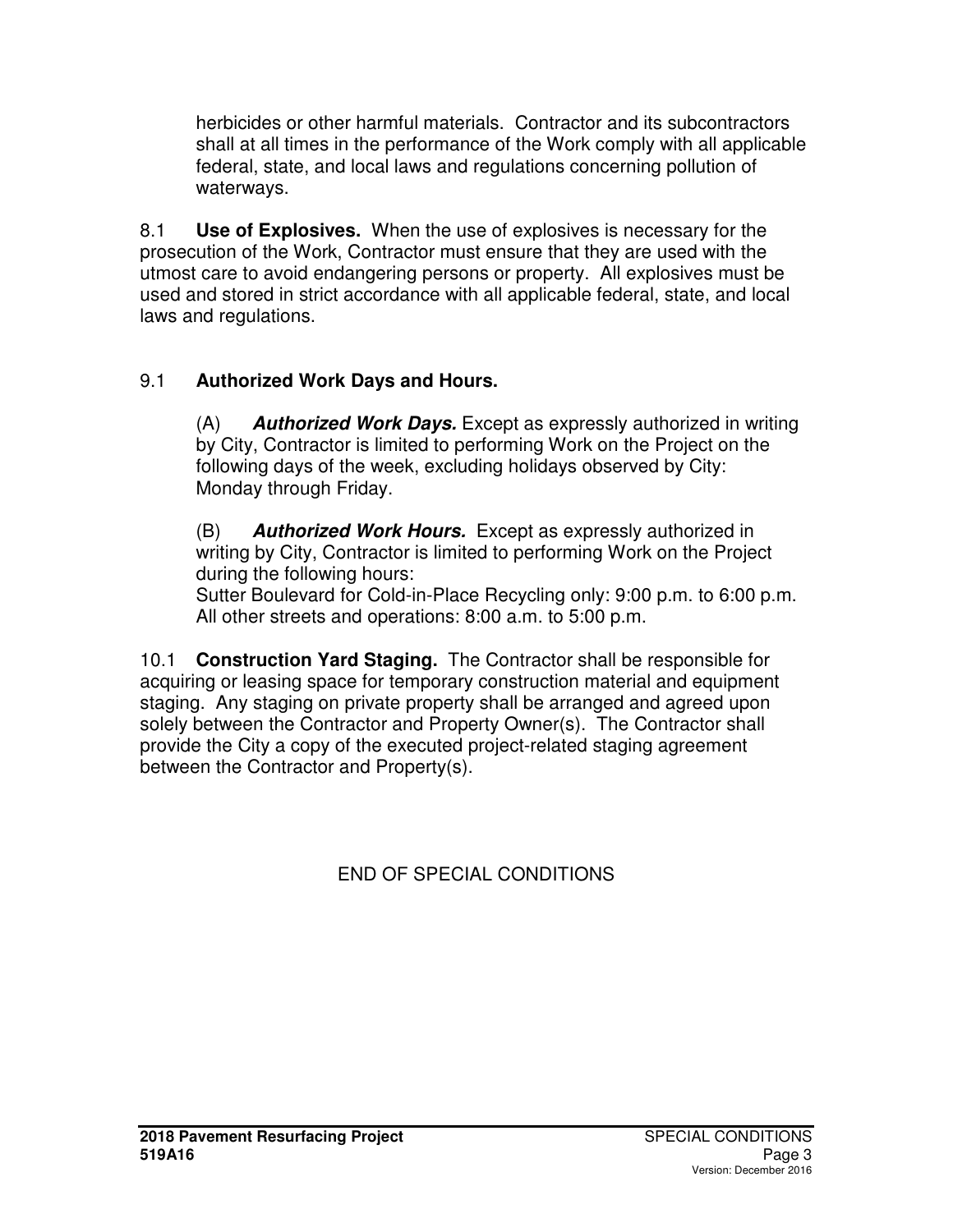#### **TECHNICAL PROVISIONS**

### **SECTION 1 - GENERAL REQUIREMENTS**

#### **1.00 Scope of Work**

 The scope of the work for this project includes cold in-place recycling (CIR), AC Overlay, full depth AC pavement repair, crack seal, slurry seal, replacement of traffic signal detector loops and replacement of all existing traffic delineation and all related work on various streets within the City limits. The City in advance of the work will mark all work limits as required by the plans and specifications.

#### **2.00 Mobilization**

 a. Description: Mobilization shall consist of preparatory work and operations, including but not limited to, that necessary for the movement of personnel, equipment, supplies, and incidentals to the project site, and for all other work and operations which must be performed or for costs incurred prior to beginning work and in the course of work on various contract items at the project site. Mobilization shall be in accordance with Section 11 "Mobilization" of the Standard Specifications of the State of California, Department of Transportation (CSS).

 b. Measurement and Payment: Mobilization shall be measured on a lump sum basis. The contract lump sum price paid for "Mobilization" shall include full compensation for furnishing all labor, materials, tools, equipment, and incidentals, and for doing all work involved in compliance with the CSS and these Technical Provisions including, but not limited to, all mobilization, remobilization, demobilization, moving to new locations, and replacing and disposing of material, as specified in the CSS and these Technical Provisions, and as directed by the Engineer. The contract lump sum price paid for "Mobilization" shall not exceed 5% of the total of all other bid items.

## **3.00 Water Pollution Control**

a. Description: Water pollution control work shall conform to the provisions in Section 7-1.01G, "Water Pollution," of the CSS and these Technical Provisions.

Water pollution control work shall conform to the requirements in the "Storm Water Pollution Prevention Plan (SWPPP) and Water Pollution Control Program (WPCP) Preparation Manual" and the "Construction Site Best Management Practices (BMPs) Manual," and addenda thereto issued up to, and including, the date of advertisement of the project. These manuals are hereinafter referred to respectively as the "Preparation Manual" and the "Construction Site BMPs Manual," and collectively, as the "Manuals." Copies of the Manuals may be obtained from the Caltrans Publication Distribution Unit, 1900 Royal Oaks Drive, Sacramento, California 95815, Telephone: (916) 445-3520, and from the Department's Internet website at: http://www.dot.ca.gov/hq/construc/stormwater/manuals.htm.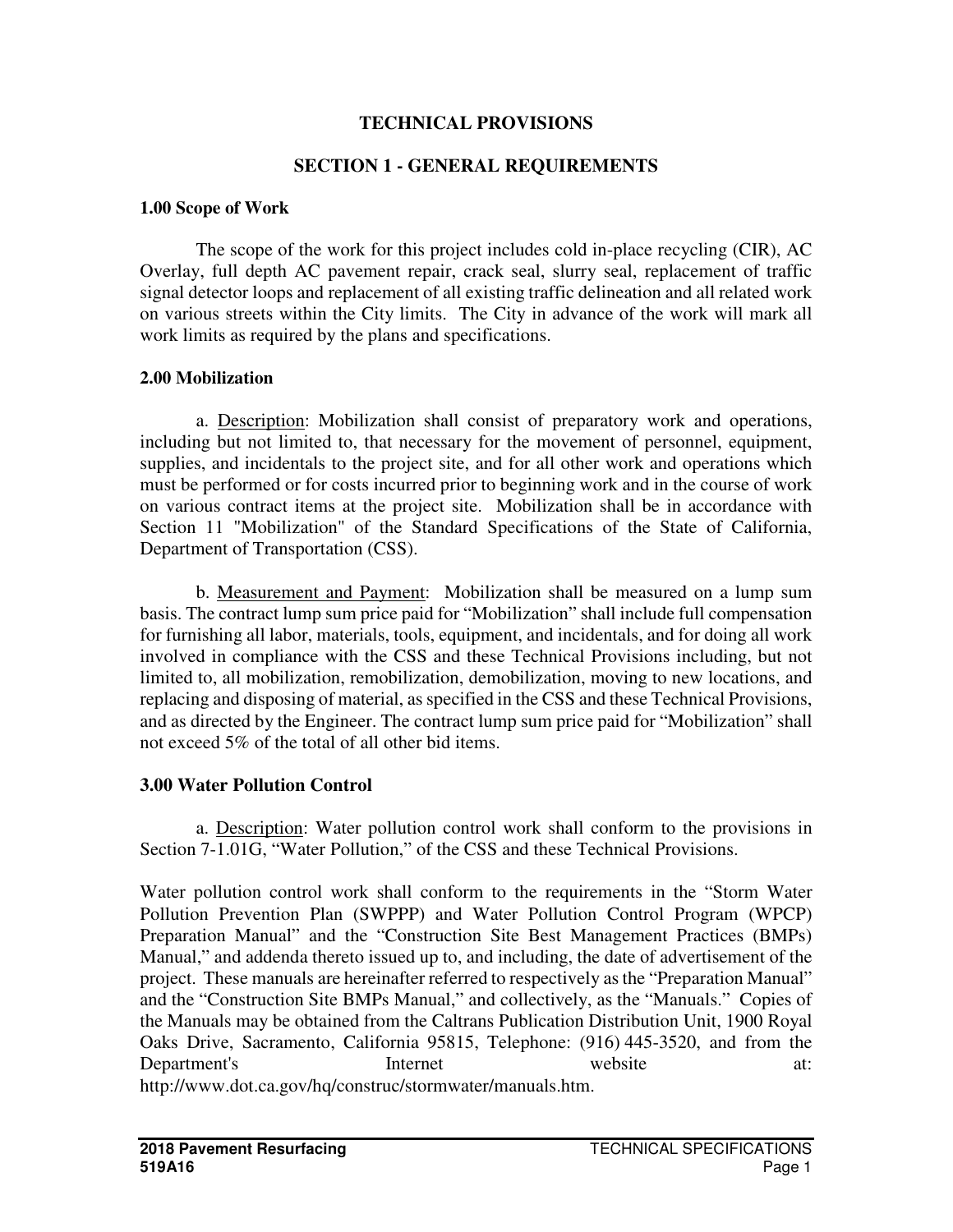The Contractor shall know and fully comply with applicable provisions of the Manuals, and Federal, State, and local regulations and requirements that govern the Contractor's operations and storm water and non-storm water discharges from both the project site and areas of disturbance outside the project limits during construction. Attention is directed to Sections 7-1.01, "Laws to be Observed," and 7-1.12, "Indemnification and Insurance," of the CSS.

Water pollution control requirements shall apply to storm water and non-storm water discharges from areas outside the project site which are directly related to construction activities for this contract including, but not limited to, asphalt batch plants, material borrow areas, concrete plants, staging areas, storage yards and access roads. The Contractor shall comply with the Manuals for those areas and shall implement, inspect and maintain the required water pollution control practices.

The Contractor shall be responsible for penalties assessed or levied on the Contractor or the City as a result of the Contractor's failure to comply with the provisions in this section "Water Pollution Control" including, but not limited to, compliance with the applicable provisions of the Manuals, and Federal, State and local regulations and requirements as set forth therein.

Penalties as used in this section shall include fines, penalties and damages, whether proposed, assessed, or levied against the City or the Contractor, including those levied under the Federal Clean Water Act and the State Porter-Cologne Water Quality Control Act, by governmental agencies or as a result of citizen suits. Penalties shall also include payments made or costs incurred in settlement for alleged violations of the Manuals, or applicable laws, regulations, or requirements. Costs incurred could include sums spent instead of penalties, in mitigation or to remediate or correct violations

b. Measurement and Payment: Full compensation for water pollution control shall be measured on a lump sum basis. The contract lump sum price paid for "Water Pollution Control" shall include full compensation for furnishing all labor, materials, tools, equipment, and incidentals necessary to complete the installation of the BMPs, monitor and maintain the BMPs as called out in the WPCP and doing all work involved in compliance with the CSS, these Technical Provisions, and as directed by the Engineer.

## **4.00 Scheduling**

a. Description: The Contractor shall submit a complete, tentative project schedule at the time of the pre-construction meeting. A minimum of five (5) working days prior to beginning work on any of the streets, the Contractor shall submit to the Engineer for approval a detailed written schedule of work listing the dates on which individual streets shall be surfaced. Following approval, the Contractor shall adhere diligently to the approved written schedule in the prosecution of the work.

The Contractor shall post "No Parking" signs on affected streets indicating the date of work at least three (3) calendar days prior to the actual work. The Contractor shall also notify individual residents who will be adversely affected by the work in writing via fliers or door hangers one (1) week prior to the start of the work. The Contractor shall submit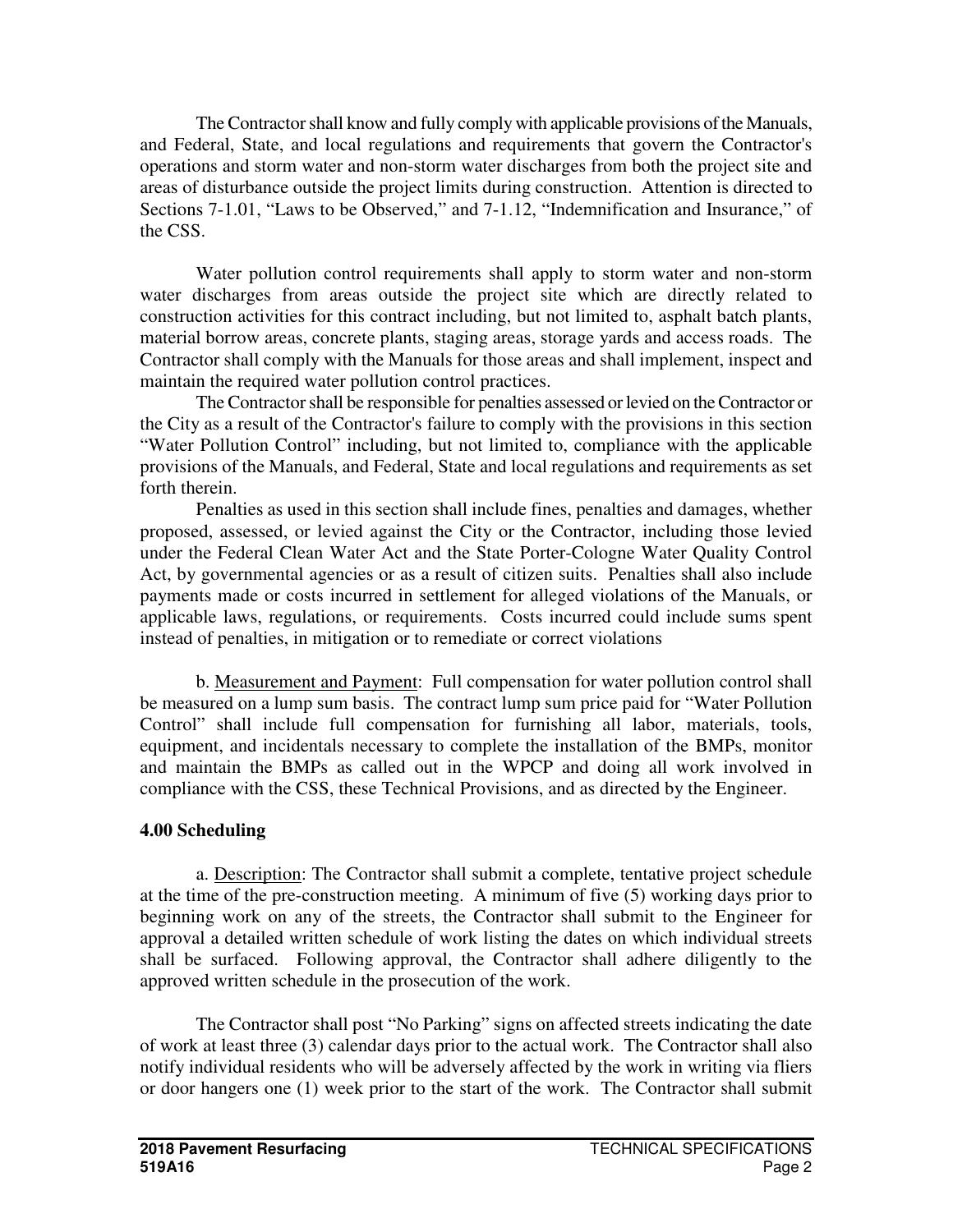for approval by the Engineer a sample of the written notification to be supplied to residents. This sample shall be submitted at the time of the pre-construction meeting. Any expenses incurred by delays caused by the failure of the Contractor to adhere to the approved schedule or to properly notify residents shall be borne solely by the Contractor.

 b. Measurement and Payment: Full compensation for scheduling shall be considered as included in the contract price paid for various items of work involved and no additional compensation will be allowed therefor.

## **5.00 Construction Area Traffic Control Devices**

a. Description: Flagging, signs, and all other traffic control devices furnished, installed, maintained, and removed when no longer required shall conform to the provisions in Section 12, "Construction Area Traffic Control Devices," of the CSS and these Technical Provisions.

Category 1 traffic control devices are defined as those devices that are small and lightweight (less than 45 kg {100 pounds}), and have been in common use for many years. The devices shall be known to be crashworthy by crash testing, crash testing of similar devices, or years of demonstrable safe performance. Category 1 traffic control devices include traffic cones, plastic drums, portable delineators, and channelizers.

If requested by the Engineer, the Contractor shall provide written self-certification for crashworthiness of Category 1 traffic control devices. Self-certification shall be provided by the manufacturer or Contractor and shall include the following: date, Federal Aid number (if applicable), expenditure authorization, district, county, route and kilometer post {post mile} of project limits; company name of certifying vendor, street address, city, state and zip code; printed name, signature and title of certifying person; and an indication of which Category 1 traffic control devices will be used on the project. The Contractor may obtain a standard form for self-certification from the Engineer.

Category 2 traffic control devices are defined as those items that are small and lightweight (less than 45 kg {100 pounds}), and that are not expected to produce significant vehicular velocity change, but may otherwise be potentially hazardous. Category 2 traffic control devices include: barricades and portable sign supports.

Category 2 devices purchased on or after October 1, 2000 shall be on the Federal Highway Administration (FHWA) Acceptable Crashworthy Category 2 Hardware for Work Zones list. This list is maintained by FHWA and can be located at the following internet address:

https://safety.fhwa.dot.gov/roadway\_dept/countermeasures/reduce\_crash\_severity\_ /listing.cfm?code=workzone

 The Department maintains a secondary list at the following internet address: http://www.dot.ca.gov/trafficops/tcd/links.html

Category 2 devices that have not received FHWA acceptance, and were purchased before October 1, 2000, shall not be used on the project. Category 2 devices in use that have received FHWA acceptance shall be labeled with the FHWA acceptance letter number and the name of the manufacturer by the start of the project. The label shall be readable. All Category 2 devices without a label shall not be used on the project.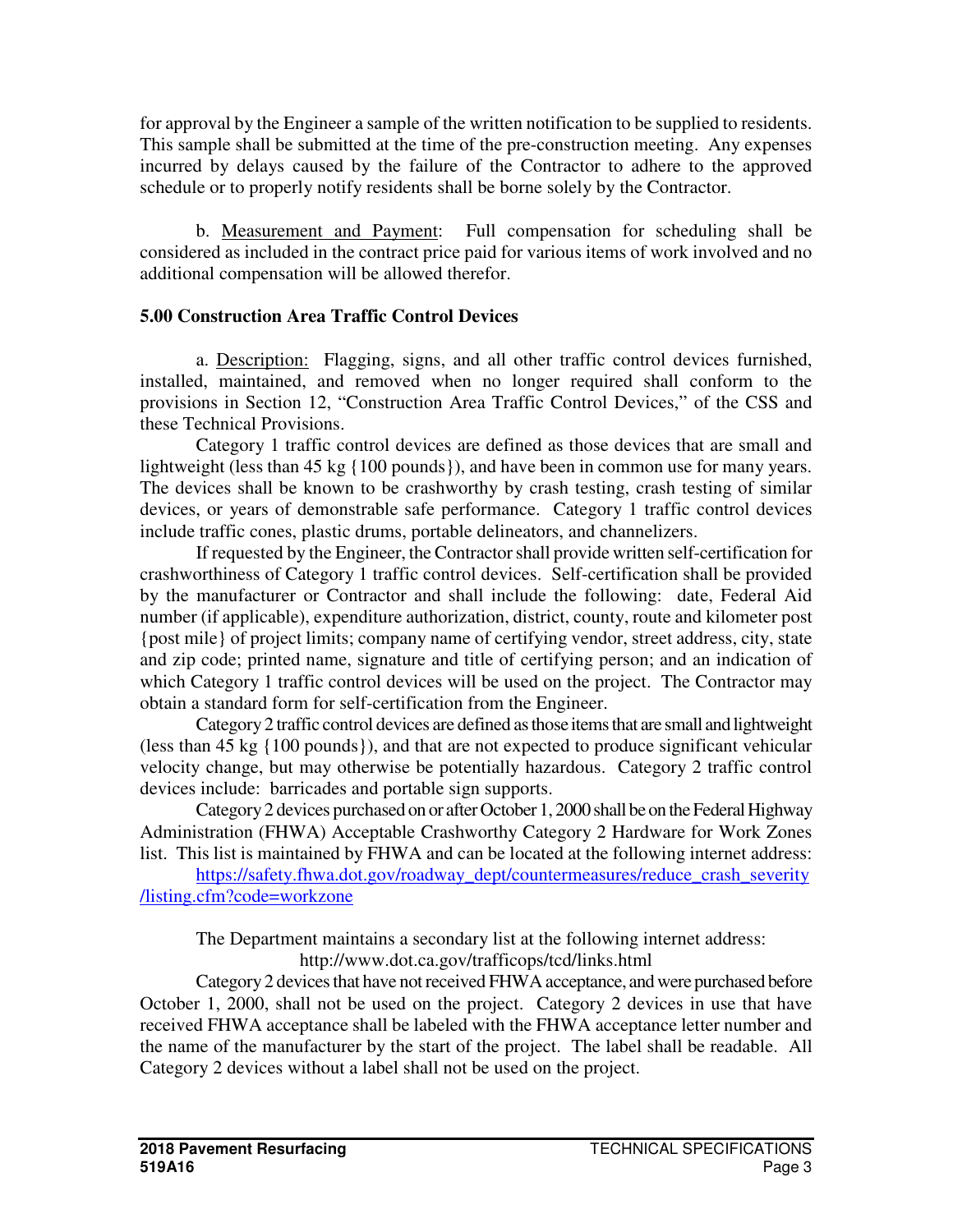If requested by the Engineer, the Contractor shall provide a written list of Category 2 devices to be used on the project at least 5 days prior to beginning any work using the devices. For each type of device, the list shall indicate the FHWA acceptance letter number and the name of the manufacturer.

b. Measurement and Payment: Full compensation for construction area traffic control devices shall be considered as included in the contract price paid for various items of work involved and no additional compensation will be allowed therefor.

## **6.00 Traffic Control Systems**

a. Description: A traffic control system shall consist of closing traffic lanes in conformance the provisions in Section 12, "Construction Area Traffic Control Devices," of the CSS, the provisions under "Traffic Control Systems" and "Construction Area Signs" of these Technical Provisions. Attention is also directed to Sections 7-1.08, "Public Convenience," and 7-1.09, "Public Safety," of the CSS.

 The Contractor shall notify local authorities of the Contractor's intent to begin work at least five (5) days before work is begun. The Contractor shall cooperate with local authorities relative to handling traffic through the area and shall make all arrangements relative to keeping the working area clear of parked vehicles.

Whenever vehicles or equipment are parked on the shoulder within 6'  $(1.8 \text{ m})$  of a traffic lane, the shoulder area shall be closed with fluorescent traffic cones or portable delineators placed on a taper in advance of the parked vehicles or equipment and along the edge of the pavement at 25' (7.5 m) intervals to a point not less than 25' (7.5 m) past the last vehicle or piece of equipment. A minimum of 9 cones or portable delineators shall be used for the taper. A C23 (Road Work Ahead) or C24 (Shoulder Work Ahead) sign shall be mounted on a portable sign stand with flags. The sign shall be placed where directed by the Engineer.

Construction operations requiring the closure of one or more lanes on Sutter Boulevard or Hill Road shall be limited to the hours between 8 AM to 4 PM. All other construction operations shall be limited to the hours between 7 AM to 6 PM. Contractor must maintain one lane of traffic in both directions of travel at all times on Arterials and high traffic volume streets. The Contractor may close residential and low traffic volume streets only with advance approval of the Engineer. Minor deviations from the requirements of this section concerning hours of work, which do not significantly change the cost of the work, may be permitted upon the written request of the Contractor if, in the opinion of the Engineer, public traffic will be better served and the work expedited. These deviations shall not be adopted by the Contractor until the Engineer has approved them in writing. All other modifications will be made by contract change order.

Traffic Control for Lane Closures: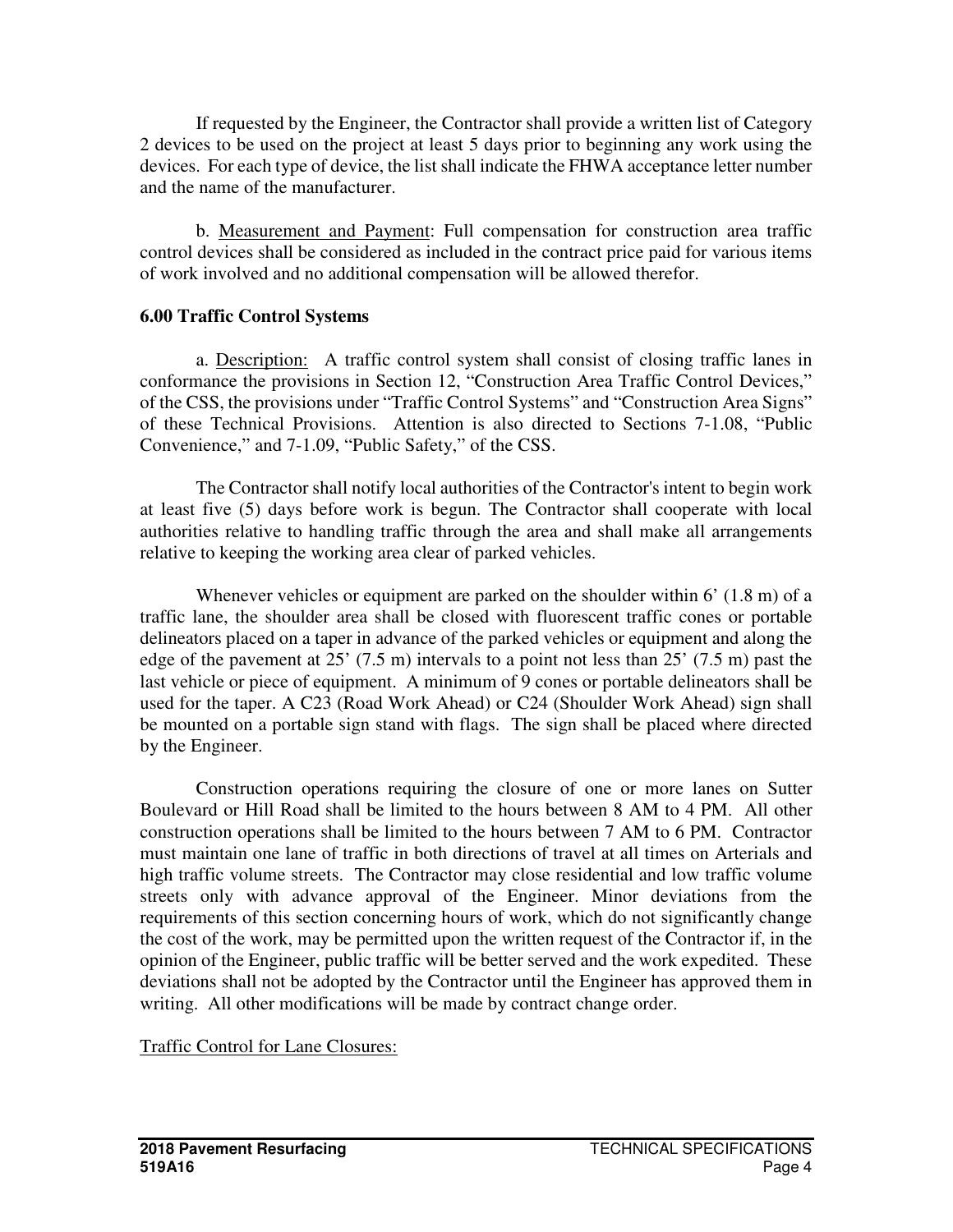The provisions in this section will not relieve the Contractor of responsibility for providing additional devices or taking measures as may be necessary to comply with the provisions in Section 7-1.09, "Public Safety," of the CSS.

 During traffic striping operations and pavement marker placement operations using bituminous adhesive, traffic shall be controlled, at the option of the Contractor, with either stationary or moving lane closures. During other operations, traffic shall be controlled with stationary lane closures. Attention is directed to the provisions in Section 84-1.04, "Protection from Damage," and Section 85-1.06, "Placement," of the CSS.

 If components in the traffic control system are displaced or cease to operate or function as specified from any cause during the progress of the work, the Contractor shall immediately repair the components to the original condition or replace the components and shall restore the components to the original location.

 1. Stationary Lane Closure: When lane closures are made for work periods only, at the end of each work period, components of the traffic control system, except portable delineators placed along open trenches or excavation adjacent to the traveled way shall be removed from the traveled way and shoulder. If the Contractor so elects, the components may be stored at selected central locations, designated by the Engineer within the limits of the City right of way.

2. Moving Lane Closure: Flashing arrow signs used in moving lane closures shall be truck-mounted. Changeable message signs used in moving lane closure operations shall conform to the provisions in Section 12-3.12, "Portable Changeable Message Signs," of the CSS, except the signs shall be truck-mounted and the full operation height of the bottom of the sign may be less than 2.1 m {7 feet} above the ground, but should be as high as practicable.

Truck-mounted attenuators (TMA) for use in moving lane closures shall be any of the following approved models, or equal:

- Hexfoam TMA Series 3000, Alpha 1000 TMA Series 1000 and Alpha 2001 TMA Series 2001, manufactured by Energy Absorption Systems, Inc., One East Wacker Drive, Chicago, IL 60601-2076, Telephone (312) 467-6750.
	- o Distributor (Northern): Traffic Control Service, Inc., 8585 Thys Court, Sacramento, CA 95828, Telephone 1-800-884-8274, FAX (916) 387-9734.
	- o Distributor (Southern): Traffic Control Service, Inc., 1881 Betmor Lane, Anaheim, CA 92805, and Telephone 1-800-222-8274.
- Cal T-001 Model 2 or Model 3, manufacturer and distributor: Hexcel Corporation, 11711 Dublin Boulevard, P.O. Box 2312, Dublin, CA 94568, Telephone (510) 828-4200.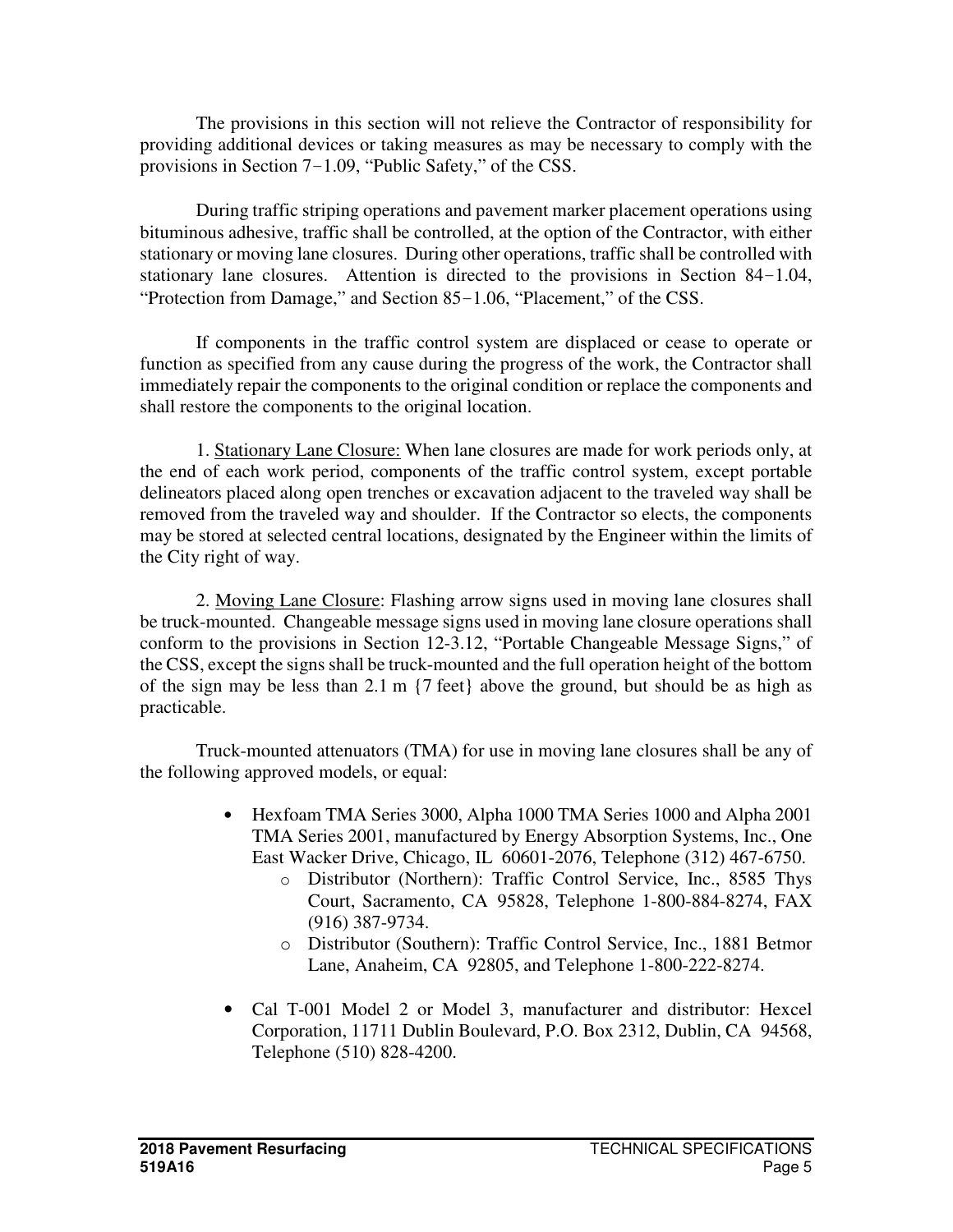• Renco Rengard Model Nos. CAM 8-815 and RAM 8-815, manufacturer and distributor: Renco Inc., 1582 Pflugerville Loop Road, P.O. Box 730, Pflugerville, TX 78660-0730, Telephone 1-800-654-8182.

Each TMA shall be individually identified with the manufacturer's name, address, TMA model number, and a specific serial number. The names and numbers shall each be a minimum 13 mm {1/2 inch} high and located on the left (street) side at the lower front corner. The TMA shall have a message next to the name and model number in 13 mm  ${1/2}$  inch} high letters which states, "The bottom of this TMA shall be 305 mm  $\pm$  153 mm  ${12}$  inches  $\pm$  6 inches above the ground at all points for proper impact performance." Any TMA which is damaged or appears to be in poor condition shall not be used unless recertified by the manufacturer. The Engineer shall be the sole judge as to whether used TMAs supplied under this contract need recertification. Each unit shall be certified by the manufacturer to meet the requirements for TMA in conformance with the standards established by the Transportation Laboratory.

Approvals for new TMA designs proposed as equal to the above approved models shall be in conformance with the procedures (including crash testing) established by the Transportation Laboratory. For information regarding submittal of new designs for evaluation contact: Transportation Laboratory, 5900 Folsom Boulevard, Sacramento, California 95819.

New TMAs proposed as equal to approved TMAs or approved TMAs determined by the Engineer to need recertification shall not be used until approved or recertified by the Transportation Laboratory.

 b. Measurement and Payment: The contract lump sum price paid for "Traffic Control Systems" shall include full compensation for furnishing all labor, materials (including signs), tools, equipment, and incidentals, and for doing all the work involved in placing, removing, storing, maintaining, moving to new locations, replacing and disposing of the components of the traffic control system, as specified in the CSS and these Technical Provisions, and as directed by the Engineer. Flagging costs shall be fully the responsibility of the Contractor.

The adjustment provisions in Section 4-1.03, "Changes," of the CSS shall not apply to the item of traffic control system for lane closures. Adjustments in compensation for traffic control systems will be made only for increased or decreased traffic control system required by changes ordered by the Engineer and will be made on the basis of the cost of the increased or decreased traffic control necessary.

# **7.00 Prequalified and Tested Signing and Delineation Materials**

a. Description: The Department of Transportation (Caltrans) maintains the following list of Prequalified and Tested Signing and Delineation Materials. The Engineer shall not be precluded from sampling and testing products on the list of Prequalified and Tested Signing and Delineation Materials.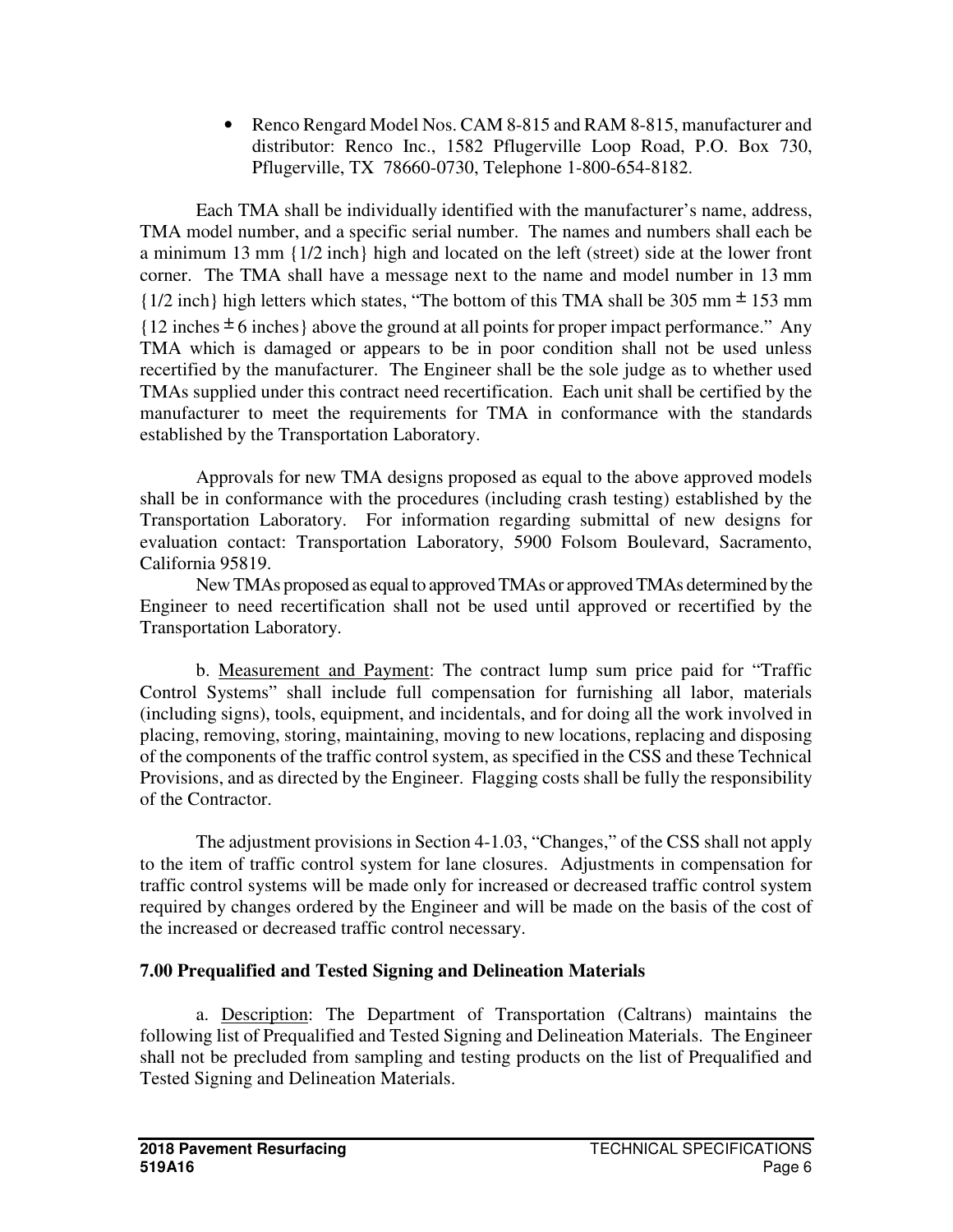The manufacturer of products on the list of Prequalified and Tested Signing and Delineation Materials shall furnish the Engineer a Certificate of Compliance in conformance with the provisions in Section 6-1.07, "Certificates of Compliance," of the CSS for each type of traffic product supplied.

For those categories of materials included in the list of Prequalified and Tested Signing and Delineation Materials, only those products shown within the listing may be used in the work. Other categories of products, not included in the list of Prequalified and Tested Signing and Delineation Materials, may be used in the work provided they conform to the requirements of the CSS.

Materials and products may be added to the list of Prequalified and Tested Signing and Delineation Materials if the manufacturer submits a New Product Information Form to the New Product Coordinator at the Transportation Laboratory. Upon a Departmental request for samples, sufficient samples shall be submitted to permit performance of required tests. Approval of materials or products will depend upon compliance with the specifications and tests the Department may elect to perform.

#### **PAVEMENT MARKERS, PERMANENT TYPE**

Retroreflective With Abrasion Resistant Surface (ARS)

- a. Apex, Model 921AR (100 mm x 100 mm)
- b. Avery Dennison (formerly Stimsonite), Models C88 (100 mm x 100 mm), 911 (100 mm x 100 mm) and 953 (70 mm x 114 mm)
- c. Ray-O-Lite, Model "AA" ARS (100 mm x 100 mm)
- d. 3M Series 290 (89 mm x 100 mm)

Retroreflective With Abrasion Resistant Surface (ARS) (For recessed applications only)

- a. Avery Dennison (formerly Stimsonite), Model 948 (58 mm x 119 mm)
- b. Avery Dennison (formerly Stimsonite), Model 944SB (51 mm x  $100 \text{ mm}$ <sup>\*</sup>
- c. Ray-O-Lite, Model 2002 (58 mm x 117 mm)
- d. Ray-O-Lite, Model 2004 ARS (51 mm x 100 mm)\*
- e. \*For use only in 114 mm wide (older) recessed slots

Non-Reflective For Use With Epoxy Adhesive, 100 mm Round

a. Apex Universal (Ceramic)

Non-Reflective For Use With Bitumen Adhesive, 100 mm Round

- a. Alpine Products, "D-Dot" and "ANR" (ABS)
- b. Apex Universal (Ceramic)
- c. Apex Universal, Models 929 (ABS) and 929PP (Polypropylene)
- d. Elgin Molded Plastics, "Empco-Lite" Model 900 (ABS)
- e. Hi-Way Safety, Inc., Models P20-2000W and 2001Y (ABS)
- f. Interstate Sales, "Diamond Back" (ABS) and (Polypropylene)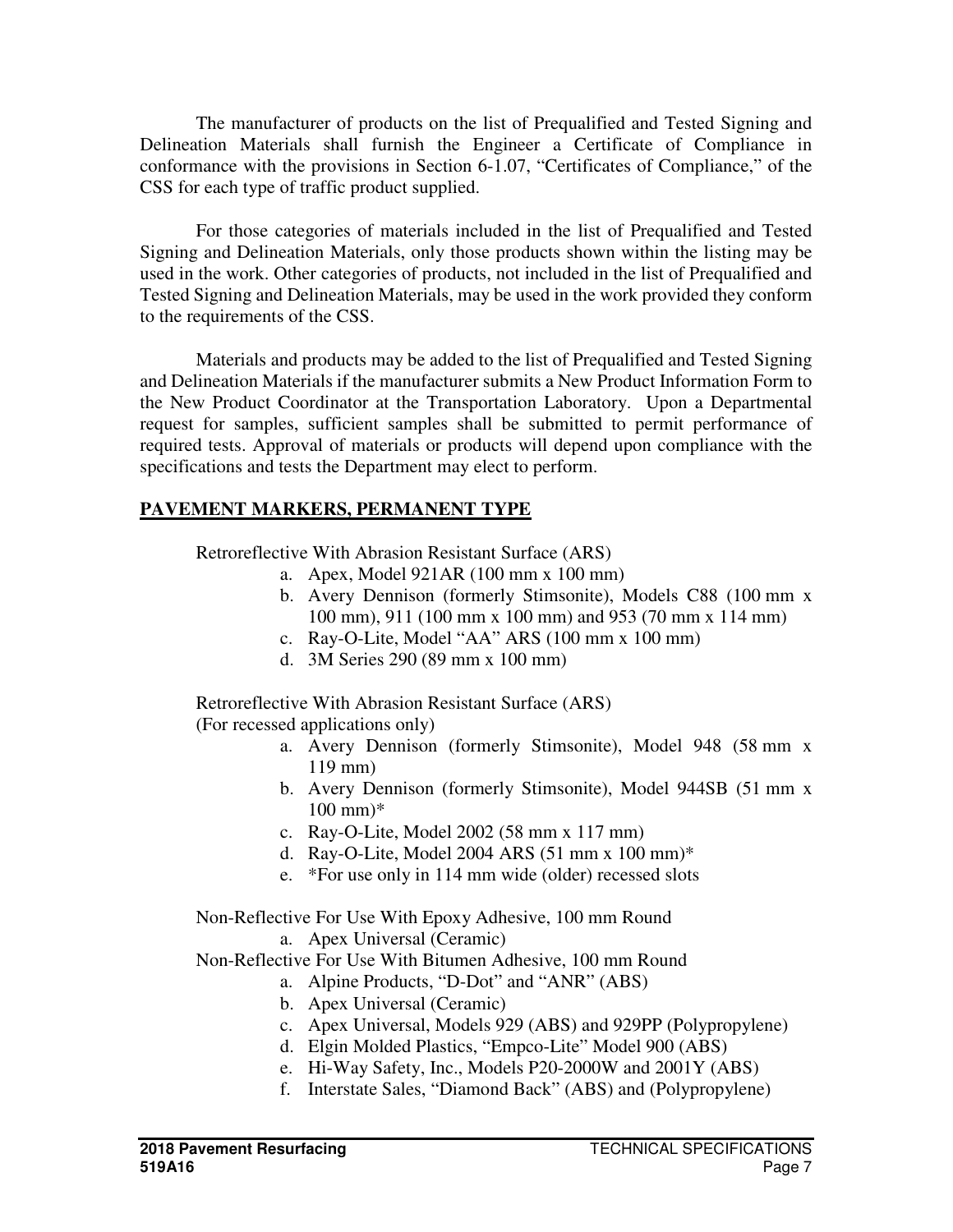- g. Novabrite Models Adot-w (White) Adot-y (Yellow), (ABS)
- h. Road Creations, Model RCB4NR (Acrylic)
- i. Zumar Industries, "Titan TM40A" (ABS)

## **PAVEMENT MARKERS, TEMPORARY TYPE**

Temporary Markers For Long Term Day/Night Use (6 months or less)

- a. Apex Universal, Model 924 (100 mm x 100 mm)
- b. Elgin Molded Plastics, "Empco-Lite" Model 901 (100 mm x 100 mm)
- c. Road Creations, Model R41C (100 mm x 100 mm)
- d. Vega Molded Products "Temporary Road Marker" (75 mm x 100 mm)

Temporary Markers For Short Term Day/Night Use (14 days or less)

(For seal coat or Scrub seal applications, clear protective covers are required)

- a. Apex Universal, Model 932
- b. Bunzl Extrusion, Models T.O.M., T.R.P.M., and "HH" (High Heat)
- c. Hi-Way Safety, Inc., Model 1280/1281

# **STRIPING AND PAVEMENT MARKING MATERIAL**

Permanent Traffic Striping and Pavement Marking Tape

- a. Advanced Traffic Marking, Series 300 and 400
- b. Brite-Line, Series 1000
- c. Brite-Line, "DeltaLine XRP"
- d. Swarco Industries, "Director 35" (For transverse application only)
- e. Swarco Industries, "Director 60"
- f. 3M, "Stamark" Series 380 and 5730
- g. 3M, "Stamark" Series 420 (For transverse application only)

Temporary (Removable) Striping and Pavement Marking Tape (6 months or less)

- a. Advanced Traffic Marking, Series 200
- b. Brite-Line, Series 100
- c. Garlock Rubber Technologies, Series 2000
- d. P.B. Laminations, Aztec, Grade 102
- e. Swarco Industries, "Director-2"
- f. Trelleborg Industri, R140 Series
- g. 3M, Series 620 "CR", and Series A750
- h. 3M, Series A145, Removable Black Line Mask
- i. Advanced Traffic Marking Black "Hide-A-Line"
- j. Brite-Line "BTR" Black Removable Tape

## Preformed Thermoplastic (Heated in place)

- a. Avery Dennison, "Hotape"
- b. Flint Trading, "Premark" and "Premark 20/20 Flex"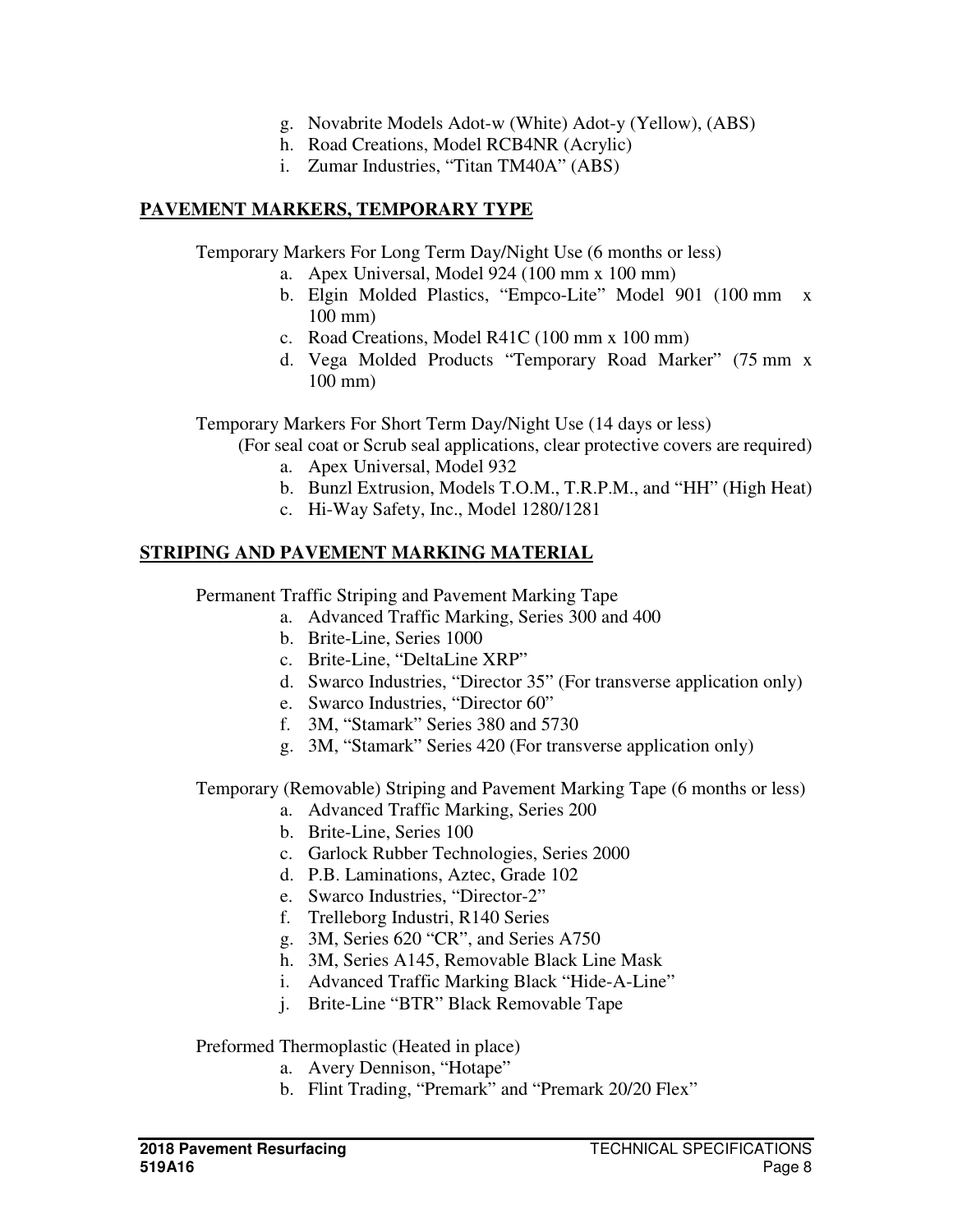Ceramic Surfacing Laminate, 150 mm x 150 mm

a. Safeline Industries/Highway Ceramics, Inc.

## **CLASS 1 DELINEATORS**

One Piece Drivable Flexible Type, 1700 mm

- a. Bunzl Extrusion, "Flexi-Guide Models 400 and 566"
- b. Carsonite, Curve-Flex CFRM-400
- c. Carsonite, Roadmarker CRM-375
- d. FlexStake, Model 654 TM
- e. GreenLine Models HWD1-66 and CGD1-66
- f. J. Miller Industries, Model JMI-375 (with soil anchor)

Special Use Flexible Type, 1700 mm

- a. Bunzl Extrusion, Model FG 560 (with 450 mm U-Channel base)
- b. Carsonite, "Survivor" (with 450 mm U-Channel base)
- c. Carsonite, Roadmarker CRM-375 (with 450 mm U-Channel base)
- d. FlexStake, Model 604
- e. GreenLine Models HWDU and CGD (with 450 mm U-Channel base)
- f. Safe-Hit with 200 mm pavement anchor (SH248-GP1)
- g. Safe-Hit with 380 mm soil anchor (SH248-GP2) and with 450 mm soil anchor (SH248-GP3)

Surface Mount Flexible Type, 1200 mm

- a. Bent Manufacturing Company, Masterflex Model MF-180EX-48
- b. Carsonite, "Super Duck II"
- c. FlexStake, Surface Mount, Models 704 and 754 TM

# **CHANNELIZERS**

Surface Mount Type, 900 mm

- a. Bent Manufacturing Company, Masterflex Models MF-360-36 (Round) and MF-180-36 (Flat)
- b. Bunzl Extrusion, Flex-Guide Models FG300LD and FG300UR
- c. Carsonite, "Super Duck" (Flat SDF-436, Round SDR-336)
- d. Carsonite, "Super Duck II" Model SDCF203601MB "The Channelizer"
- e. FlexStake, Surface Mount, Models 703 and 753 TM
- f. GreenLine, Model SMD-36
- g. Hi-Way Safety, Inc. "Channel Guide Channelizer" Model CGC36
- h. Repo, Models 300 and 400
- i. Safe-Hit, Guide Post, Model SH236SMA
- j. The Line Connection, "Dura-Post" Model DP36-3 (Permanent)
- k. The Line Connection, "Dura-Post" Model DP36-3C (Temporary)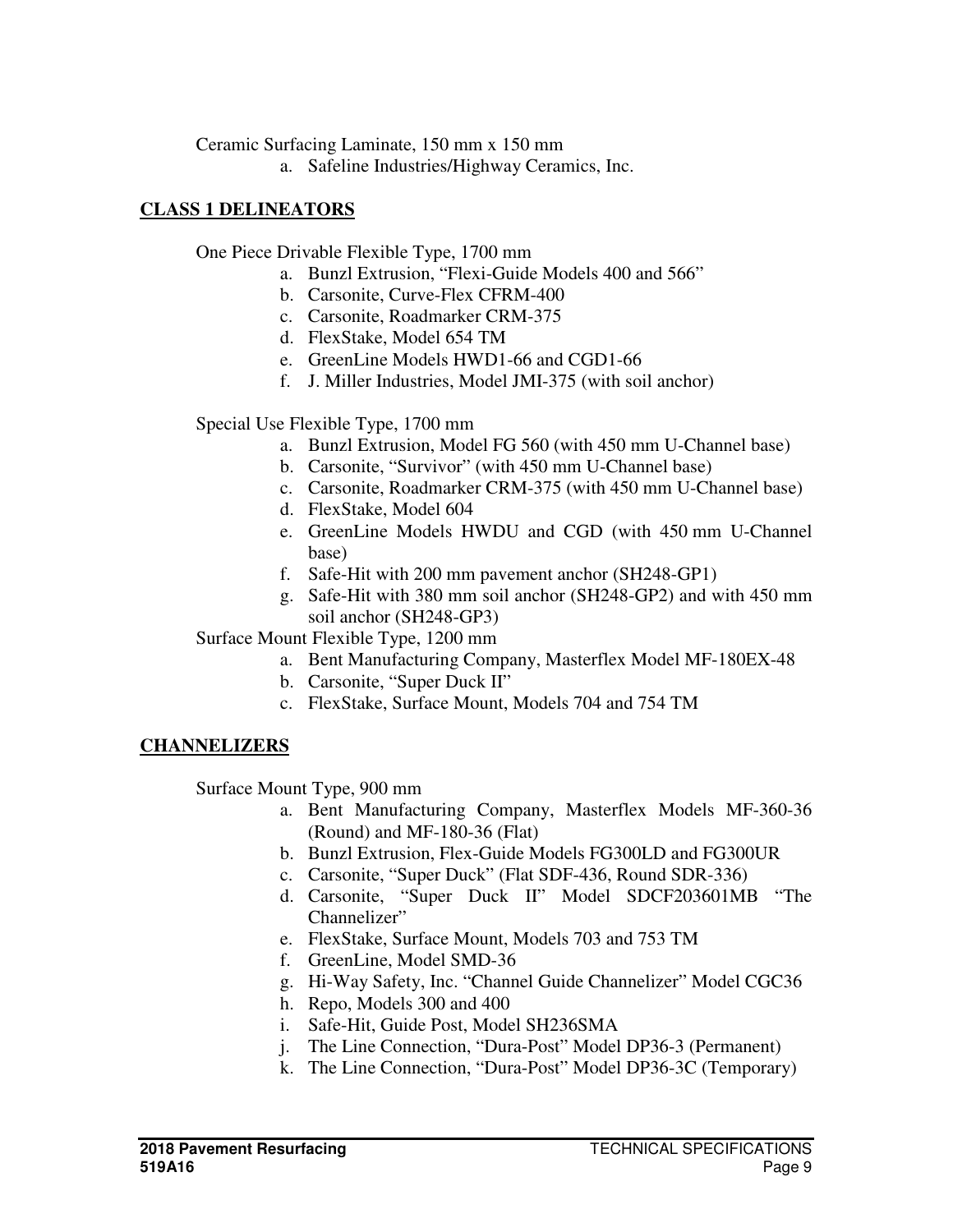#### **CONICAL DELINEATORS, 1070 mm**

(For 700 mm Traffic Cones, see Standard Specifications)

- a. Bent Manufacturing Company "T-Top"
- b. Plastic Safety Systems "Navigator-42"
- c. Radiator Specialty Company "Enforcer"
- d. Roadmaker Company "Stacker"
- e. TrafFix Devices "Grabber"

## **OBJECT MARKERS**

Type "K", 450 mm

- a. Carsonite, Model SMD 615
- b. FlexStake, Model 701 KM
- c. Repo, Models 300 and 400
- d. Safe-Hit, Model SH718SMA
- e. The Line Connection, Model DP21-4K
- Type "K-4" / "Q" Object Markers, 600 mm
	- a. Bent Manufacturing "Masterflex" Model MF-360-24
	- b. Bunzl Extrusion, Model FG324PE
	- c. Carsonite, Super Duck II
	- d. FlexStake, Model 701KM
	- e. Repo, Models 300 and 400
	- f. Safe-Hit, Models SH8 24SMA\_WA and SH8 24GP3\_WA
	- g. The Line Connection, Model DP21-4Q

#### **CONCRETE BARRIER MARKERS AND TEMPORARY RAILING (TYPE K) REFLECTORS**

Impactable Type

- a. ARTUK, "FB"
	- b. Bunzl Extrusion, Model PCBM-12
	- c. Duraflex Corp., "Flexx 2020" and "Electriflexx"
	- d. Hi-Way Safety, Inc., Model GMKRM100
	- e. Sun-Lab Technology, "Safety Guide Light Model TM-5"

Non-Impactable Type

- a. ARTUK, JD Series
- b. Vega Molded Products, Models GBM and JD

#### **THRIE BEAM BARRIER MARKERS**

(For use to the left of traffic)

- a. Bunzl Extrusion, "Mini" (75 mm x 254 mm)
- b. Duraflex Corp., "Railrider"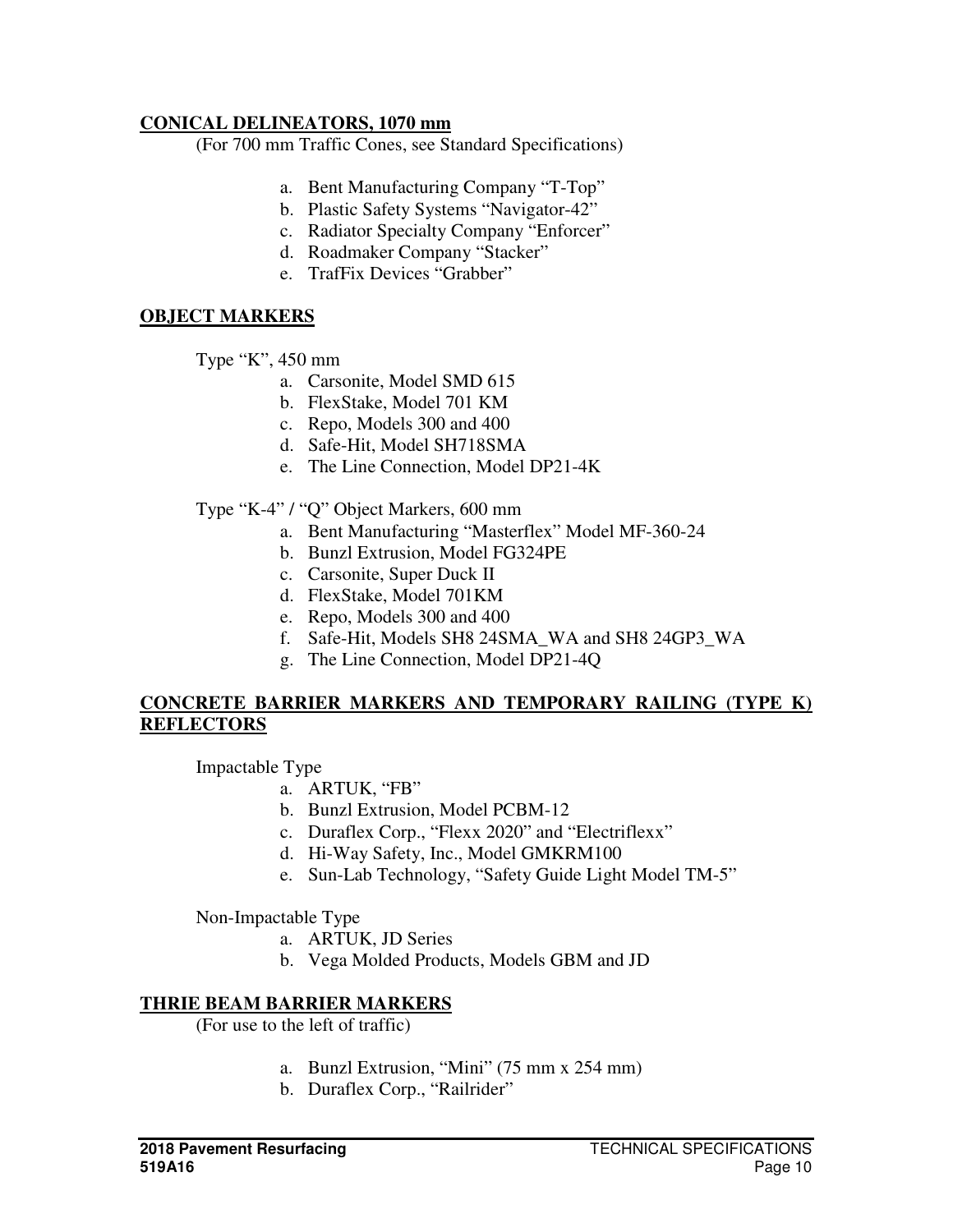# **CONCRETE BARRIER DELINEATORS, 400 mm**

(For use to the right of traffic)

- a. Bunzl Extrusion, Model PCBM T-16
- b. Safe-Hit, Model SH216RBM
- c. Sun-Lab Technology, "Safety Guide Light, Model TM16," 75 mm x 300 mm

## **CONCRETE BARRIER-MOUNTED MINI-DRUM (260 mm x 360 mm x 570 mm)**

a. Stinson Equipment Company "SaddleMarker"

## **SOUND WALL DELINEATOR**

(Applied vertically. Place top of 75 mm x 300 mm reflective element at 1200 mm above roadway)

- a. Bunzl Extrusion, PCBM S-36
- b. Sun-Lab Technology, "Safety Guide Light, Model SM12," 75 mm x 300 mm

## **GUARD RAILING DELINEATOR**

(Place top of reflective element at 1200 mm above plane of roadway)

Wood Post Type, 686 mm

- a. Bunzl Extrusion, FG 427 and FG 527
- b. Carsonite, Model 427
- c. FlexStake, Model 102 GR
- d. GreenLine GRD 27
- e. J. Miller Model JMI-375G
- f. Safe-Hit, Model SH227GRD

Steel Post Type

a. Carsonite, Model CFGR-327 with CFGRBK300 Mounting Bracket **RETROREFLECTIVE SHEETING** 

Channelizers, Barrier Markers, and Delineators

- a. Avery Dennison T-6500 Series (Formerly Stimsonite, Series 6200) (For rigid substrate devices only)
- b. Nippon Carbide, Flexible Ultralite Grade (ULG) II
- c. Reflexite, PC-1000 Metalized Polycarbonate
- d. Reflexite, AC-1000 Acrylic
- e. Reflexite, AP-1000 Metalized Polyester
- f. Reflexite, Conformalight, AR-1000 Abrasion Resistant Coating
- g. 3M, High Intensity

Traffic Cones, 330 mm Sleeves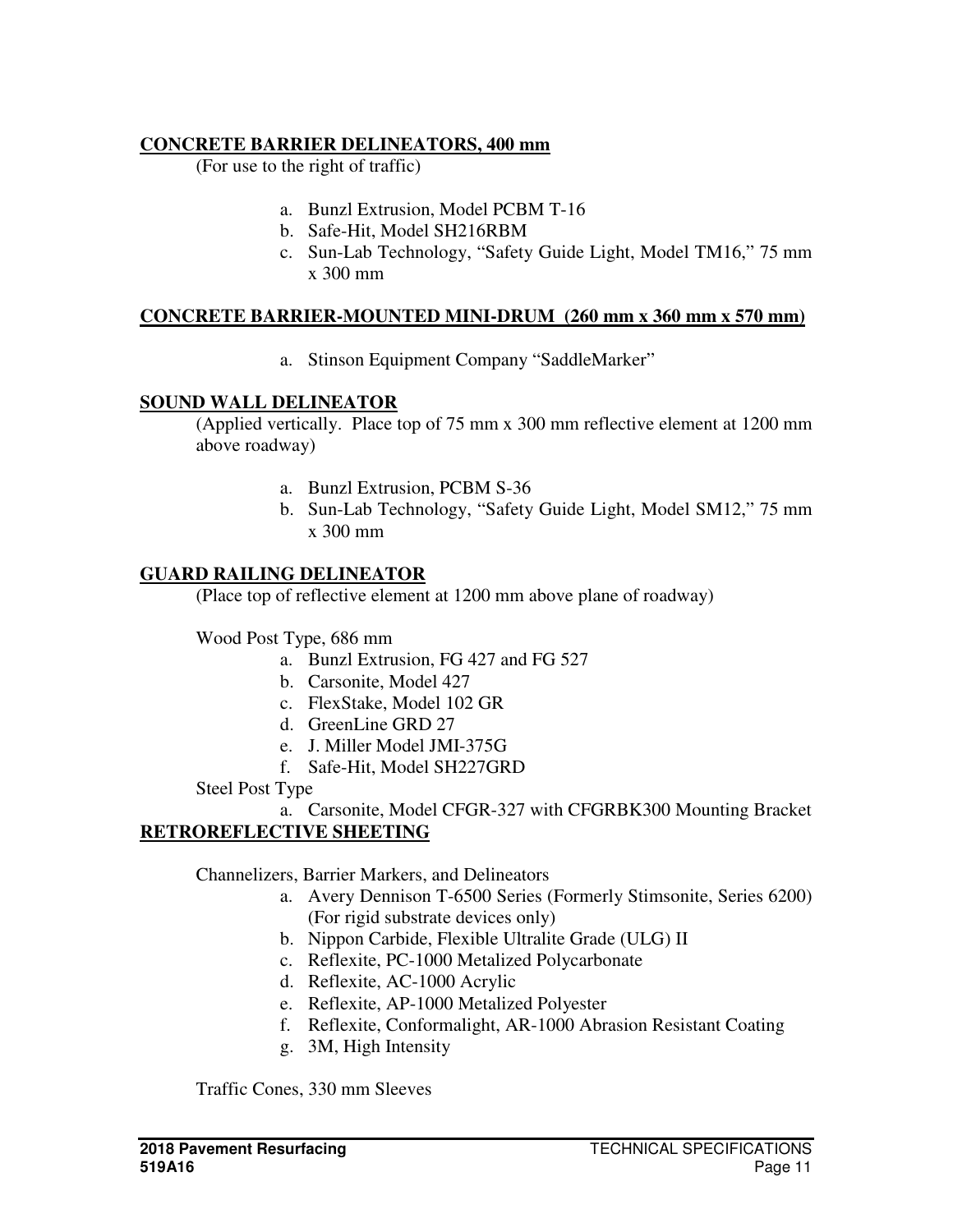a. Reflexite SB (Polyester), Vinyl or "TR" (Semi-transparent)

Traffic Cones, 100 mm and 150 mm Sleeves

- a. Nippon Carbide, Flexible Ultralite Grade (ULG) II
- b. Reflexite, Vinyl, "TR" (Semi-transparent) or "Conformalight"
- c. 3M Series 3840

Barrels and Drums

- a. Avery Dennison W-6100
- b. Nippon Carbide, Flexible Ultralite Grade (ULG) II
- c. Reflexite, "Conformalight", "Super High Intensity" or "High Impact Drum Sheeting"
- d. 3M Series 3810

Barricades: Type I, Medium-Intensity (Typically Enclosed Lens, Glass-Bead Element)

- a. American Decal, Adcolite
- b. Avery Dennison, T-1500 and T-1600 series
- c. 3M Engineer Grade, Series 3170

Barricades: Type II, Medium-High-Intensity (Typically Enclosed Lens, Glass Bead Element)

- a. Avery Dennison, T-2500 Series
- b. Kiwalite Type II
- c. Nikkalite 1800 Series

Signs: Type II, Medium-High-Intensity (Typically Enclosed Lens, Glass-Bead Element)

- a. Avery Dennison, T-2500 Series
- b. Kiwalite, Type II
- c. Nikkalite 1800 Series

Signs: Type III, High-Intensity (Typically Encapsulated Glass-Bead Element)

- a. Avery Dennison, T-5500 Series
- b. Nippon Carbide, Nikkalite Brand Ultralite Grade II
- c. 3M Series 3870

Signs: Type IV, High-Intensity (Typically Unmetallized Microprismatic Element) a. Avery Dennison, T-6500 Series (Formerly Stimsonite Series 6200)

Signs: Type VI, Elastomeric (Roll-Up) High-Intensity, without Adhesive

- a. Reflexite "Vinyl" (Orange)
- b. Reflexite "SuperBright" (Fluorescent orange)
- c. Reflexite "Marathon" (Fluorescent orange)
- d. 3M Series RS34 (Orange) and RS20 (Fluorescent orange)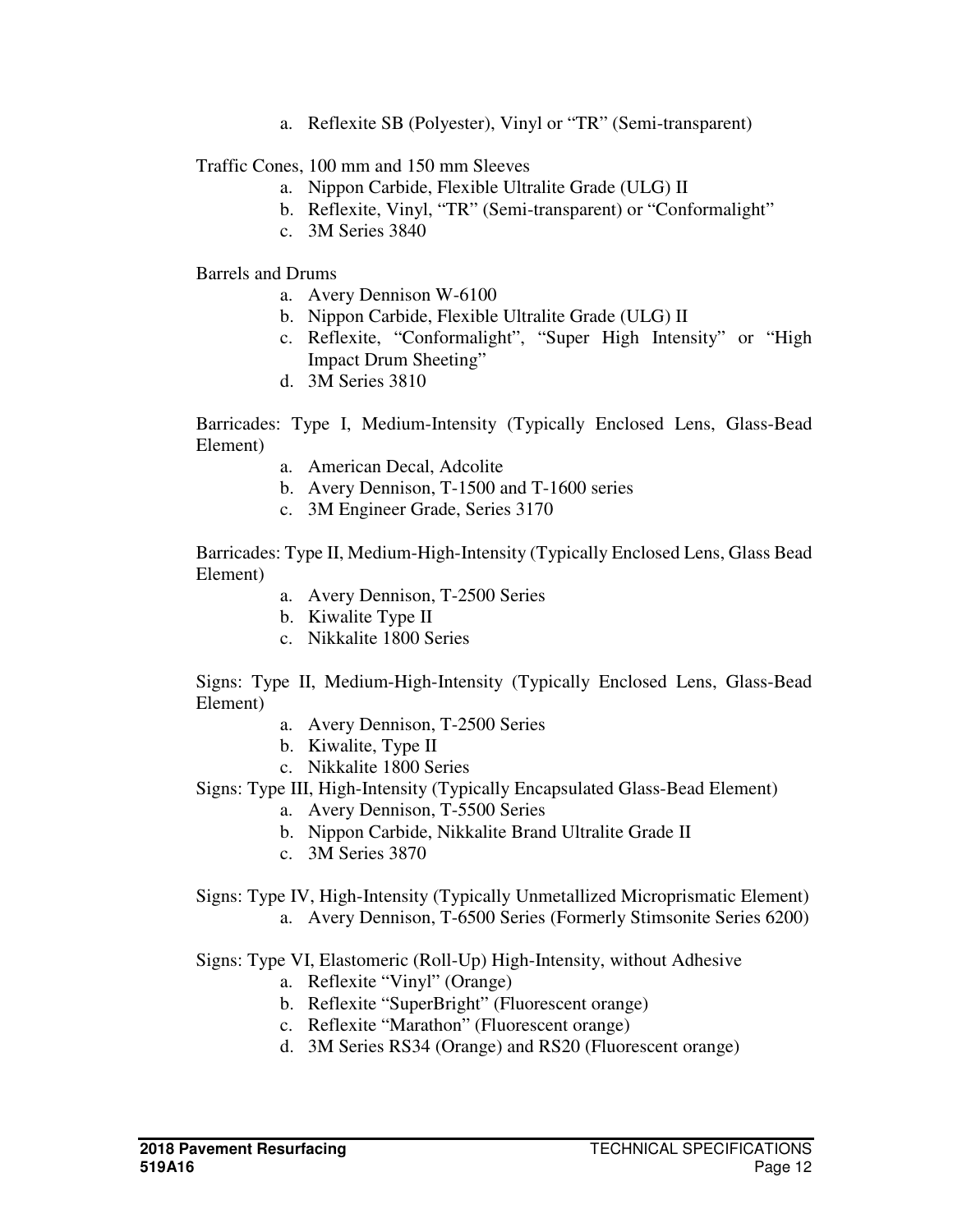Signs: Type VII, Super-High-Intensity (Typically Unmetallized Microprismatic Element)

a. 3M LDP Series 3970

Signs: Type VIII, Super-High-Intensity (Typically Unmetallized Microprismatic Element)

a. Avery Dennison, T-7500 Series

# **SPECIALTY SIGNS**

 All Sign Products, STOP Sign (All Plastic), 750 mm a. Relexite "Endurance" Work Zone Sign

# **SIGN SUBSTRATE**

Fiberglass Reinforced Plastic (FRP)

- a. Fiber-Brite
- b. Sequentia, "Polyplate"

b. Measurement and Payment: Full compensation for Prequalified and Tested Signing and Delineation Materials shall be considered as included in the contract prices paid for the various items of work involved and no additional compensation be allowed therefor.

# **8.00 Construction Area Signs**

a. Description: Construction area signs shall be furnished, installed, maintained, and removed when no longer required in accordance with the provisions in Section 12, "Construction Area Traffic Control Devices," of the CSS.

 b. Materials and Installation: The Contractor shall notify the appropriate regional notification center for operators of subsurface installations at least two (2) working days, but not more than fourteen (14) calendar days, prior to commencing any excavation for construction area signposts. The regional notification centers include but are not limited to the following:

| <b>Notification Center</b>                                       | Telephone Number |
|------------------------------------------------------------------|------------------|
| <b>Underground Service</b><br>Alert-Northern California<br>'USA) | 811              |

 All excavations required to install construction area signs shall be performed by hand methods without the use of power equipment, except that power equipment may be used if it is determined there are no utility facilities in the area of the proposed post holes.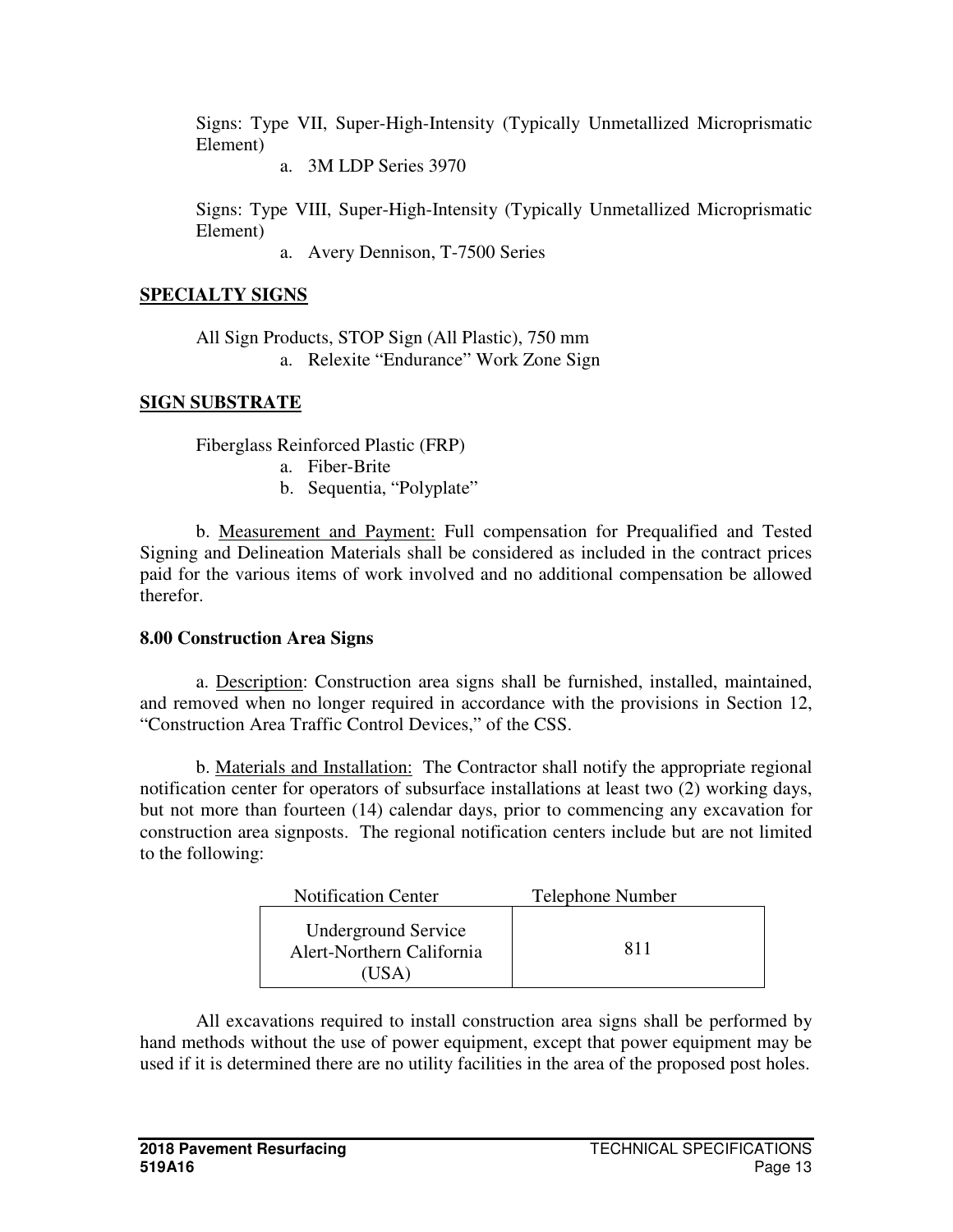Sign substrates for stationary mounted construction area signs may be fabricated from fiberglass-reinforced plastic.

 The term "construction area signs" shall also include temporary object markers required for the direction of public traffic through or around the work during construction. Object markers listed or designated on the plans as construction area signs shall be considered to be signs and shall be furnished, erected, maintained, and removed by the Contractor in the same manner specified for construction area signs and the following:

- Object markers shall be stationary mounted on wood or metal posts in accordance with the requirements in Section 82, "Markers and Delineators," of the CSS.
- Marker panels for Type N, Type P, and Type R object markers shall conform to the requirements for sign panels for stationary mounted signs.
- Target plates for Type K and Type L object markers, and posts, reflectors, and hardware shall conform to the requirements in Section 82 "Markers and Delineators" of the CSS, but need not be new.

 c. Measurement and Payment: Full compensation for furnishing, placing, maintaining, and removing construction area signs shall be considered as included in the contract prices paid for the various items of work involved and no additional compensation will be allowed therefor.

## **9.00 Project Appearance**

 a. Description: The Contractor shall maintain a neat appearance at the work site in all areas visible to the public. Broken concrete, asphalt concrete, soil, and debris developed during construction shall be disposed of concurrently with its removal. Stockpiling shall be permitted only with the approval of the Engineer and only in approved locations.

 The Contractor shall sweep the streets daily within the project area as directed by the Engineer for the duration of the project. The Contractor shall not sweep construction materials or other debris onto private properties.

 The Contractor shall be responsible for any and all damage to public and private property (including trees, plants, shrubs, fences, etc.) and shall replace with new material or correct any damaged property to the satisfaction of the Engineer.

 b. Measurement and Payment: Full compensation for maintaining an acceptable project appearance shall be considered as included in the contract prices paid for the various items of work involved and additional compensation will be allowed therefor.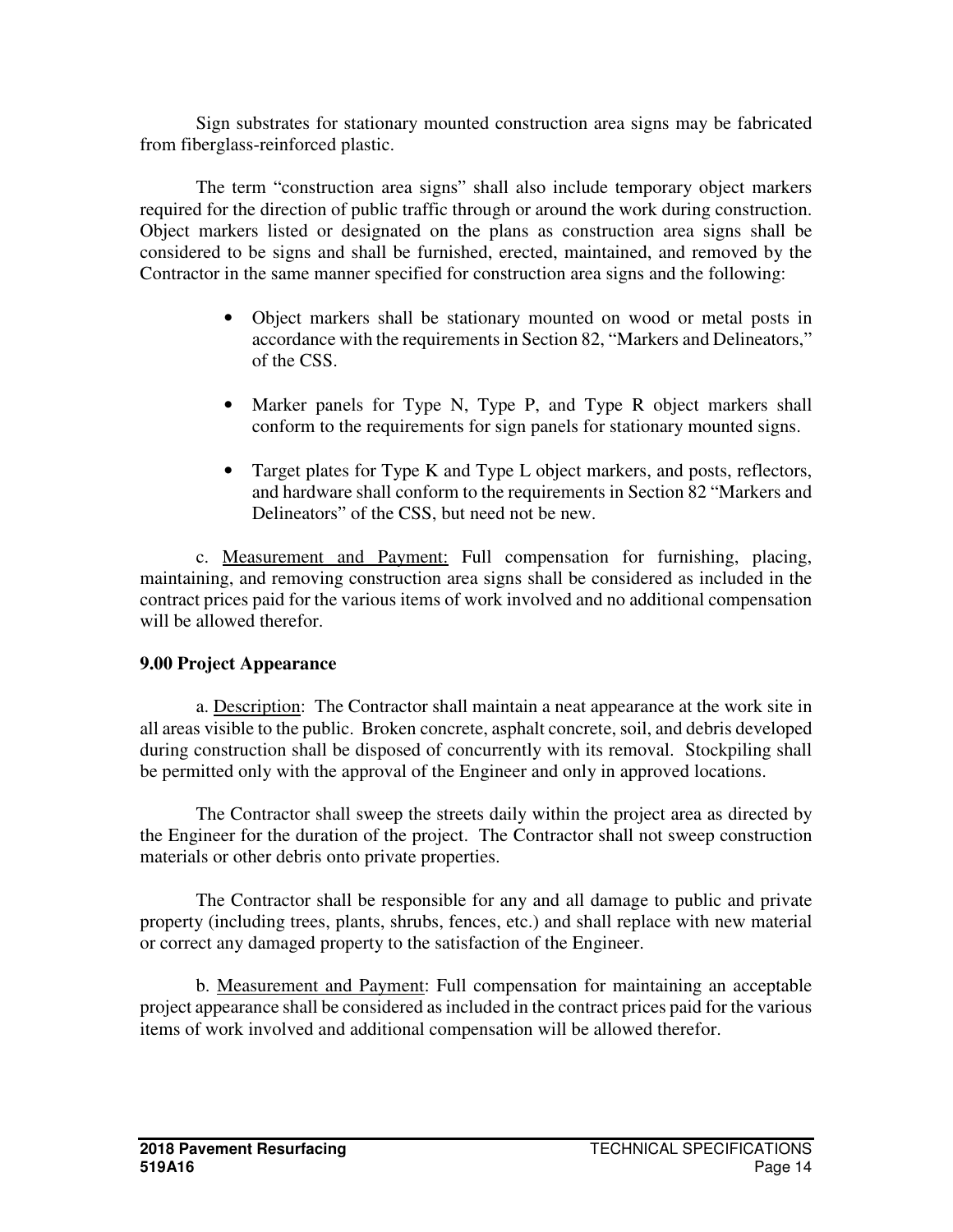#### **10.00 Clearing and Grubbing**

a. Description: Clearing and grubbing shall conform to the requirements of the City of Morgan Hill and to the provisions of Section 15.3 and 16 of the CSS and these Technical Provisions, and the plans.

This work shall consist of removing existing facilities and all objectionable material, including existing concrete and/or asphalt from within the limits of the project as specified. The limits of clearing and grubbing shall be of sufficient area and depth to complete the work as shown on the plans or described in these Technical Provisions, and will include excavation and grading as necessary to complete the work. Work shall also include removal and disposal of unsuitable material within and along the edge of pavement, and trimming of trees as needed for operation of equipment. Also included is removal of traffic bars, thermoplastic striping four (4)-inches and wider, and raised pavement markers from areas to receive AC overlay and as shown on the plans or directed by the Engineer. If, in the opinion of the Engineer, the pavement surface has been damaged as a result of pavement marker removal, the Contractor shall repair said damage in a manner acceptable to the Engineer at the Contractor's expense.

Contractor shall allow seven (7) days after spray of weeds within or at edges of pavement to ensure successful eradication prior to crack seal and/or slurry seal operations. If unsuccessful, Contractor shall respray.

All striping, markings or pavement markers within areas to be removed by grinding or base repair as specified on the plans shall be removed and disposed of as part of the contract items of work involved.

b. Measurement and Payment: Full compensation for clearing, grubbing, removal, hauling and disposal of items is included in the contract items of work involved and no additional compensation will be allowed therefor. This includes raised pavement markers, thermoplastic striping and legends.

## **11.00 Pavement Milling**

a. Description: Pavement milling shall consist of cold milling existing asphalt concrete in areas to receive asphalt concrete full depth repairs and overlay treatments as shown on the plans and described in these technical specifications. Grinding shall be in conformance with Section 42-3 "Grinding" of the CSS.

Wedge grinding shall be parallel to the direction of traffic and be a triangular wedge of the width specified in these Technical Specifications and of the depth at the lip of gutter pan, at driveway approaches and at storm drain inlets, or other structures at the roadway edges, as specified in these Technical Specifications below the structure edge. Any sections of asphalt that becomes loose after wedge grinding shall be removed and disposed of by the Contractor at the Contractor's expense.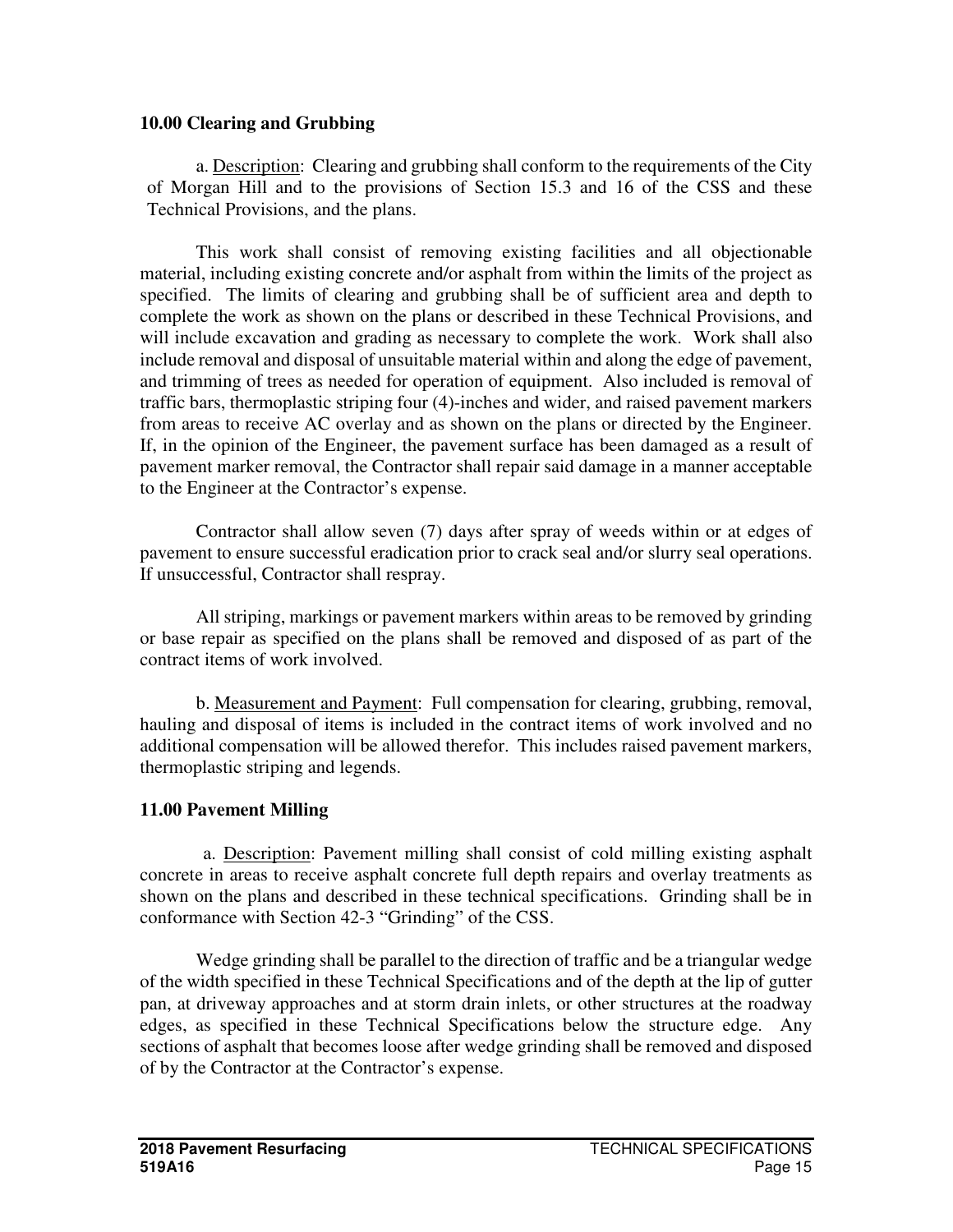Conform grinding shall provide a gradual transition of the width and depth specified in these Technical Specification and shown on the Plans to conform the new pavement section to the existing pavement.

#### **No additional compensation shall be made for pavement grinding in excess of the width specified in these Technical Specifications and shown on the Plans unless so directed by the Engineer.**

Pavement milling shall not be allowed more than 48 hours prior to schedule overlay (fill) operations without written authorization from the Engineer.

Cold milling machines shall be operated so as not to produce fumes or smoke. They shall be capable of planning/milling the pavement without requiring the use of a heating device to soften the pavement during, or prior to, the cutting operation.

The Contractor shall be responsible for maintaining all milled surfaces in order to prevent tire and suspension damage to vehicles and to prevent hazards to bicyclists and pedestrians. Debris from the grinding operations shall be removed from the roadway by vacuum sweeping immediately after grinding operations.

#### *Pavement milling at corners, returns and hard to get areas shall be done with special grinding equipment capable of grinding such areas. Pavement grinding may encounter existing paving fabric on previously overlaid streets. No additional payment will be made for this condition.*

No drop-off shall remain between the existing pavement and the milled area when the pavement is opened to public traffic. If asphalt concrete has not been placed to the level of existing pavement before the pavement is to be opened to public traffic, a temporary asphalt concrete taper shall be constructed. Asphalt concrete for temporary tapers shall be placed to the level of the existing pavement and tapered on a slope of 12:1 or flatter to the level of the milled area. The same method shall be used on all structures that are left above the traveled asphalt surface.

Asphalt concrete for tapers may be spread and compacted by any method that will produce a smooth transition in the riding surface. Asphalt concrete tapers shall be completely removed, including removing all loose material from the underlying surface, before placing the permanent surfacing. Kraft paper, or other approved bond breaker, may be placed under the conform tapers to facilitate the removal of the taper.

The material collected from pavement grinding operations from the roadway surface shall be immediately removed from the site of the work. The removal crew shall follow within fifty feet (50') of the milling/wedge cutting machine, unless otherwise directed by the Engineer.

All pavement repairs designated to be performed within the areas to receive pavement grinding shall be dug out to a depth of 6 inches as required and replaced with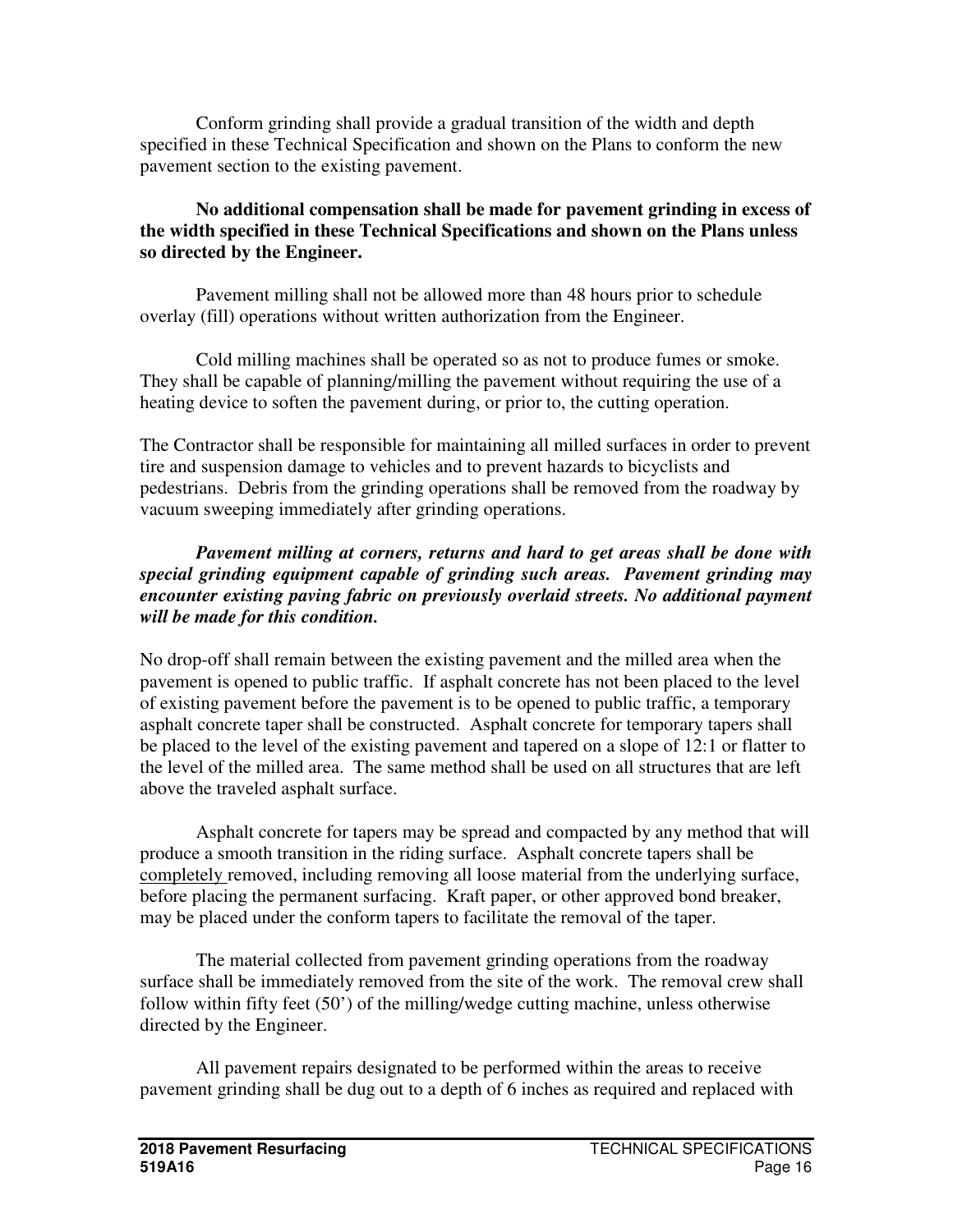as much AC thickness as it takes to bring the surface to a grade where the surrounding grade will be after pavement grinding.

#### **The Contractor shall measure and confirm the pay quantities of the wedge and conform grinding with the Engineer prior to the resurfacing operation.**

b. Measurement and Payment: The contract unit price per lineal foot for "2-inch Asphalt Concrete Mill/ Cold Planing" and the contract unit price per square foot for "Cold Planing at Overlay Conforms (20')" includes full compensation for furnishing all labor, materials, tools, equipment, and incidentals and for doing all the work involved, complete in place, including street sweeping, off haul of grindings, as shown on the plans, as specified in the CSS and these Technical Provisions, and as directed by the Engineer.

# **12.00 Cold In-Place Recycled (CIR) Asphalt Concrete**

a. Description: This item of work shall consist of recycling the existing pavement material into a new roadway base course suitable for receiving an asphalt concrete overlay. The work shall include field sampling of the existing pavement sections, preparation of all site-specific CIR job mix designs, quality assurance/ quality control, milling, labor, equipment, processing, added materials, placing, compacting, curing, fog sealing and sand spreading, and any incidental items necessary to meet these Specifications.

#### **The Contractor shall use the foamed asphalt method. The emulsion method will not be allowed.**

## **Cold In-Place Recycled Asphalt Concrete shall not be exposed to traffic for more than ninety-six (96) hours.**

## Contractor Qualifications:

The Contractor directly responsible for providing the cold-in-place recycling activities shall submit minimum qualifications for the Engineer's approval prior to being awarded the project. The minimum qualifications shall include:

- At least two years' experience providing cold in-place recycling services
- A list of three (3) or more successful cold in-place recycling project with a list of references, including contact information
- The resume of a cold foam expert with a minimum of five (5) years' experiences providing QA/QC services on cold in-place recycling projects. This individual shall oversee quality control duties throughout the project.

## Mix Design:

A minimum 14 calendar days prior to starting the Cold in-Place Recycling, the Contractor will take samples of the existing pavement, prepare, and submit a mix design for the Engineer's approval. The mix design shall be prepared in a lab certified to perform the tests specified. The mix design shall conform to the "Cold Recycling,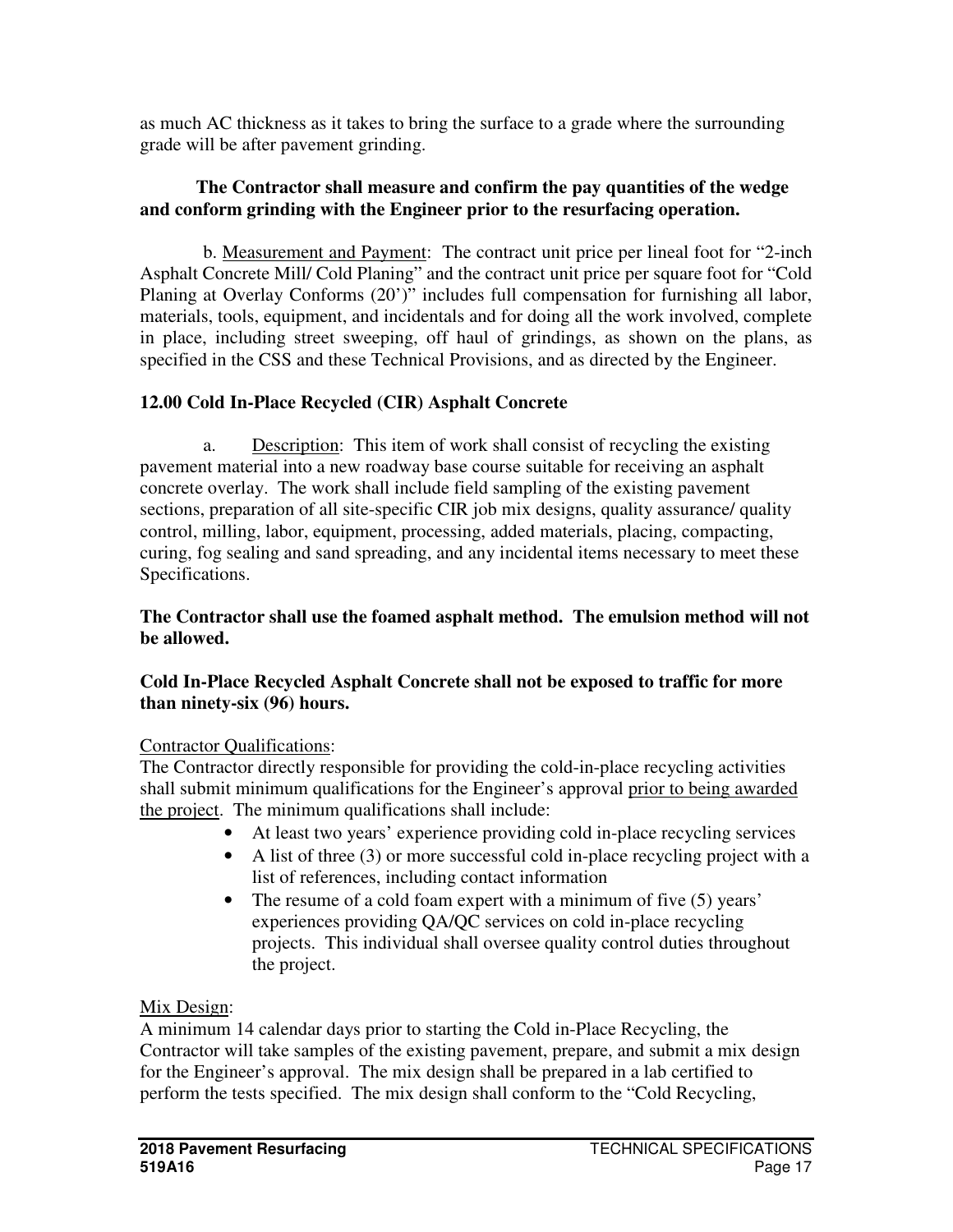Wirtgen Cold Recycling Technology" Manual, 2012 edition, unless otherwise specified herein.

Each design submittal must indicate the following information:

- Cold in-Place Recycling (CIR) equipment and method proposed
- Gradation (ASTM D422)
- Bitumen Grade
- Bitumen Content
- Bitumen Source
- Water Content
- Cement or Lime Content
- Cement or Lime Source
- Cement or Lime Grade
- Any other additives or emulsifiers
- Marshall Stability and Flow (ASTM D6927 and ASTM 1556)
- Bulk Specific Gravity and Density of Compacted Bituminous Mixtures (ASTM D1188)
- Theoretical Maximum Specific Gravity of Bituminous Materials (Cal 309)
- Job Mix Specific Gravity

Minimum criteria used for acceptance of the proposed mix design will be:

Soaked Indirect Tensile Strength >250 kPa (37 psi)

# Quality Assurance and Quality Control:

Provide a quality control plan (QCP) that describes the organization, responsible parties, and procedures that the Contractor will use to:

- 1. Control quality
- 2. Determine when corrective actions are needed (action limits)
- 3. Implement corrective actions

The QCP must contain copies of the forms that will be used to provide all required inspection records and sampling and testing results. On the form used to record and report the quality control measurements, also show the job mix formula information.

As part of the QCP, the Contractor will provide a contingency plan that describes the corrective actions the Contractor will take in the event of equipment break down or material out of compliance.

# Contingency Plan:

The contingency plan must include any corrective actions including repairing and reopening the roadway to traffic using hot mix asphalt in compliance with Section 39, "Hot Mix Asphalt", of the Standard Specifications or temporary bituminous surfacing in compliance with these technical provisions.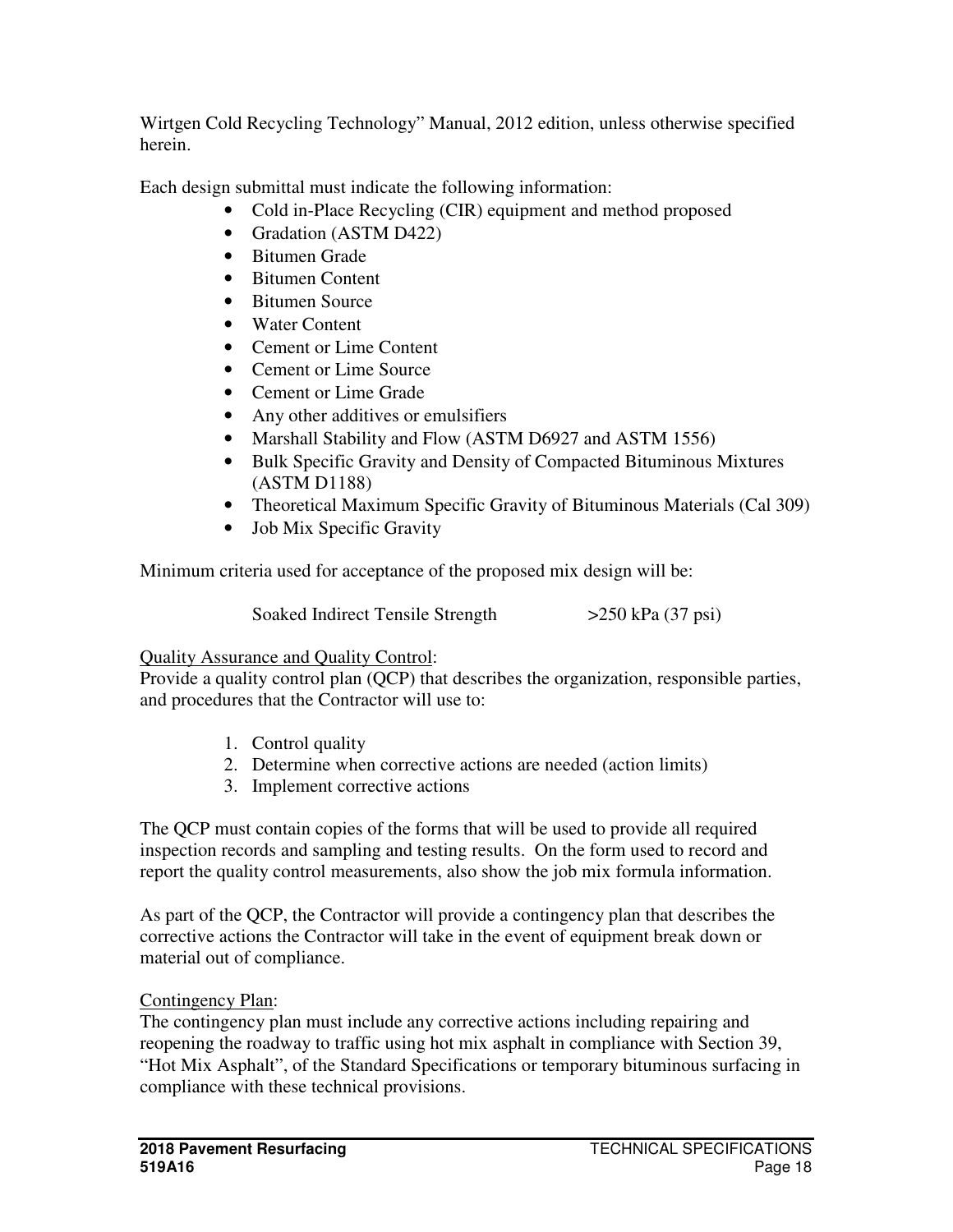Hot mix asphalt must:

- 1. Be hot mix asphalt (Type A)
- 2. Use ½-inch aggregate grading
- 3. Use asphalt binder grade PG 64-10 or PG 64-16

Temporary bituminous surfacing must:

- 1. Be commercial quality bituminous material
- 2. Contain aggregate using ½-inch hot mix asphalt grading in compliance with section 39-1.02E, "Aggregate," of the Standard Specifications
- 3. Use liquid asphalt SC-800 in compliance with Section 93, "Liquid Asphalts," of the Standard Specifications.

#### **Meet with the Engineer at least 7 calendar days before starting the cold in-place recycling work to review the QCP and contingency plan.**

### QC Laboratory:

Provide a certified testing laboratory and personnel to perform quality control inspection, sampling, and testing. Provide the Engineer with unrestricted access to the laboratory, sampling and testing sites, and all information resulting from the job mix formula and quality control inspection and testing activities. Proficiency of testing laboratories and sampling and testing personnel must be reviewed, qualified, and accredited by Caltrans' Independent Assurance Program before starting any cold in-place recycling work. Perform inspection, sampling and testing at a rate sufficient to ensure that cold in-place recycling mixture, placement, compaction and finishing complies with the specifications.

### Production:

Once daily the Contractor shall sample the RAP (reclaimed asphalt pavement) behind the recycling equipment or the processed RAP before the addition of the emulsified recycling agent. The Contractor shall report the test results immediately to the Engineer. Reprocess the RAP or take other corrective action to attain compliance.

Divide the project into 3,000-square yard lots. For each lot:

- 1. Determine the actual recycled depth at each end of the milling drum at least once every 300 feet along the cut length
- 2. Determine the amount of recycling agent
- 3. On ever third sample taken, perform a wet field gradation for material passing the 1-inch through No. 4 sieves. Compare the sieved sample to the gradation band determined from the job mix formula and adjust the emulsified recycling agent if necessary
- 4. Determine in place density and relative compaction of 10 random locations. Use the submitted Job Mix density as the basis of comparison.

For each lot, measure or calculate and record the following information: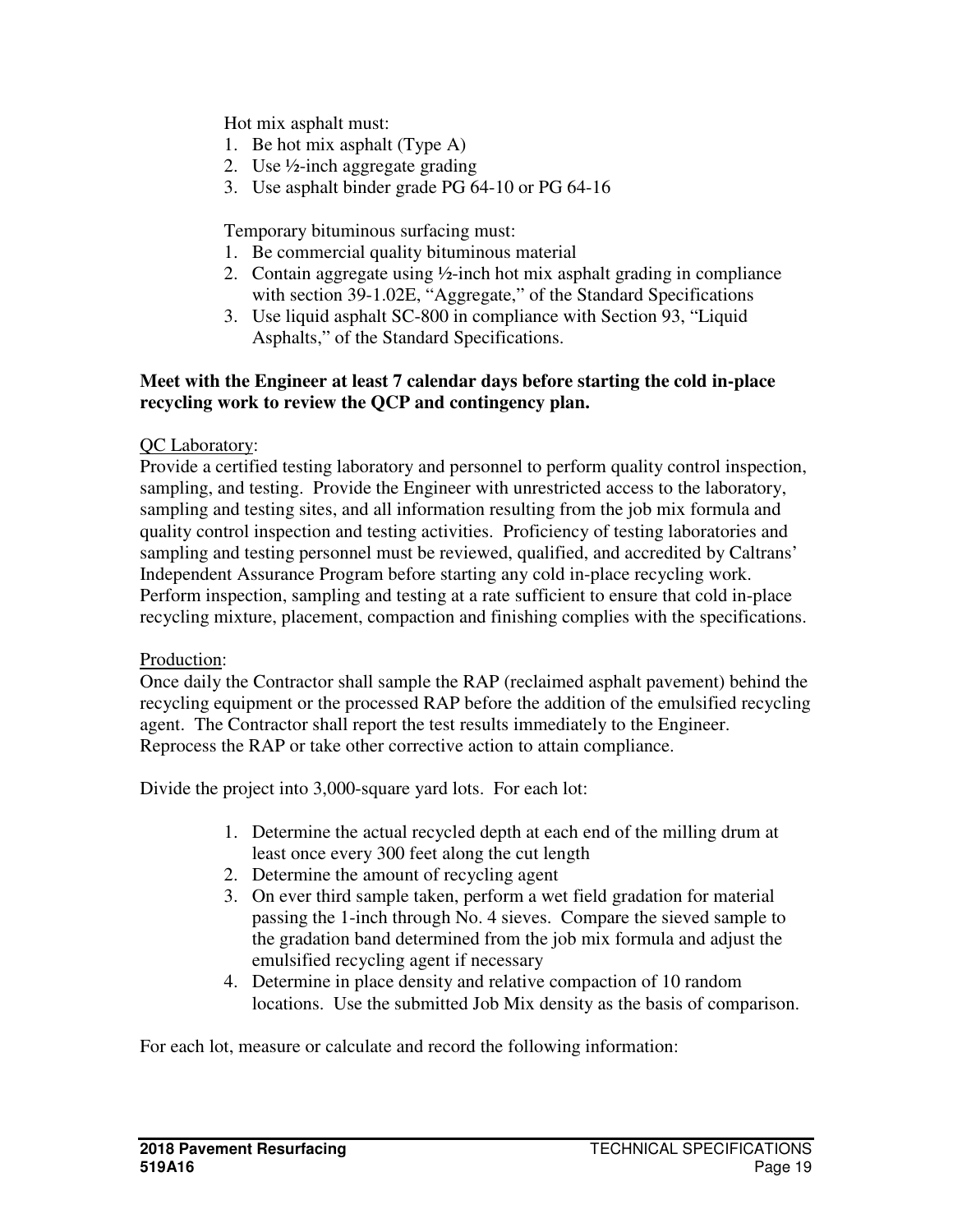- 1. Length, width, depth of cut and calculated weight in tons of material processed
- 2. Weight of recycling agent added in tons
- 3. Percentage of added recycling agent in the lot's CIR mixture by weight
- 4. Weight of recycling additive used in tons (if used)
- 5. Percentage of recycling additive in the lot's CIR mixture by weight (if used)
- 6. Maximum particle size of the RAP
- 7. Maximum obtainable density used for relative compaction calculation.
- 8. Nuclear gauge in-place density and relative compaction aqt 10 random locations.
- 9. Ambient and compacted recycled pavement surface temperatures
- 10. Maximum theoretical density under California Test 309 and void ratio (Report Only)
- 11. Rate of fog seal coat application
- 12. Rate of sand cover application

On the form used to record and report the quality control measurements, also show the job mix formula information. The Contractor shall make adjustments during CIR operations for optimum quality. If adjustments are made, document the reason for the change and identify on the daily quality control inspection records and sampling and test results.

Daily, the Contractor shall take and split a sample of the CIR mixture from a location approved by the Engineer. Split the samples into two parts and label the containers with location and station. Submit one split part to the Engineer and use one part for the testing. Determine maximum theoretical density under California Test 309. Use the maximum theoretical density and calculate void ratio for each nuclear gauge site and lot. Report on daily quality control inspection records and sampling and test results. The Engineer does not use the Contractor's California Test 309 test results and void ratio to determine specification compliance.

The Contractor shall be responsible for the quality of construction and material incorporated into the Project. The Contractor's quality control measurements shall ensure that operational techniques and activities provide integral and finished material of acceptable quality. Contractor sampling and testing shall be performed to control the processes and ensure material compliance with the requirements of the Contract.

The Contractor shall perform all Quality Control testing and sampling for the project. All quality control sampling and testing shall be performed by technicians certified by the State of California for that particular material and all laboratory testing shall be performed by laboratories accredited by AASHTO Material Reference Laboratory (AMRL) and Cement and Concrete Reference Laboratory (CCRL) for the test methods required. Contractor shall furnish copies of all test results to the Engineer or other authorized City representative within 24 hours of completing the test of the acquired sample or the next day of business.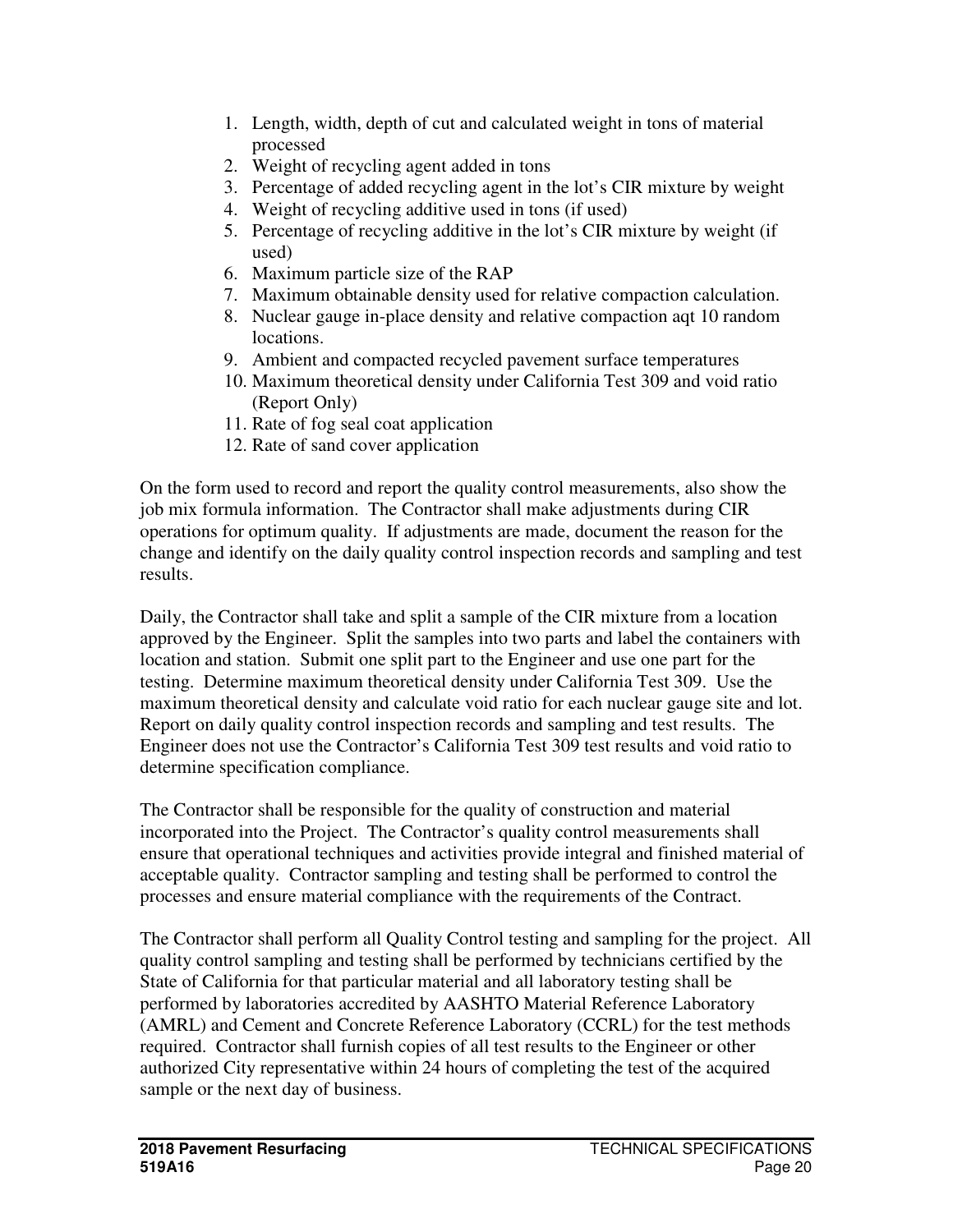## Recycling Equipment:

A single-unit, self-propelled cold recycling machine with a down cutting cutter head shall be capable of pulverizing and recycling the existing hot-mix asphalt pavement to a maximum depth of six (6) inches (0.12 m), incorporate the foamed asphalt and compaction water, and mix the materials to produce a homogeneous material.

The milling and mixing unit must be equipped with a gradation control bar that will stabilize the milled surface during milling to prevent the pavement from chunking. The minimum power of this machine shall be 950 hp. The machine shall be capable of pulverizing and recycling not less than 12.5-foot wide section per pass.

The machine shall have two independent systems for adding foamed asphalt and metered water with each system having full width spray bar with a positive displacement pump interlocked to the machine's ground speed to insure that the amount of foamed asphalt and compaction water being added is automatically adjusted with changes to the machine's ground speed. Each additive system shall have its own spray bar equipped with two nozzles per foot of spray bar. The foamed asphalt spray bar must be electrically heated. Individual valves on the spray bar shall be capable of being turned off (in pairs) as necessary both foamed asphalt and water to minimize overlap on subsequent passes.

The single unit must also have a tamper bar screed attached to the milling an mixing unit. The tamper bar screed must have the ability to tamp at varying frequency. The screed shall have slope control and the ability to convey material out the side of the screed if there is a surge of material between the mixing chamber and the screed. The mixing unit and screed combination must have electronic grade controls.

### Placement:

CIR shall be to a depth of six (6) inches minimum within the lines and grades of the project plans and specifications or as directed by the Engineer. The CIR material shall be capable of holding traffic at the end of each day's production without deformation or damage occurring to the surface. No rutting or raveling shall be tolerated and corrective action per the contingency plan provisions shall be applied when either occurs.

Placement of the CIR materials will be in accordance with Section 12.00 of these specifications.

# Fog Seal and Sand Spreading:

At the end of each day's production, the Contractor shall apply a uniform fog seal to the surface at a rate of 0.12 gallons/square yard and shall meet SS1H "Fog Seal" Cut 50. Sand shall be spread at a rate of 1.0 to 2.0 pounds per square yard at the areas fog seal is placed unless otherwise determined by the Engineer. Remove excess sand from the CIR surface by sweeping at the end of each day. Sand cover shall be spread by mean of a self-propelled spreader equipped with a mechanical device that will spread the sand at a uniform rate over the CIR surface. The area treated shall be capable of holding traffic at the end of each day's production without any deformation or damage to the surface.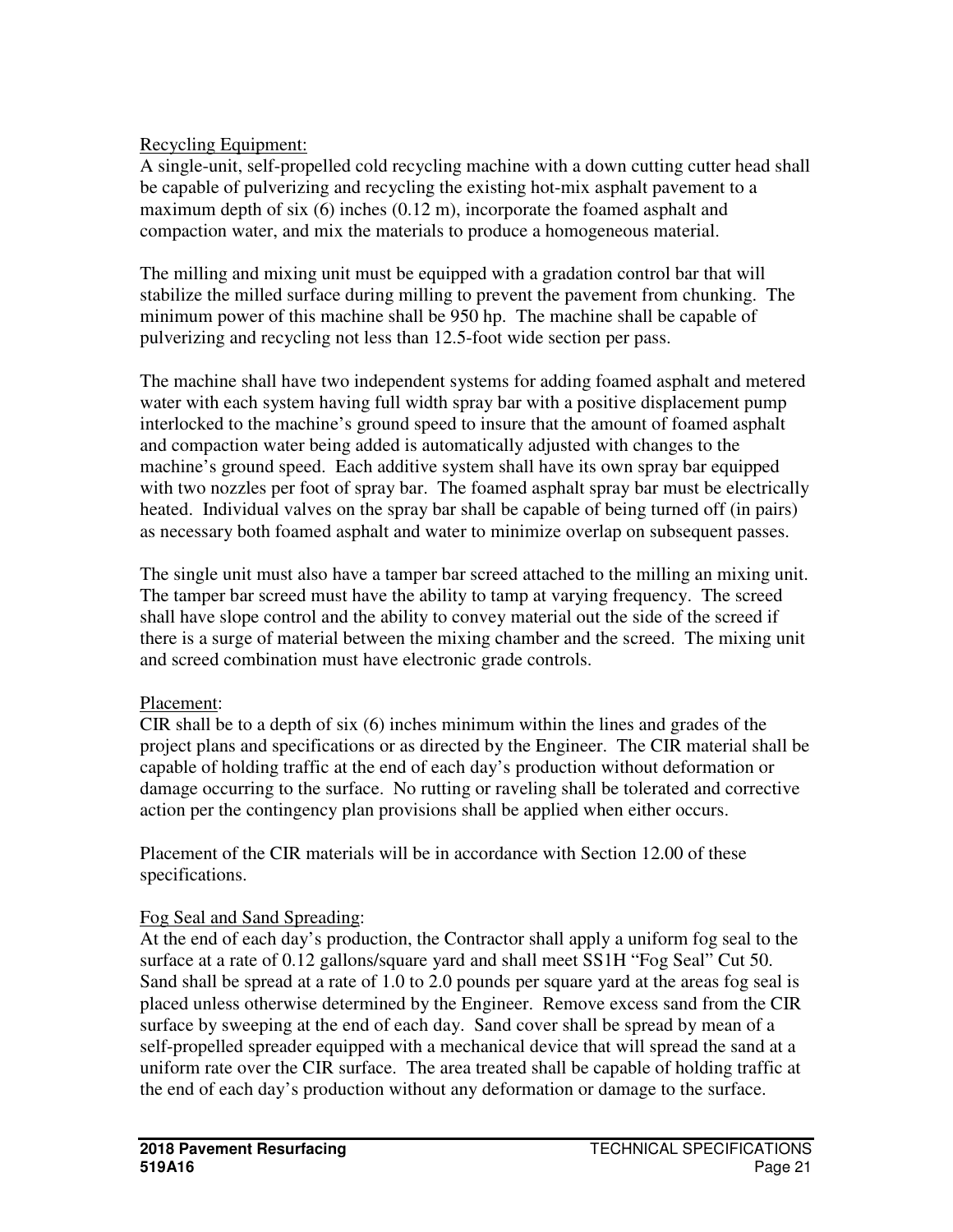Acceptance:

The project shall be divided into 3,000-square yard lots. If one day's production will be less than 3,000 square yards, that day's production shall be a lot. If one day's production is one lot plus an additional amount, the additional work shall be a separate log. The Engineer will sample and test each lot prior to acceptance. Frequency of testing will be at the Engineer's discretion.

Acceptance will be based on the following criteria:

A. IDTS soaked results must be grater than 95% of the minimum design strength (250 KPa).

B. The average Relative compaction of a lot shall be a minimum of 98% of the maximum wet density as measured by Cal 216. No single test shall be less than 94% relative compaction.

For lots outside of the acceptance criteria, the Engineer determines a deduction for each test result outside the specifications using the reduced payment factors shown in the following tables:

| % Minimum<br>Design Strength<br>(250 kPa) | Pay Factor | % Minimum<br>Design Strength<br>(250 kPa) | Pay Factor |
|-------------------------------------------|------------|-------------------------------------------|------------|
| 95                                        | 100.00%    | 92.3                                      | 86.50%     |
| 94.9                                      | 99.50%     | 92.2                                      | 86.00%     |
| 94.8                                      | 99.00%     | 92.1                                      | 85.50%     |
| 94.7                                      | 98.50%     | 92                                        | 85.00%     |
| 94.6                                      | 98.00%     | 91.9                                      | 84.50%     |
| 94.5                                      | 97.50%     | 91.8                                      | 84.00%     |
| 94.4                                      | 97.00%     | 91.7                                      | 83.50%     |
| 94.3                                      | 96.50%     | 91.6                                      | 83.00%     |
| 94.2                                      | 96.00%     | 91.5                                      | 82.50%     |
| 94.1                                      | 95.50%     | 91.4                                      | 82.00%     |
| 94                                        | 95.00%     | 91.3                                      | 81.50%     |
| 93.9                                      | 94.50%     | 91.2                                      | 81.00%     |
| 93.8                                      | 94.00%     | 91.1                                      | 80.50%     |
| 93.7                                      | 93.50%     | 91                                        | 80.00%     |
| 93.6                                      | 93.00%     | 90.9                                      | 79.50%     |
| 93.5                                      | 92.50%     | 90.8                                      | 79.00%     |
| 93.4                                      | 92.00%     | 90.7                                      | 78.50%     |
| 93.3                                      | 91.50%     | 90.6                                      | 78.00%     |
| 93.2                                      | 91.00%     | 90.5                                      | 77.50%     |

# **Table A-Marshall Test Results**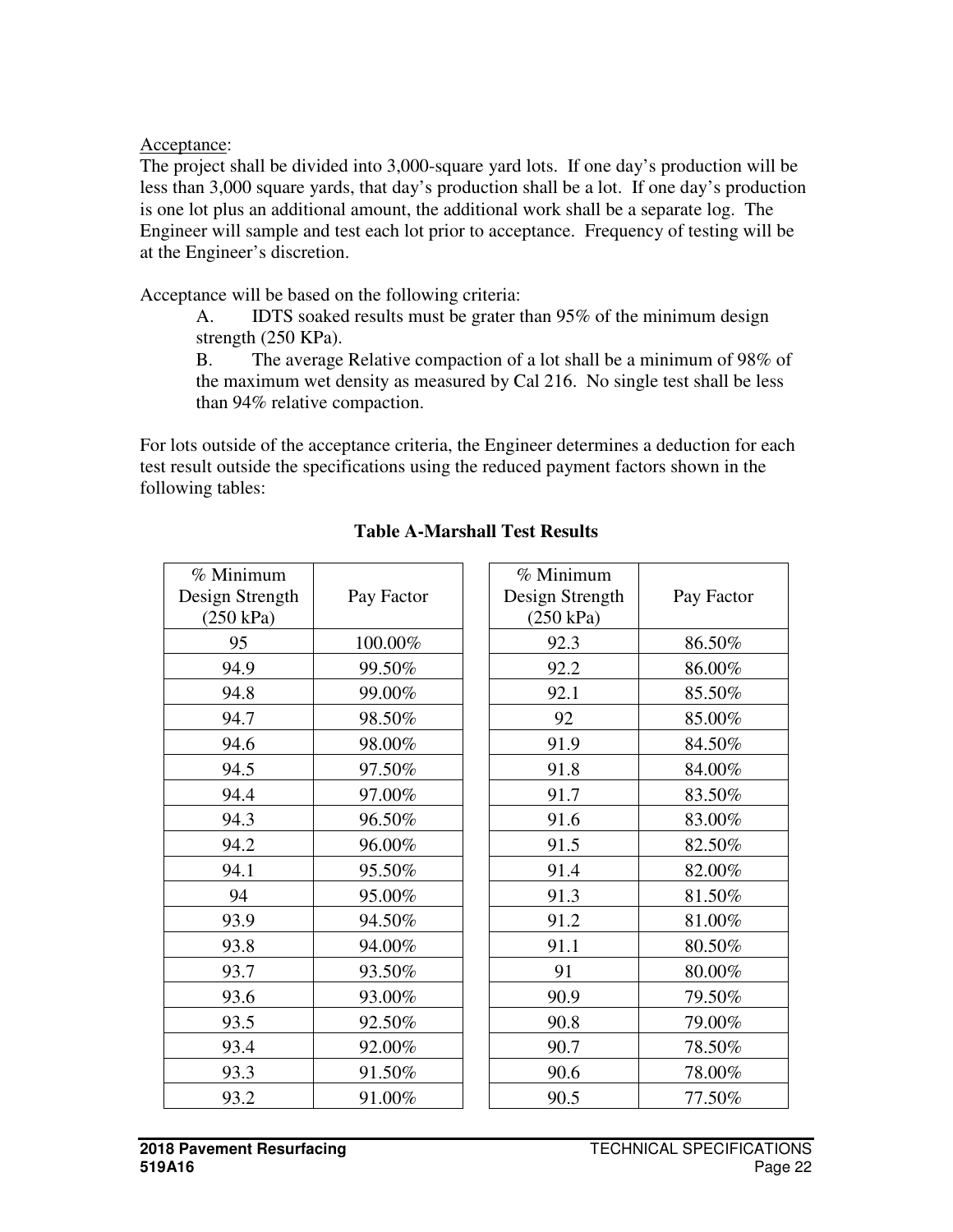| 93.1 | 90.50% | 90.4 | 77.00%          |
|------|--------|------|-----------------|
| 93   | 90.00% | 90.3 | 76.50%          |
| 92.9 | 89.50% | 90.2 | 76.00%          |
| 92.8 | 89.00% | 90.1 | 75.50%          |
| 92.7 | 88.50% | 90   | 75.00%          |
| 92.6 | 88.00% |      | Remove at       |
| 92.5 | 87.50% | 89.9 | Engineer's sole |
| 92.4 | 87.00% |      | discretion      |

## **Table B-Compaction**

| % Relative Compaction,<br>as measured by Cal 216<br>Average Density per Lot | Pay Factor | % Relative Compaction,<br>as measured by Cal 216<br>Average Density per Lot | Pay Factor      |
|-----------------------------------------------------------------------------|------------|-----------------------------------------------------------------------------|-----------------|
| 98                                                                          | 100.00%    | 95.8                                                                        | 78.00%          |
| 97.9                                                                        | 99.00%     | 95.7                                                                        | 77.00%          |
| 97.8                                                                        | 98.00%     | 95.6                                                                        | 76.00%          |
| 97.7                                                                        | 97.00%     | 95.5                                                                        | 75.00%          |
| 97.6                                                                        | 96.00%     | 95.4                                                                        | 74.00%          |
| 97.5                                                                        | 95.00%     | 95.3                                                                        | 73.00%          |
| 97.4                                                                        | 94.00%     | 95.2                                                                        | 72.00%          |
| 97.3                                                                        | 93.00%     | 95.1                                                                        | 71.00%          |
| 97.2                                                                        | 92.00%     | 95                                                                          | 70.00%          |
| 97.1                                                                        | 91.00%     | 94.9                                                                        | 69.00%          |
| 97                                                                          | 90.00%     | 94.8                                                                        | 68.00%          |
| 96.9                                                                        | 89.00%     | 94.7                                                                        | 67.00%          |
| 96.8                                                                        | 88.00%     | 94.6                                                                        | 66.00%          |
| 96.7                                                                        | 87.00%     | 94.5                                                                        | 65.00%          |
| 96.6                                                                        | 86.00%     | 94.4                                                                        | 64.00%          |
| 96.5                                                                        | 85.00%     | 94.3                                                                        | 63.00%          |
| 96.4                                                                        | 84.00%     | 94.2                                                                        | 62.00%          |
| 96.3                                                                        | 83.00%     | 94.1                                                                        | 61.00%          |
| 96.2                                                                        | 82.00%     |                                                                             | Remove at       |
| 96.1                                                                        | $81.00\%$  | 94                                                                          | Engineer's sole |
| 96                                                                          | 80.00%     |                                                                             | discretion      |
| 95.9                                                                        | 79.00%     |                                                                             |                 |

In the event a lot is subject to both pay factors, they will be cumulative (I.E. An 80% pay factor for Marshall and a 70% pay factor for Compaction equals a 56% cumulative pay factor:  $.80 \text{ X}$   $.70 = .56$ ).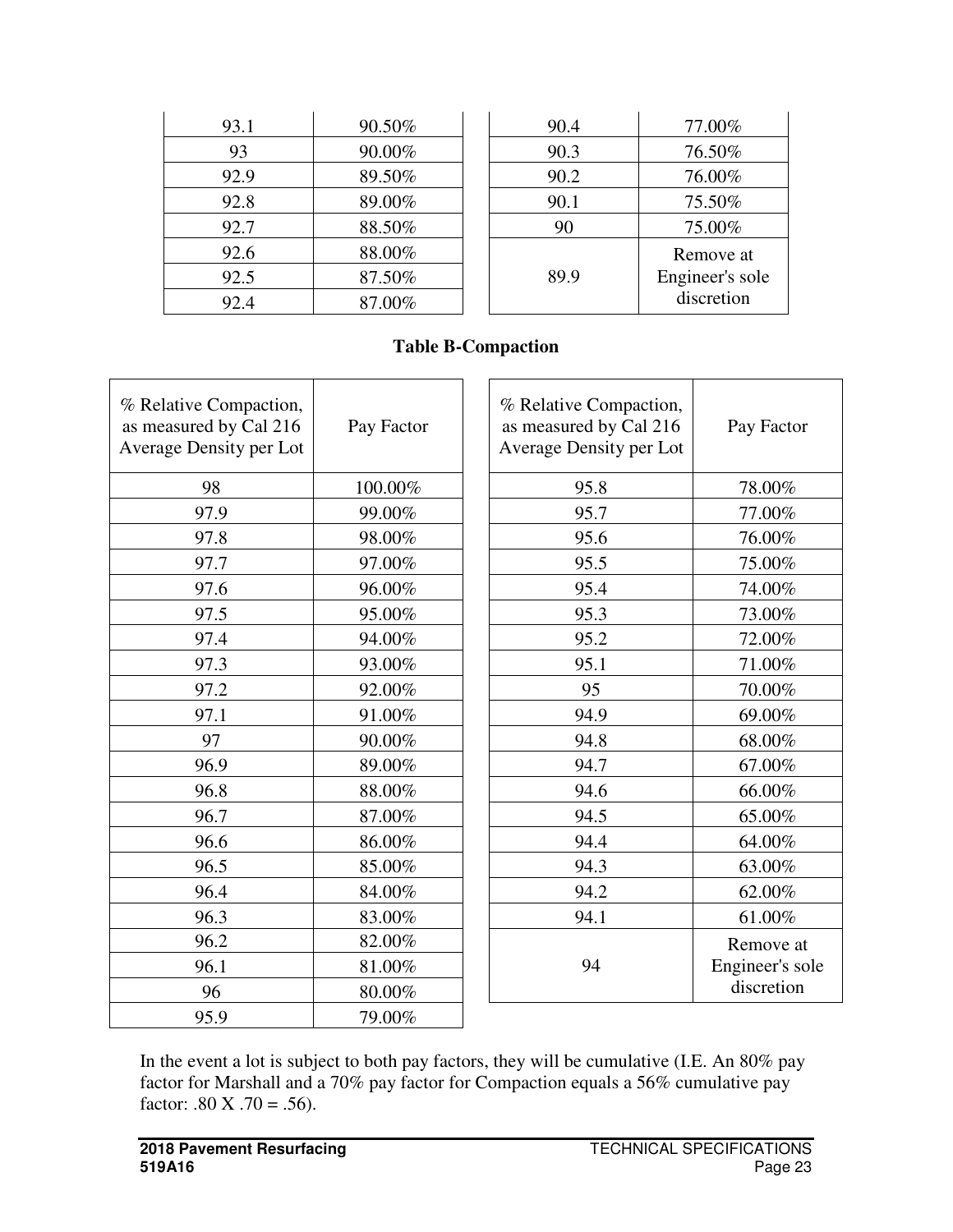b. Measurement and Payment: Cold in-Place Recycling shall be measured per square foot for the depth specified in the contract. The area to be paid shall be the length measured along the centerline of the roadway multiplied the average perpendicular width. Additional excavation/ recycling performed by the Contractor outside the lines provided in the Plans shall not be measured and compensated by the City without approval in writing by the Engineer.

Cold in-Place Recycling shall be paid for the contract unit price per square foot adjusted by the pay factor. This amount shall be full compensation for all work necessary within the dimensions shown on the Plans or specified herein, including but not limited to pulverizing existing pavements, additional materials, stabilizing agents(s), mineral filler, water, grading, compaction, sampling, testing, fog sealing and sand spreading and for all materials, labor, tools, equipment, mobilization and any incidentals necessary to complete the work.

# **13.00 Asphalt Concrete**

# **Note: No percentage of RAP (Reclaimed Asphalt Pavement) shall be permitted in the asphalt concrete placed as the final lift/wearing course on any of the city streets to be overlayed with this project.**

 a. Description: Asphalt concrete shall be used as an overlay (fill) and full depth AC pavement repair. New pavement shall be furnished, placed, and compacted in accordance with Section 39 "Asphalt Concrete" of the CSS. Asphalt Concrete shall be compacted to a minimum 95 percent of Maximum Theoretical Density as determined by American Society of Testing Materials (ASTM) D-2041. Finished asphalt concrete pavements, which do not conform to the specified relative compaction requirements, will be paid for using the following pay factors:

| In-Place Relative Compaction | Pay Factor                   |
|------------------------------|------------------------------|
| 95\% or greater              | $100\%$                      |
| $90-94.9\%$                  | 20% Reduction in unit price  |
| $89.9\%$ or less             | Remove & Replace as directed |

 b. Materials: The asphalt concrete for overlay shall be Type A, 12.5 mm (1/2") medium maximum gradation. The asphalt concrete for full depth AC pavement repair shall be Type A, 19 mm (3/4") medium maximum gradation.

Asphalt binder shall be PG 64-10.

 Asphalt shall conform to these Technical Provisions and not Section 92, "Asphalts," of the CSS.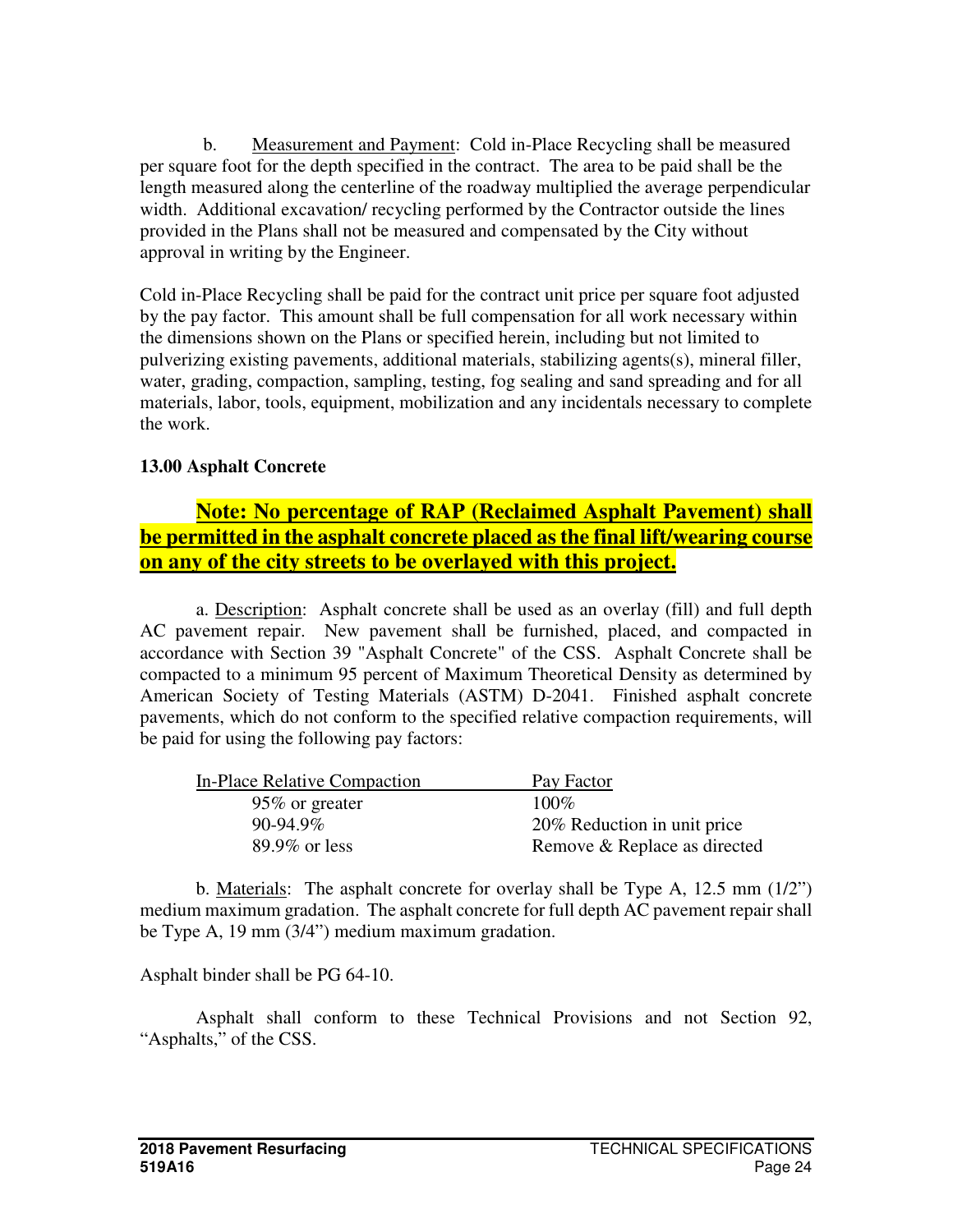Asphalt shall consist of refined petroleum or a mixture of refined liquid asphalt and refined solid asphalt, prepared from crude petroleum. Asphalt shall be:

- a. Free from residues caused by the artificial distillation of coal, coal tar, or paraffin.
- b. Free from water.
- c. Homogeneous.

The Contractor shall furnish asphalt in conformance with Caltrans' "Certification Program for Suppliers of Asphalt." Caltrans maintains the program requirements, procedures, and a list of approved suppliers at:

http://www.dot.ca.gov/hq/esc/Translab/ormt/fpmcoc.htm

 The Contractor shall ensure the safe transportation, storage, use, and disposal of asphalt.

 The Contractor shall prevent the formation of carbonized particles caused by overheating asphalt during manufacturing or construction.

Performance graded (PG) asphalt binder shall conform to the following:

|                                                |                  |                               |                 | Specification<br>Grade |                 |                 |
|------------------------------------------------|------------------|-------------------------------|-----------------|------------------------|-----------------|-----------------|
| Property                                       | <b>AASHTO</b>    |                               |                 |                        |                 |                 |
|                                                | <b>Test</b>      | PG                            | PG              | <b>PG</b>              | PG              | PG              |
|                                                | Method           | 58-22 <sup>a</sup>            | $64-10$         | $64-16$                | 64-28           | $70-10$         |
|                                                |                  | Original Binder               |                 |                        |                 |                 |
| Flash Point, Minimum °C                        | T48              | 230                           | 230             | 230                    | 230             | 230             |
| Solubility, Minimum $\mathscr{C}^{\mathsf{b}}$ | T44              | 99                            | 99              | 99                     | 99              | 99              |
| Viscosity at 135°C, c                          | T316             |                               |                 |                        |                 |                 |
| Maximum, Pa·s                                  |                  | 3.0                           | 3.0             | 3.0                    | 3.0             | 3.0             |
| Dynamic Shear,                                 | T315             |                               |                 |                        |                 |                 |
| Test Temp. at 10 rad/s, °C                     |                  | 58                            | 64              | 64                     | 64              | 70              |
| Minimum G*/sin(delta),                         |                  | 1.00                          | 1.00            | 1.00                   | 1.00            | 1.00            |
| kPa                                            |                  |                               |                 |                        |                 |                 |
| RTFO Test <sup>e</sup> ,                       | T <sub>240</sub> |                               |                 |                        |                 |                 |
| Mass Loss, Maximum, %                          |                  | 1.00                          | 1.00            | 1.00                   | 1.00            | 1.00            |
|                                                |                  | RTFO Test Aged Binder         |                 |                        |                 |                 |
| Dynamic Shear,                                 | T315             |                               |                 |                        |                 |                 |
| Test Temp. at 10 rad/s, °C                     |                  | 58                            | 64              | 64                     | 64              | 70              |
| Minimum G*/sin(delta),                         |                  | 2.20                          | 2.20            | 2.20                   | 2.20            | 2.20            |
| kPa                                            |                  |                               |                 |                        |                 |                 |
| Ductility at 25°C                              | T <sub>51</sub>  |                               |                 |                        |                 |                 |
| Minimum, cm                                    |                  | 75                            | 75              | 75                     | 75              | 75              |
| PAV <sup>f</sup> Aging,                        | <b>R28</b>       |                               |                 |                        |                 |                 |
| Temperature, °C                                |                  | 100                           | 100             | 100                    | 100             | 110             |
|                                                |                  | RTFO Test and PAV Aged Binder |                 |                        |                 |                 |
| Dynamic Shear,                                 | T315             |                               |                 |                        |                 |                 |
|                                                |                  | 22 <sup>d</sup>               | 31 <sup>d</sup> | 28 <sup>d</sup>        | 22 <sup>d</sup> | 34 <sup>d</sup> |
|                                                |                  | 5000                          | 5000            | 5000                   | 5000            | 5000            |

Performance Graded Asphalt Binder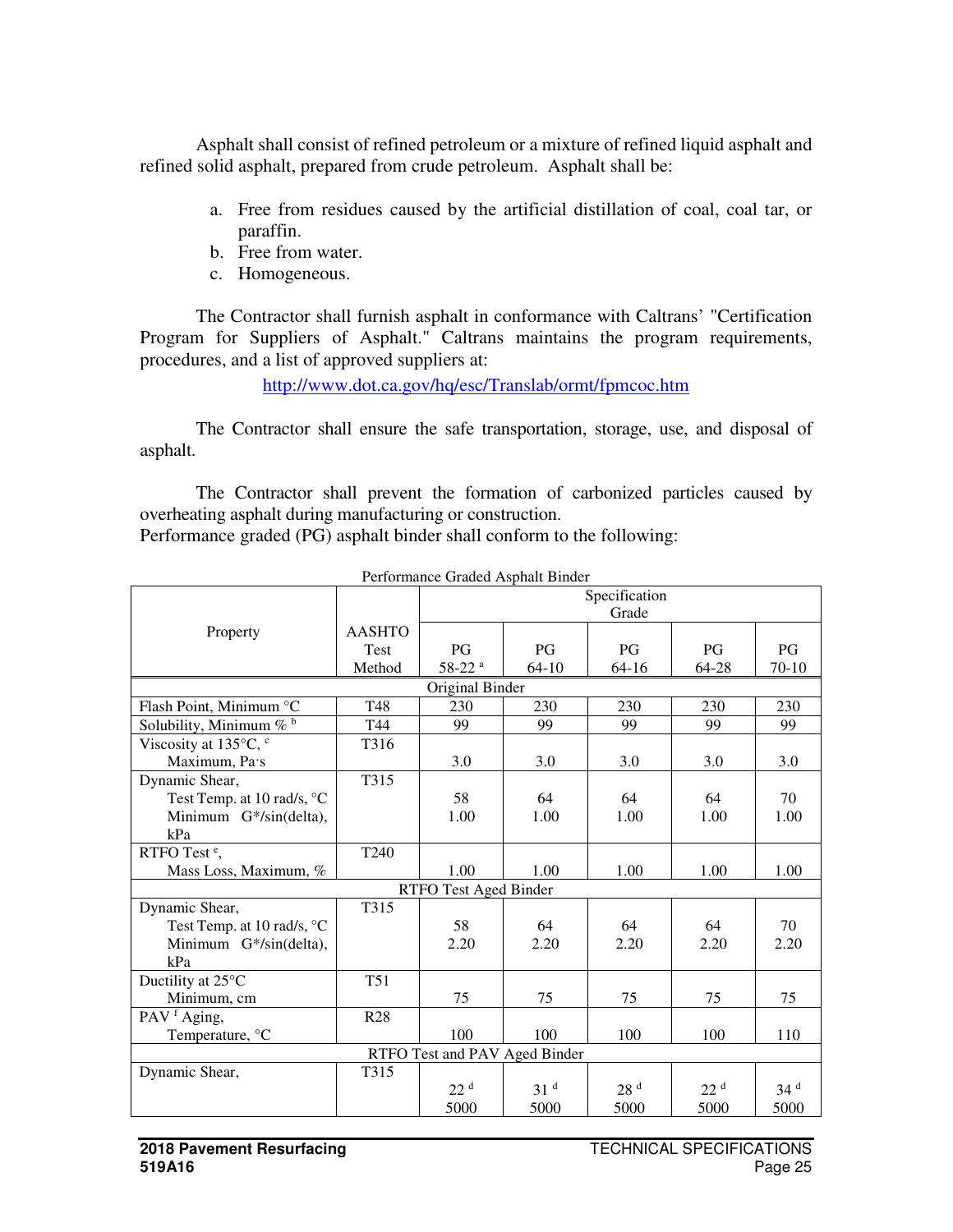| Test Temp. at 10 rad/s, $^{\circ}$ C<br>Minimum $G*sin(detta)$ ,<br>kPa |      |       |       |       |       |       |
|-------------------------------------------------------------------------|------|-------|-------|-------|-------|-------|
| Creep Stiffness,                                                        | T313 |       |       |       |       |       |
| Test Temperature, °C                                                    |      | $-12$ |       | -6    | $-18$ |       |
| Maximum S-value, MPa                                                    |      | 300   | 300   | 300   | 300   | 300   |
| Minimum M-value                                                         |      | 0.300 | 0.300 | 0.300 | 0.300 | 0.300 |

Notes:

- a. For use as asphalt rubber base stock for high mountain and high desert area.
- b. The Engineer will waive this specification if the supplier is a Quality Supplier as defined by the Caltrans' "Certification Program for Suppliers of Asphalt."
- c. The Engineer will waive this specification if the supplier certifies the asphalt binder can be adequately pumped and mixed at temperatures meeting applicable safety standards.
- d. Test the sample at 3°C higher if it fails at the specified test temperature. G\*sin(delta) shall remain 5000 kPa maximum.
- e. "RTFO Test" means the asphaltic residue obtained using the Rolling Thin Film Oven Test, AASHTO Test Method T240 or ASTM Designation: D 2827.
- f. "PAV" means Pressurized Aging Vessel.

Performance based asphalt (PBA) binder shall conform to the following:

|                                                                                     | <b>AASHTO</b>         |                  |                             | Specification Grade |                 |
|-------------------------------------------------------------------------------------|-----------------------|------------------|-----------------------------|---------------------|-----------------|
| Property                                                                            | <b>Test</b><br>Method | <b>PBA</b><br>6a | <b>PBA</b><br>$6a \pmod{2}$ | <b>PBA</b><br>6b    | <b>PBA</b><br>7 |
| Absolute Viscosity (60 $^{\circ}$ C), Pa $\cdot$ s(x10 <sup>-1</sup> ) <sup>a</sup> | T <sub>202</sub>      |                  |                             |                     |                 |
| Original Binder, Minimum                                                            |                       | 2000             | 2000                        | 2000                | 1100            |
| RTFO Test Aged Residue <sup>b</sup> , Minimum                                       |                       | 5000             | 5000                        | 5000                | 3000            |
| Kinematic Viscosity (135 $\degree$ C), m <sup>2</sup> /s(x10 <sup>-6</sup> )        | T201                  |                  |                             |                     |                 |
| Original Binder, Maximum                                                            |                       | 2000             | 2000                        | 2000                | 2000            |
| RTFO Test Aged Residue, Minimum                                                     |                       | 275              | 275                         | 275                 | 275             |
| Absolute Viscosity Ratio (60°C), Maximum<br>RTFO Test Visc./Orig. Visc.             |                       | 4.0              | 4.0                         | 4.0                 | 4.0             |
| Flash Point, Cleveland Open Cup, °C                                                 | T48                   |                  |                             |                     |                 |
| Original Binder, Minimum                                                            |                       | 232              | 232                         | 232                 | 232             |
| Mass Loss After RTFO Test, %                                                        | T240                  | 0.60             | 0.60                        | 0.60                | 0.60            |
| Solubility in Trichloroethylene, % c                                                | T44                   |                  |                             |                     |                 |
| Original Binder, Minimum                                                            |                       | Report           | Report                      | Report              | Report          |
| Ductility $(25^{\circ}C, 5 \text{ cm/min})$ , cm                                    | T51                   |                  |                             |                     |                 |
| RTFO Test Aged Residue <sup>b</sup> , Minimum                                       |                       | 60               | 60                          | 60                  | 75              |
| On RTFO Test Aged Residue, °C                                                       | f                     |                  |                             |                     |                 |
| 1 to 10 rad/sec: SSD $\epsilon \ge 0$ and Phase                                     |                       |                  |                             |                     |                 |
| Angle (at 1 rad/sec) $< 72^{\circ}$                                                 |                       |                  | 35                          |                     |                 |
| On Residue from:                                                                    | <b>R28</b>            |                  |                             |                     |                 |
| PAV $\textdegree$ at temp., $\textdegree$ C                                         |                       | 100              | 100                         | 100                 | 110             |
| Or Residue from Tilt Oven <sup>f</sup> (@113°C),                                    |                       | 36               | 36                          | 36                  | 72              |
| hours                                                                               |                       |                  |                             |                     |                 |
| $\text{°SSD} \geq -115$ (SSV)-50.6, $\text{°C}$                                     | f                     |                  |                             |                     | 25              |

Performance Based Asphalt Binder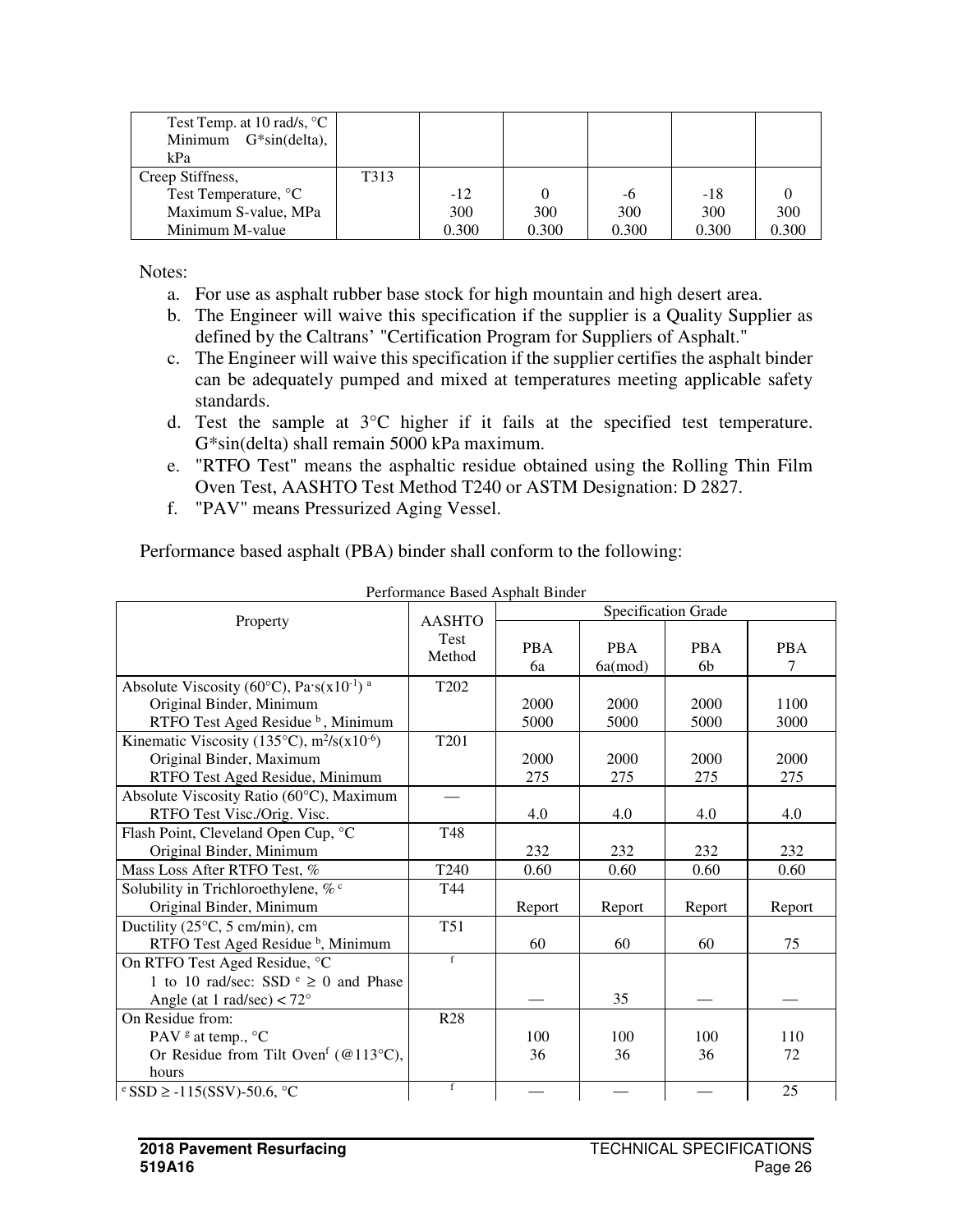| Stiffness,                       | T313 |       |       |       |       |
|----------------------------------|------|-------|-------|-------|-------|
| Test Temperature, <sup>o</sup> C |      | -24   | $-24$ | $-30$ | -6    |
| Maximum S-value, MPa             |      | 300   | 300   | 300   | 300   |
| Minimum M-value                  |      | 0.300 | 0.300 | 0.300 | 0.300 |

Notes:

- a. Absolute viscosity (60 $^{\circ}$ C) will be determined at one sec<sup>-1</sup> using ASTM Designation: D 4957 with Asphalt Institute vacuum capillary viscometers.
- b. "RTFO Test Aged Residue" means the asphaltic residue obtained using the Rolling Thin Film Oven Test (RTFO Test), AASHTO Test Method T240 or ASTM Designation: D 2827.
- c. There is no requirement; however results of the test shall be part of the copy of test results furnished with the Certificate of Compliance.
- d. "Residue from Tilt Oven " means the asphalt obtained using California Test 374, Method B, "Method for Determining Asphalt Durability Using the California Tilt-Oven Durability Test."
- e. "SSD" means Shear Susceptibility of Delta; "SSV" means Shear Susceptibility of Viscosity.
- f. California Test 381.
- g. "PAV" means Pressurized Aging Vessel.

The Contractor shall provide a sampling device in the asphalt feed line connecting the plant storage tanks to the asphalt weighing system or spray bar. The sampling device shall be accessible between 600 and 750 mm above the platform. The Contractor shall provide a receptacle for flushing the sampling device.

The sampling device shall include a valve:

- 1. With a diameter between 10 and 20 mm.
- 2. Manufactured in a manner that an one-liter sample may be taken slowly at any time during plant operations.
- 3. Maintained in good condition.

The Contractor shall replace failed valves.

 In the presence of the Engineer, the Contractor shall take 2 one-liter samples per operating day. The Contractor shall provide round friction top containers with one-liter capacity for storing samples.

 Unless otherwise specified, the Contractor shall heat and apply asphalt in conformance with the provisions in Section 93, "Liquid Asphalts."

 The Contractor shall apply paving asphalt at a temperature between 120°and 190°C. The Engineer will determine the exact temperature of paving asphalt.

a. Paint Binder (Tack Coat): Paint binder shall be applied to all horizontal and vertical surfaces to receive asphalt concrete surfacing. Paint binder shall be furnished and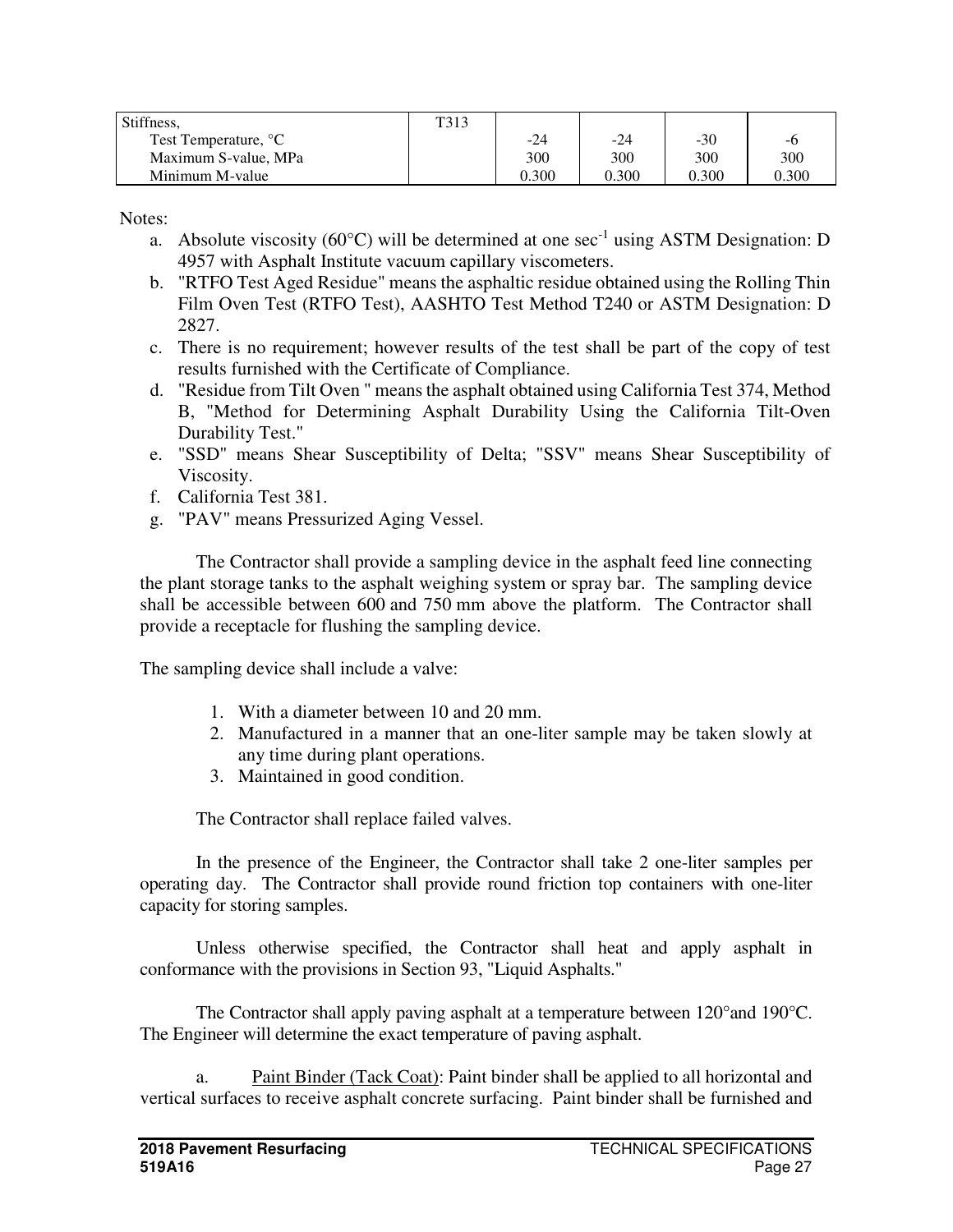applied in accordance with Section 39-4.01, "Subgrade", Section 93 "Liquid Asphalts", and Section 94 "Asphaltic Emulsions".

b. Measurement and Payment: Full compensation for asphalt concrete shall be considered as included in the contract prices paid for "Asphalt Concrete Overlay" and "Full Depth AC Pavement Repair," and no additional payment will be made therefor.

# **14.00 Asphalt Concrete Overlay**

a. Description: The edges of the existing road or where designated shall be wedge and conform ground to their specified depths, then overlain with asphalt concrete; thickness for overlay shall be 50 mm (2" or .17'). See "Pavement Milling" section for technical specifications on milling.

The surface, when compacted, shall be smooth, dense, well bonded, and of uniform texture and appearance. The compacted surface course of asphalt concrete shall be free from ruts, humps, depressions or irregularities. When a straightedge 3.6 meters (12 feet) long is laid on the finished surface and parallel with the centerline of the road or driveway, the surface shall not vary more than .006 meters (0.02 foot) from the lower edge of the straightedge. The transverse slope of the finished surface shall be uniform to a degree such that no depressions greater than 0.02 foot are present when tested with a straight-edge, 12 foot long, laid in a direction transverse to the center line and extending from edge to edge of a 3.05 meter (10 foot) pass.

Any ridges, indentations or other objectionable marks left in the surface of the asphalt concrete shall be eliminated by rolling or other means. The use of any equipment that leaves ridges, indentations or other objectionable marks in the asphalt concrete shall be discontinued. Asphalt concrete pavement shall include the application of a paint binder.

In addition to the requirements in Section 39-5.01, "Spreading Equipment," of the CSS, asphalt-paving equipment shall be equipped with automatic screed controls and a sensing device or devices. When placing asphalt concrete the automatic controls shall control the longitudinal grade and transverse slope of the screed. Grade and slope references shall be furnished, installed and maintained by the Contractor. Ski devices shall be a minimum length of at least 30 feet with a rigid one-piece unit whereby the entire length activates the sensor.

When placing contiguously with previously placed mats, the end of the screed adjacent to the previously placed mat shall be controlled by a sensor that responds to grade of the previously placed mat and will reproduce the grade in the new mat within a 0.01 foot tolerance.

Should the method and equipment furnished by the Contractor fail to produce a layer of asphalt concrete conforming to the above requirements, including straightedge tolerance of Section 39-6.03, the paving operations shall be discontinued upon notice of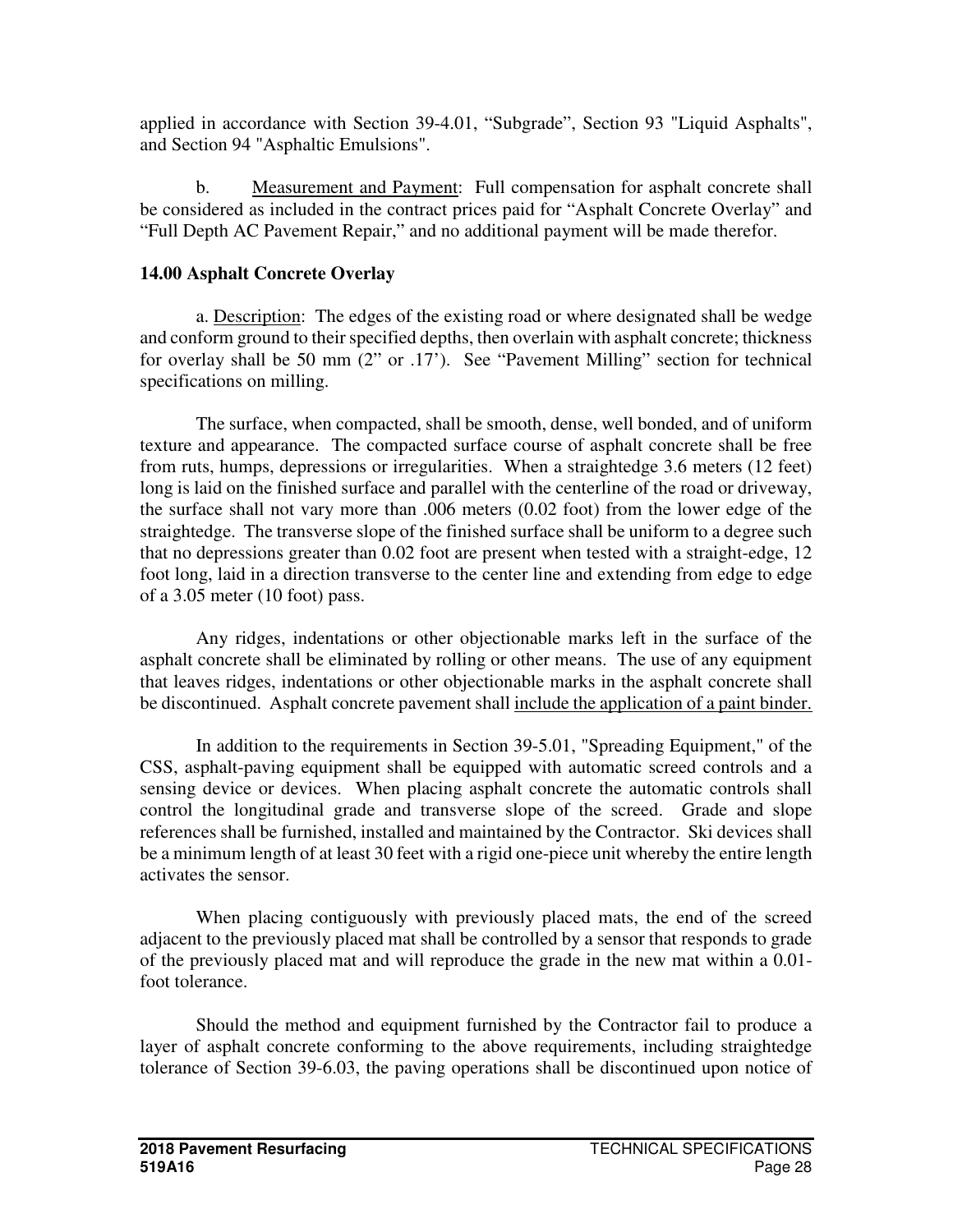the Engineer, and the Contractor shall modify his equipment or furnish substitute equipment within three (3) working days of such notice of the Engineer.

The area to which paint binder has been applied shall be closed to public traffic. All possible care shall be taken to avoid tracking binder material onto existing pavement surfaces beyond the limits of construction. A drop-off of more than 0.10-foot will not be allowed at any time between adjacent lanes open to public traffic.

The Contractor shall be responsible for temporary pavement delineation and markings as required by the Engineer for the maintenance of a safe traveled way. The Contractor shall be responsible for providing a safe and well-marked roadway. This shall include providing temporary striping during evening and weekend hours if specified by the Engineer.

b. Materials: The asphalt concrete for overlay shall be Type A,  $12.5 \text{ mm}$  ( $\frac{1}{2}$ ") medium maximum gradation, in accordance with CSS. Asphalt binder shall be PG 64-10. **No percentage of RAP (Reclaimed Asphalt Pavement) shall be permitted in the asphalt concrete placed as the final lift/wearing course on any of the city streets to be overlayed with this project.** 

c. Paint Binder (Tack Coat): Paint binder shall be applied to all horizontal and vertical surfaces to receive asphalt concrete surfacing. Paint binder shall be furnished and applied in accordance with Sections 39-4.01 "Subgrade", and Section 93 "Liquid Asphalts", and Section 94 "Asphaltic Emulsions".

d. Measurement and Payment: Asphalt Concrete Overlay shall be measured by the ton compacted in place in accordance with Section 39-8.01 "Measurement" of the CSS. No payment shall be made for materials placed outside of the limits marked by the Engineer. The contract unit prices paid per ton for "2" Asphalt Concrete Overlay" shall include full compensation for furnishing all labor, material, equipment, tools, and incidentals and for doing all work involved in installing asphalt concrete, complete in place, including staged construction, temporary conforms, traffic control, flagging, temporary striping and delineation, prime coats, tack coats and paint binders as described above, as shown on the plans, as specified herein and as directed by the Engineer.

### **15.00 Full Depth AC Pavement Repair**

a. Description: **The streets to have areas of full depth AC pavement work performed on shall include but not be limited to: Sutter Boulevard from Butterfield Boulevard to Cochrane Road.** Areas designated by the Engineer shall be dug out to a depth of 150 mm (6 inches), (pavement milling is recommended and preferred) removed and replaced with full-depth AC, unless otherwise directed by the Engineer. The AC shall be placed in two or three lifts with the uppermost lift of not less than 0.15 ft. or more than 0.20 ft. The minimum width of any repair shall be as field marked.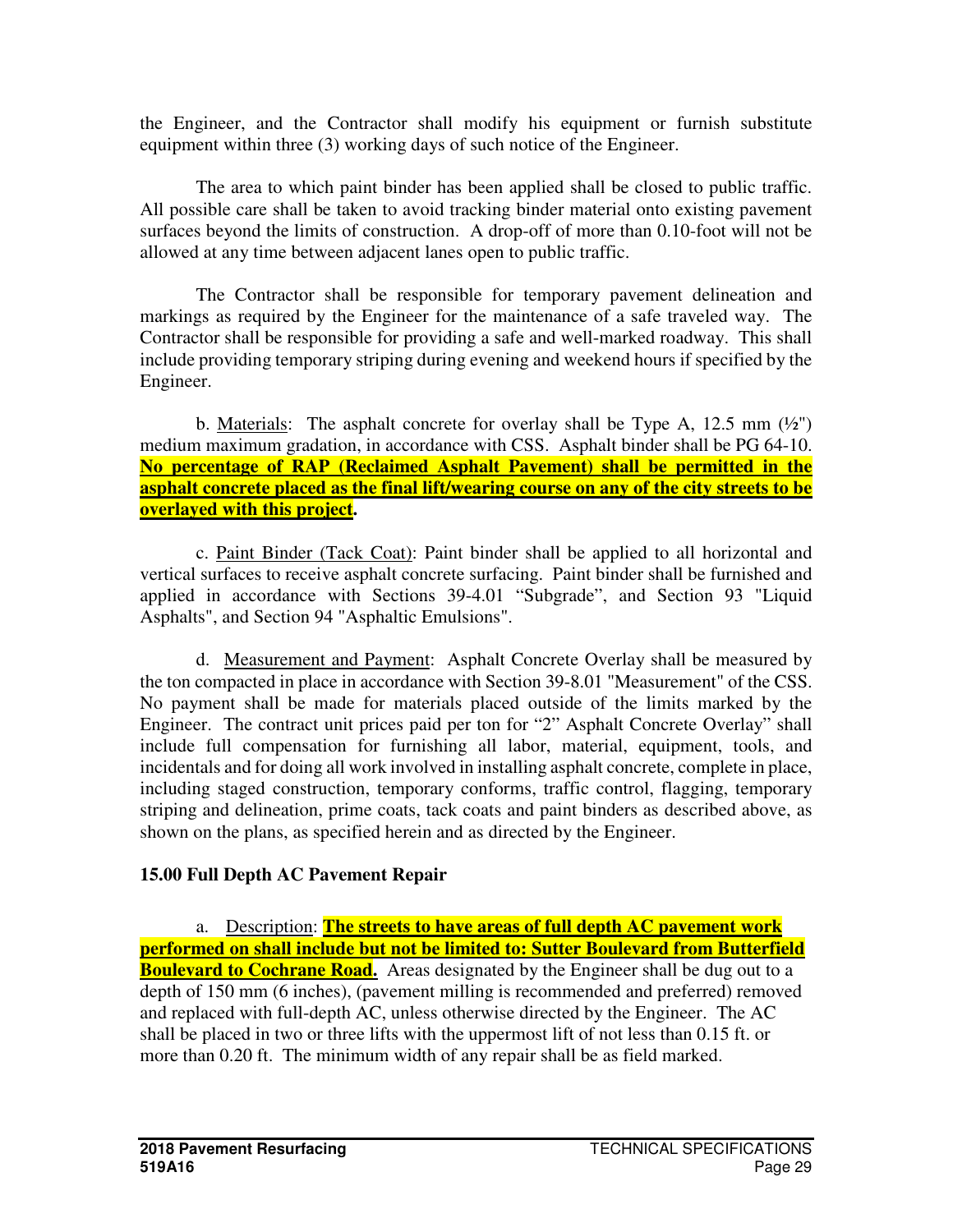The Contractor shall make all arrangements for disposal of excavated materials. All edges shall be saw-cut unless otherwise approved by the Engineer. Asphalt concrete in repair sections shall be placed in lifts in accordance with Section 39-6 "Spreading and Compacting", and shall be Type A, 3/4" maximum, medium gradation per Section 39-2, "Materials" of the CSS. Removed materials shall be disposed of legally.

 The material remaining in place, after removing surfacing and base, to the required depth, shall be graded to a plane, watered and compacted to 95 percent relative compaction. After compaction and prior to the placing of asphalt concrete, the vertical edges of the existing pavement shall receive a tack coat. The finished surface of the remaining material shall not extend above the grade established by the Engineer.

 b. Unsuitable Material: In the event that the underlying subbase material is unsuitable, it shall be excavated below the depth required above and disposed of. The limits of removal shall be designated by the Engineer and shall be in one-inch increments. Compensation shall be at a per inch price based on the bid for a 6-inch deep pavement repair divided by 6 for each additional inch of depth. The resulting space shall be filled with a single lift of asphalt concrete.

Unsuitable material is defined as material the Engineer determines to be:

- 1. Of such unstable nature as to be incapable of being compacted to specified density using ordinary methods at optimum moisture content; or
- 2. Too wet to be properly compacted and circumstances prevent suitable inplace drying prior to incorporation into the work; or
- 3. Otherwise unsuitable for the planned use.

 c. Measurement and Payment: Full Depth AC Pavement Repair shall be measured by the square foot as marked in the field by the Engineer. No payment shall be made for materials placed outside of the limits marked by the Engineer. The contract unit prices paid per square foot for "Full Depth AC Pavement Repair" shall include full compensation for furnishing all labor, material, equipment, tools, and all other incidentals and for doing all work involved in furnishing and placing 6 inch full depth AC pavement repair, complete in place, including staged construction, temporary conforms, traffic control, flagging, temporary striping and delineation, prime coats, tack coats, and paint binders, as specified herein and as directed by the Engineer.

**Additional depth or repair shall be compensated at a "per inch" price obtained based on dividing the 6-inch full depth AC Pavement repair unit price by 6 inches. Likewise, the reduction in depth or repair shall be credited to the City on a "per inch" basis obtained by dividing the 6-inch full depth AC Pavement repair unit price by 6 inches There will be no price negotiations on the contract unit price paid for the bid items for full-depth AC pavement repair or additional 1" repair or 2" reduction in repair thickness even if the actual amount of work is different from the Engineer's Estimate by 25% or greater.**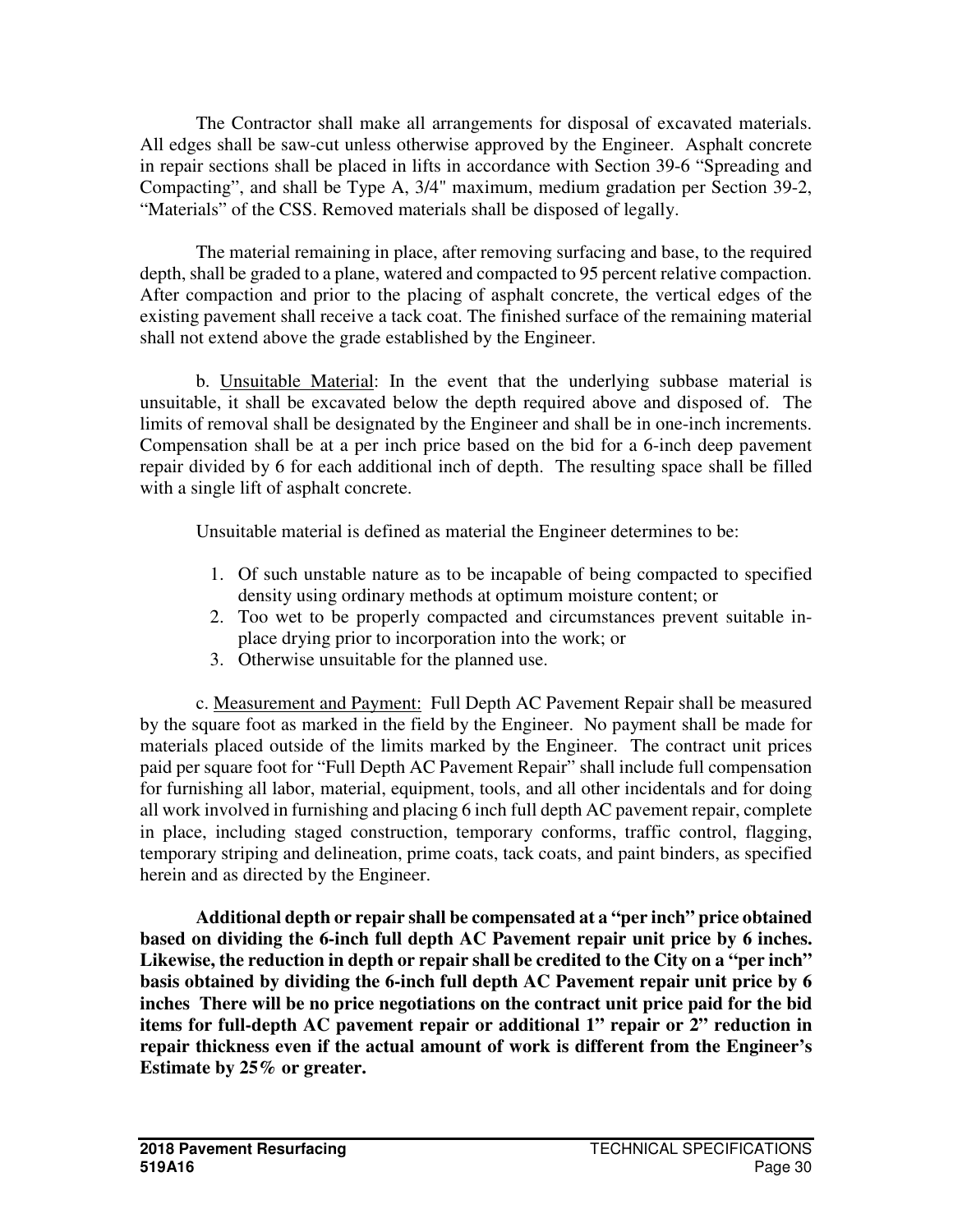#### **16.00 Crack Seal**

a. Description. **The streets to be crack sealed shall include but not be limited to: Hill Road from East Dunne Avenue to Diana Avenue, Tennant Avenue from Church Street to the Highway 101 southbound off-ramp, Cochrane Road between Monterey Road and Mission View Drive and all those streets within the Sparhawk development and Llagas Creek Estates neighborhoods.** This work shall include sealing all pavement cracks up to 3/8-inch in width or as directed by the Engineer, for the full length visible including cracking around all manholes, water valve boxes, monuments and traffic signal loops. Crack sealing shall be performed after the following item of work has been performed: clearing and grubbing and full depth AC pavement repair. If wet pavement conditions exist, the Contractor shall reschedule with the Engineer an appropriate time to crack seal. The Engineer shall make final determination of the crack seal schedule to be followed.

b. Material: Crack sealing material shall be hot applied asphalt sealing compound, Koch Material Co. Flex-A-Fill or approved equal. Material shall be applied at a temperature between 350 and 400 degrees Fahrenheit. Material shall be of a type so as to not track, string or in any way be transferred to traffic after initial setting of the material. All due care and diligence shall be used to ensure the proper placing and setting of the material prior to allowing traffic on it.

c. Method of Construction: The street shall be swept with a power broom before start of application of crack seal. Cracks in the street pavements shall be sealed with hot applied sealing compound after cleaning of the cracks with a hot air lance. Routing of the cracks is not required, but cracks shall be blown out by compressed air prior to sealing operations. The crack sealant shall be applied in such a manner that it shall not protrude above the surface more than 1/4 inch. Any material more than 1/4 inch above the crack shall be spread with a squeegee to obtain a level surface over the filled crack. All cracks shall be free of moisture prior to sealing. No moisture shall be visible on the street at the time of sealant placement.

In the event the material is transferred to vehicles prior to the opening of the street to traffic, the Contractor shall be responsible for cleaning those vehicles to the satisfaction of the Engineer and the vehicle owner.

d. Measurement and Payment: Crack sealing shall be measured per lineal foot of crack receiving sealant. Payment for the crack seal work shall be per linear foot of sealant applied as necessary to seal all cracks and shall include furnishing all labor, materials, and equipment for transporting and placement of crack seal including all clearing and grubbing and preliminary and subsequent operations for the pavement cracks in accordance with Caltrans specifications and as modified by these special provisions and no additional payment shall be made therefore.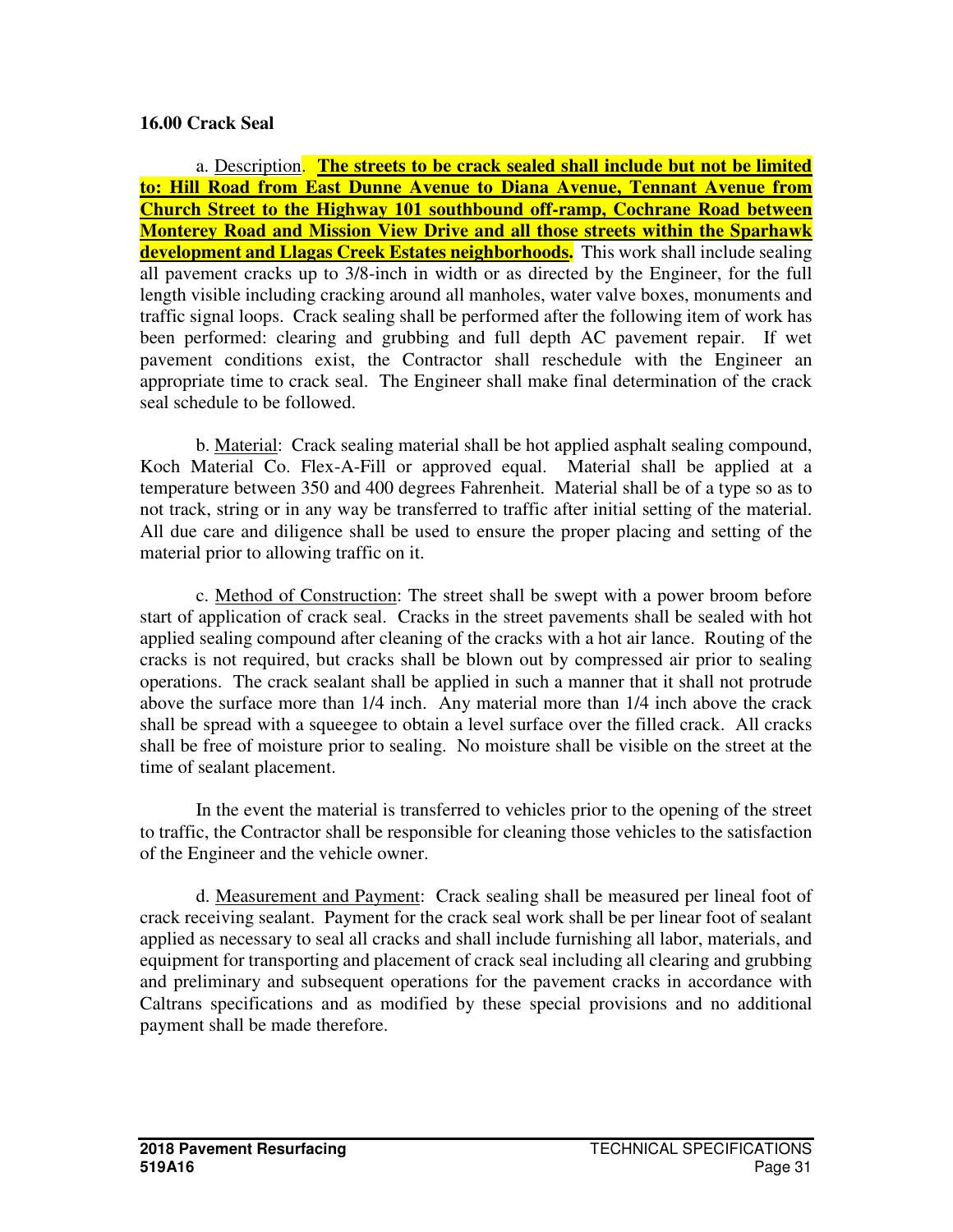#### **17.00 Slurry Seal**

 a. Description: The work to be done consists of furnishing all labor, equipment and materials and performing all operations necessary for the application of Type II polymer modified asphalt slurry seal surface over the existing AC pavement surfaces.

 The slurry seal shall consist of a mixture of a polymer modified asphalt emulsion, mineral aggregate, mineral filler, water, and specified additives. The materials shall be properly proportioned, mixed and uniformly spread over a properly prepared surface as specified in these Technical Provisions, and as directed by the Engineer. The slurry seal shall conform to the requirements of Section 37-2 "Slurry Seal" of the CSS except where specified otherwise in these Technical Provisions.

 The completed slurry seal shall leave a homogeneous mat, adhere firmly to the prepared surface, and have a friction resistant surface texture throughout its service life. The work shall include furnishing all surface preparation and any additional work, not mentioned above, that is required to be performed by the CSS and these Technical Provisions.

 b. Contractor Experience: The Contractor shall be experienced with slurry seal. The Contractor shall submit, during the pre-construction meeting, a list of at least three public works projects of slurry seal completed within the last 18 months. The project list shall show the name of the project, name of the public agency/owner, address, telephone number of an appropriate party to contact, year and square yard application in each case.

 c. Material Sampling: The minimum acceptable sampling frequency shall be as follows:

- Asphalt Emulsion (minimum sampling frequency once daily)
- Mineral Aggregate (minimum sampling frequency once weekly)

 All samples of asphalt emulsion and aggregate for slurry seal shall be captured from the storage tank of the slurry seal application truck in use on the work. Inspector shall observe the sampling of 1 gallon of the emulsion and 50 lbs. of the slurry seal aggregate. Contractor shall provide the samples and containers to the Engineer.

 The Engineer or his representative shall be permitted to take samples of materials from the project at anytime. The City may elect to perform testing on the samples to verify compliance of the materials with the specifications.

 d. Testing: Testing shall be undertaken by the Engineer whenever deemed necessary. The Engineer, or his representative, may suspend the application of the slurry seal whenever changes in the materials or quality of the applied slurry are noted. Work shall resume only when the noted deficiencies are corrected to the satisfaction of the Engineer. When work is suspended for this reason, samples will be taken immediately.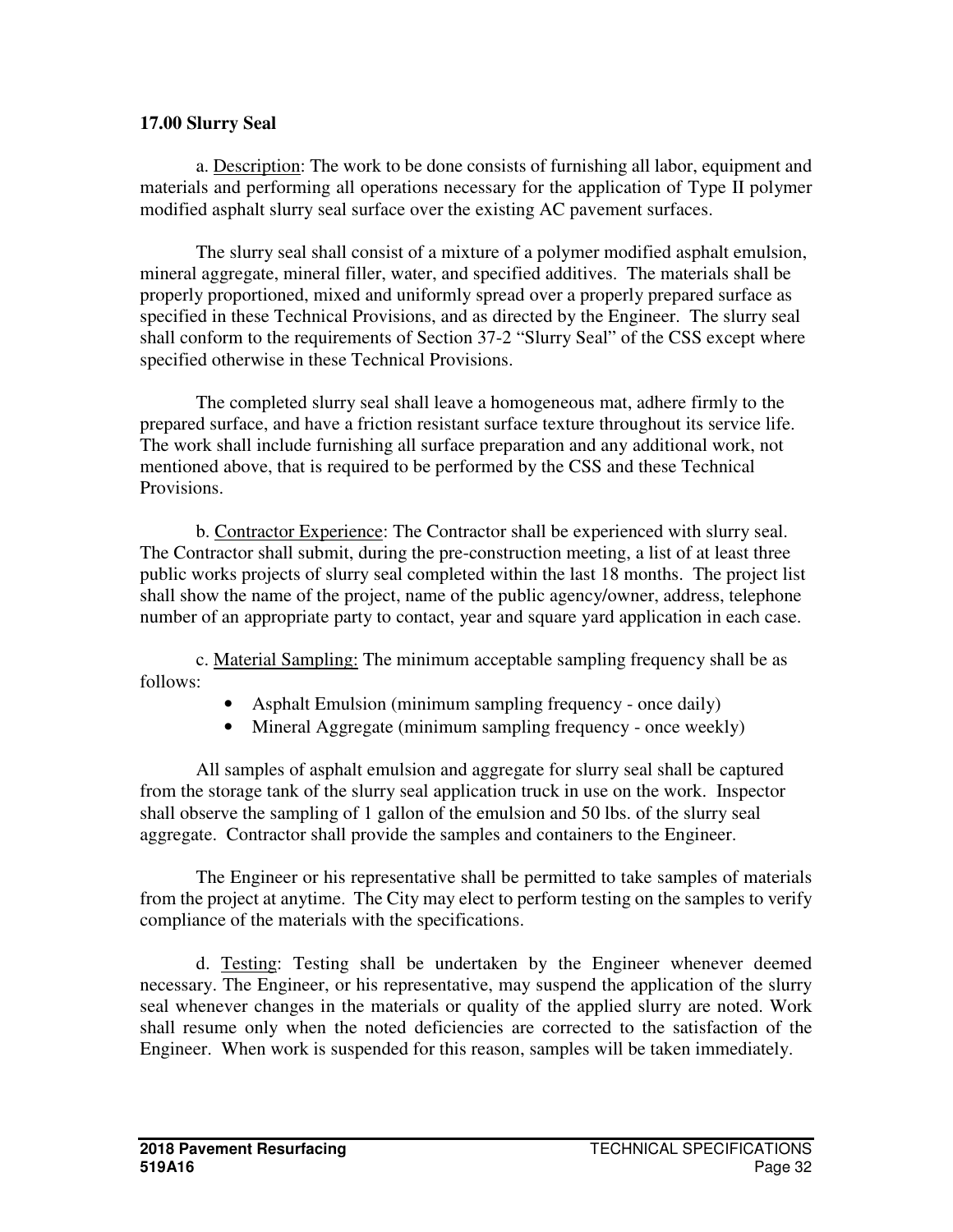The Engineer may send samples to a testing laboratory. Testing will be at the City's expense unless deficiencies are verified by the testing. The Contractor shall reimburse the City for the cost of any testing required by deficient materials or application of the slurry mix.

Aggregate, if tested, should at a minimum be tested for the following:

| Gradation        | CTM 202; AASHTO T11, T27; ASTM C117, C136 |
|------------------|-------------------------------------------|
| Sand Equivalent  | ASTM D2419                                |
| Moisture Content | CTM 226, 231; AASHTO T265; ASTM D2216     |

e. Materials:

**1. Asphalt Emulsion**: The emulsified asphalt shall be designated as grade PMCQS-1h.

The polymer within the asphalt emulsion shall be, at the option of the Contractor, Neoprene, SBR, EVA or SBS. Solid polymers such as EVA or SBS shall be adequately blended into the asphalt prior to emulsification. If a liquid latex such as Neoprene, SBR or similar is used, the latex shall be "co-milled" into the emulsion through the water phase during manufacturing. Each load of polymer asphaltic emulsion shall have a certificate from the asphalt emulsion manufacturer guaranteeing that either asphalt blending or "comilling" processes were used. The certificate shall also state the percentage of the solid rubber polymer added by weight of the asphalt as well as the composition of the polymer. The addition of latex to the emulsion after emulsion manufacturing is prohibited. The certificate shall state if the emulsion supplied is the same as that used in the mix design.

The polymer modified asphalt emulsion shall conform to the following specifications:

| <b>TEST</b>                                      | <b>TEST METHOD</b>    | <b>REQUIREMENT</b> |         |
|--------------------------------------------------|-----------------------|--------------------|---------|
|                                                  |                       |                    |         |
| Tests on emulsion:                               |                       |                    |         |
|                                                  |                       | Minimum            | Maximum |
| Viscosity SSF, $@$ 77 ${}^{\circ}$ F, seconds    | <b>AASHTOT 59</b>     | 15                 | 90      |
| Settlement, 5 days, %                            | <b>AASHTOT 59</b>     |                    | 5       |
| Storage Stability Test, 1 day, %                 | <b>AASHTOT 59</b>     |                    | 1.0     |
| Distillation:                                    |                       |                    |         |
| distillate by<br>volume of<br>Oil<br>emulsion, % | AASHTOT <sub>59</sub> |                    | 3       |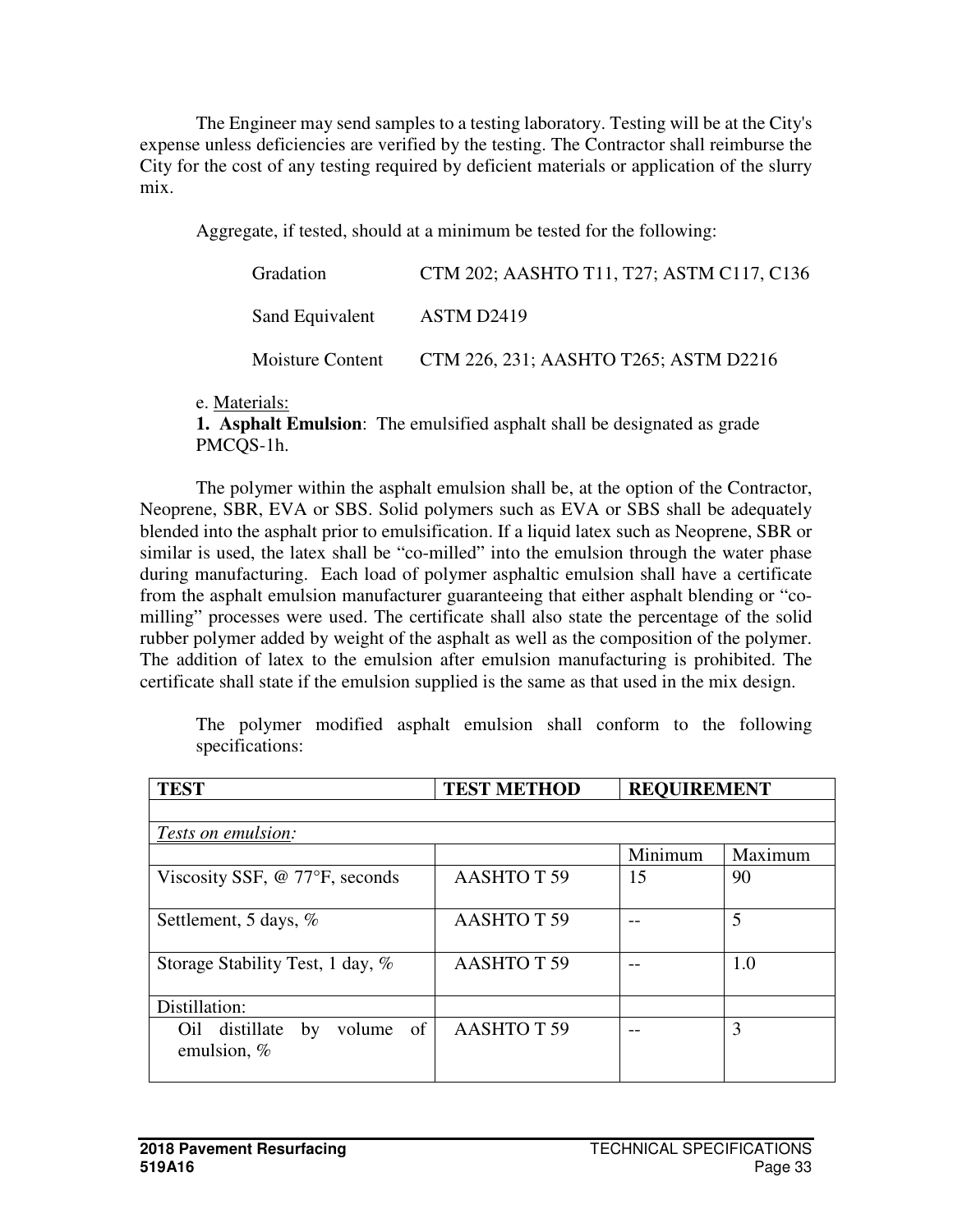| <b>TEST</b>                                                                  | <b>TEST METHOD</b> | <b>REQUIREMENT</b> |      |  |  |  |
|------------------------------------------------------------------------------|--------------------|--------------------|------|--|--|--|
| Residue by Evaporation, %                                                    | <b>CTM 331</b>     | 60                 |      |  |  |  |
| Tests on residue from Evaporation using CTM 331:                             |                    |                    |      |  |  |  |
| Penetration, $77^{\circ}$ F, 100 grams for 5<br>seconds, dmm                 | <b>AASHTOT 59</b>  | 40                 | 65   |  |  |  |
| Ductility, 77°F, 5 cm/min, cm<br>(RTFO Aged Residue)                         | <b>AASHTO T 51</b> | 60                 |      |  |  |  |
| Ring & Ball Softening Point, <sup>o</sup> F                                  | <b>AASHTOT 53</b>  | 123                | $ -$ |  |  |  |
| Polymer Content *, %<br>*Solid polymer content based on<br>weight of asphalt | <b>CTM 401</b>     | 3.0%               |      |  |  |  |
| <b>OR</b>                                                                    |                    |                    |      |  |  |  |
| Torsional Recovery, %                                                        | CTM <sub>32</sub>  | 18                 |      |  |  |  |

### **2. Mineral Aggregate**

Any aggregate or combination of aggregates shall be produced by crushing rock. To assure the material is totally crushed, 100% of the parent aggregate shall be larger than the largest stone in the gradation to be used. All materials shall be free from vegetable matter and other deleterious substances, oversized particles and caked lumps.

When tested in accordance to AASHTO T27 (ASTM C136) and AASHTO T11 (ASTM C117), the aggregate gradation (including the mineral filler) shall be within following bands:

| Sieve Sizes               | <b>Percentage Passing</b> | <b>Percentage Passing</b> |
|---------------------------|---------------------------|---------------------------|
|                           | Type I                    | Type II                   |
| $9.5$ mm $(3/8")$         |                           | 100                       |
| $4.75$ mm $(\#4)$         | 100                       | 94-100                    |
| $2.36$ mm $(\#8)$         | 90-100                    | 65-90                     |
| $1.18$ mm $(\text{\#}16)$ | 60-90                     | $40 - 70$                 |
| $600 \text{ um } (\#30)$  | $40 - 65$                 | $25 - 50$                 |
| 75 um (#200)              | $10 - 20$                 | $5 - 15$                  |

#### **3. Aggregate**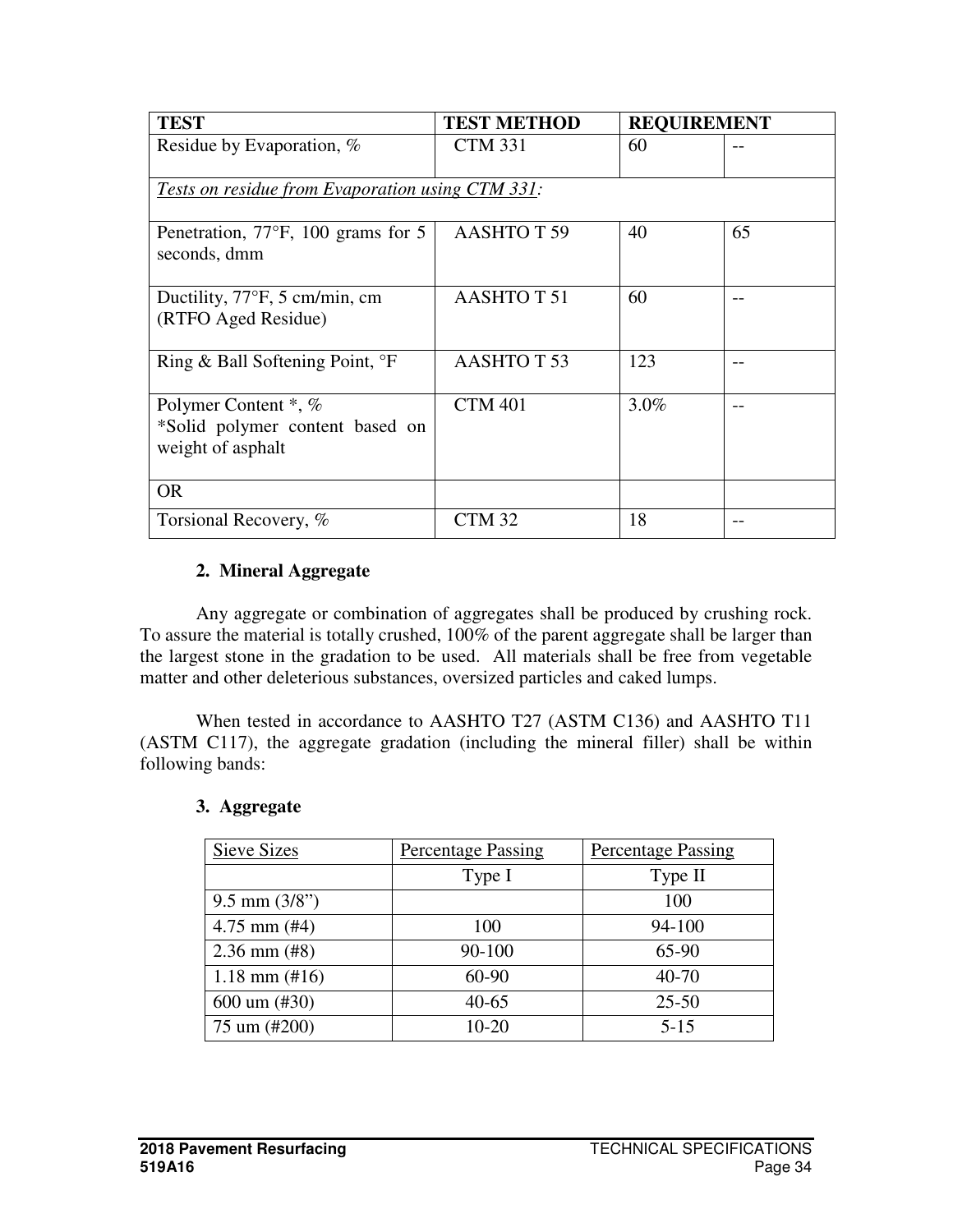After the target gradation has been submitted and identified in the mix design then the percent passing each sieve shall not vary by more than the stockpile tolerance and still remain within the gradation band during the application of slurry seal.

| `est             | <b>Test Method</b> | Requirements |            |
|------------------|--------------------|--------------|------------|
|                  |                    | Type I       | Type $II$  |
| Sand Equivalent  | 217                | 68 Minimum   | 70 Minimum |
| Durability Index | 229                | 70 Minimum   | 75 Minimum |

The mineral aggregate shall also conform to the following:

### **4. Mineral Filler**

Mineral Filler shall be either Portland cement, hydrated lime, limestone dust, fly ash or other approved filler meeting the requirements of ASTM D242 and shall be used if required by the mix design. The mineral filler shall be considered as part of the aggregate in calculations regarding slurry seal asphalt content.

# **5. Water**

 The water added to the slurry seal shall be potable and free of harmful salts and contaminates.

# **6. Additives**

 Additives may be used to accelerate or retard the mixing and setting characteristics of the slurry seal, or improve the resulting finished surface. The use of additives in the slurry mix (or individual materials) shall be made initially in quantities predetermined by the mix design with field adjustments if required. If the use of additive during application requires a greater than  $+$  or  $-1.0\%$  deviation from the recommendations of the mix design, a new mix design will be performed to verify system performance at higher or lower additive levels.

 f. Mix Design and Pre-Qualification of Materials: During the pre-construction meeting, the Contractor shall submit a signed mix design covering the specific materials to be used on the project. Compatibility of the aggregate, emulsion, mineral filler, and other additives shall be verified by the mix design. The mix design shall be made with the same aggregate gradation that the Contractor shall provide on the project.

 The mix design shall be performed and dated within 30 days prior to the application of slurry seal. This mix design testing shall be performed by a laboratory capable of performing all tests listed in these specifications. The laboratory shall certify on the mix design that it has had at least two years of experience in the design of slurry seals.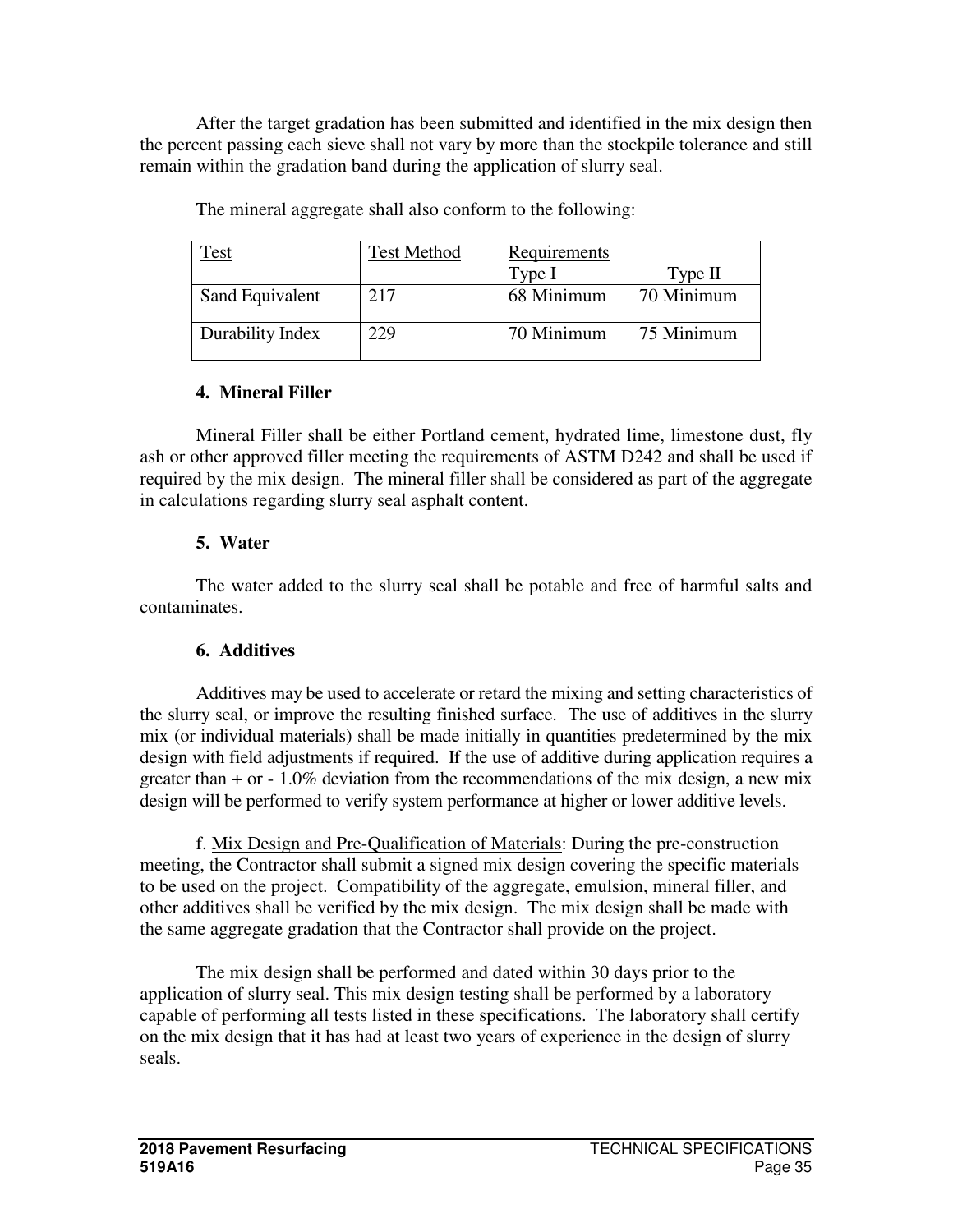After the mix design has been approved, no substitution or changes of materials shall be permitted, unless approved by the Engineer. If changes in materials are approved by the Engineer, a new mix design shall be performed by the Testing Laboratory before the application of new materials**.**

| TEST               | <b>DESCRIPTION</b>                                                                                                                  | <b>SPEC</b>                           |
|--------------------|-------------------------------------------------------------------------------------------------------------------------------------|---------------------------------------|
| <b>ISSA TB-113</b> | Mix Time (Mixing test and set time test)<br>shall be done at the<br>highest<br>during<br>temperatures<br>expected<br>construction.) | Controllable to<br>180<br>sec minimum |
| <b>ISSA TB-139</b> | <b>Wet Cohesion</b>                                                                                                                 |                                       |
|                    | 30 minutes min                                                                                                                      | 12kg-cm minimum                       |
|                    | 60 minutes min                                                                                                                      | 20kg-cm minimum                       |
| ISSA TB-109        | <b>Excess Asphalt</b>                                                                                                               | $50g$ /ft <sup>2</sup> maximum        |
|                    | by LWT Sand Adhesion                                                                                                                | $(538 \text{ g/m}^2 \text{ maximum})$ |
| <b>ISSA TB-114</b> | Wet Stripping                                                                                                                       | Pass (90% minimum)                    |
| ISSA TB-100        | <b>Wet Track Abrasion Loss</b>                                                                                                      | $50g$ /ft <sup>2</sup> maximum        |
|                    | One hour soak                                                                                                                       | $(807 \text{ g/m}^2 \text{ maximum})$ |

Required tests and values are as follows:

The Wet Track Abrasion test is used to determine the minimum asphalt content.

 The laboratory shall also report the quantitative effects of moisture content on the unit weight of the aggregate (bulking effect). The report must clearly show the proportions of aggregate, mineral filler (min. and max.), water (min. and max.), additive(s) (usage), and asphalt emulsion based on the dry weight of the aggregate.

 The percentages of each individual material required shall be shown in the laboratory report. Adjustments may be required during the construction, based on the field conditions. The Engineer shall give final approval for all such adjustments.

 The Engineer shall approve the mix design and all slurry seal materials and methods prior to use. The component materials shall be within the following limits:

| RESIDUAL ASPHALT      | 7.5\% - 13.5\% (approx.12.0 - 22.0\%)<br>emulsion). Based on dry weight of aggregate. |
|-----------------------|---------------------------------------------------------------------------------------|
| <b>MINERAL FILLER</b> | $0.0\% - 2.0\%$<br>Based on dry weight of aggregate.                                  |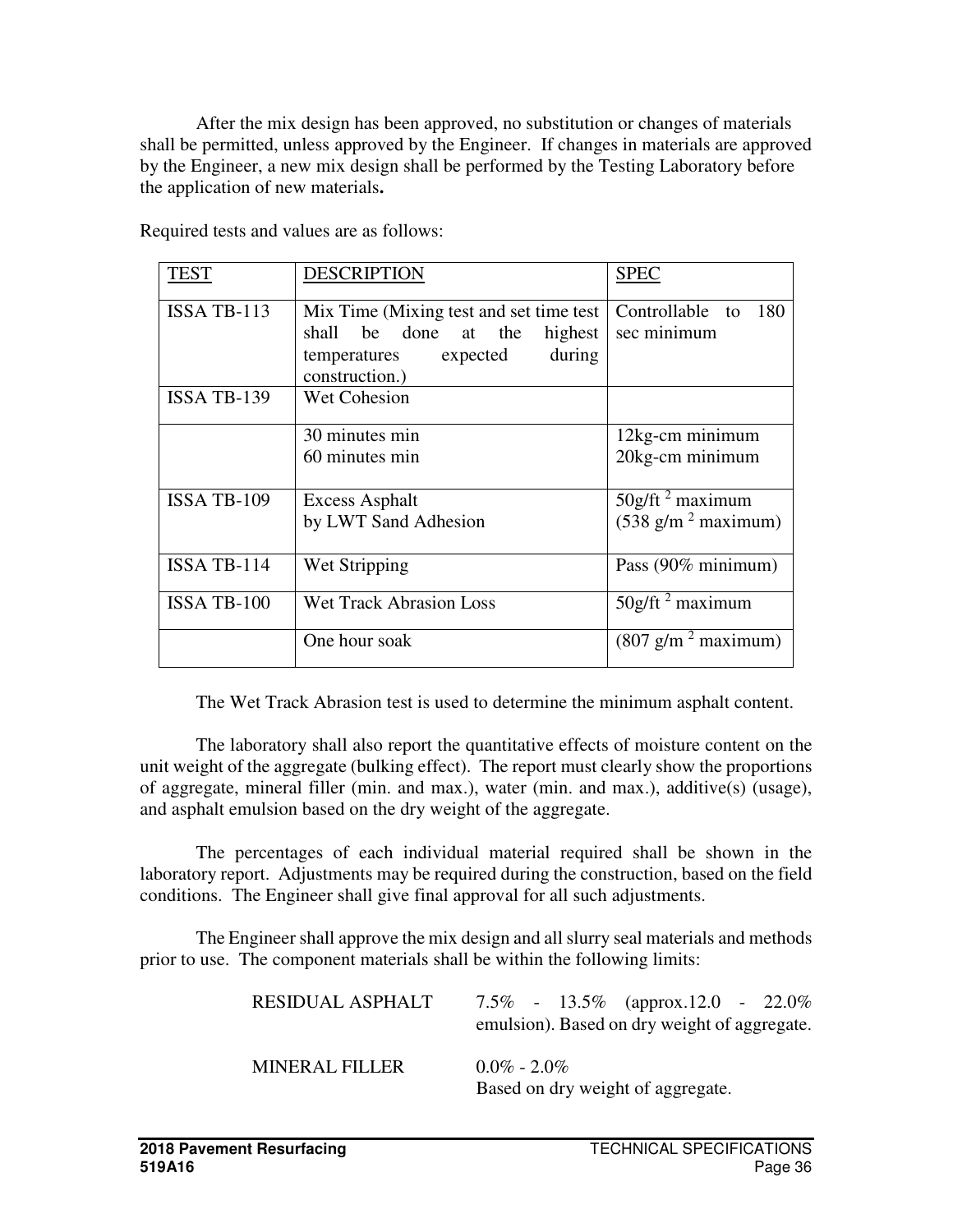ADDITIVES As needed to control mixing and setting times.

WATER As needed to achieve proper mix consistency.

 The Contractor shall submit samples at the pre-construction meeting from all suppliers furnishing a minimum of the following materials with corresponding MSDS sheets. Each sample shall be clearly labeled as to its contents, the related project name and job number.

- 1. One gallon of the base asphalt
- 2. One pint of the polymer additive (with clear labeling of polymer type)
- 3. One quart of asphalt emulsion
- 4. Fifty pounds of slurry seal aggregate

g. Proportioning: Proportioning shall conform to the provisions in Section 37-2.04, "Proportioning" of the CSS and these Technical Provisions.

 The aggregate shall be proportioned using a belt feeder operated with an adjustable cutoff gate. The height of the gate opening shall be readily determinable. The emulsion shall be proportioned by a positive displacement pump. Any variable rate emulsion pump, if used, shall be equipped with a means to seal the adjusting unit in its calibrated condition.

 The delivery rate of aggregate and emulsion per revolution of the aggregate feeder shall be calibrated at the appropriate gate settings for each mixer-spreader truck used on the project. The calibration shall demonstrate that delivery rates of dry aggregate and emulsion residue are within the recommended percentages stated in the laboratory mix design. The Contractor shall provide written calibration documentation for each application truck which has been performed within the last calendar year. The Contractor shall further provide a short calibration demonstrating gate settings and liquids are delivering job materials within the mix design recommended ranges.

h. Mixing and Spreading Equipment: Mixing and spreading equipment shall conform to the provisions in Section 37-2.05, "Mixing and Spreading Equipment" of the CSS and these Technical Provisions. A minimum of two slurry seal machines shall be on the job and in good operating condition at all times.

The following equipment will be required:

The slurry seal shall be mixed in a self-propelled mixing machine equipped with a continuous flow pugmill, capable of accurately delivering and automatically proportioning the aggregate, emulsified asphalt, mineral filler, water and admixtures to a double shafted, multi-blade pugmill mixer capable of minimum speeds of 200 revolutions per minute. Mix retention time in the pugmill shall be less than three seconds. The mixing machine shall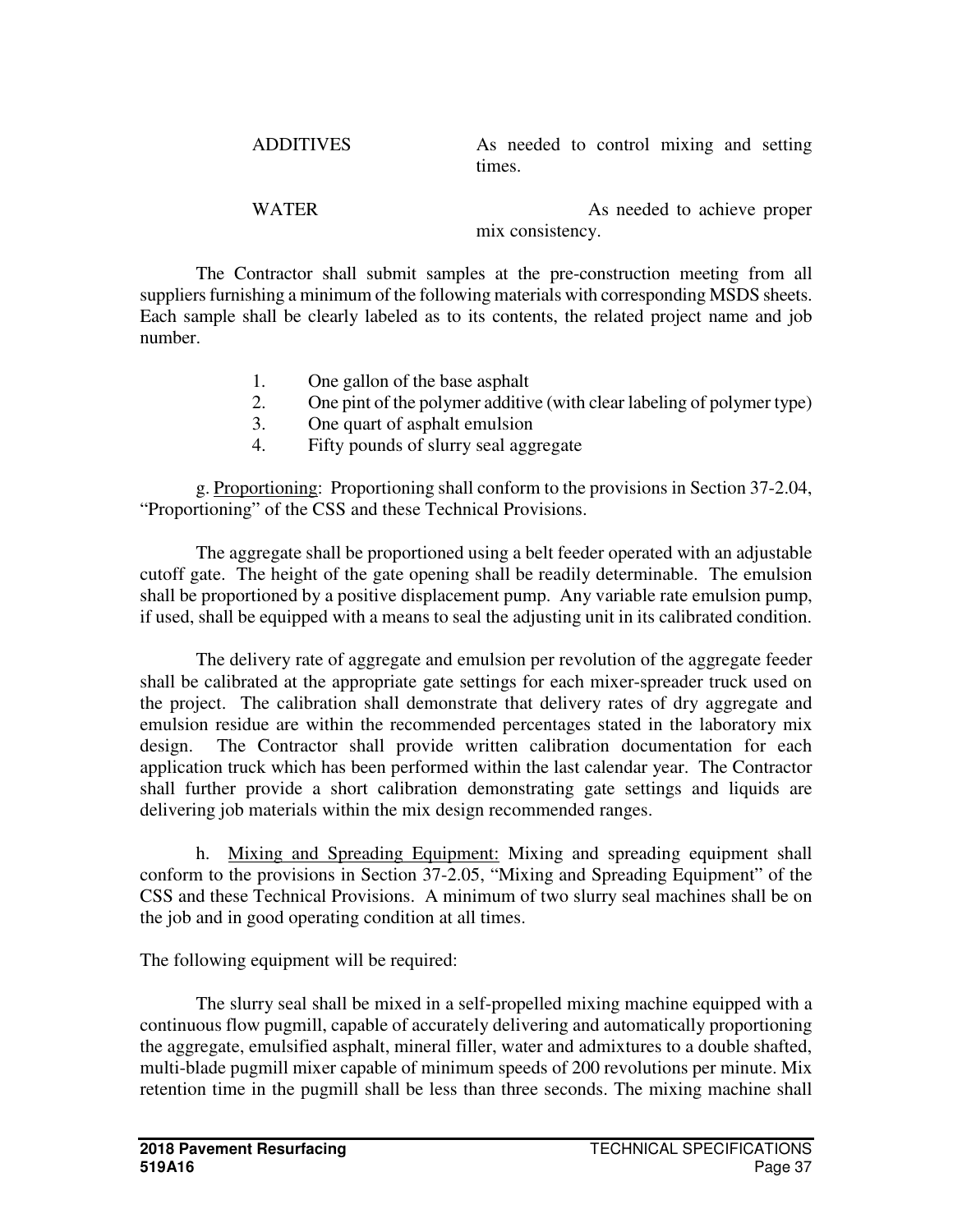have sufficient storage capacity of aggregate, emulsified asphalt, mineral filler and water to maintain an adequate supply to the proportioning controls and make 15 tons of emulsion mix.

The mixing machine shall be equipped with hydraulic controls for proportioning the material by volume to the mix. Each material control device shall be calibrated, properly marked, pre-set and lockable.

The mixing machine shall be equipped with a water pressure system and nozzle type spray bars to provide a water spray immediately ahead of the spreader box.

The mixing machine shall be equipped with an approved fines feeder that provides a uniform, positive, accurately metered, pre-determined amount of the mineral filler at the same time and location that the aggregate is fed.

i. Placing: Placement of slurry seal shall conform to the provisions in Section 37- 2.06, "Placing" of the CSS and these Technical Provisions.

 The slurry mix shall be placed over the surface by means of a spreader box equipped with augers to distribute the material uniformly throughout the full width with flexible seals to prevent loss of mixture from the box. The box shall have 6 to 8 foot skids to provide for leveling and filling of uneven depressed areas. The strike off assembly shall be adjustable metal plate to ensure uniform placement on super elevated sections and shoulder slopes. There shall be a walkway across the rear of the screed to facilitate strike-off and texturing adjustments along with material sample taking.

 The emulsion mix shall not be placed when the atmospheric temperature is below 50°F or during unsuitable weather.

 Immediately prior to placing the latex emulsion mix, the surface shall be thoroughly cleaned of all vegetation, loose materials, dirt, mud and all other extraneous materials by a combination of sweeping and blowing. The latex emulsion mixture shall fill all minor cracks, depressions or low areas and leave a uniform surface free from ruts, humps, depressions or irregularities. Any ridges, indentations or other objectionable marks left in the surface shall be eliminated by rolling or other means.

 The Engineer shall approve all surface preparation prior to application of the slurry seal.

Utility covers, manholes, and other permanent fixtures shall be protected from coverage by the slurry seal and referenced for prompt location and cleaning following application. The Contractor shall be responsible for locating, removing, and cleaning protection from the above items following the slurry seal operations. The methods of protection and referencing, locating and cleaning shall be submitted by the Contractor and shall be subject to approval by the Engineer.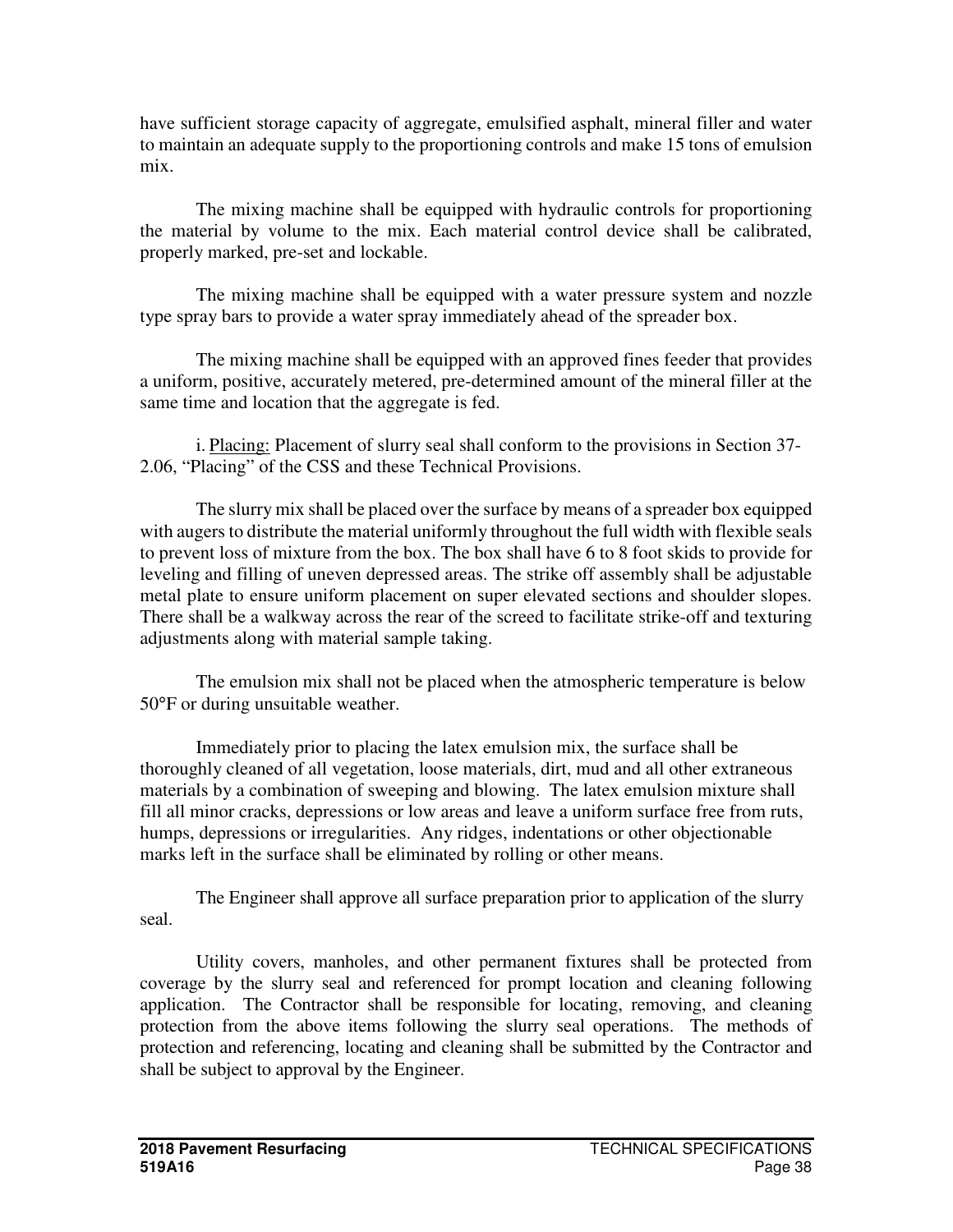Slurry sealing of driveway aprons, returns, and other incidental work shall be accomplished concurrently with application of the street proper. The joint between the pavement and the PCC gutter shall be sealed with slurry seal and the gutter edge overlapped by approximately two inches. When slurry starts or finishes, a straight line cut-off shall be obtained by laying down a strip of building paper or other approved material. Such paper and any excess slurry shall be removed by the Contractor after application of the slurry. Edge limits of the slurry on both sides of the street shall be maintained in a neat and uniform line.

Construction joints shall be neat in appearance and shall be tapered or feathered to conform to the existing surfacing. All excess material shall be removed from surfaces upon completion of each run.

Areas, which cannot be reached with slurry seal machines, shall be surfaced using hand squeegees to provide complete and uniform coverage. The area to be hand worked shall be lightly dampened prior to mix placement and the slurry worked immediately. Care shall be exercised to leave no unsightly appearance from handwork. The same type finish as applied by the spreader box shall be required. Handwork shall be completed during machine applying process.

Once the slurry seal has cured and is open to traffic, any excessive raveling of the aggregate from the mixture shall be swept up by the Contractor. The surface shall be maintained and re-swept *three separate times after streets have been completed or* as required by the Engineer until such time as the raveling ceases or the surface is rejected by the Engineer. Sweeping shall be provided when required within 48 hours notice.

Ranges for spread rates shall be as follows:

| Type I   | $3.63 - 5.44$ kg/m <sup>2</sup> (8 - 12 lbs/yd <sup>2</sup> ) |
|----------|---------------------------------------------------------------|
| Type II  | 5.44 - 9.07 kg/m <sup>2</sup> (12 - 20 lbs/yd <sup>2</sup> )  |
| Type III | 8.16 - 13.60 kg/m <sup>2</sup> (18 - 30 lbs/yd <sup>2</sup> ) |

 The exact rate will be as determined by specific weight of aggregate, the surface demand of the pavement, and the size of the largest particle size of the aggregate. The application rate will produce finished slurry seal as defined elsewhere in these specifications.

 At the end of each day's production, the Contractor will provide to the Engineer a report containing the following information:

- 1. Tons of dry aggregate consumed that day;
- 2. Tons of asphalt emulsion consumed that day; and
- 3. Footage covered that day.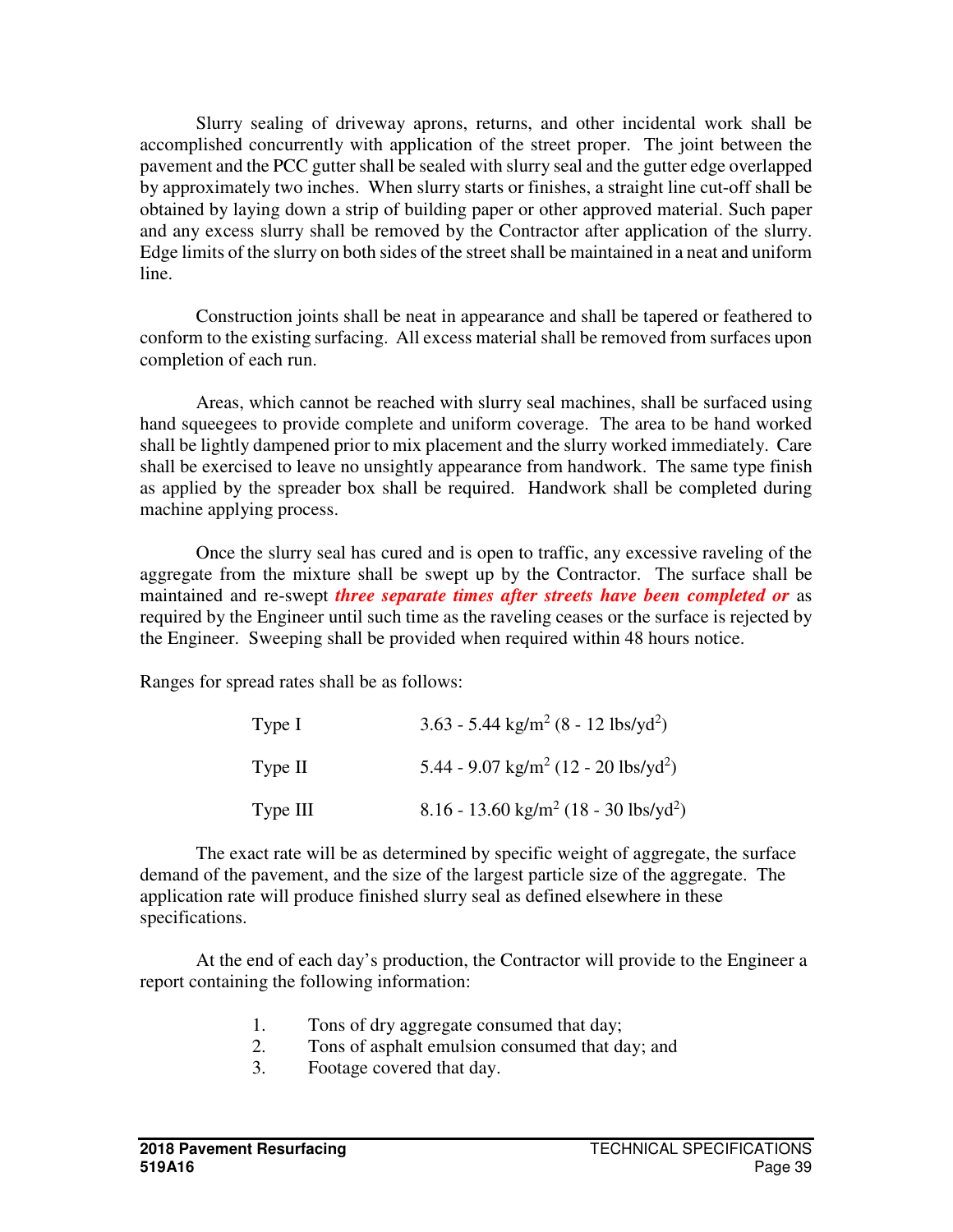This report shall be received no later than 10:00 a.m. of the following day.

j. Installation: The Contractor shall perform the service in a safe, acceptable, workmanlike manner, and in accordance with the requirements of Section 37-2, "Slurry Seals", of the CSS.

- 1. Personnel shall be experienced, knowledgeable and capable in all aspects of performing the service. The same personnel that start the project shall remain on the project for the life of the contract.
- 2. The equipment shall be in good repair and serviceable to operate in a reliable and safe manner.
- 3. When slurry is being placed over a brick, concrete, or other highly absorbent or polished surface, a 1-part emulsion, 3-part water tack coat of the same asphalt emulsion (if possible) type and grade as specified for the slurry is recommended. This can be applied with an asphalt distributor. The normal application rate is 0.05 to 0.10 gal. /sq. yd. of the diluted emulsion.
- 4. The Contractor shall place slurry seal to the beginning and ending limits of the work as directed by the Engineer.
- 5. The Contractor shall be responsible for providing the street cleaning, "No Parking" posting, and traffic control.
- 6. The Contractor shall be responsible for all cleanup of the work areas and staging areas.
- 7. The Contractor shall be responsible for covering and uncovering all structure covers, such as manholes, valve and monument covers.
- 8. All streets (full width and gutters) shall be swept by mechanical means no sooner than 5 days and no later than 15 days after slurry placement is complete.

l. Measurement and Payment: Slurry seal will be measured by the square yard. The contract price paid per square yard for "Slurry Seal" of the type" shown in the Bid Schedule shall include full compensation for furnishing all labor, materials, tools, equipment and incidentals and for doing all the work involved in the furnishing and placing the slurry seal, complete in place, including cleaning the surface and protecting the slurry seal until it has set, as specified in the CSS and these Technical Provisions, and as directed by the Engineer.

### **18.00 Locate and Raise/Adjust Manholes and Other Structures to Grade**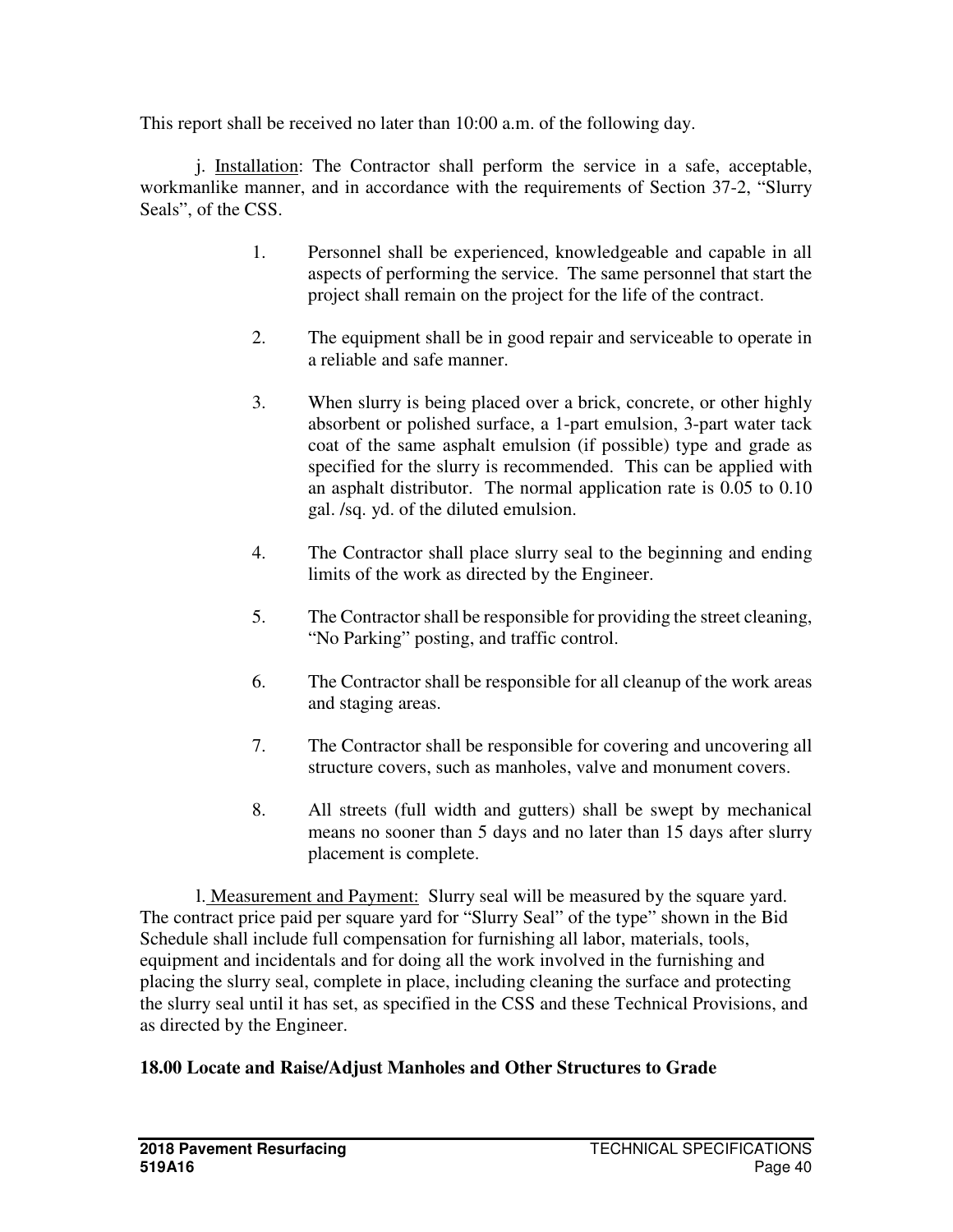a. Description: This work shall consist of lowering and raising all manholes, water valve covers and similar sized boxes on Sutter Boulevard and Hill Road in the street resurfacing areas such as street monuments in accordance with City Standard Detail SD-1 and City Standard Detail W-8. All manholes, valve covers, and similar sized boxes must be exposed within 24 hours and the structures raised to grade and paved within 72 hours of being covered by the final pavement treatment (i.e. AC Overlay). The Contractor shall pay the City liquidated damages of \$500 per calendar day, for each day the Contractor fails to raise the structures to grade after a three calendar day period after being covered during the Contractor's operations.

 b. Materials: Materials shall be furnished in conformance with City Standards and Plans and the appropriate Sections of the California Standard Specifications.

c. Measurement and Payment: Adjust structures to grade shall be measured by each unit raised including concrete collar, concrete and grouting. No additional or separate payment shall be made therefore. The contract unit price for "Locate and Raise Water Valve Box/Lid", "Locate and Raise Manhole Frame/Cover", Locate and Raise Monitoring Well Box/Lid", and "Locate and Raise Detector Hand Hole Box/Lid" shall include full compensation for furnishing all labor, materials, equipment, tools and incidentals, and for doing all work involved in raising the utilities as shown on the plans, as specified herein and as directed by the Engineer.

# **19.00 Traffic Stripes, Pavement Markings and Raised Reflective Markers**

 a. Description: This work shall be done in accordance with Sections 84 and 85 of the CSS, as modified by these Technical Provisions. Traffic stripes and pavement marking items shall include replacing all existing traffic stripes, words, and symbols, reflective and non-reflective pavement markers, and fire hydrant blue marker as required on the streets to be resurfaced. Included also is any necessary removal, temporary delineation, site survey of existing layout and traffic control. It may be necessary to phase the construction of the striping in the interest of public safety. This work includes creating as-builts of the existing striping layout and replacing said striping back to the original layout unless otherwise directed by the Engineer in writing.

 The Contractor shall install striping, where possible, prior to opening the roadway to traffic and when indicated by the public's safety or convenience. If required, removal of existing striping shall be by wet sand blasting. All traffic stripes and pavement markings, new or existing, within or adjacent to the work limits, which become defaced or damaged during the Contractor's operations, shall be replaced by the Contractor at its expense concurrently with other traffic marking operations in the immediate area. The Engineer shall be the sole judge as to which stripes or legends are defaced or damaged.

 All new traffic striping shall include the reflective markers in conformance with the Caltrans Traffic Manual.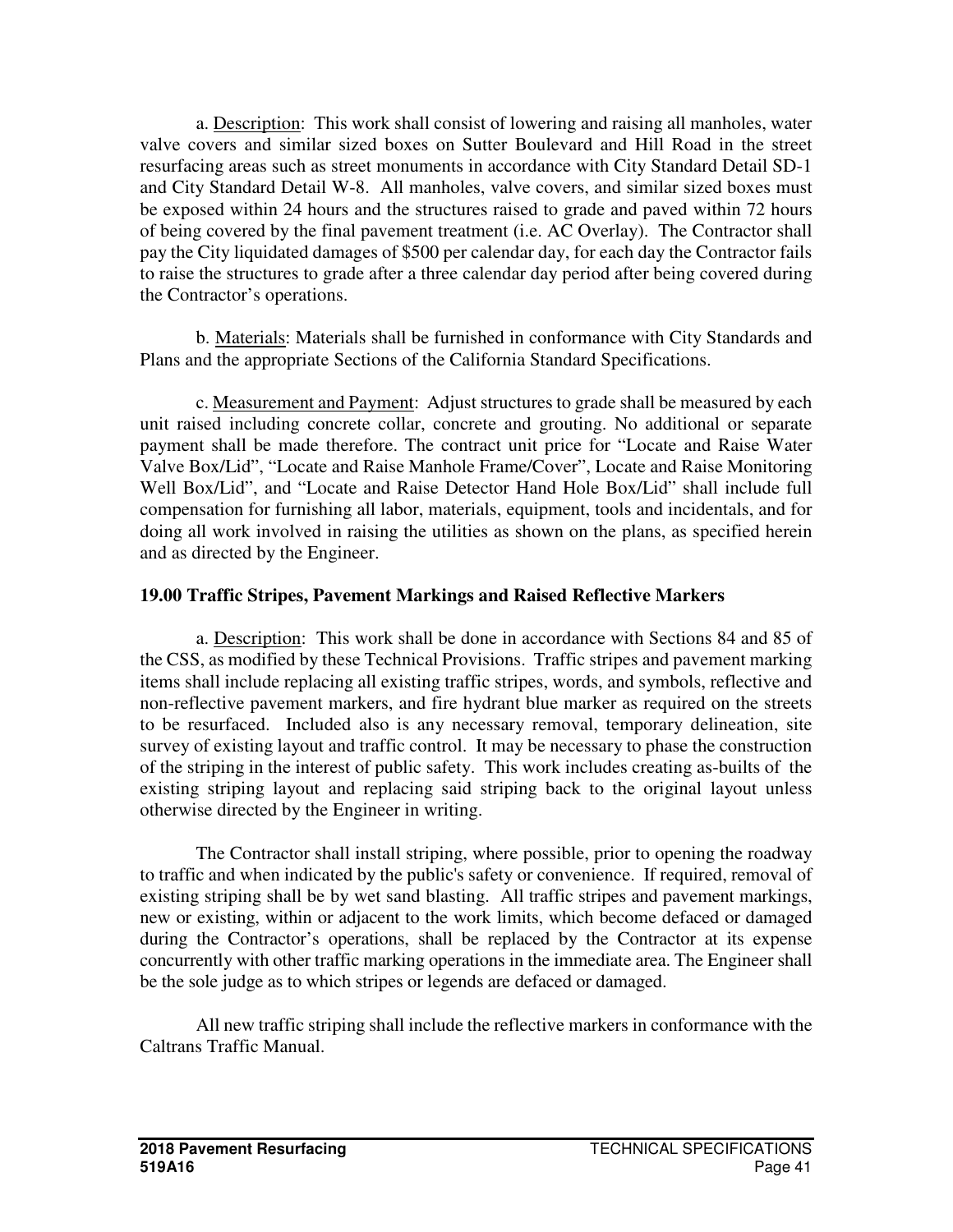b. Materials: Materials shall be in conformance with CSS Section 84-2 "Traffic Stripes and Pavement Markings" and Section 81-3 "Pavement Markers". Thermoplastic material for traffic stripes shall be applied at a minimum thickness of 0.060 inch, except crosswalks shall be applied at a minimum thickness of 0.12 inch. All crosswalks and bike lane striping shall be non-skid. Thermoplastic material for pavement markings shall be applied at a thickness of .100-.150 inch. All streets are to receive thermoplastic stripes and pavement markings.

 Templates or stencils for pavement markings shall be of "English unit" dimensions and shall be approved by the Engineer prior to application.

 c. Method of Construction: Construction and installation shall be per Sections 81 and 84 of the CSS. Removal of existing facilities shall be per Section 15-2.02B and 15- 2.02C of the CSS.

 Temporary "cat tracks" shall be placed for all striping (including limit lines) immediately after completing sealing or overlay of any street.

All streets shall receive the first coat of permanent centerline, lane lines, stop limit lines, and crosswalks no sooner than 72 hours and no later than 96 hours following resurfacing of the street. The Contractor shall pay the City liquidated damages of \$500 per calendar day, for each day the Contractor fails to replace the striping and markings after the four calendar day period.

 Pavement marker (blue marker) shall be per the requirements of the State Standard Plans.

 d. Temporary Traffic Stripes and Pavement Markings: "Scrub seal Marker," as distributed by MV Plastics, Inc., 533 W. Collings Avenue, Orange, CA 714-532-1522, or approved equal, shall be used for temporary traffic stripes and shall be installed at 24' spacing, immediately after obliteration of any existing striping.

 All other traffic control and safety markings such as crosswalks, arrows, lane tapers, etc. shall be marked using paint or reflective tape.

 e. Layout: All layout and cat tracking shall be performed by and at the expense of the Contractor, and shall be approved by the Engineer prior to placement of the permanent striping, markings, and markers.

 f. Traffic Stripes: Unless otherwise stated, all striping shall be hot liquid thermoplastic. All areas to receive traffic stripes shall be swept immediately prior to applying thermoplastic to remove all loose rock.

 g. Pavement Markers: All markers shall be placed using hot melt bituminous adhesive exclusively. All non-reflective markers shall be the ceramic type.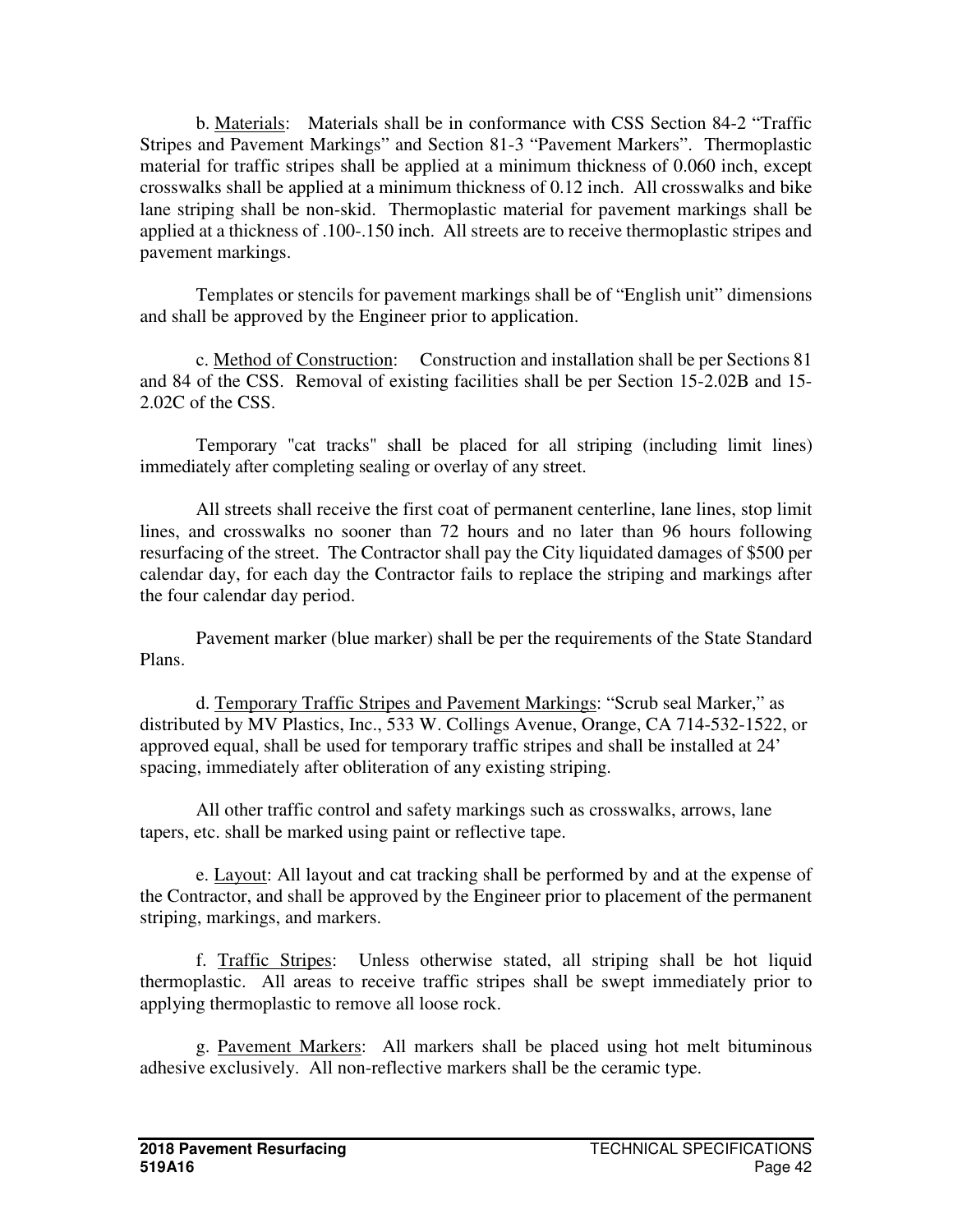h. Pavement Markings: Legends, crosswalks, and stop bars, shall be thermoplastic unless otherwise stated. When thermoplastic is applied for crosswalks or bike lane striping, the following composition shall be used with a maximum thickness of 0.12 inches (3.0 mm):

| <b>Binder</b>         | 20%  | $(18\% \text{ min})$ |
|-----------------------|------|----------------------|
| <b>Glass Beads</b>    | 20%  | $(15\% \text{ min})$ |
| $TiO2$ Pigment $10\%$ |      | $(7\%$ min)          |
| Filler                | 35%  | $(37\% \text{ max})$ |
| Cullet                | 15 % | $(10\% \text{ min})$ |

The crushed glass cullet in such mixture shall be produced from cullet of clear glass, with a maximum size of 850 micrometers (100% passing by weight) and a minimum size of 425 micrometers (0-5% passing by weight). The skid resistance shall be a minimum of 55 BPN.

 i. Measurement and Payment: The quantity for pavement striping bid items shall be measured and paid by the actual number lineal feet as measured in the field. For striping requiring multiple lines, the composite section will count as a lineal foot of striping for payment, not the total length of the individual component lines. Pavement markers used in traffic striping shall not be measured and paid separately. The bid items for pavement striping are "12 White (Limit Line, Crosswalk)", "4" Miscellaneous Striping", "6" Miscellaneous Striping", "4" Miscellaneous Dashed Striping", "Striping, Detail 9", "Striping, Detail 22", "Striping, Detail 27", "Striping, Detail 29", "Striping, Detail 37B", "Striping, Detail 38", "Striping, Detail 38A", "Striping, Detail 39", and "Striping, Detail 39A"

 The lump sum quantity for "High Visibility Ladder Crosswalk" shall be measured and paid by the complete restoration of the crosswalk facility on the north side of the intersection of Sutter Boulevard and Jarvis Drive.

 The quantity for the "Bike Lane Symbol with Person & Bike Lane Arrow" shall be measured and paid by each complete marking/legend unit installed.

 The quantity for the "Markings and Legends" shall be measured and paid per square foot of marking/legend installed, as specified in the bid schedule.

 The quantity for the "Two-Way Blue Hydrant Reflectors" shall be measured and paid by each reflector installed.

 Measurement for removal shall be included in the unit price for striping, markings, and markers. No additional or separate payment for removals shall be made therefor.

 The contract price paid for the bid items related to traffic stripes, pavement markings, and raised reflective markers as specified herein shall include full compensation for furnishing all labor, material, equipment, tools, and incidentals to install the traffic stripes, pavement markings, and pavement markers, complete in place, including removal of existing pavement striping and markings, referencing existing striping and markings,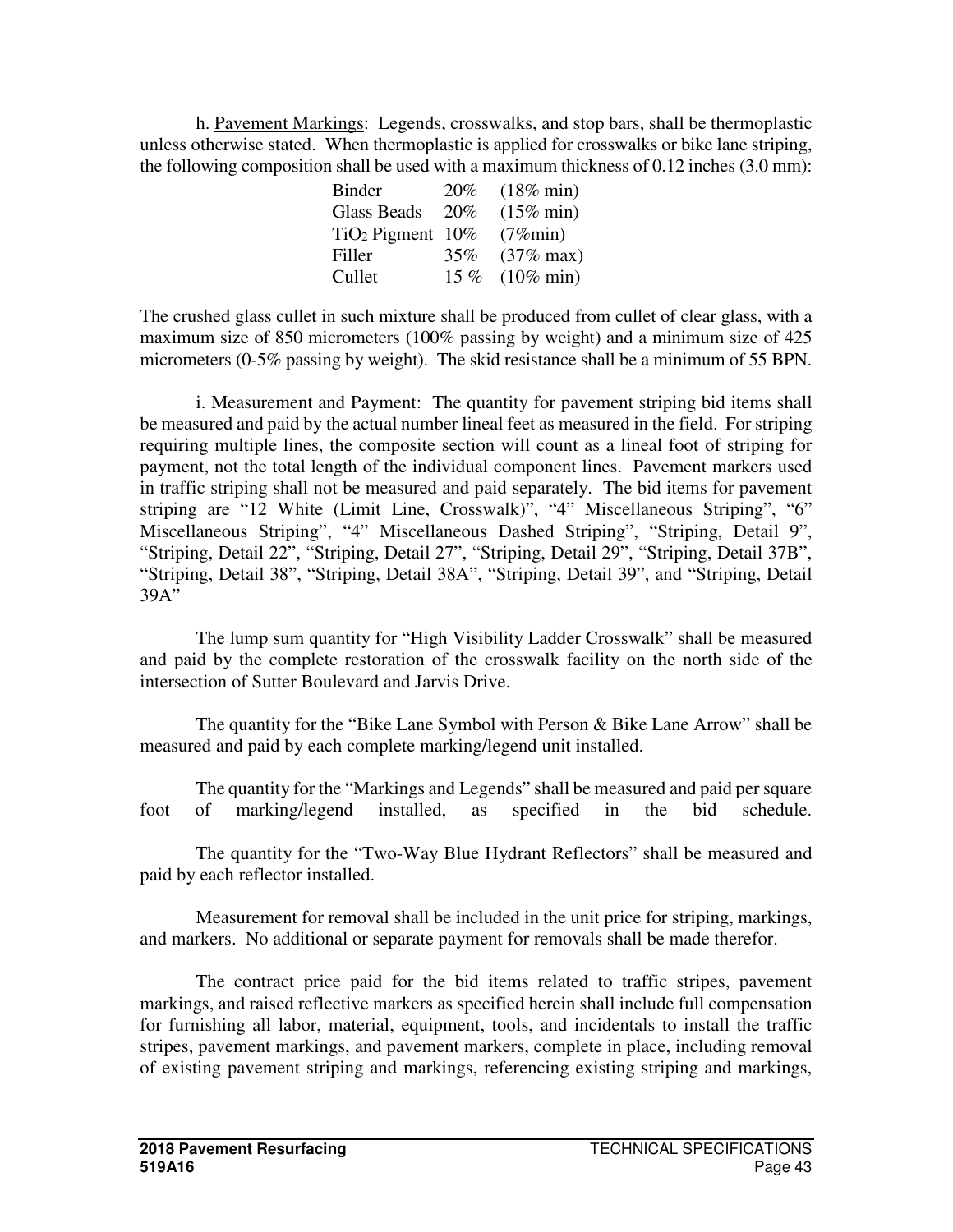layout and cat-tracking, and temporary pavement delineation, as shown on the plans, as specified herein and as directed by the Engineer.

# **20.00 Traffic Signal Detector Loops**

a. Description: Where existing loops are removed or as directed by the Engineer, existing detector loops shall be replaced. Detectors shall conform to Section 86-5, "Detectors" of the CSS and these Technical Provisions. Loop configuration shall be Type E or Type E modified. Loop wire shall be Type 2 to match existing. Detector lead-in cable shall be Type B and no splices are permitted in lead-in cables. Loop sealant shall be hot melt type. The Contractor shall identify loop wires by lane number, loop number, and start/finish using tie wraps and permanent marker.

Loops shall be centered within traffic lanes unless otherwise specified. If any iron (manhole, valve, monument, etc.) is located within two (2) feet of the planned location for home runs or the detector loop, the Contractor shall contact the Engineer for an alternate location for the detector loop or home run prior to cutting any of the loops or home runs in the affected lanes(s).

If any part of the loop conductor, including the portion leading to the adjacent pull box, is damaged by the Contractor's operations, the entire detector loop shall be replaced. If any adjacent loop is damaged during such work, that loop shall be replaced within seven (7) calendar days. The Contractor shall pay the City liquidated damages of \$500 per calendar day, for each day the Contractor fails to replace a damaged loop after the seven calendar day period.

The Contractor shall test all individual loops and all DLC prior to splicing. The Contractor shall test loop sensitivity with either an approved lightweight motorcycle or an Engineer-approved wind wand.

b. Measurement and Payment: Detector loops shall be measured by each replaced loop from actual count. The contract unit price paid per each for "Type E Traffic Detection Loops" and "Type E (Modified) Traffic Detection Loops" shall include full compensation for furnishing all labor, materials, equipment, tools and incidentals and for doing all the work involved in furnishing and installing traffic loops, complete in place, including leadin cables, home-runs and functionality testing of new loop systems, sealing loops in place, and as described herein and as directed by the Engineer.

# **21.00 Final Clean-Up**

a. Description: Contractor shall clean-up each street location after the completion of all work and remove all debris/material generated during the course of construction. This includes street sweeping each street location in its entirety. Contractor shall also perform minor surface grading, as necessary or as directed by the Engineer or his designated representative, to ensure the smooth pavement transition with existing ADA ramps, driveway approaches, and other city streets.